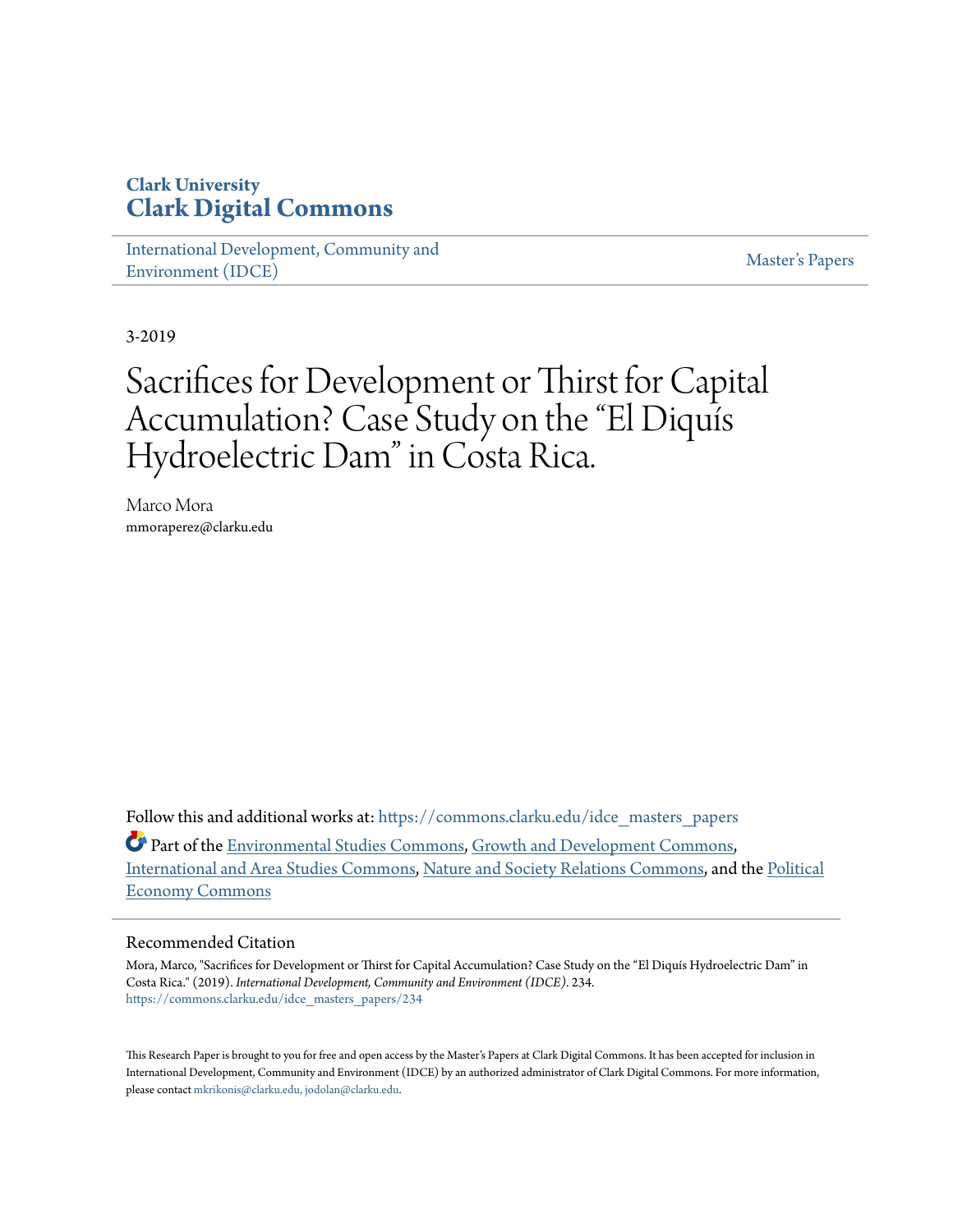**Sacrifices for Development or Thirst for Capital Accumulation? Case Study on the "El Diquís Hydroelectric Dam" in Costa Rica.**

# **MARCO ANDRÉS MORA PÉREZ**

**March 2019**

**A Master's Paper**

**Submitted to the faculty of Clark University, Worcester, Massachusetts, in partial fulfillment of the requirements for the degree of Master of Arts in the Department of International Development and Social Change**

**And accepted on the recommendation of**

**Denise Humphrey-Bebbington, Ph.D. Chief Instructor**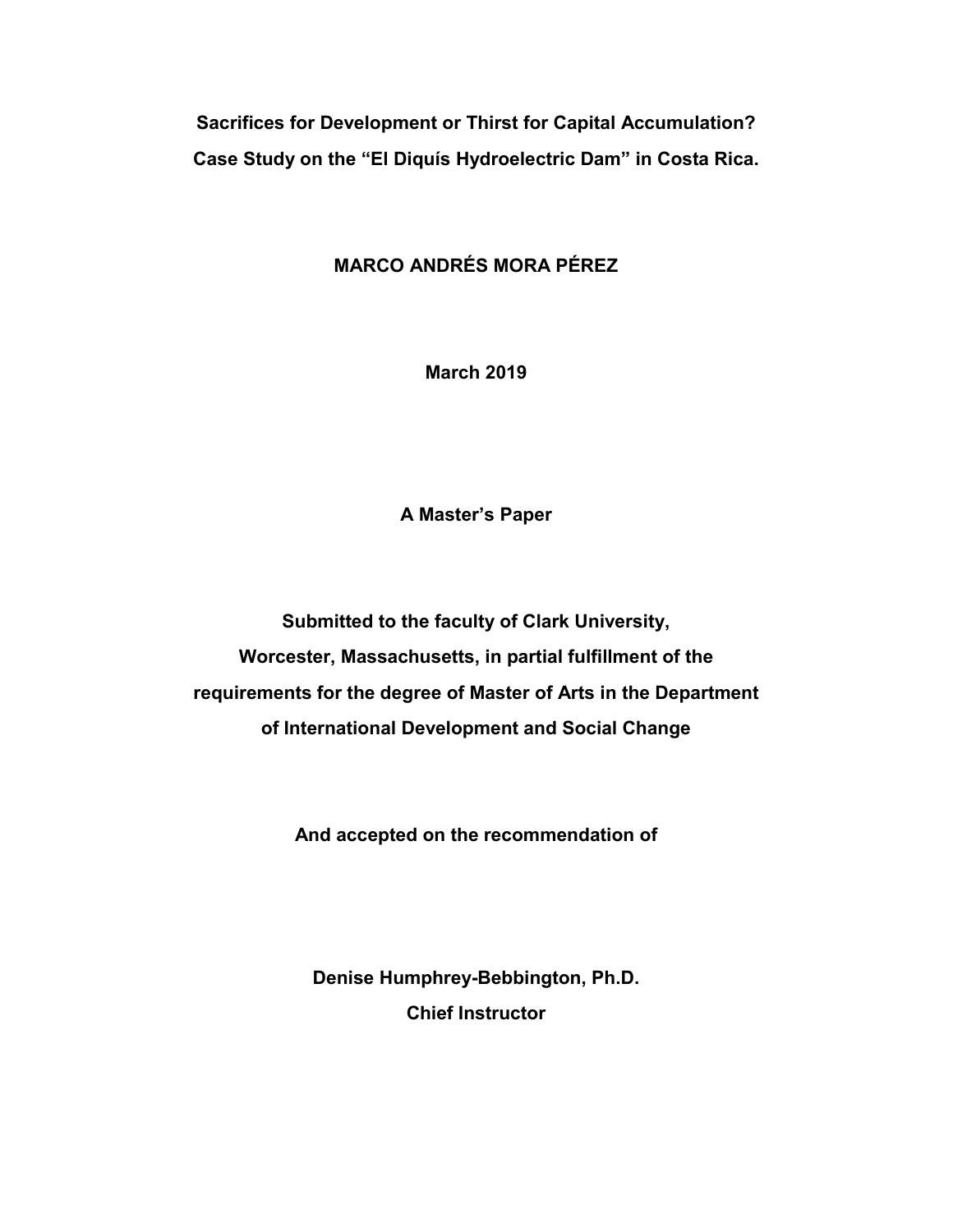## **ABSTRACT**

Sacrifices for Development or Thirst for Capital Accumulation? Case Study on the "El Diquís Hydroelectric Dam" in Costa Rica.

# MARCO ANDRÉS MORA PÉREZ

Costa Rica's state-led model of energy generation based on large-scale investments in hydropower has given the country autonomy in generating its own energy as well as sovereignty over its natural resources. Successive governments have used nationalist and ecological discourses to support the continued expansion of hydropower as the path to economic development. In more recent decades however, a number of factors have been eroding the dominance of the state-led hydropower development model. Some of those elements are the national and international pressures to liberalize and privatize the energy sector, an increasing body of scientific evidence indicating that large-scale hydropower in the tropics may in fact be detrimental to the environment, and an increasing pressure for the energy sector to shift away from large-scale hydropower, in favor of small-scale hydropower and other renewable energy sources.

This research uses El Diquís Hydroelectric Project (EDHP) as case study. This hydroelectric dam is a critical project linked to future energy generation for export and reflects the evolving and highly contested dynamics of hydropower politics in Costa Rica today. It may well serve as a turning point in national energy policy, the future of large-scale infrastructure and hydropower projects, and indigenous rights. This paper shows how EDHP did not serve the national interest based on a complex web of forces and interests at play.

**Key words:** political economy, political ecology, hydropower, dams, renewable energy, indigenous communities.

Denise Bebbington, Ph. D. Clark University Chief Instructor

Cynthia Caron, Ph.D. Second reader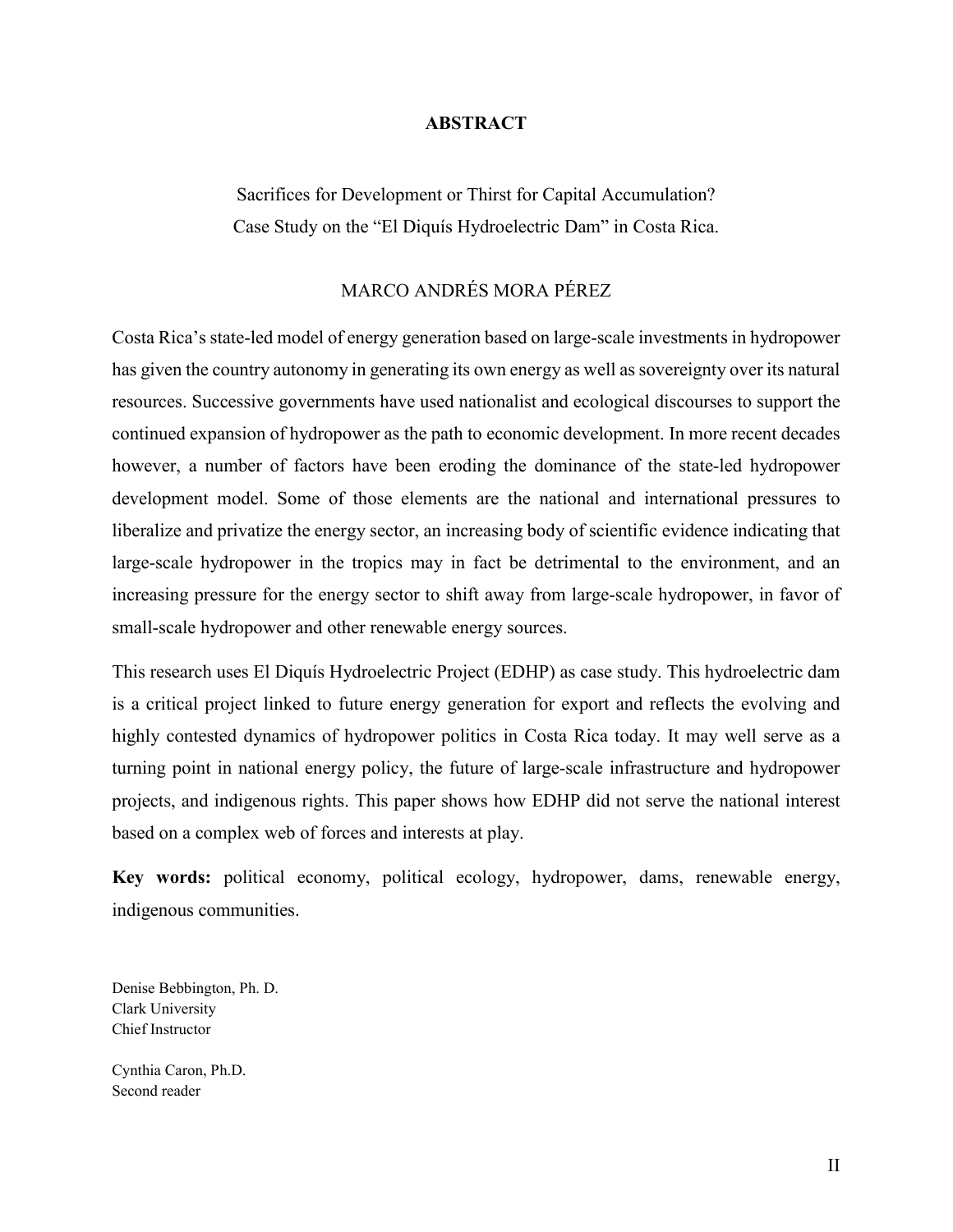# **ACADEMIC HISTORY**

| Marco Andrés Mora Pérez           | May, 2019     |
|-----------------------------------|---------------|
| Master of Arts (M.A.)             |               |
| Clark University, IDCE Department | May 20, 2018  |
| Licensure in Political Sciences:  | November 2016 |
| Concentration in Environmental    |               |
| Policy and Climate Change in      |               |
| Costa Rica.                       |               |
| University of Costa Rica.         |               |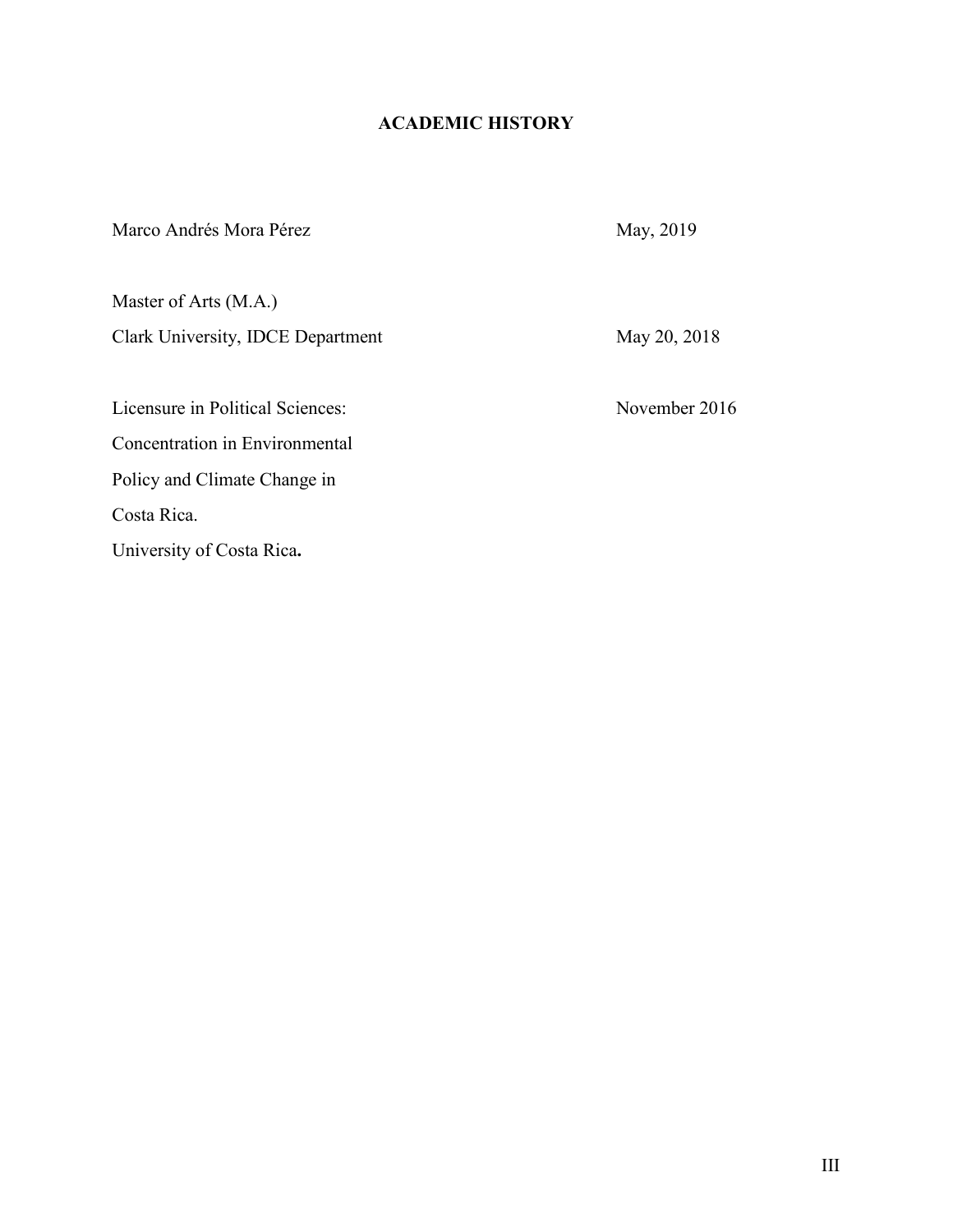# **DEDICATION**

A mi familia que desde Costa Rica, me ha dado todo el amor y apoyo del mundo para culminar esta maestría. A mi madre, Bryan, Yancy, Auril, padre, tías y tíos, mis amigas y amigos.

A mi abuelo Francisco y mi abuela Eliza, por sus oraciones, y por seguir siendo mi inspiración para seguir superando obstáculos.

A las comunidades indígenas de Costa Rica y del mundo que siguen luchando para crear un mundo donde sean tratados como iguales. Y por recordarnos que un mundo que cuida y protege la naturaleza es posible.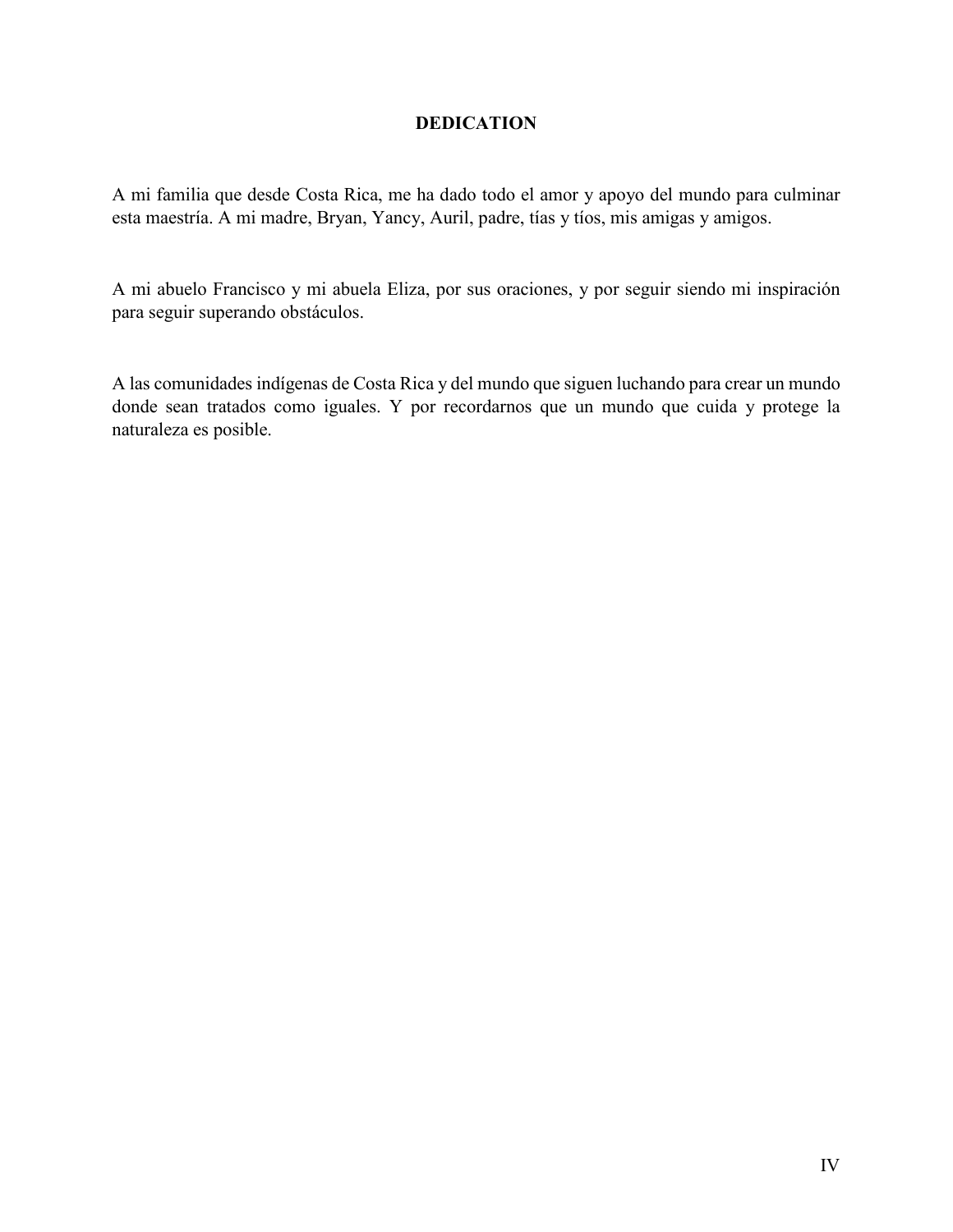#### **ACKNOWLEDGEMENTS**

I would like to thank all the people who made this research process possible. Thanks Professor Denise Bebbington for supporting me and giving me so much inspiration over the entire process of this Master's program, for pushing me beyond my limits and for helping me to be a more critical and better writer. I would like to thank also Professor Cynthia Caron for her time reading and giving me comments on my paper, but particularly for helping me improve my research skills. I would like to tank also to all the professors, staff and classmates at IDCE that support me during the last two years.

To Martin and his family, without whom I could not complete my master's degree.

I would like to thank also those who read and edited my ideas many times to make my research process be condensed in a single paper. Particularly to Joey Costello, who spend many hour of his time working and helping me addressing my ideas, reminding me that there will always be light at the end of the road.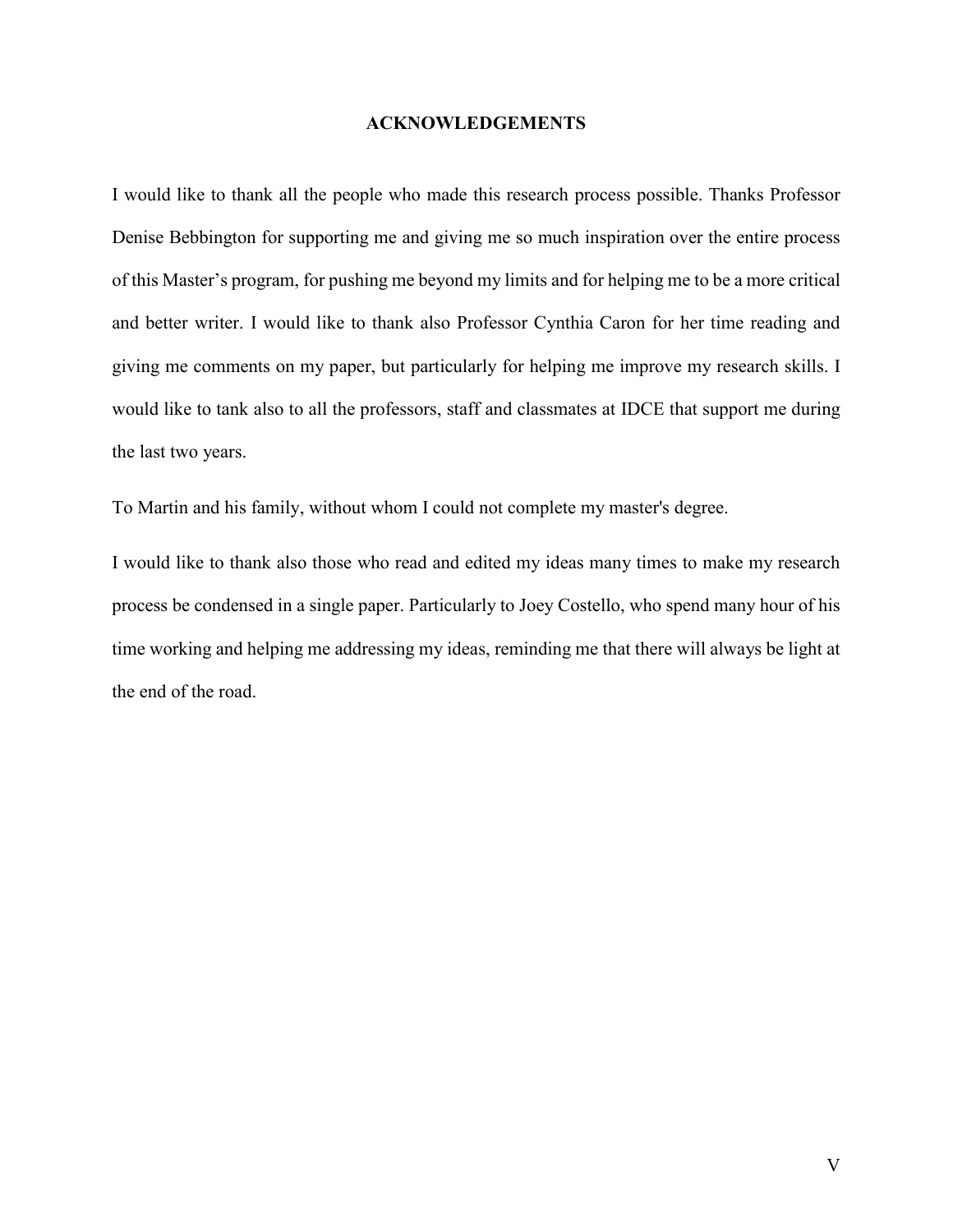# Contents

| 3.1                                                                           |  |
|-------------------------------------------------------------------------------|--|
|                                                                               |  |
|                                                                               |  |
|                                                                               |  |
| Critical Discourse Analysis around El Diquís Hydroelectric Project  32<br>3.2 |  |
|                                                                               |  |
|                                                                               |  |
|                                                                               |  |
|                                                                               |  |
|                                                                               |  |
|                                                                               |  |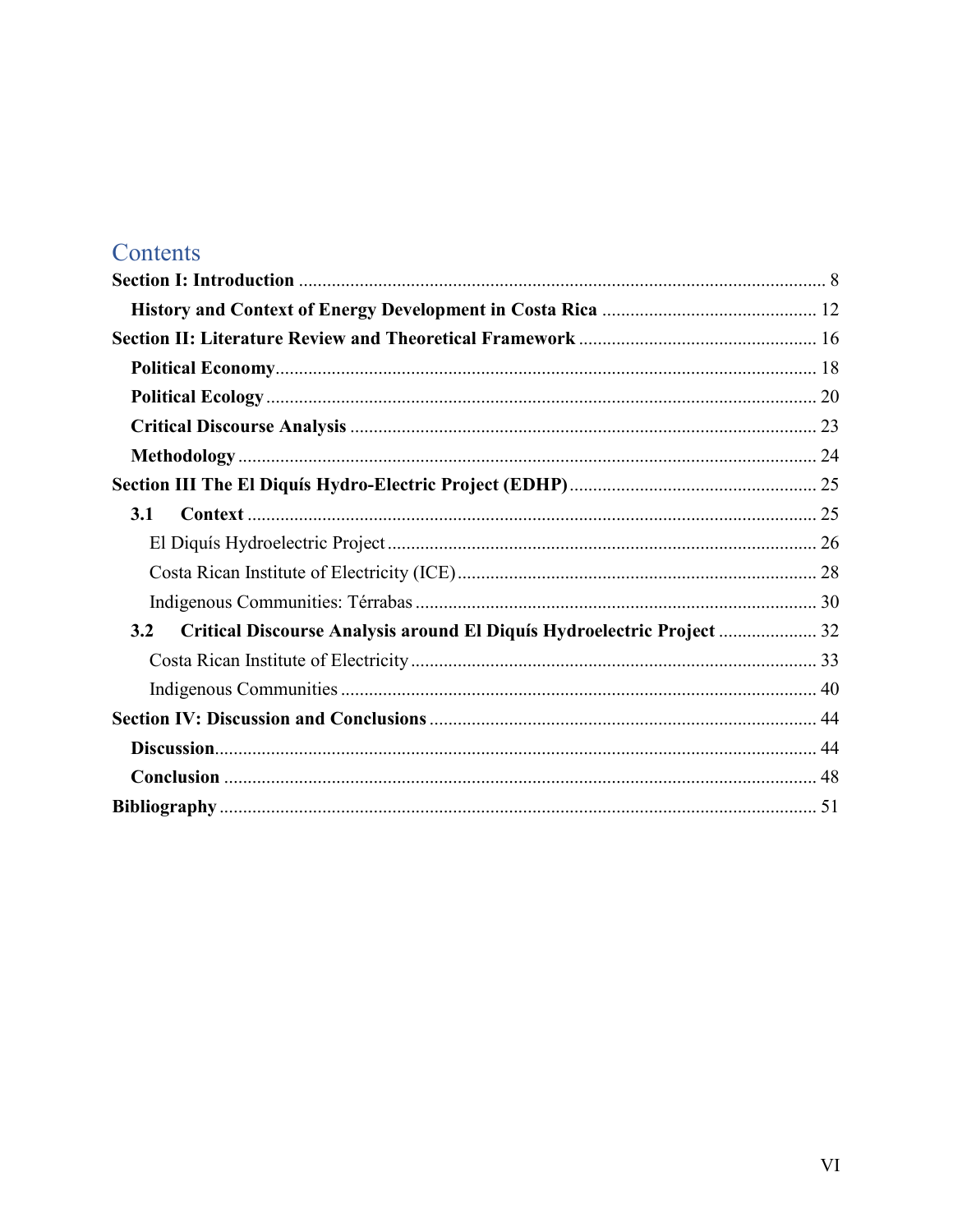# **LIST OF ABBREVIATIONS**

| Chamber of Industry of Costa Rica                                         | <b>ICRC</b>   |
|---------------------------------------------------------------------------|---------------|
| <b>Critical Discourse Analysis</b>                                        | <b>CDA</b>    |
| Dominican Republic-Central America Free Trade Agreement                   | DR-CAFTA      |
| El Diquís Hydroelectric Project                                           | <b>EDHP</b>   |
| Costa Rican Electricity Institute/Instituto Costarricense de Electricidad | ICE           |
| gigawatt hours                                                            | GWh           |
| <b>Indigenous Consultation Mechanism</b>                                  | <b>ICM</b>    |
| Inter-American Development Bank                                           | <b>IADB</b>   |
| International Labor Organization                                          | <b>ILO</b>    |
| <b>International Monetary Fund</b>                                        | <b>IMF</b>    |
| Meters above sea level                                                    | <b>MASL</b>   |
| <b>Regulatory Authority for Public Services</b>                           | <b>ARESEP</b> |
| Secretaría Técnica Nacional                                               | <b>SETENA</b> |
| World Commission on Environment and Development                           | WCED          |

#### *Figure 1 Location of Costa Rica in Latin America*



Source: author creation based on data from Sistema Nacional de Información Territorial. Costa Rica and Esri, GEBCO, NOAA, National Geographic, Garmin, HERE, Geonames.org, and other contributors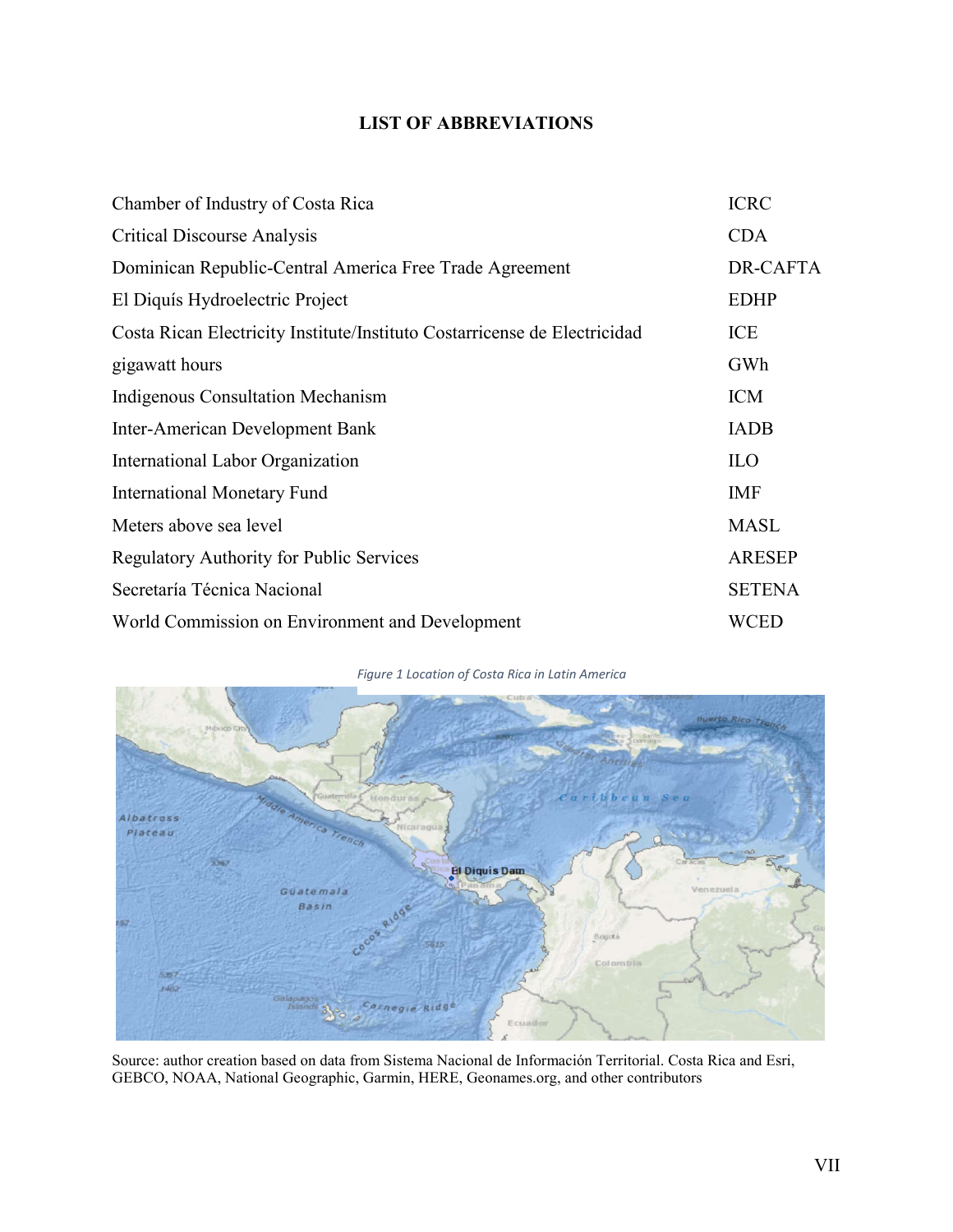# **Sacrifices for Development or Thirst for Capital Accumulation? Case Study on the "El Diquís Hydroelectric Dam" in Costa Rica.**

# **Section I: Introduction**

Throughout Latin America, communities and ecosystems have been battered by relentless capitalist forces and the exploitation of abundant natural resources. Costa Rica is often seen as an anomaly in the region, however, due to its progressive environmental standards and social support systems. Post-World War II, internal socio-political processes led Costa Rica to create the Second Republic, which sought to create a social welfare state based on democracy, transparency, national sovereignty, and the abolition of military forces. An expansive series of reforms led to the nationalization of industries and services and the creation of autonomous public corporations. One such public corporation is the Costa Rican Electricity Institute (commonly referred to as ICE) founded to develop and provide electricity and telecommunications services.

Under ICE, Costa Rica initiated a state-controlled program of hydroelectric energy production based on large-scale investment in projects. The state-led model allowed the country to have autonomy over its electricity generation and sovereignty over its water resources. Over time, the adoption of environmental policies led to hydroelectric dams becoming a central part of the country`s green economic model. With this shift, successive governments adopted nationalist and environmentally-friendly discourses arguing that hydropower and state-led energy production were critical for the country's economic development and future.

As the political and economic landscape in Costa Rica change, a combination of factors are contributing to the erosion of public confidence in this hydroelectric model. First, national and international pressures to liberalize and privatize the energy sector to produce hydroelectricity for export are causing concern that Costa Rica is ceding the control of and benefits from its energy production. Second, an increasing body of scientific evidence suggests that large-scale hydropower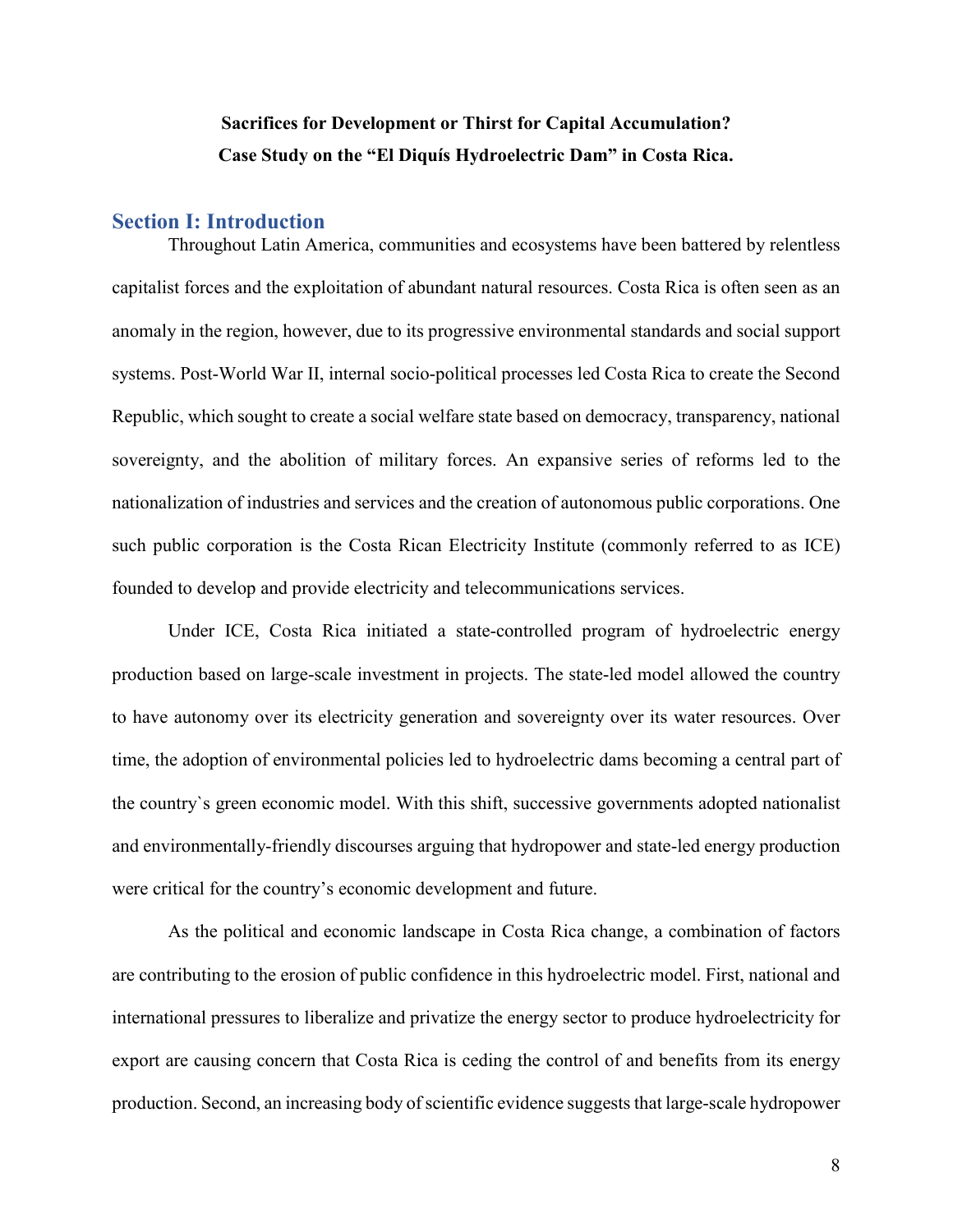in the tropics may in fact be detrimental to the environment because of its significant landscape transformations, impacts on the natural carbon sinks of the tropical rainforest, and potential contribution to greenhouse gas emissions (Fearnside, 2015; 2012; Deemer, et. al., 2016; Demarty & Bastien, 2011; Hertwich, 2013). And third, in light of the growing body of unfavorable scientific research, there is increasing pressure for the energy sector to shift away from large-scale hydropower, in favor of small-scale hydropower and other renewable energy sources controlled by regional energy cooperatives(Burke &Stephens,2018; Pisaniello, et.al.2015).

The erosion of public confidence in large-scale hydropower has come to a head over the last few years, as public backlash from large-scale hydropower projects has prevented the government from pursuing its proposed expansion. Critics of mega-dams have deployed human rights-based arguments to force the government to adhere to environmental and social protections. To showcase this conflict, I use El Diquís Hydroelectric Project (EDHP) as an example of a megadam that reflects the evolving and highly contested dynamics of Costa Rica`s hydropower politics. Advocates of EDHP originally linked the dam to energy generation for export, national energy security, and national economic development; however, public backlash led by the Térraba indigenous group, supported by sympathetic civil society actors, ultimately caused the project to be halted. This example may serve as a turning point in energy policy for Costa Rica and the world, as well as for the future of large-scale infrastructure projects and indigenous rights (Gerlak, et al, 2019; Saguier, 2018; Da Silva Soita).

My research seeks to answer one central question: What are the narratives promoted by the Costa Rican government and political and economic elites in support of mega-large infrastructure in the country? It then pursues four secondary questions:

1. What were the main **discourses** used by the Costa Rican government, specifically ICE, to support hydropower as the main provider of electricity?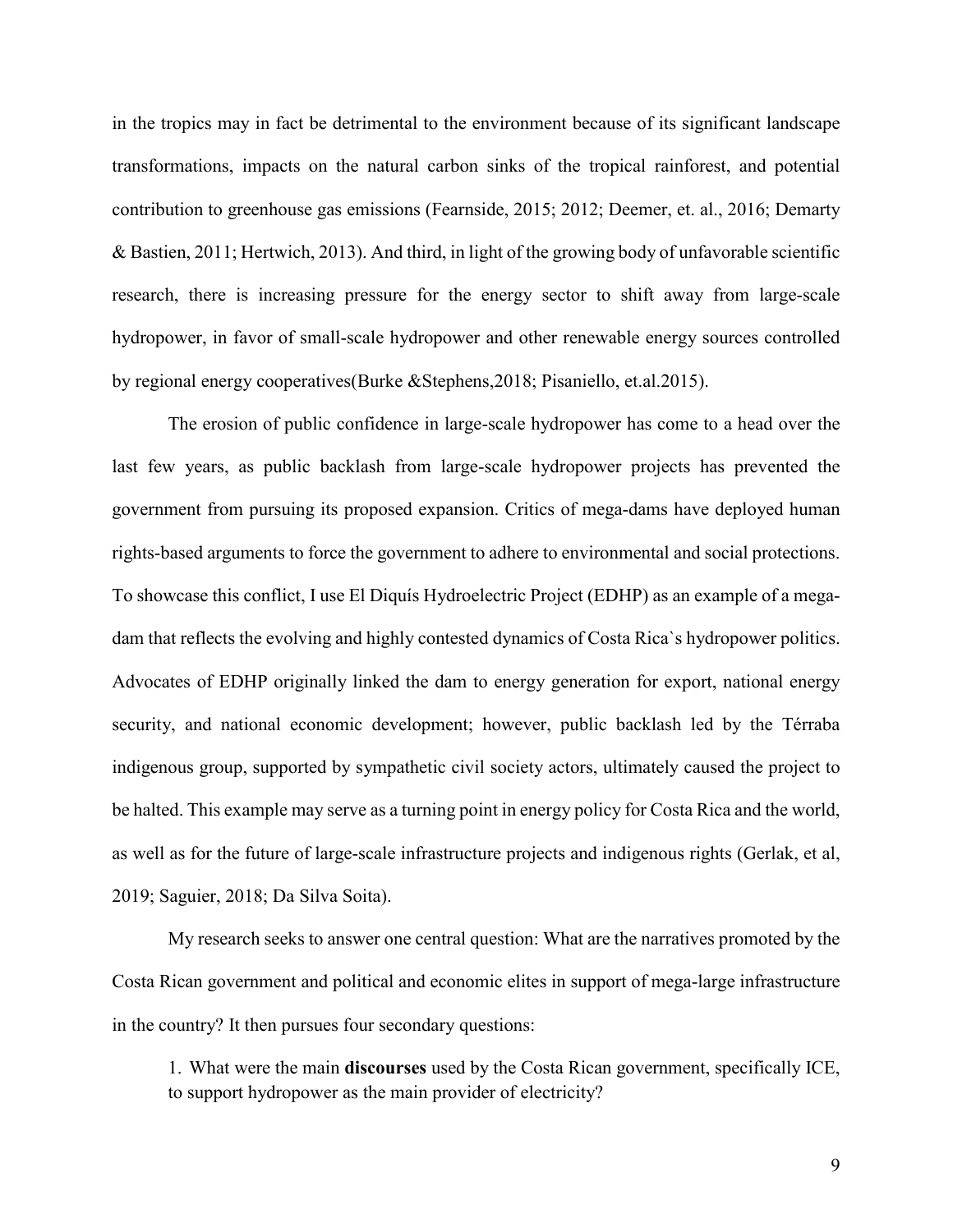2. What were the **discourses deployed by the private sector** in favor of liberalizing the energy sector in Costa Rica?

3. What were the **main counter-arguments** created by the social movement of Térraba indigenous communities to resist EDHP?

4. Lastly, how are **government discourses and counter-discourses shaping** the future of hydropower in Costa Rica?

El Diquís is an emblematic case in which state ambitions around energy development collide with strong social mobilization by indigenous and environmentalist groups leading to the suspension of the project. With EDHP, the discourse of economic development and progress might be used by proponents to mask the advancement of private interests and corruption, while opponents claimed indigenous rights violations, environmental damage, and the loss of national sovereignty. EDHP represents one of many high profile socio-environmental conflicts in Latin America in which escalating tensions around new dam projects have mobilized public opinion against dam-building. Notable examples include the Odebrecht scandal involving multiple hydroelectric projects in the Brazilian Amazon (Fearnside 2006, 2015, 2019; Rothman, 2002; Switkes; 2001) as well as the HydroAysén project in Chile (Prieto & Bauer, 2012; Romero and Sasso, 2014; Ulloa & Romero, 2018; Phan, 2018) and the Agua Zarca Dam in Honduras (Broad, 2016; Maher, 2019). These conflicts over hydropower projects contribute to a larger debate over how a country's natural resources are to be used, who benefits, and who bears the socioenvironmental costs (Arias, 2018; Bebbington, 2013, Martínez A, 2008; Jurgen &Warren, 2008).

This paper contributes to debates about hydropower as a pathway to sustainable development and to a more nuanced understanding of how developing countries simultaneously claim to be ecologically friendly, democratic, and protectors of human rights, despite pursuing large-scale infrastructure development. It considers the future social and political viability of infrastructure projects in a context of rising concern about the significant ecological transformation and damage to vulnerable communities, particularly indigenous and traditional communities, and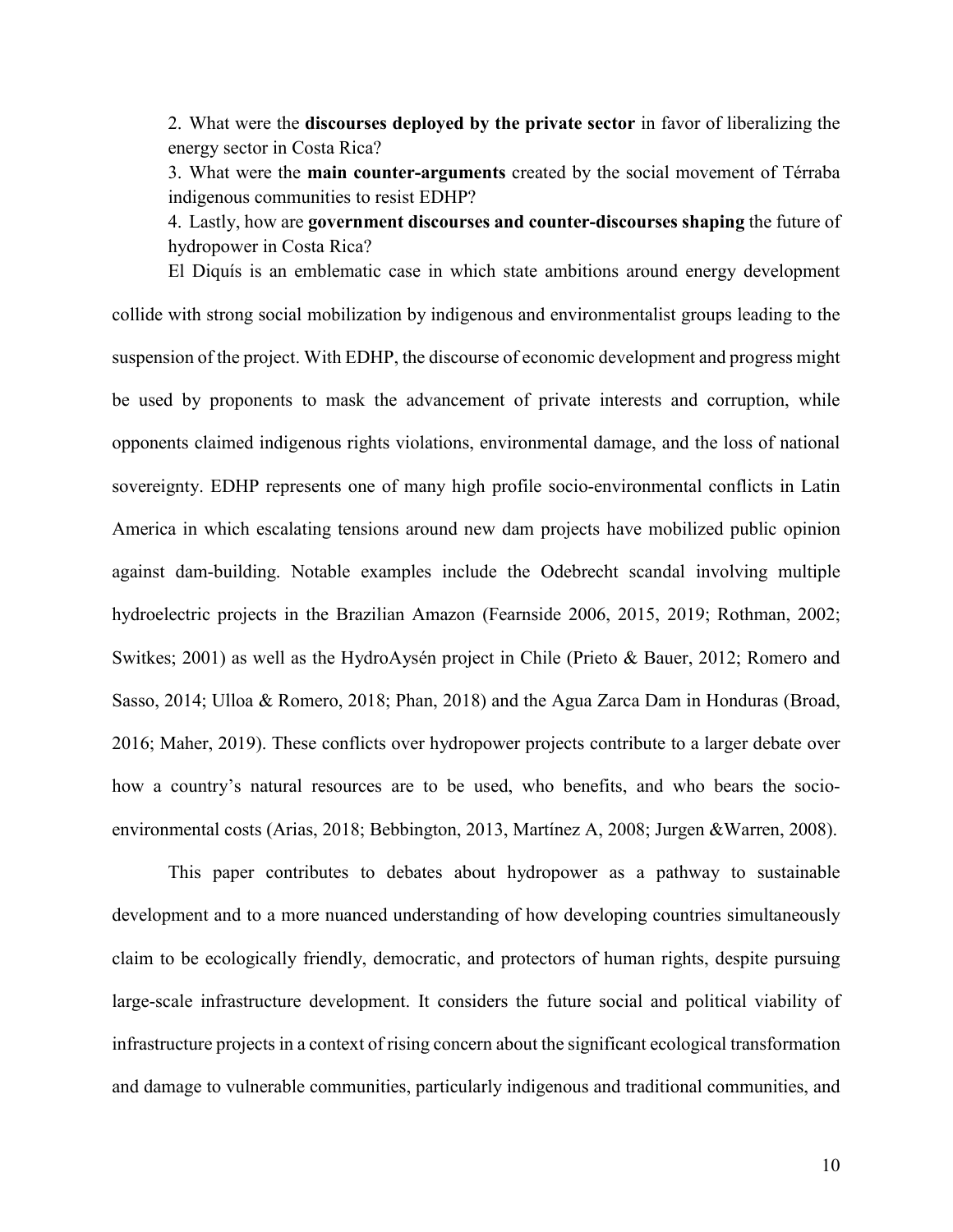the powerful economic and political interests that are served by these projects. (Toledo, 2014). Finally, the paper also seeks to highlight the claims of indigenous groups who have seen their rights as human beings infringed upon by so-called progressive and development initiatives.

This work analyzes how nationalist discourses of economic development and national demand for electricity can be used to hide economic interests of elites and governments to satisfy the exploitation of natural resources, accumulation of capital and economic expansion (Escobar, 1996; Leff, 1994, 2000: Bebbington 2009; 2012). The deceptive nature of these discourses has the potential to cause serious power abuse and disrespect for human rights, undercutting the autonomy of indigenous people and violating agreements for environment protection. As calls for expanded economic development in the face of global climate change persist, it is essential for government and the private sector to deepen their commitment to sustainable development that truly support all people in a society without inflicting environmental damage. This paper seeks to contribute to this understanding and commitment.

This paper begins with a brief summary of the history of the Costa Rican energy sector and moves to a discussion of the main drivers of hydropower energy, historically and today. The EDHP example is then used to showcase how diverging discourses are being used by individuals, organizations, and government operatives to influence public opinion and shape the future of Costa Rican energy production. In presenting the EDHP case study, I use Critical Discourse Analysis (CDA) to: 1) analyze the central discourses used by the Costa Rican government to promote and maintain the hydroelectric model of energy production; 2) consider the counter-arguments formulated against the mega project; and, 3) show how government discourses and civil society counter-discourses can shape the political landscape for future mega investments in Costa Rica.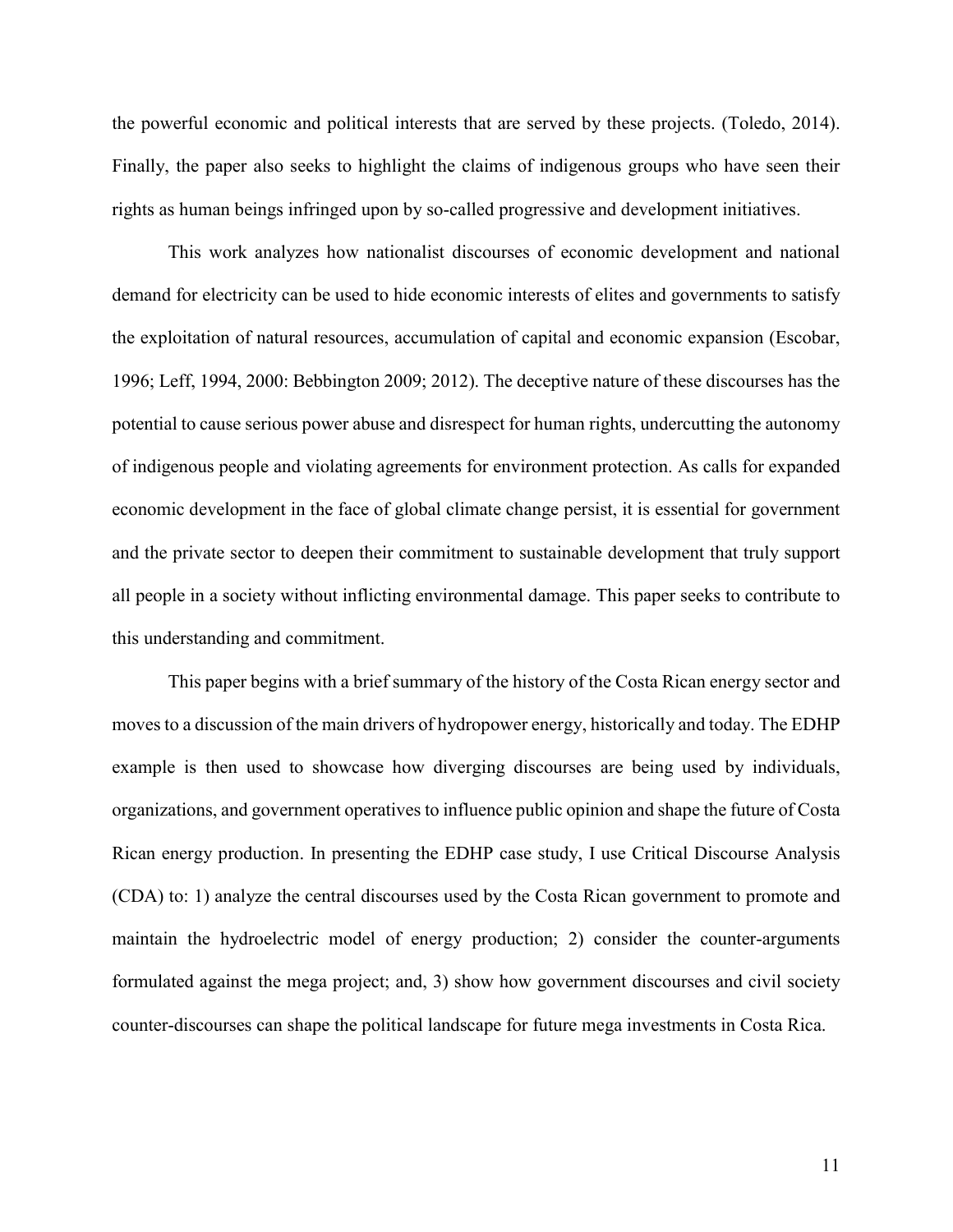This paper is based on secondary sources of information, specifically an extensive review of academic and grey literature, government documents, non-government organizations publications, journalist and documentation about EDHP. I use CDA as an analytical tool to identify and interrogate the discourses of government and elites, together with Political Ecology and Political Economy frameworks, to show how actors make use of political and economic power to position ideas and models of development in certain ways, displacing with it, human rights and environmental protections.

This paper is organized into four sections. Section I provides a brief introduction about the history of hydropower development in the country and ideas about energy sovereignty and economic development, as well as outlining key themes and terms used in this paper. In Section II, I undertake a discussion of the key literature I will use to develop this paper as well as the analytical frameworks for thinking about discourses and ideas about energy and mega development projects. I also provide a brief discussion of the methodology used in this research. Section III presents the case study of El Diquís Hydro-electric Project and the main discourses deployed by ICE and the Costa Rican state, and counter-discourses from indigenous communities and their allies. The final section offers a discussion, reflections, and conclusions about EDHP and its implications for other large hydroelectric projects in Costa Rica, Latin America and beyond.

# **History and Context of Energy Development in Costa Rica**

For over a century, Costa Rica has pursued an energy matrix<sup>1</sup> based on the exploitation of its abundant water resources—water has been seen as a robust source of socio-economic development as well as a source of sustainable energy (Altinbilek, 2002; Chávez & Cortés, 2013).

<sup>&</sup>lt;sup>1</sup> Defined in Costa Rica policy as the percentage of the sum all the natural resources from where someone extracted energy to be transform into electricity (Grupo ICE, 2015).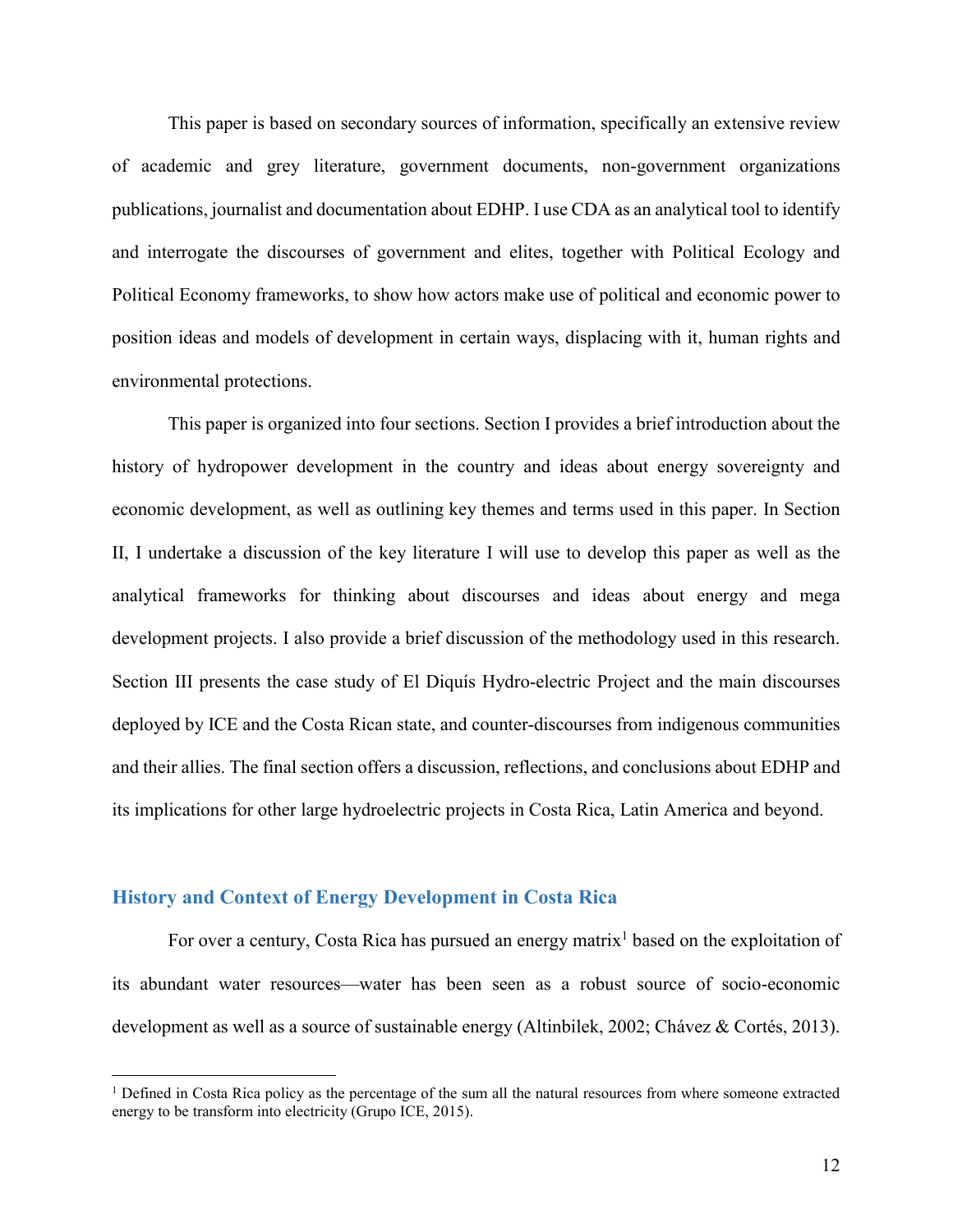Since the recognition of water as a national energy source in 1910, the government established state control over its hydraulic resources (Feoli, 2018). In the 1920s, legislation nationalized the electricity sector and established state stewardship of electricity generation and distribution. This political move created a legal path for state control of energy provision, and in the process created a national monopoly, but it also established a dominant idea in public thinking about who should control the electricity sector (Feoli, 2018). This development model gave rise in 1949 to the creation of a national energy company, the Instituto Costarricense de Electricidad (Costa Rican Electricity Institute, informally known as Grupo ICE), which developed a strong technical capacity in dam building, hydropower and was given significant autonomy to develop and oversee energy projects a s part of the country's economic development (Grupo ICE, 2018a: 6-7). The national strategies promoted by ICE in their 'Expansion Plan of Electric Generation'2 over the years has been oriented to the construction of mega-hydroelectric projects as a main energy provider<sup>3</sup>.

Thus, ICE's large-scale hydroelectric schemes became part of the country's identity and "national pride." The ICE model came to be known as the "Tico model" of development, emphasizing environmental protection and social welfare for the entire country (Feoli 2018: 2; Chavez & Cortés, 2013). As consequence, and given the need to improve the electrification of rural areas in 1964, electrification cooperatives were formed, under concession by ICE, to make use of other renewable energy sources such as wind, solar, and micro-hydroelectric plants (Feoli, 2018: 2). Between 1965-1972, four rural electrification cooperatives were created: Coopelesca R.L, Coopesantos R.L, Coopeguanacaste R.L, and Coopealfaroruiz R.L (Conelectricas, 2016).

 $\frac{1}{2}$ <sup>2</sup> The Plan lays out ICE's investments to develop all energy sources in the country. This Plan considered EDHP as one of its main projects to be built.

<sup>&</sup>lt;sup>3</sup> The International Commission on Large Dams defined Mega/Large/Major dams as those with at least 15 million cubic meters, reservoir storage capacity of at least 25 cubic kilometers, or generation capacity of a least one Gigawatt, that is an unit of power of 1,000 Megawatts (ICOLD, 2011:03).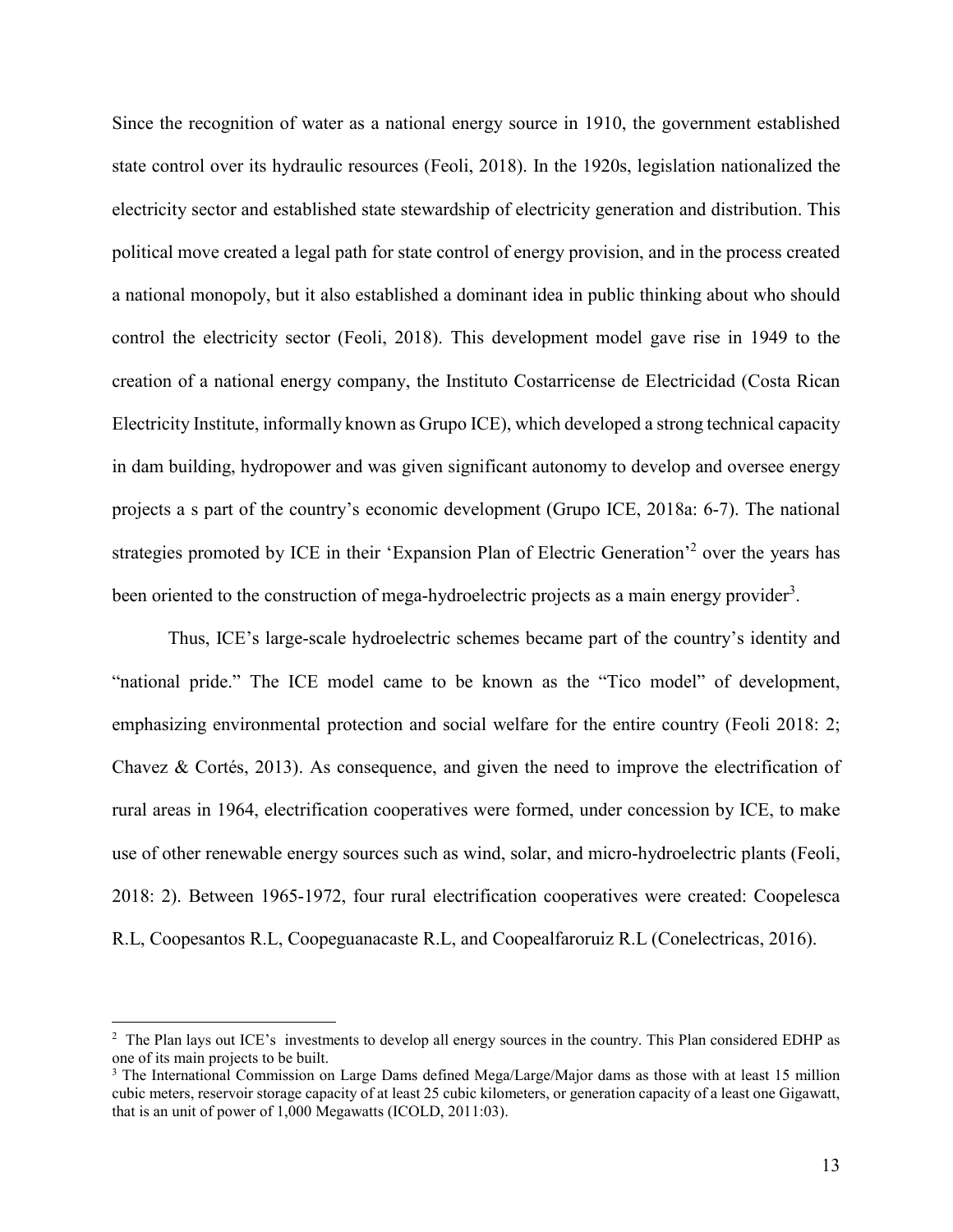The economic crisis of the 1980s brought the introduction of neoliberal reforms proposed by the International Monetary Fund (IMF) that included the privatization and reforms of many public institutions. However, only a partial liberalization of the financial sector and the reduction of some social benefits were achieved (Cortés R, 2009). ICE was one of the public entities included in the proposed set of privatization strategies. As a result of the reform process, Law 7200 was passed in 1990, and then with its modification in 1995, Law 7508, ICE was forced to buy 15% of electricity from private providers (Feoli, 2018: 12). These changes created national social discontent in Costa Rica against what many considered to be tangible threats to the sovereign, national, and social welfare model of the country.

These reforms culminated in 1995 with the *Pacto Figuerres-Calderón* (Figuerres-Calderón Pact), which indirectly proposed the privatization of ICE through a series of internal reforms, including the granting of concessions for the telecommunications and energy production in the country (Chávez & Cortés, 2013). The pact gave origin to one of the most remarkable and successful social movements in Costa Rica, Anti-Combo ICE, in defense of national sovereignty and public institutions. This movement succeeded in keeping ICE from privatization and has served as a model of social organization in the face of repeated attempts associated with a capitalist vision of exploitation of national resources for "unclear" national development (Chávez & Cortés, 2013; Cortés, 2006; Fumero, 2006).

Although this paper focuses on energy and economic development in Costa Rica, largescale hydropower projects are prevalent throughout Central and South America, and across the world. High profile socio-environmental conflicts over hydropower projects, funded by the World Bank, have impacted communities in Guatemala (Chixoy in 1970), Honduras and El Salvador (El Tigre in 2007), Panamá (Alto Bayano in 1972) and have resulted in massive displacement of local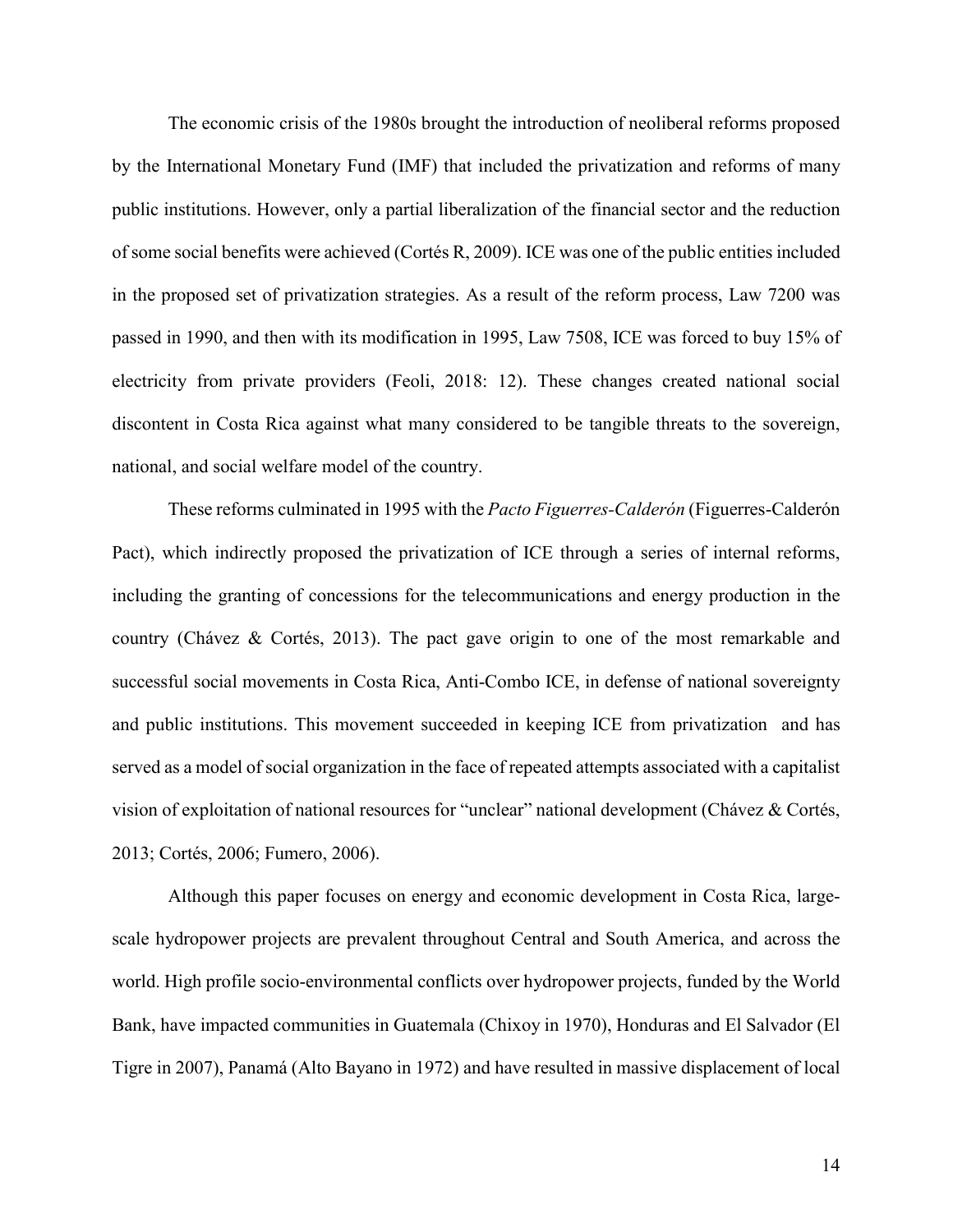populations, human rights violations, and the murder of indigenous environmental defenders (Fearnside, 2006, 2019; Martínez, 2012; Romero & Sasso, 2014; International Rivers, 2015;Bosshard, 2016; Martins, 2016; Global Witness, 2017).

Brazil has some of the most notorious examples of large-scale hydroelectric schemes and human rights violations. Governments have pursued aggressive development of hydro dams in the Amazon Basin to provide energy to support national economic development. The Belo Monte Dam, on the Xingu River in the Amazon Basin, was planned to be built during Brazil's military dictatorship in 1975; however, the mobilization of indigenous communities, supported by a high profile international campaign, sparked outrage and caused the project to be suspended (Oliveira, 2018: 86-87). As with many such projects, success in derailing them is often fleeting, and in 2010, a new proposal to build the hydro-electric complex, proposed by the Lula government, relocated the dam using national interest arguments to promote economic investment, development and construction began in 2011, (Moran, 2016: 212-213). Indeed, Belo Monte is seen as critical to the development of a major industrial gold mine (Belo Sun) located downstream (Fearnside, 2006: 09; Humphreys Bebbington, et al, 2018: 51; Atkins, 2109).

In the case of El Diquís, the opposition led by indigenous communities has proven effective against those who seek to deprive them of livelihoods and territory, forcing the state to indefinitely suspend the mega-dam construction in 2018 and to create an Indigenous Consultation Mechanism (ICM). This is a mechanism for indigenous groups to review and discuss investments that impact them directly. Indigenous demands for consultation have been central to the case of El Diquís, but the introduction of ICM may well permanently change the landscape for future projects that affect indigenous territories. After the suspension of EDHP, a new Expansion Plan of Electric Generation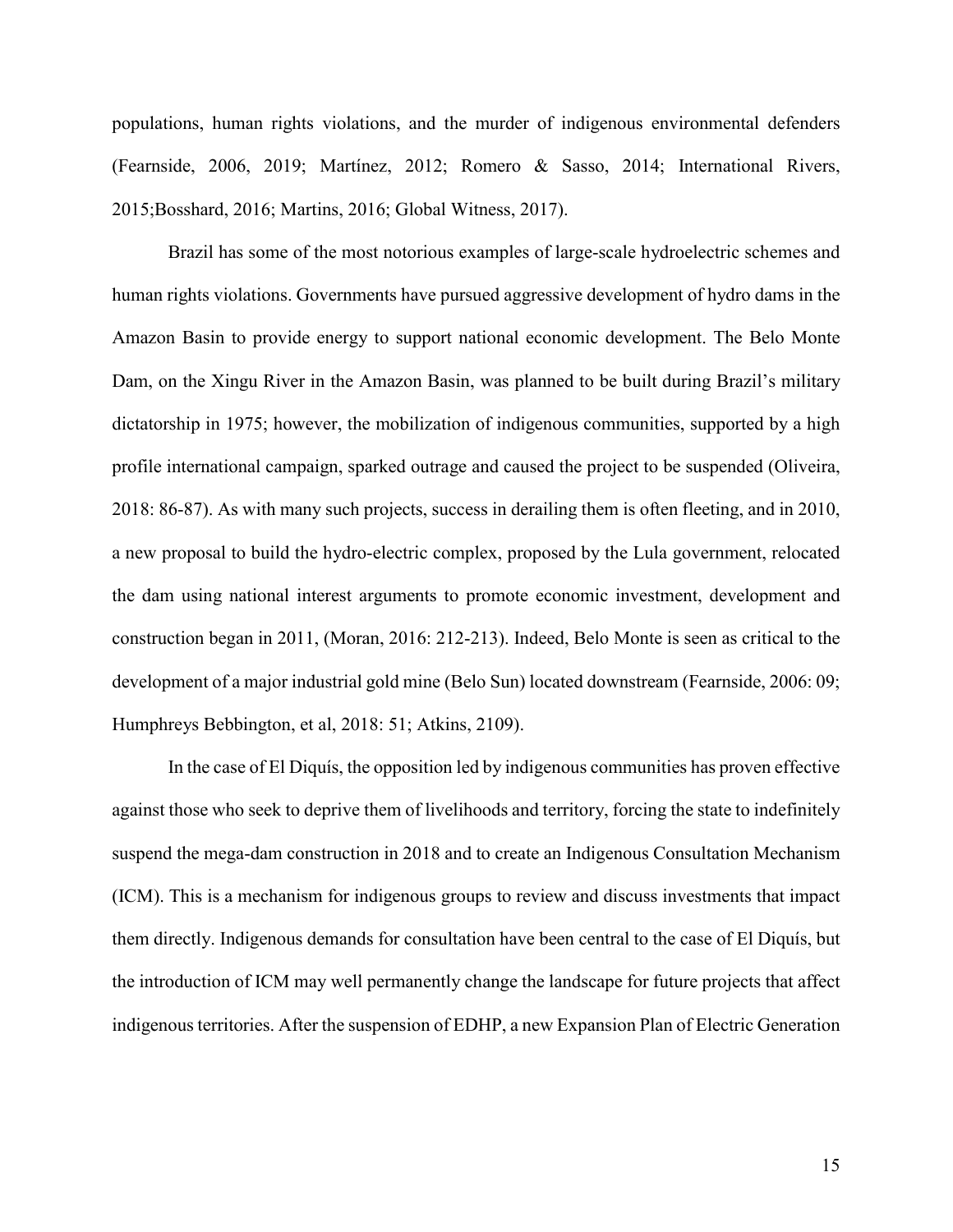2018-2034 was presented by ICE, promoting a more integrated and environmentally sustainable energy matrix favoring the diversification of renewable energy sources (ICE Group:  $2018b)^4$ .

Today, the government advocates an energy matrix that is based almost exclusively on renewable and clean sources. Hydroelectric makes up the lion's share at 78 percent, but wind (12 percent), geothermic (10 percent) and low percentages of biomass and solar energy are also segments of the energy matrix. Dams are still considered to be the most important source of electricity and the main renewable and sustainable energy source that aligns with the Paris Agreement (Grupo ICE, 2018a: 6-7).

# **Section II: Literature Review and Theoretical Framework**

Governments and private companies rely on elaborate messaging and marketing strategies to convince public audiences to support large-scale energy infrastructure development as a pathway to development and economic wealth (Nüsser, 2003; Hilmarsson, 2010:29-30, Baghel and Nüsser, 2010). I draw upon three main literatures to explore the dynamics of hydro-power projects and social resistance to those investments in Costa Rica. The first two literatures, Political Economy and Political Ecology are closely related. The first one focuses on the analysis of economic distributive conflicts to understand relationships of power and inequality, determinants of who has or does not have access to natural resources, and who can define the use of those resources (Bebbington, 2007: 28). Political Ecology focuses more closely on the analysis of ecological distributive conflicts to "…offer an account of how political power influences socioenvironmental conflicts (Martínez, 2015:57;1998:113). The third literature is Critical Discourse

<sup>&</sup>lt;sup>4</sup> This Plan does not detail the proposal and specific strategies, while ICE argued to present a complete version of it in December 2018, which has not yet been submitted.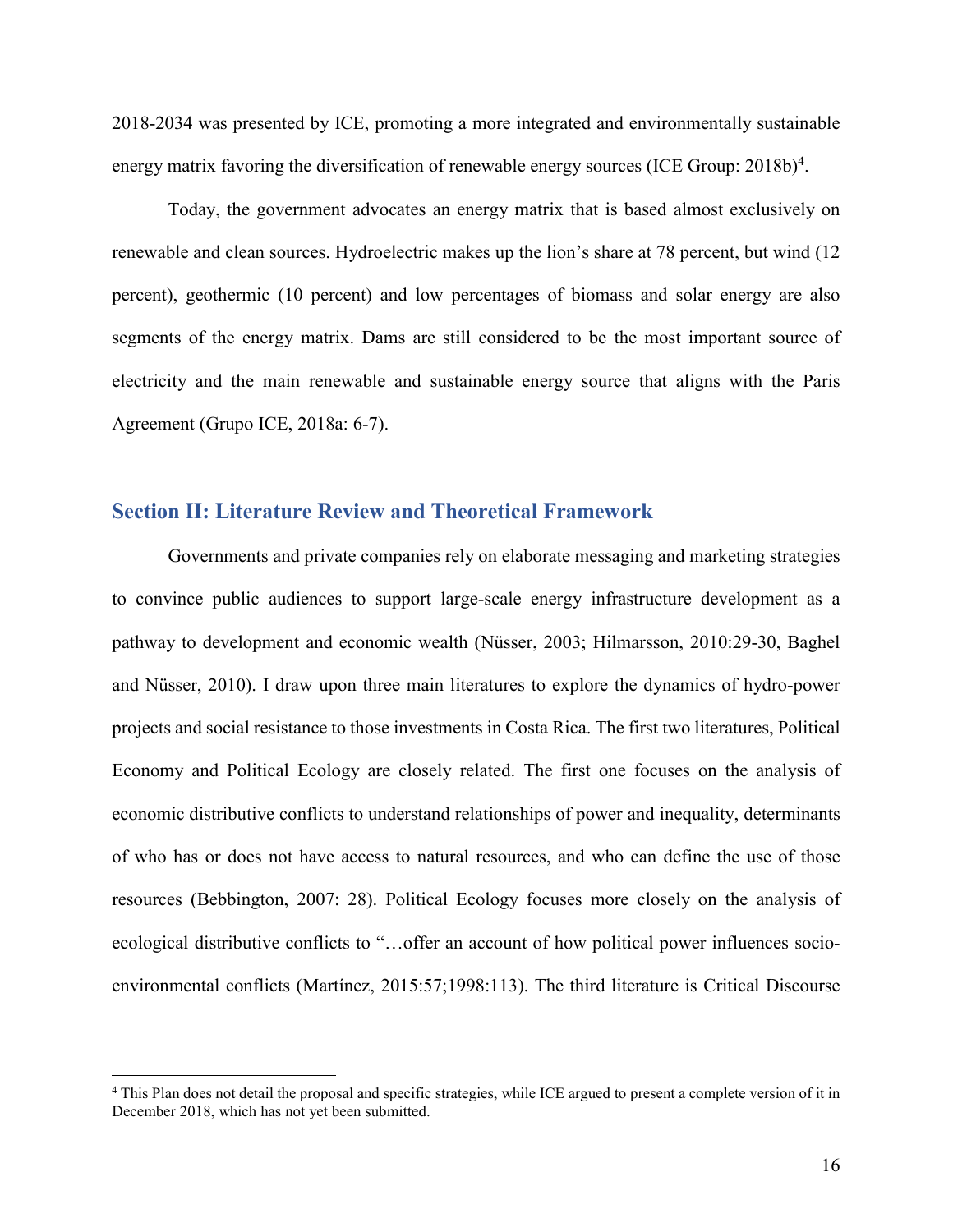Analysis, which I use as an analytical framework to trace how Costa Rican governments have molded public ideas about energy development, environmental stewardship and social wellbeing.

The literature review focuses on the discussion of how the interests of political and economic elites are furthered and mutually reinforced by the construction of large-scale infrastructure development that does not consider negative socio-environmental impacts (Moran, 2016: 216; Rosenberg et al. 1997; Richter et al. 2010; Tortejada et al. 2012). In recent decades, State-private partnerships provide lucrative contracts and concessions for private firms. The Odebrecht scandal is an especially relevant example—a corruption investigation conducted by the US Department of Justice exposed irregular "donations" from Odebrecht S.A. to countries around the world linked to large-scale projects awarded to the company. These donations sought to circumvent or re-write laws and environmental protections so that the firm might exploit natural resources and construct lucrative infrastructure (Alencastro, 2019; Campello, 2018; Barca, 2017).

In the process of large-scale infrastructure development, multilateral banks and financial agencies also stand to profit from megaprojects. In developing countries, mega-dams, as well as many natural resource extraction projects, are highly dependent on international financing from private banks, multilateral banks, state resources, and increasingly private pension funds to support their construction (Hancock & Sovacool, 2018: 620). In the case of EDHP, available information points to investments from the Inter-American Development Bank (IADB) of approximately one million US dollars in order to develop the Environmental Impact Study (Pérez, 2011: 18-19). The rest of the money to finance the construction of the dam was to be provided by ICE, which would also be responsible for building and overseeing the project.

Some authors also argue that hydropower projects are planned to prove and demonstrate the control of natural resources by the elite, which exacerbates the concentration of wealth and

17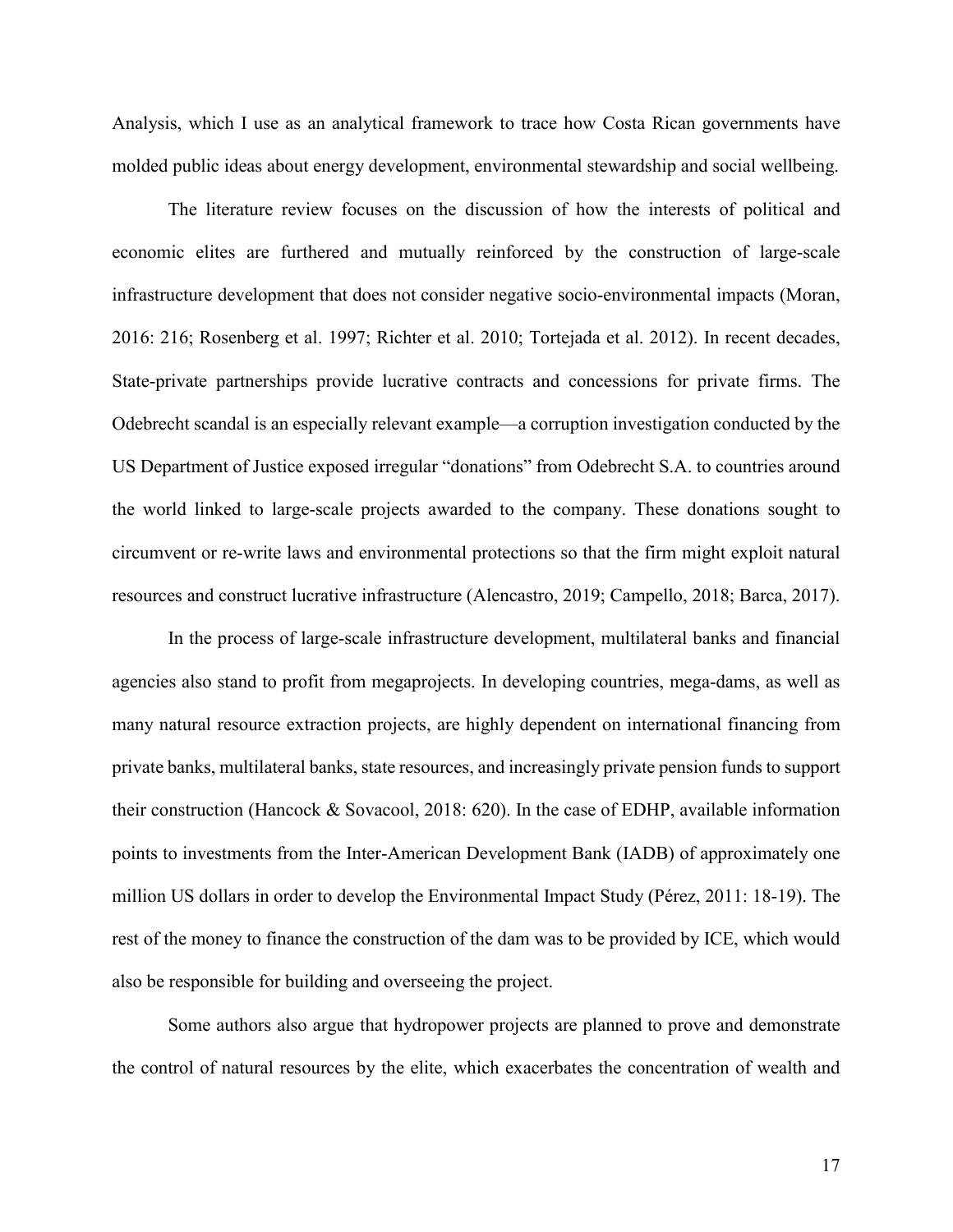discriminate against minorities, particularly indigenous communities (Rothfelder, 2003; Smith, 2003). Other authors contend that tropical countries suffer from the most severe socioenvironmental impacts by the construction of dams. Some of those impacts include the destruction of unique biodiverse ecosystem and sacred sites, displacement of marginalized communities, violation of human rights of indigenous communities, degradation of water quality, widening inequality, nontransparent processes, and production of greenhouse gases (McCully, 2007:140; Fearnside, 2018, 2915:426; 2014 19-33; CMR, 2000; Toledo, 2011; Hancock & Sovacool, 2018; Tundisi, Santos & Menezes, 2003; Wolf, 2007; Terminski, 2013: 16). Even when such negative externalities are included in the discussion, countries find ways, as in the case of Brazil, to use a ''security suspension'' in order to justify and fast track infrastructure projects over socioenvironmental regulations and protections (Fearnside, 2015: 427-428). In Costa Rica, this scenario occurs when a project is determined to be of "National Interest", which will trigger the annulment of any national law that protects human rights and the environment.

One of the most interesting pieces of work using a political ecology lens is presented by Patrick McCully who defined, among many things, nine categories to study and understand hydroprojects around the world (2007: XXVI). Those categories are: 1) rate of dam building; 2) the scale of the industry; 3) cost overruns; 4) power generation; 5) economic returns; 6) social impacts 7) displacement; 8) impact on women; and 9) ecosystem impacts. I have used McCully's categories in this paper to analyze the causes, consequences, and context around hydroelectric projects.

## **Political Economy**

As Bebbington (2007) argues, it is not enough to consider just local and economic variables to analyze environmental processes. Economic distributive conflicts are a key element to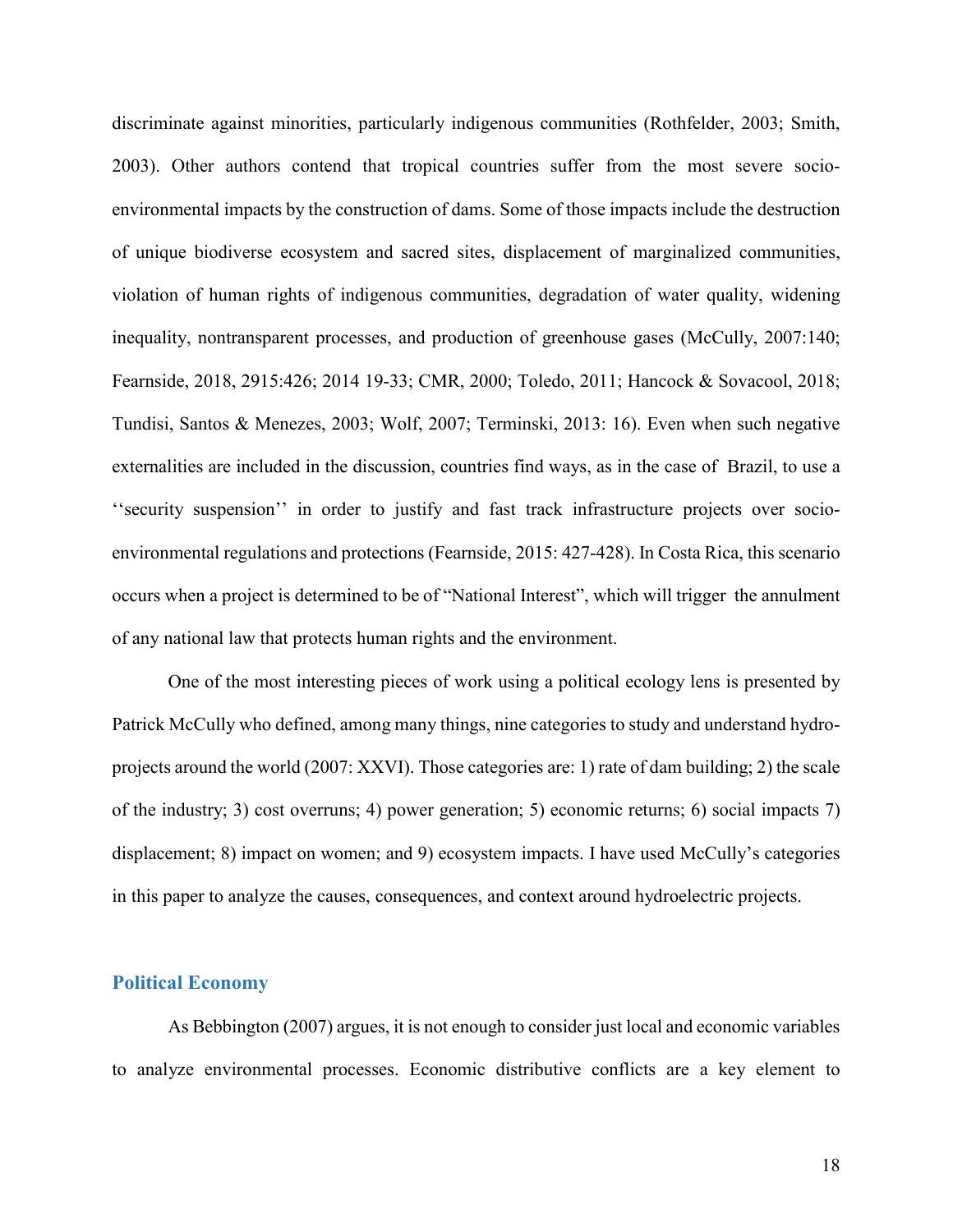understand relationships of power, inequality, and access (or not) to natural resources while considering the capacities and ideologies that states create to hide non-transparency and unfair natural resource exploitation (Dagdeviren & Robertson, 2014:157). With it, private interest makes use of public resources, like water, to position strategies that work as vehicles for the exploitation and transformation of nature for their own benefit (Romero and Sasso, 2014, Nilsen, 2008: 322).

It is common for Latin American countries to adopt neoliberal reforms that promote and bring new rules that make national laws and regulations more flexible in order to encourage private companies to pursue the extraction of natural resources and infrastructure development (Bebbington, Bornschlegl & Johnson, 2013: 01). These projects are generally approved without considering international regulations that seek to create an equal distribution of wealth while creating socially and environmentally sustainable development processes (Balakrishnan & Vesvikar, 2016: 34). With those economic practices the respect of indigenous communities' culture and rights are not part of the public and policy discussions. Thus hydroelectric projects can be conceived as representative of State (and elite) control, manipulation, exploitation, and management of natural resources with an unequal distribution of profit for everyone.

A socio-economic development discourse is generally advanced by government to local communities, particularly indigenous, to get their approval for infrastructure construction, even when the process, benefits, and impacts of the projects are not clear (Baruah, 2016: 56, Bingham, 2010).Those arguments of development (equitable capital accumulation) have also been studied as a tool to create and reproduce dynamics of economic and political power used by states for the control of land and resources, and generally lacks in the consultation process and the distribution of dividends (Balakrishnan & Vesvikar, 2016: 24, Thomas, 2017:228).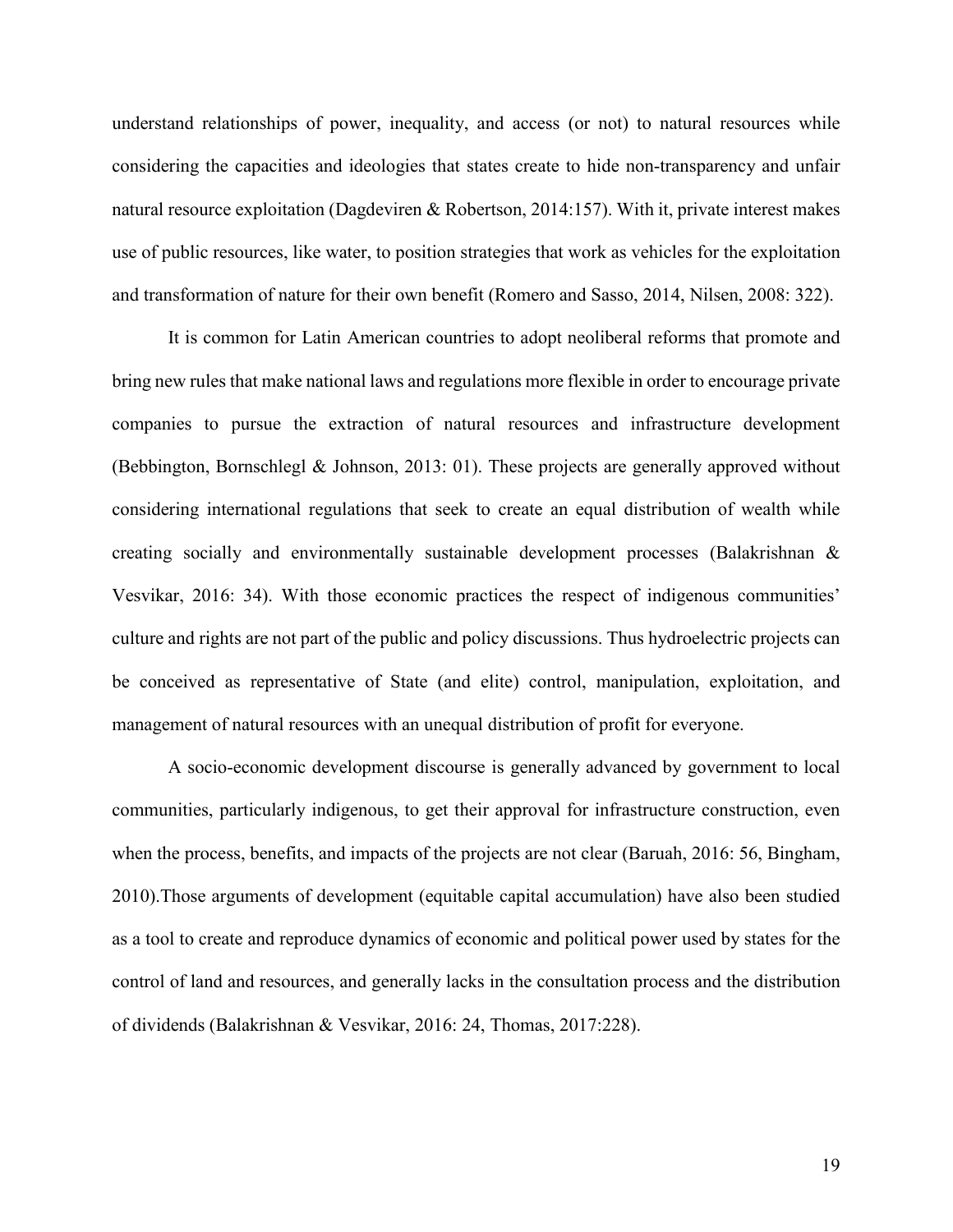In relation to Political Economy and extractive industries, there are two important points of view. First, extractive industries shape the way in which countries pursue socio-economic development—political actors choose to promote specific natural resources extraction that give them more profit. And second, extractive industries are characterized by conflicts as a result of the inequality of the distribution of profits between stakeholders (Bebbington, 2012: 28-29).

As a final point of discussion, the use of water to produce electricity has been both considered a natural resource that can boost poor countries development but also a resource that can be manipulated by elites in the power to create their own profit. Water supplies that are suitable for hydropower can be categorized as a blessing or as a curse for a nation (Hancock & Sovacool, 2018: 616 and 624). Hancock and Sovacool (2018) also argue about how a fair, moderate and transparent use of resources (water) can produce fair development and economic growth.

## **Political Ecology**

To Martínez Alier, political ecology is an approach to study society (and their institutions) and environmental conflicts. Specifically, ecological distribution conflicts where "... different actors who have different interests, values, cultures, knowledge, and also different degrees of power, use or can use different languages and meanings to assign value " and where the unjust burden of environmental externalities is borne by those with less power (Martinez, 2008: 27).

As consequence, Martinez Alier (following the same ideas developed by Frank Beckenbach and Martin O'Connor) introduced the term *Ecological Distribution Conflicts* to describe social relations created by the unfair access and distribution of natural resources that cause conflicts (Martinez Alier, 1998: 114). In these conflicts, unjust burdens of environmental degradation, pollution, and ecological debt are assigned to marginalized communities that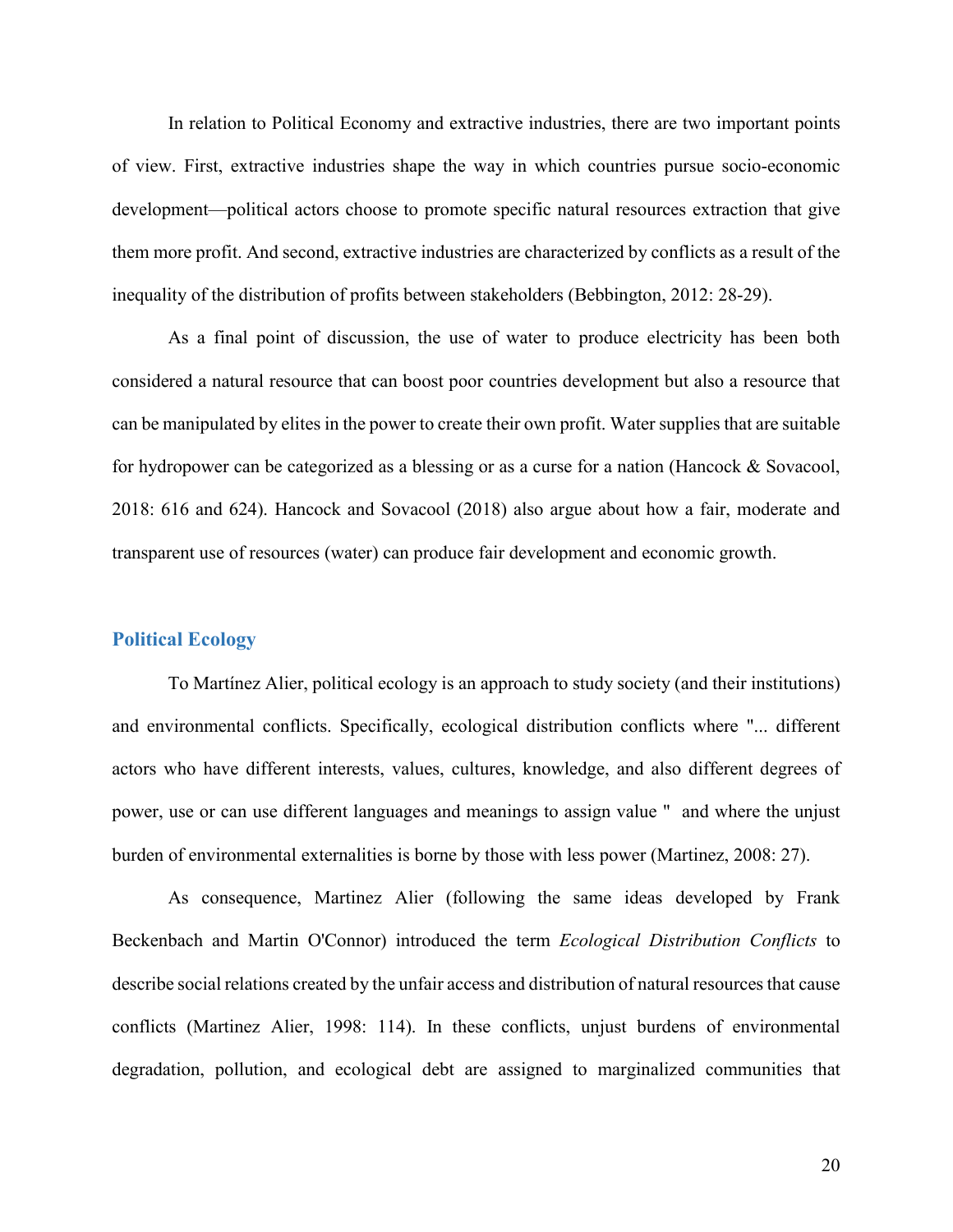generally see little benefit from promised development. Political Ecology is a useful framework to consider conflicts of "who wins and who loses" in the context of natural resource exploitation and development. In some cases, such conflicts can have more constructive results, such as the emergence of sustainable productive alternatives, the formation of new alliances, the strengthening of legal systems and protections, among others (Martinez Alier, 2015: 55).

In response to suchconflicts, the concept of Environmental Justice has been picked up by Latin American social movements. The "justice" framework emphasizes the win-lose relationships implicit in many development projects and proposes the reconfiguration of socio-economic development models (Martinez Alier, 2008: 14). Political Ecology, with its focus on power in conflicts over nature, brings an interdisciplinary lens to understanding the dynamics and complexities of the meanings, uses, management of natural resources, asymmetric power relations, and the persistent inequalities between those in power and the communities whose resources are being exploited (Nepal, Saarinen, McLean, 2016). However, we keep in mind that those "struggles go beyond battles over natural resources as they involve struggles over meaning, norms, knowledge, identity, authority, and discourses", where local communities oppose ideas that propose changes in their livelihood (Boelens, et al, 2016: 08).

Political Ecology as an analytical framework examines "political power" and the role that such power plays in the positioning of discourses and ideas in a society (Alimonda, 2011: 44). Elites use their superior positions and access to information over other actors to appropriate public and natural resources—such as water—to produce profit (Romero, 2014). This position of power, the arbitrary and non-sovereign decisions and the violation of the human rights, predominantly indigenous communities, create a new productive and industrial vision of nature (Howit, 2001; Kaika, 2006).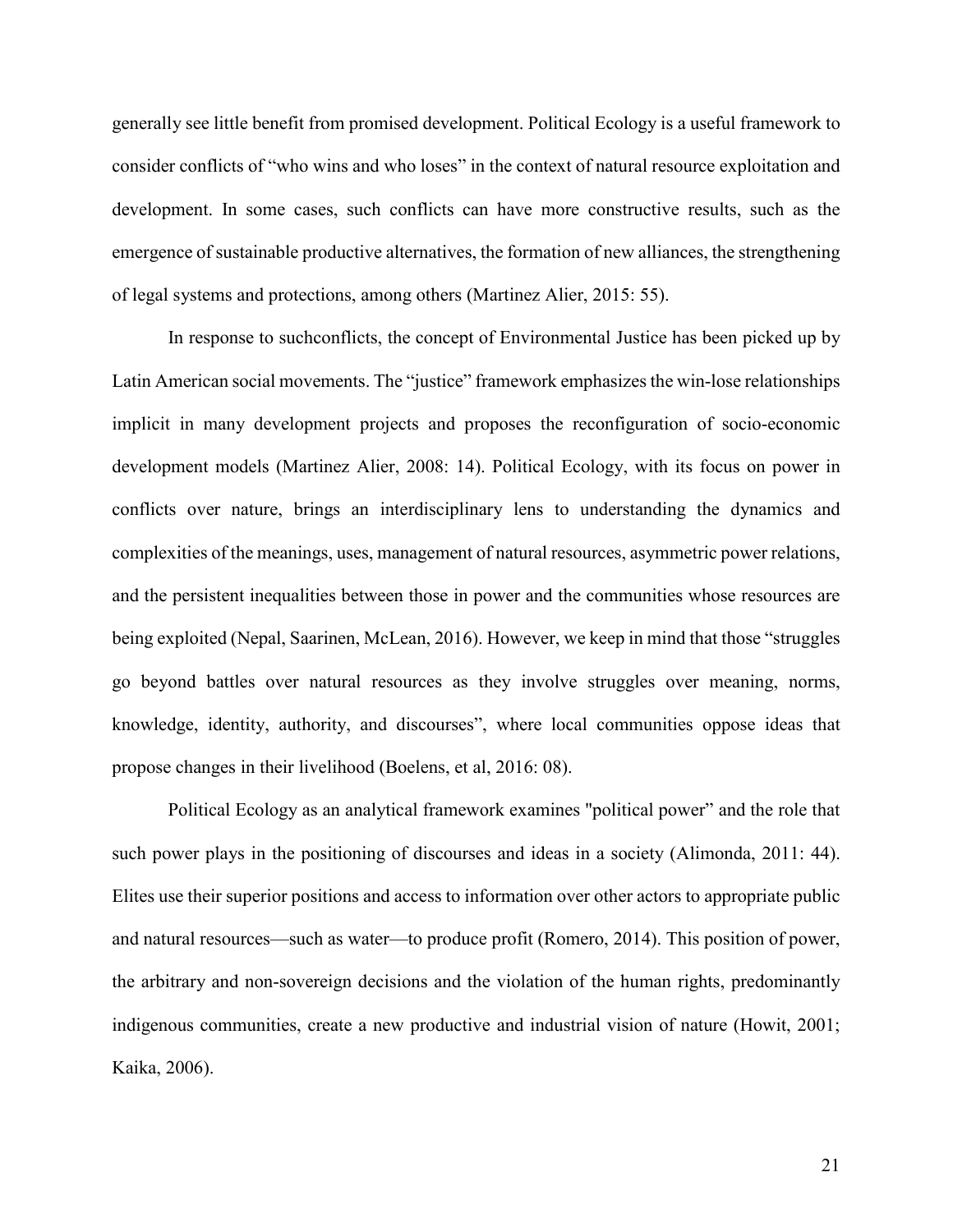Political Ecology also has a long history of engagement with dam building and hydropower production. A considerable body of research covers the globe (Fearnside, 2006, 2012, 2014; Kaika, 2006, McCully, 2001, Leslie, 2005, Nüsse, 2003, Cumming, 1995). A common thread is the hegemonic discourse that considers dams as symbols of national prestige, modernization and technological progress that allow control over and exploitation of nature. Escobar (2005), Alimonda (2011), Leff (1986), and Castro (1996), refer to this phenomenon as one more of the "dynamics of colonization" and domination of nature (Alimonda, 2011: 52).

As a consequence, the resistance and opposition to dams is an important matter for those looking for sustainable and environmental friendly development models, particularly for indigenous communities that have experienced the destruction of natural resources and dispossession of their territories and traditions. Not surprisingly, resistance is generally criminalized and repressed by agents of the state and private security forces (Alimonda, 2011: 22). Many authors now consider that out of all examples of natural resource use, dams have the highest socio-environmental impacts, but with low socio-economic benefits for impacted communities (Fearnside, 2018; Turpin, 2008; Alimonda, 2011).

The World Commission on Environment and Development (WCED) claimed in 1987 that mega hydro-power projects should meet the necessities of the present without compromising the availability of resources for future generations in order to be considered sustainable development projects (McCully, 2007). Still, mega-dams continue to have significant impacts on landscapes and fail to consider the long-term changes unleashed on natural resources and peoples, including the destruction of forests, loss of flora and fauna through flooding, disruption of the hydrological cycle, and downstream consequences (McCully, 2007: 140). Indeed, the concept of "sustainable development" as applied to hydro-projects focuses on the clean renewable energy discourse to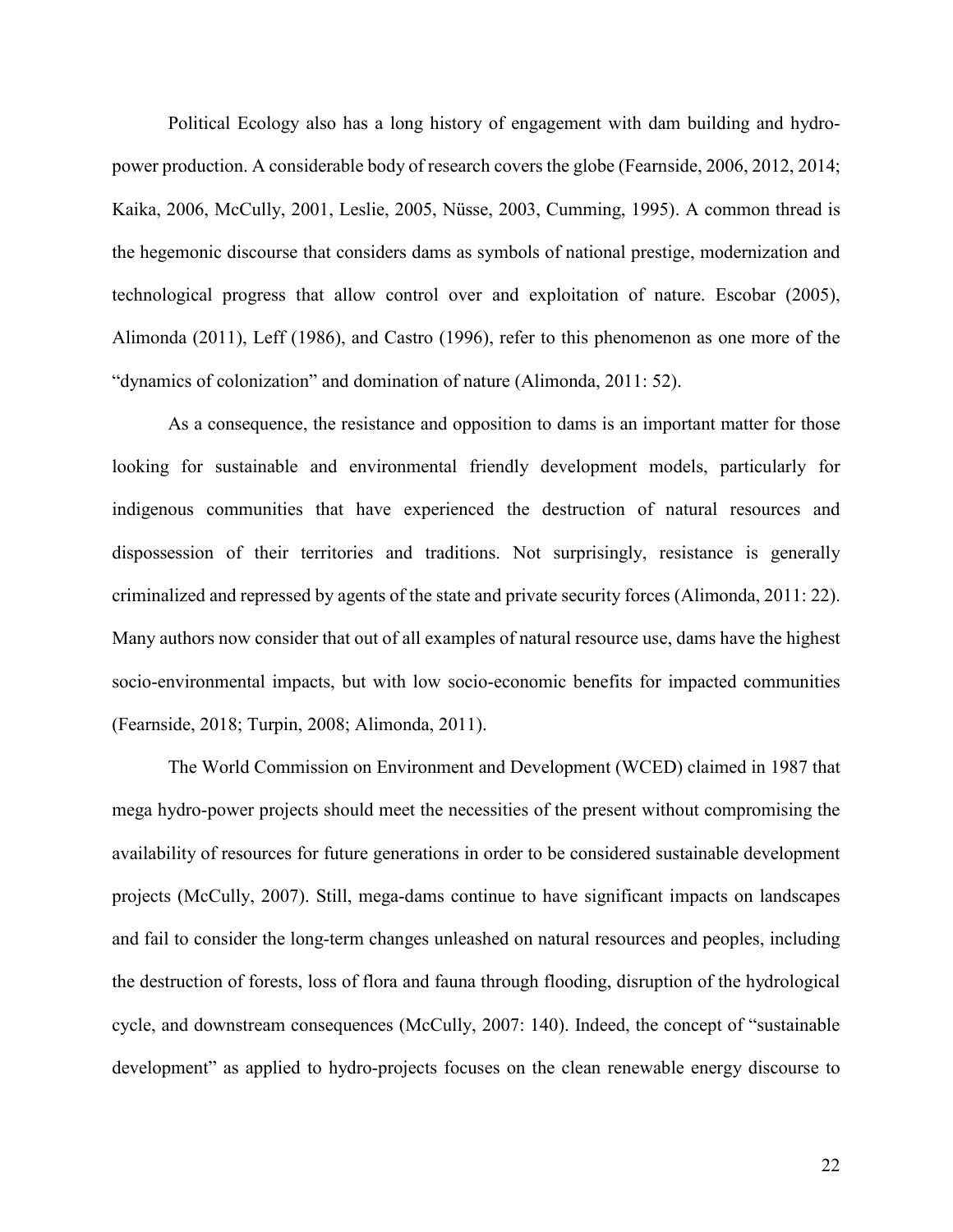stress the reduction of greenhouse gases and diminish the socio-environmental implications in the name of development (Fearnside, 2018; Escobar, 1999; Castree, 2005, Braun & Castree, 1998, Toledo, 2014).

## **Critical Discourse Analysis**

The third body of literature, CDA engages with how ideas are developed and disseminated in the public sphere to influence peoples' understanding and thinking about particular issues. CDA also helps us to define knowledge or truth about a particular subject and how that knowledge or truth is created (Adger, 2001, Pardo, 2007). It considers how discourses are shared by small, medium or large groups of people at national or international level (Svarstad, 2004:243). From a CDA perspective, Slembrouck (2001, 2005), Stubbs (1998), Fariclough (1996), and Van Dijk (2015) discourses are created with particular interests that can be used to perpetuate, establish and legitimize power/domination over others through the use of written texts and voice/verbal messaging involving soci0-economic, cultural and political structures in a determined context.

The ideas of CDA as proposed by Van Dijk (2015) are used to analyze the EDHP in this paper. For Van Dijk, to understand the context in which a discourse is studied, we must have a clear understanding of the interaction bet ween discourse and ideology (1997,1981). By understanding that interaction, we can analyze how discourses create new realities and "illusions" that favor domination, inequality and power abuse through the position of personal ideologies (Van Dijk, 1999). Determined discourses can build, change and define social structures through which individuals and groups interact in a society, as well as, the historic socio-economic relationships constructed in the past (Van Dijk, 2002). Based on this notion of societies as an outcome of determined discourses, Van Dijk argues that discourses are a powerful tool to create and position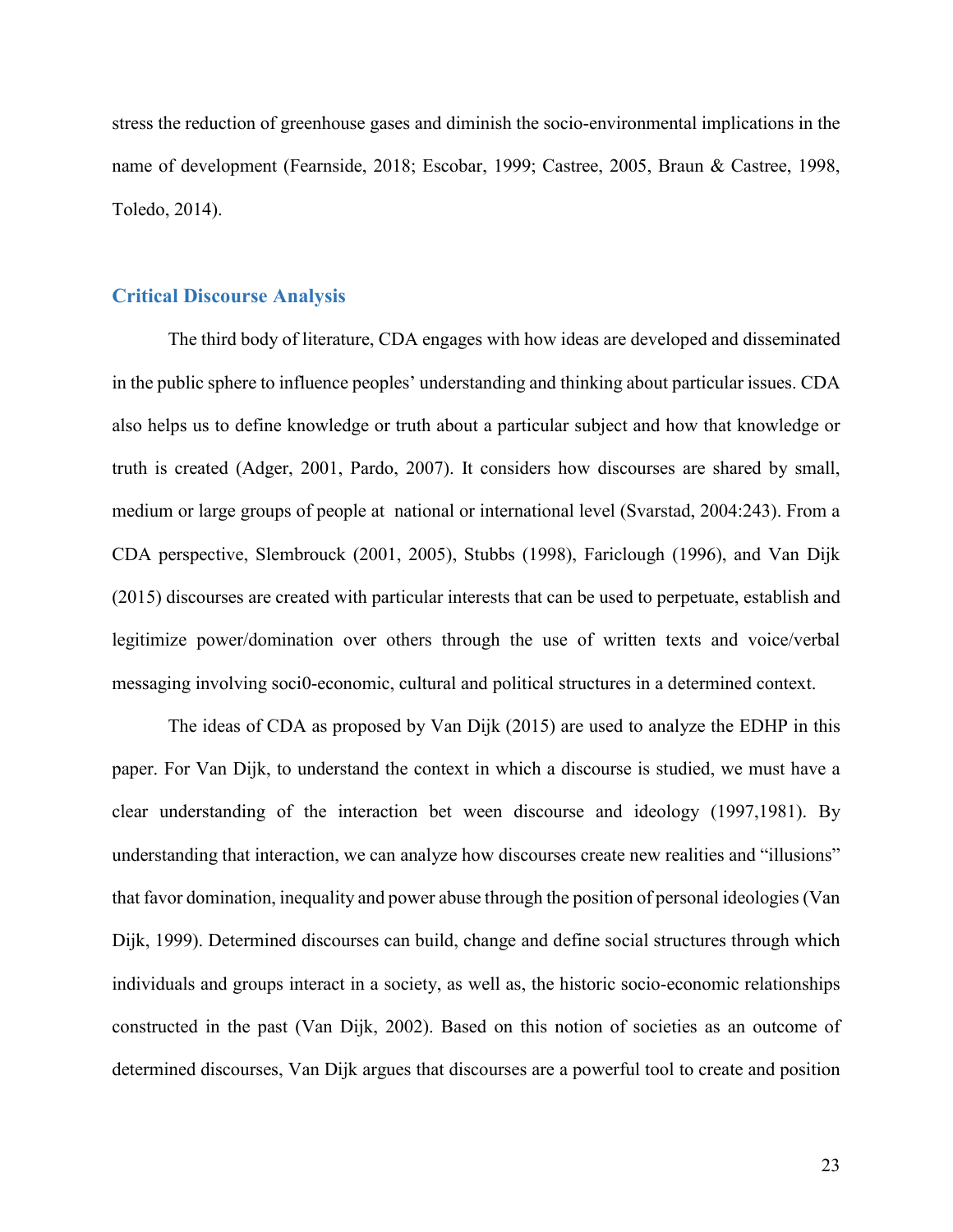elites' interests in order to convince people about certain ways of thinking, sway public opinion on certain positions, projects and reaffirming stigmas about new realities (2002: 19).

The concept of ideology is complex and can be interpreted in many ways. For the purposes of this inquiry, ideology is understood under Garduño's view, emphasizing that the understanding and conceptualizing of ideology must include the consideration of local: the legitimization of authority, distortion of reality, and social integration (2004: 71). Here, legitimization responds to both political and domination strategies, while the other two components set the landscape for the new realities that elites try to create.

Finally, CDA provides a useful lens to study how text and voice determine power structures that work in specific social, cultural, economic and political contexts. It reveals how discourses perpetuate power and position ideas that can sustain economic, social, cultural and political inequalities, as well the mental structures used by individuals with power (Van Dijk, 2003: 25).

## **Methodology**

This paper is the result of personal interest in socio-environmental conflicts around the expansion of hydropower in Costa Rica. I conducted my study using secondary materials drawn from a wide range of English and Spanish language materials that include scholarly publications, government documents, newspaper accounts and gray literature (NGO publications, social media, and blogs) during the period of 2000-2018. Over the course of my research, the EDHP project was openly contested by a range of local and national actors resulting in the suspension of the project. This was both unexpected and rather sudden.

The process for collecting information related to the two main stakeholders was mostly done digitally. In 2000, the Government of Costa Rica initiated a process called *Gobierno Digital*,

24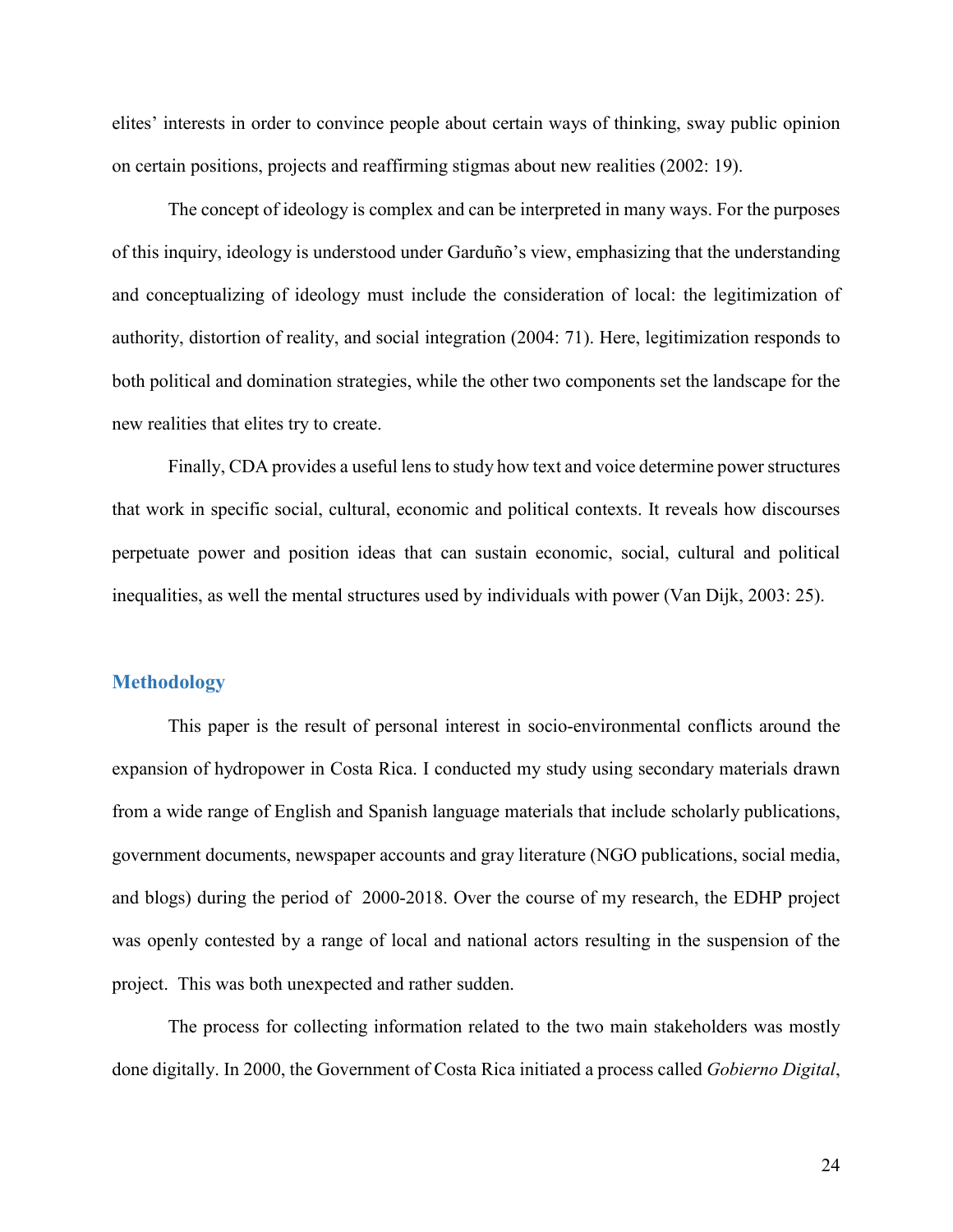which seeks to make public all the information of the government entities in digital formats. Some of the websites required creating a username to login and access free information. Creating login credentials was easy and did not require paying fees for the services. Generally, the newspaper review and forums provided free access. In the case of two newspapers, payment of an annual fee was required to access to new and full versions of documents. Some legislative files, reports from ICE, and documents from the non-governmental indigenous organizations were not available on the web, so email and direct phone calls were used to establish the corresponding communication. In cases where I reached out to get a document, the information was provided by email.

After securing over 110 documents, I classified the documents first according to the stakeholders involved and then based on main themes. On numerous occasions I found that articles, programs, reports, papers, and blogs not were re-produced (some of them just copied) from the newspaper La Nación, from ICE, or from some indigenous NGO. In terms of accessing the academic articles used to build the literature review and theoretical framework, I used the services provided by the Robert Hutchings Goddard Library of Clark University (both physical and electronic), Google Scholar, Research Gate, and Science Direct.

# **Section III The El Diquís Hydro-Electric Project (EDHP)**

## **3.1 Context**

In this section, I will present basic information about the EDHP project and then introduce and discuss two of the key stakeholders in the conflict: ICE, the promoter and would be builder of the EDHP, and the Térrabas, the main indigenous community that opposed and would have been affected by the dam construction.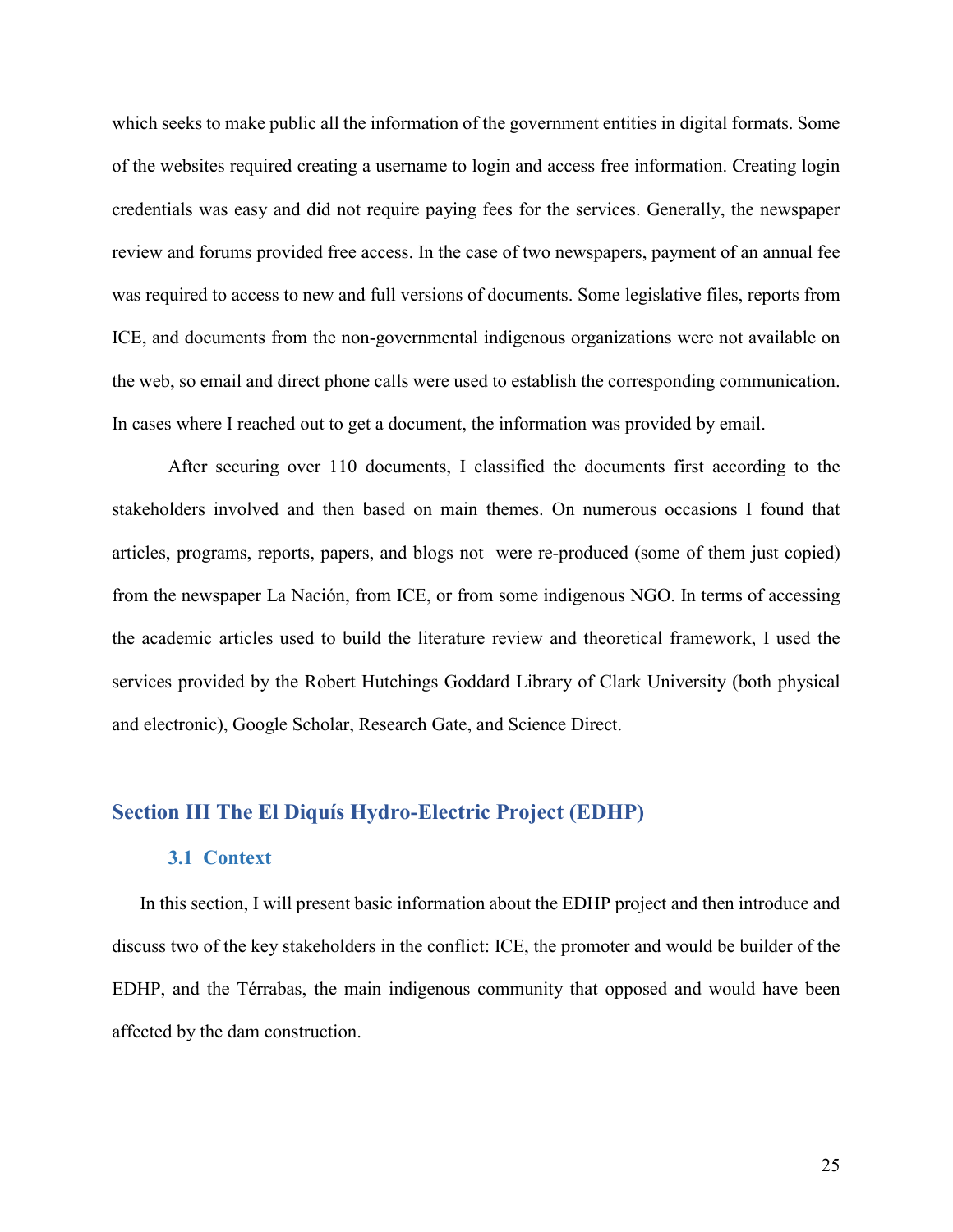### El Diquís Hydroelectric Project

This project was first proposed to be built on the Superior General River, 10.5 kilometers from Buenos Aires, between the communities of Térraba and Paraíso<sup>5</sup>. Figure 2 shows the location of the proposed project.





Source: Author's creation.

ICE`s engineers calculated the dam to be 130 meters high by half a kilometer wide, with an approximate reservoir area of 6,815 hectares (impacting 700 hectares of indigenous territories). With an installed capacity of 631 megawatts (MW) for a total production of 3,050-gigawatt hours (GWh) per year (Friedrich Ebert Stiftung, n.d: 04). The reservoir was expected to operate at an approximate level of 300-260 meters above sea level (MASL), with a containment area for possible "floods" in the rainy season that would allow it to reach 310 MASL. The water would be directed through an eleven-kilometer tunnel and high-pressure pipeline to a powerhouse. Once the water was used to produce the electricity, it would be directed from the machine house through a discharge tunnel to return the water to the Grande de Térraba river.

 <sup>5</sup> In Puntarenas, one of the seven providence of Costa Rica.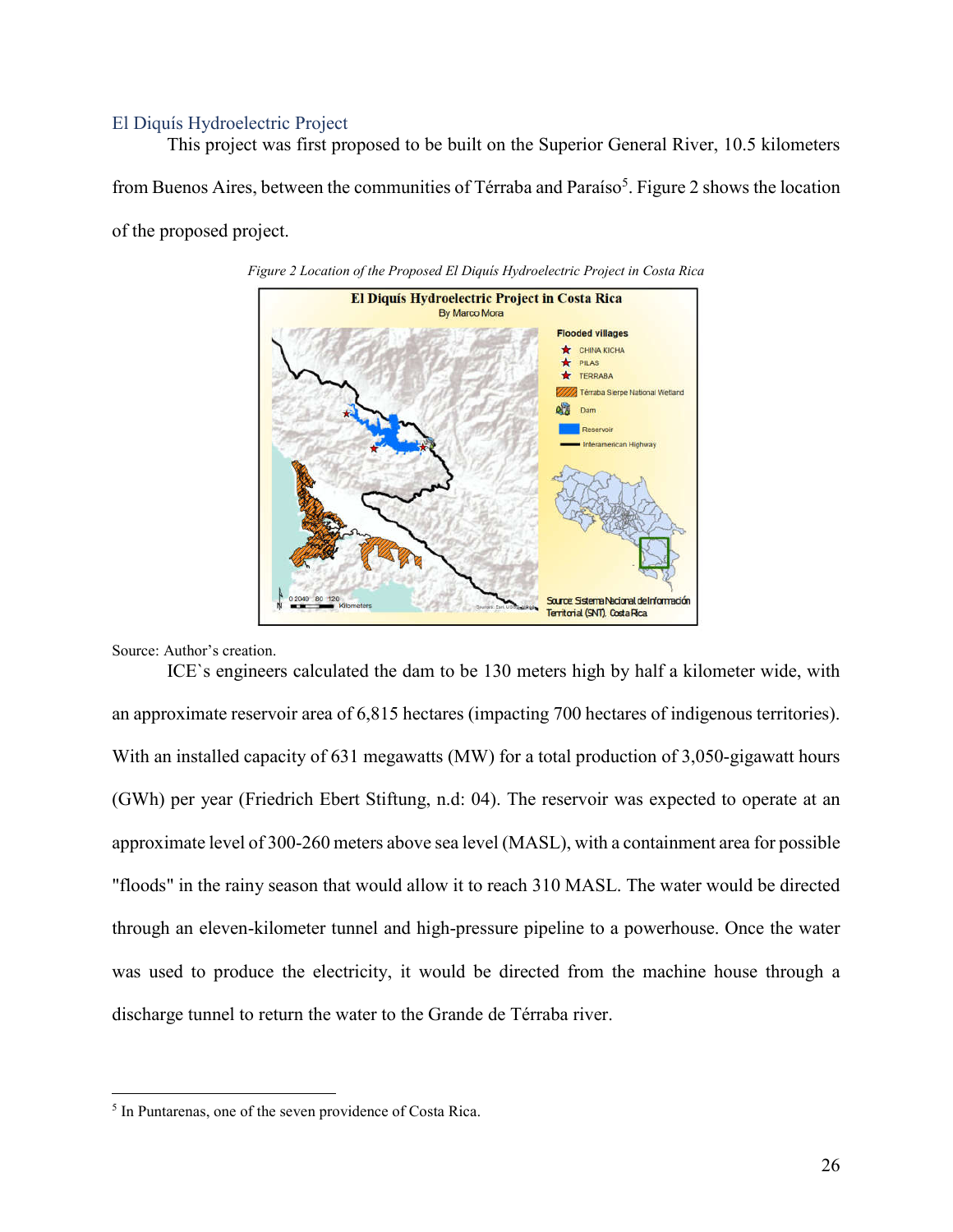The original investment was estimated to be \$1,779 (1.78 billion) USD, and by November 2018, the cost to get the project going over the years was equivalent to 146 million USD (Fern, 2018, Lara, 2018b). However, after more than 30 years trying to build this dam, ICE "indefinitely suspended" the project in November 2018. n the seventies, EDHP was proposed by ICE as the *Boruca* Project, but opposition by local residents led to its suspension. Years later, it was relocated and given another name. Figure 3 shows the main characteristics and attributes of EDHP. This information comes from the ICE EDHP proposals from the last decades.



*Figure 3 Main characteristics and attributes of El Diquís Hydroelectric Dam.*

Source: Author's creation based on Programa Kioscos Socioambientales. (N.D). Proyecto Hidroléctrico El Diquís, Informémonos. UCR; Universidad de Costa Rica. (2012). Estudio Multidisciplinario: Aproximaciones al Megaproyecto Hidroeléctrico El Diquís. UCR; Friedrich Ebert Stiftung. (N.D). Una mirada al Projecto Hidroeléctrico El Diquís. Friedrich Ebert Stiftung.

Until now there has been no document or explanation that indicates what the procedure will be in terms of the payment of the US \$ 146 million invested in the planning of the dam, as well as the steps to be followed in relation to the more than 900 hectares that ICE had already acquired in the South Zone by ladinos.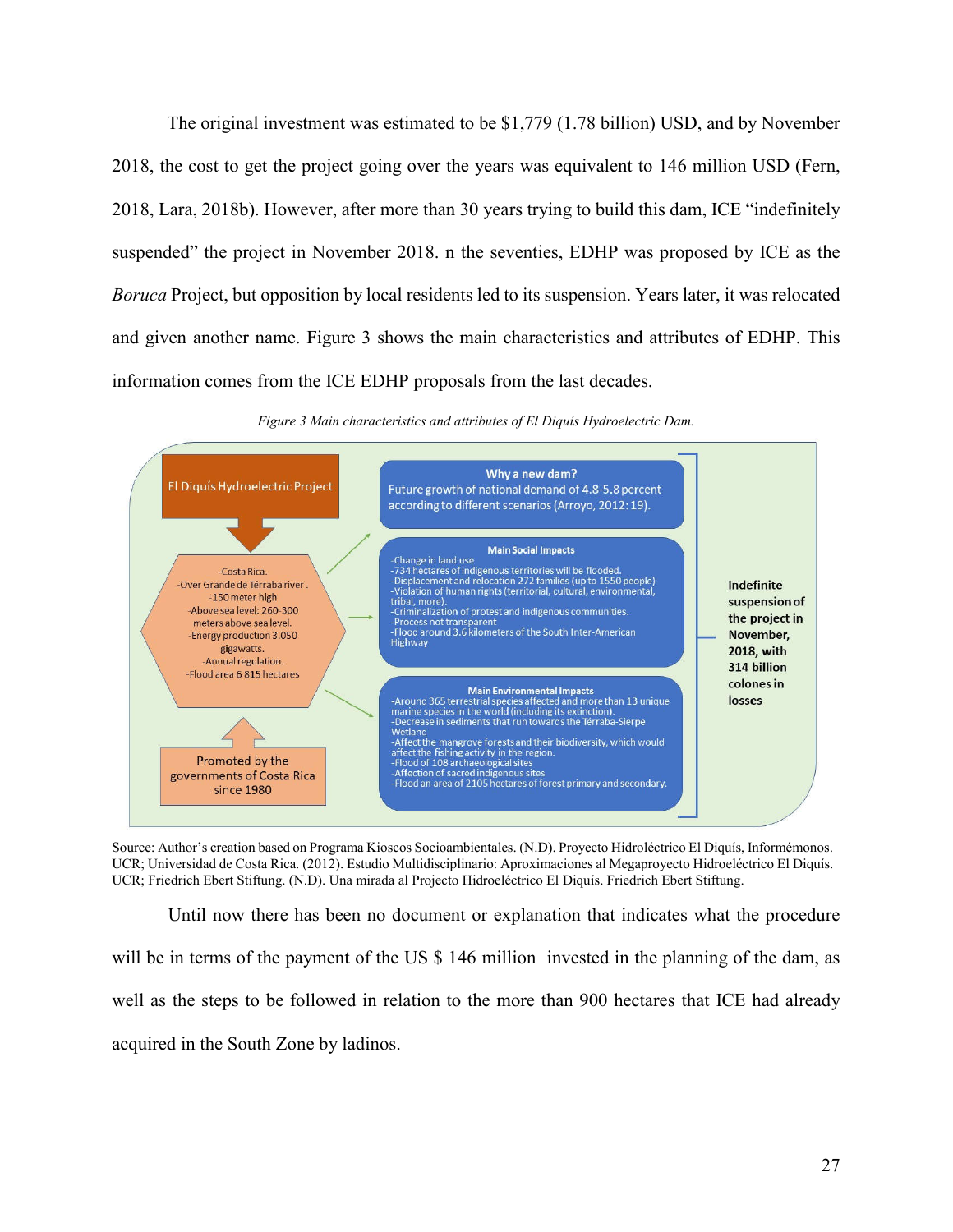## Costa Rican Institute of Electricity (ICE)

In 1884, Costa Rica lit San José city with 25 lamps using a small private hydroelectric dam with an install capacity of 50 Kilowatts (KW). By 1920, the demand for electricity by local business and households increased up to 10 000 KW, and the only provider of electricity was the US company, Electric Bond and Share Company (Rodríguez Argüello, 2000). In light of growing national discontent and demand for electricity, between 1928-1929, Congress nationalized the production of electricity from resources in the public domain such as water, giving rise to the creation of the National Electricity Service (SNE). Although the demand for electric service continued to grow, private operators did not seek to satisfy it (Chaves and Cortés, 2013: 73).

In 1940, the demand for electricity was already at a critical point; however, it was not until 1949 that the National Institute of Electricity (ICE) was created to provide the energy required to boost the expansion and modernization of the agricultural and industrial sector, as well as the provision of the electric service to Costa Ricans (Grupo ICE, n.d; 2018; Jiménez Gómez, 2009; Fallas and Álvarez, 1997). In 1953, Law 1657 led to ICE signing the commitment of used renewable resources and the protection of several water resources for future electric generation, promoting with it an institutional environmental component. However, the only resource under discussion by ICE was water.

The National Plan of Electrification (1955-1965)*<sup>6</sup>* introduced hydropower development as one of the main goals of the agency through the exploitation of Costa Rica's abundant water resources to provide total coverage of electricity to San Jose city (Jiménez Gómez 2009). That plan led to the construction of hydroelectric dams like La Garita (1958), Río Macho (1963), Cachí (1966), and Tapantí (1972); but the stellar project was the "*Central Arenal*" dam in the North of

 <sup>6</sup> The National Plans of Electricity contain the main challenges and solutions to attend electric national demand.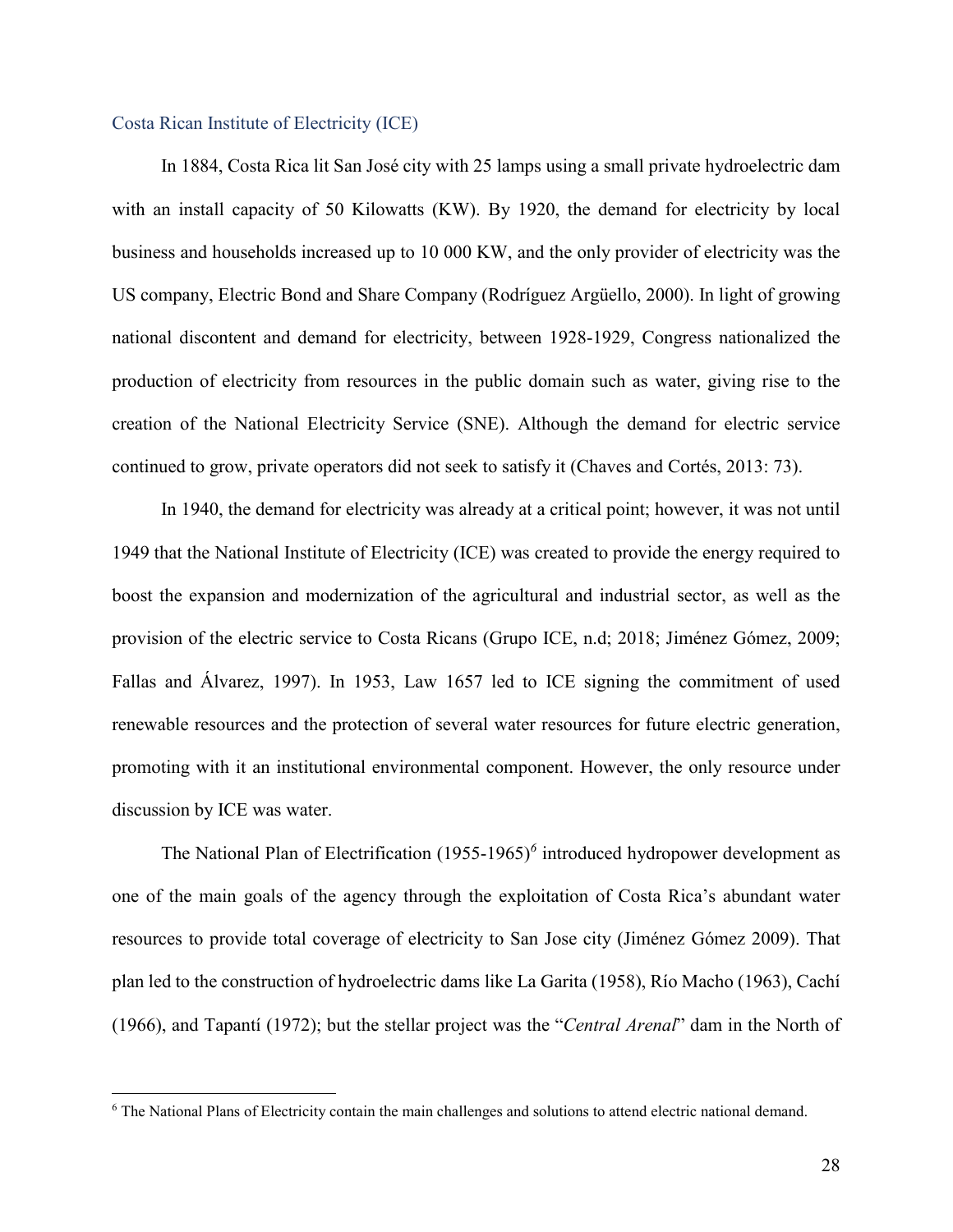Costa Rica, which provided electricity to peripheral areas by 1979 (ICE, 2015: 06-07, Chaves and Cortés, 2013: 74). As a result of the expansion and nationalization of the electric service, ICE acquired technical, operational and construction capabilities in hydroelectric dams that forced private electricity suppliers to leave the Costa Rican market. With this, ICE acquired a monopoly in the national market for the production and provision of electric service. Since then, ICE has been the entity responsible for providing the energy required to execute the development and industrialization plans that the State promoted since the 1950s, which is why ICE is considered an emblematic institution of the Costa Rican development model (Hoffmann 2007: 11).

In recent years, two more renewable energy projects were built by ICE, the *Miravalles*  Geothermal Project in 1994, and the Tejona Eolic Plant-30 turbines- in 2002 (ICE, 2015: 06-07). In reference to solar energy, ICE did not seem to have plans to develop this source, and there is no specific policy or plan from the government to produce and regulate solar energy power<sup>7</sup>. Until late 2018, the EDHP project was an important piece of Costa Rica's National Energy Plan (2016-  $2035)^8$ , which looked to hydro-power projects as key to address the increasing demand for electricity by industries and consumers in the country. However, with the suspension of EDHP, a new plan was presented for 2018-2036 that excluded El Diquís from the list of priority projects and gave more importance to the efficient use of existing energy sources, as well as to energy conservation more broadly<sup>9</sup>.

 <sup>7</sup> In February 2015 ICE ended the only project that tried to bring and facilities the used of that resource (Fornaguera, 2015). In fact, for ICE solar energy is not an efficient and low-cost source of energy production. However, geothermal production was identified as the only one that provides secure energy the entire year, meanwhile, hydroelectric has been affected by climate change ,mainly with El Niño( Grupo ICE, 2018b).

<sup>&</sup>lt;sup>8</sup> This Plan is basically a tool to establish parameters, actions, actors, resources and strategies; to be used during a specific period for the production, use and distribution of energy, and is based on the social and energy objectives of the 2015-2018 National Development Plan of Costa Rica (MIDEPLAN, 2014)

<sup>9</sup> This National Energy Plan does not specify the way in how are the achieving that goal, arguing that a more complete Plan and it operational instrument will be presented soon.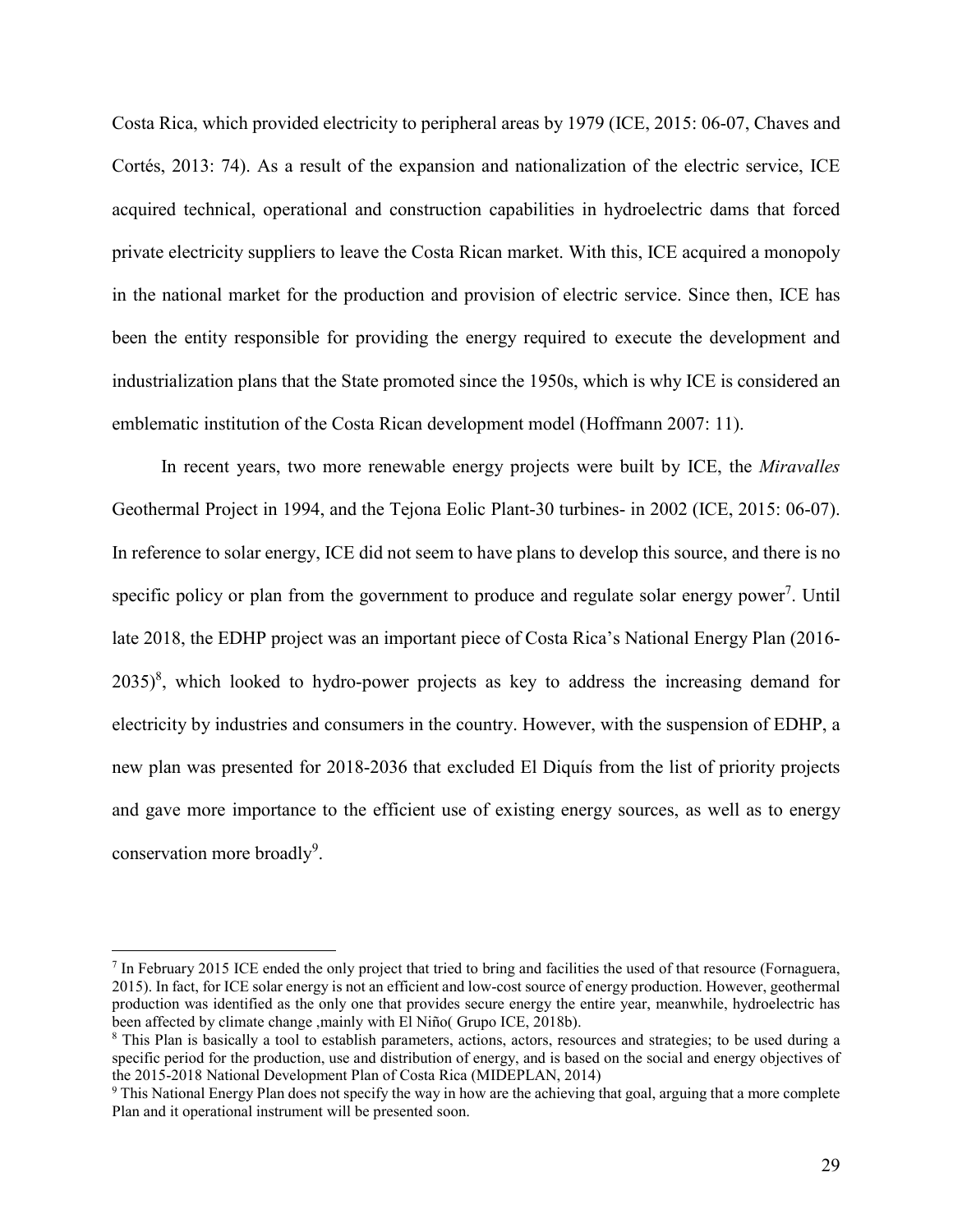## Indigenous Communities: Térrabas

In 1973, Costa Rica created the National Commission for Indigenous Affairs (*Comisión Nacional de Asuntos Indígenas*) with the goal of giving protection, guaranteeing rights, and advising indigenous communities (CONAI, n.d.). However, it wasn't until 1997 that Costa Rica created an Indigenous  $Law^{10}$  which defined indigenous people as those "...who constitute ethnic groups directly descended from pre-Columbian civilizations" (Law N° 6172, 1978). Based on the 2011 National Census results of the National Institute of Statistics and Census of Costa Rica (INEC), the indigenous population is about 104,143 persons (MIDEPLAN, 2015: 04).

This population resides in 24 different, legally recognized, "*Territorios Indígenas*" (indigenous territories) with their own traditions and customs. As elsewhere in Latin America, these are collectively-held and managed lands that cannot be sold, transferred, mortgaged, reduced or renounced under any circumstances (Law 6177, 2001). Non-indigenous people do not have rights to own property and reside within these territories, and they were forced to give up any lands and be economically compensated for them (Schliemann, 2012).

In 1989, Costa Rica signed the International Labor Organization (ILO) Convention 169 on Indigenous and Tribal Peoples. This agreement clarified legal gaps regarding indigenous peoples respect to their territories, culture, institutions, and traditions. In 1998, the Law of the Autonomous Development for Indigenous Peoples (*Ley de Desarrollo Autónomo de Los Pueblos Indígenas)* established further legal, political, organizational and economic autonomy, as well as equal access to socio-economic opportunities (Schlisemann, 2012). Since then the only important advance in indigenous matters was the constitutional recognition of their languages in 1999.

<sup>&</sup>lt;sup>10</sup> Establishes the bases for indigenous sovereignty, rights, customs and territories (Law 6172, 1997).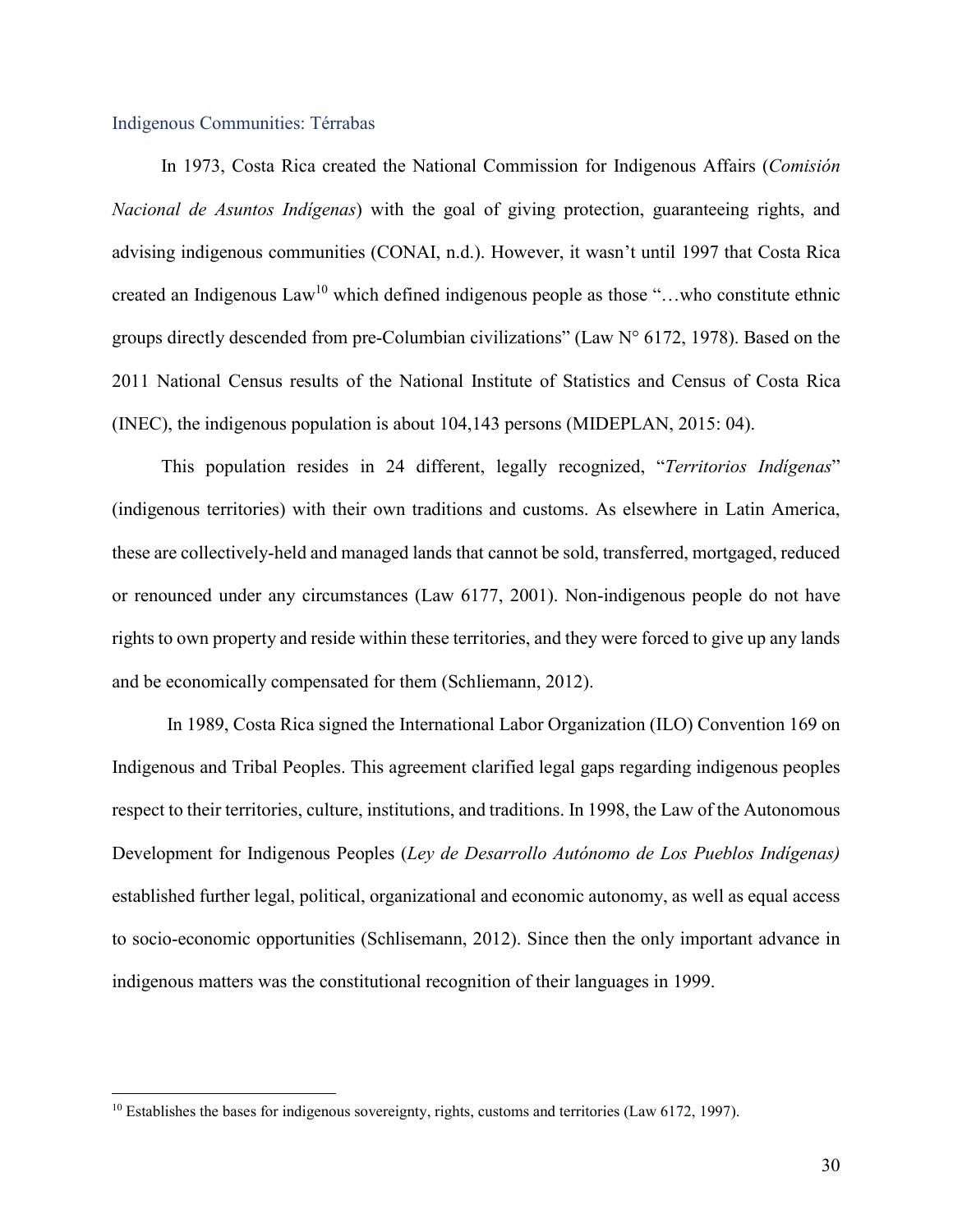#### *The Teribes or Térrabas*

The Térrabas are a group of four communities (Térraba, Bijagual, Ceibón, San Antonio and San Cristóbal) descended from the warrior ethnic group, Chiriqui, which has existed in the southern zone of Costa Rica and Panama since pre-Columbian times (Asociación Cultural Indígena Teribe, 2013, Habtom, 2010, Quesada, 2001). The Térrabas are located in the Térraba-Boruca Reserve in the canton of Buenos Aires. They were identified as the only indigenous population to be directly affected by the construction of EDHP and include a population of 1,267 indigenous people distributed across an area of 9,000 hectares. A large part of this territory has been usurped by "non-indigenous" third party residents, including the State, in direct contradiction to existing national and international laws. This illegal occupation dates to 1970s with the first plan to build the mentioned *Boruca* Project which is now known as EDHP (Mideplan, 2015: 05).

The first documented indigenous settlements in the Térraba region date to the year 1600, and the Térraba were characterized by their firm resistance to the arrival of the Spanish conquerors in the region. Over the entire history of conquest and colonization, the indigenous peoples in this region resisted both State and civilian incursions into their lands. The Térraba lands are widely recognized for their abundant variety of natural resources. An important Térraba social mobilization dates to 1970, when the government entered their territory and began cutting trees to initiate the Boruca dam building project (Asociación Cultura Indígena Teribe Térraba, 2013; Quesada, 2001). The State eventually abandoned its hydroelectric plan in light of indigenous protests; however, they revisited the project decades later under the pretense of EDHP.

The first formal social mobilization of the Térrabas in response to EDHP was in 2002. Two years later the State moved to reduce and divide Térrabas territory again (Asociación Cultura Indígena Teribe Térraba. n.d). The situation deteriorated in 2008, when workers from ICE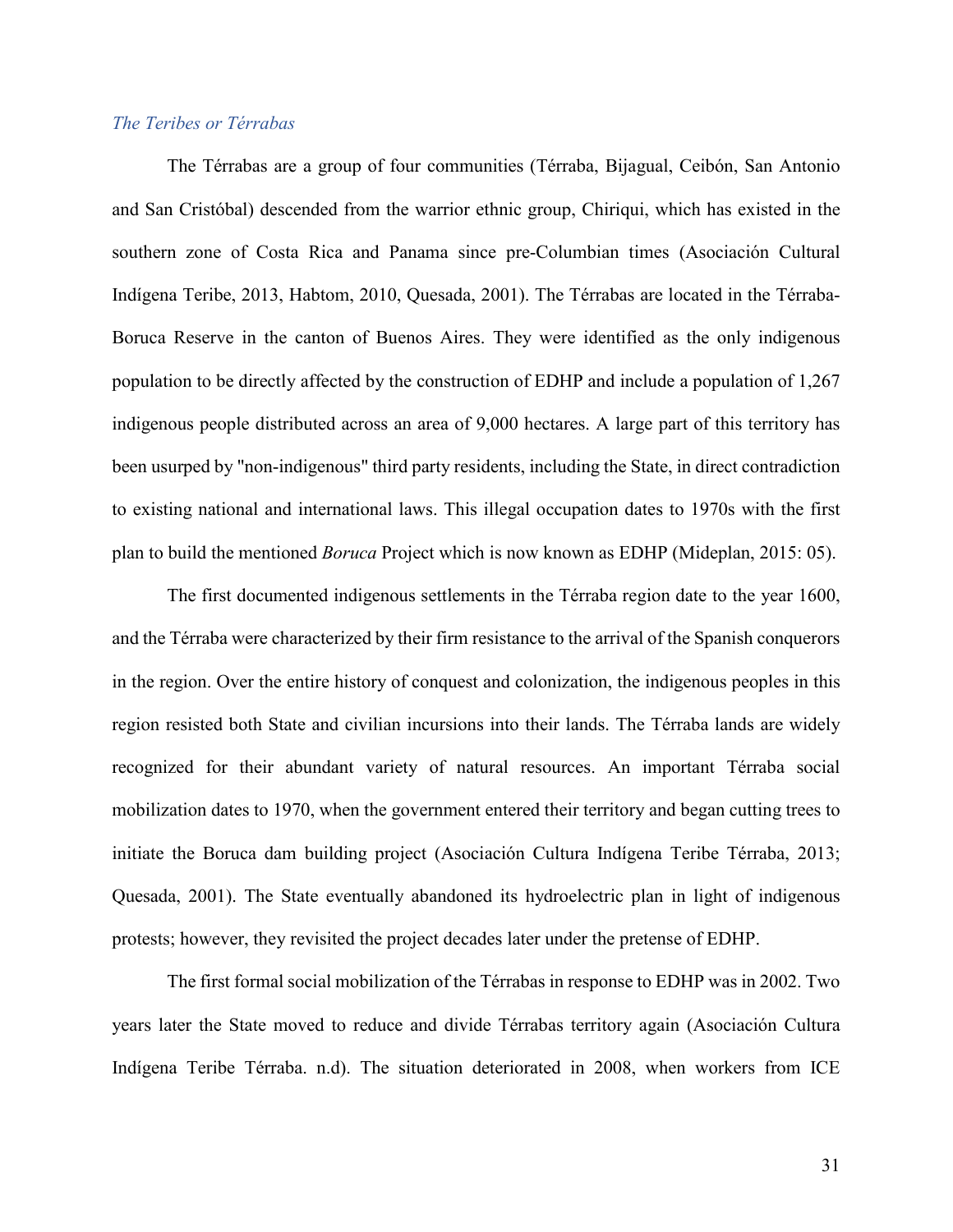established work camps and new settlements under a contract signed with a non-indigenous person living within indigenous territories (La Nación, 2011). These episodes led the Térrabas to file a lawsuit with the Inter-American Court of Human Rights in 2015 against the government. The court resolved the case in favor of the Térrabas and called on the government to create an Indigenous Consultation Mechanism. The consultation process was completed in 2018, shortly after the government announced its indefinite suspension of the project in November 2018.

The social movement against EDHP was locally formed by the Asociación de Mujeres Mano de Tigre (Hand of the Tiger Women's Association), Frente de Defensa de los Derechos Indígenas de Térraba FDIT (Térraba Indigenous Rights Defense Front), and the Asociación Cultural Indígena Teribe (Teribe Cultural Indigenous Association); with the support of national and international agencies like Mesa Nacional Indígena de Costa Rica (Costa Rican National Indigenous Table), the Neotrópica Foundation, among others (Cordero Ulate  $2015$ <sup>11</sup>.

#### **3.2 Critical Discourse Analysis around El Diquís Hydroelectric Project**

Costa Rica is less extreme in its construction of mega- hydroelectric projects financed by large investors of foreign capital, especially when compared to countries such as Chile, Honduras, Brazil, and Panama. However, its virtual national monopoly over energy production and distribution make it a compelling country to analyze. Additionally, the vibrant social movements and potentially large socio-environmental impacts of EDHP make this particular case worthwhile to analyze, especially in the context of other conflicts throughout Latin America, characterized by non-democratic processes, corruption, and unequal accumulation of profits.

 <sup>11</sup> The *Asociación de Desarrollo Integral de Térraba* ADIT (Térraba Development Association) was the only local indigenous organization that approved and support ICE`s operation during 2009 (Cordero Ulate, 2015: 16).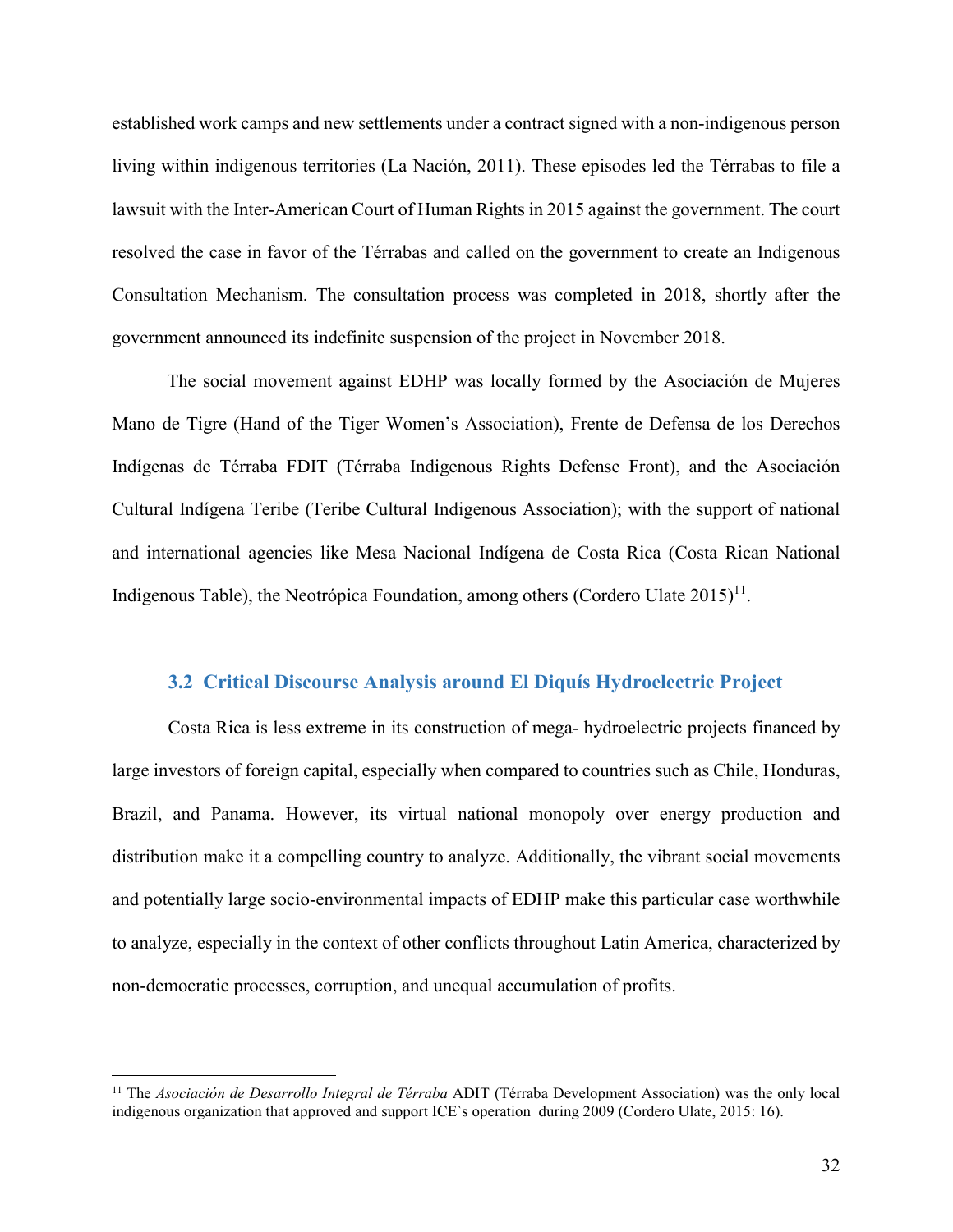My use of Critical Discourse Analysis here is based on the documents and information collected, which represent the primary discourses of the two main stakeholders in the case of EDHP. ICE's arguments were grouped into three main discourses: political and development, market, and environmentalist. The arguments of the Térraba social movement were also organized into three discourses: democratic, socio-environmental, opening and expansion.

#### Costa Rican Institute of Electricity

#### *Political and Development Discourse*

When EDHP was planned by ICE under the name of Proyecto Boruca in 1960, the argument in support of dam building was linked to the socio-economic development of the south region of Costa Rica. After 1980, but particularly in 2000, ICE argued that the construction of EDHP was the most efficient and sustainable solution to meet the projected 8 percent<sup>12</sup> national electricity demand by households and the private sector (Lara, 2018c; Sancho, 2018; Chacón, 2018a; Chacón, 2018b; Rojas, 2013; Juan, 2017;La Nación, 2017a). The consideration of other renewable energy sources like solar or wind were not under discussion by ICE. Such energy sources were considered to be expensive, inefficient, and insufficient to meet the needs of household and industry in the country.

On February 6, 2008, the government introduced a new argument centered on EDHP as a project of strategic national interest for the economic and social development of Costa Rica. While bringing back the argument that the dam would solve the historical economic and electric dependency of the southern region on the North hydroelectric dam (ICE, 2017, Grupo ICE, n.d.;

<sup>&</sup>lt;sup>12</sup> ICE argued before that this increase was of 8 percent each year. However, Duran (2018) conducted a study that brought two main conclusion, one ICE does not satisfy the national demand for only 99 MW fact why a mega project is not need it; two, the argument of expanding the licenses for hydroelectric production at the private level to satisfy the national demand in invalid, while ICE has the capacity to do it.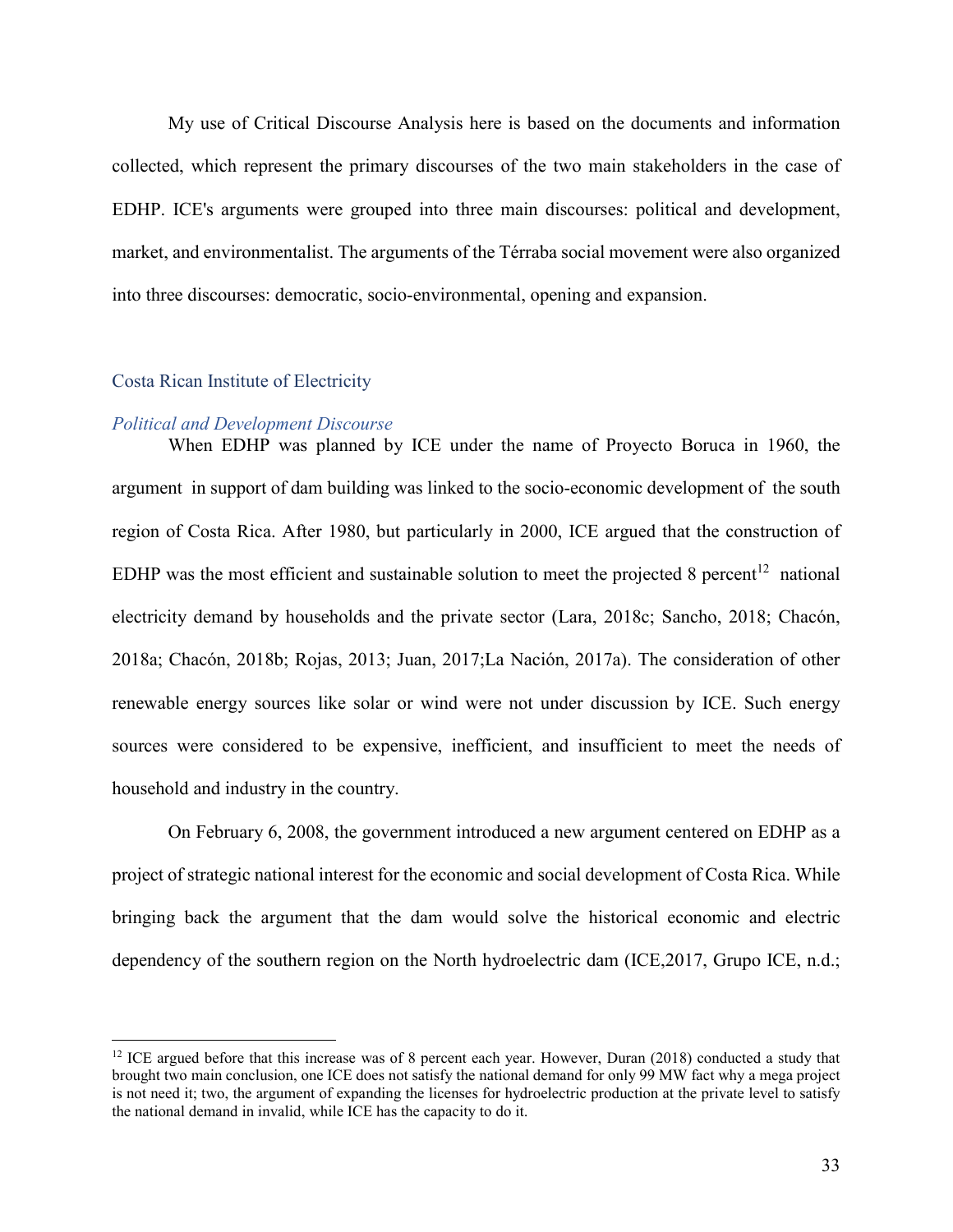Arroyo, 2012: 20). With EDHP, new infrastructure, jobs, schools, medical services, and tourism would be brought into the area (La Nación, 2017; Ledezm, 2015; Leandro, 2014; Perez, 2011). The mega-dam construction would create more than three thousand temporary jobs for local communities. After the completion of the dam, the local communities would hypothetically create their own development strategies despite their main sources of production (land, river, forest) being flooded. ICE argued that the nation should 'learn' from previous experiences of large-scale infrastructure development, in reference to the *Embalse Arenal* and its supposed importance for national economic growth after the eighties (Lara, 2017a, ICE, 2015:6-7).

EDHP was planned as a government strategy for development through the declaration in Executive Decree No. 34312-MP-MINAE by the former President Oscar Arias as a project of national interest<sup>13</sup> (Poder Ejecutivo, 2008, Poder Judicial, 2016, Poder Judicial, 2018)<sup>14</sup>. With the declaration, EDHP was positioned as a priority initiative at the national and political level. The mega-dam would come to promote the welfare and green economy model that Costa Rica has maintained during previous decades.

This declaration paved the way for the project to be immediately approved by Congress without considering any socio-environmental impacts or law violations—the only requirement of the declaration was for ICE to provide evidence of how the project served the national interest. And yet, the declaration contradicted both national law, particularly the Forest Law 7575 (Article 34) that prohibits deforestation and the cutting down of trees in protected areas; and international agreements, mainly ILO Convention 169, in terms of disrespect of the rights of indigenous peoples

 $<sup>13</sup>$  This declaration could let ICE to made legally the solicitation to the government for the un-subscription of Costa</sup> Rica to the Ramsar Convention.

<sup>14</sup> In 2008, Oscar Arias also declared "Crucitas" open-pit mine" in Costa Rica as an urgent and national interest project. However, many social movements made that the Congress voted against the project. Currently, many people, including the former president Sanchez, are under investigation for illicit business, illicit enrichment and corruption. The other controversial project that used the same "national convenience declaration" was the "El Torito Hydroelectric Project" on the Reventazón River, which ended up being approved for construction by Spanish investors.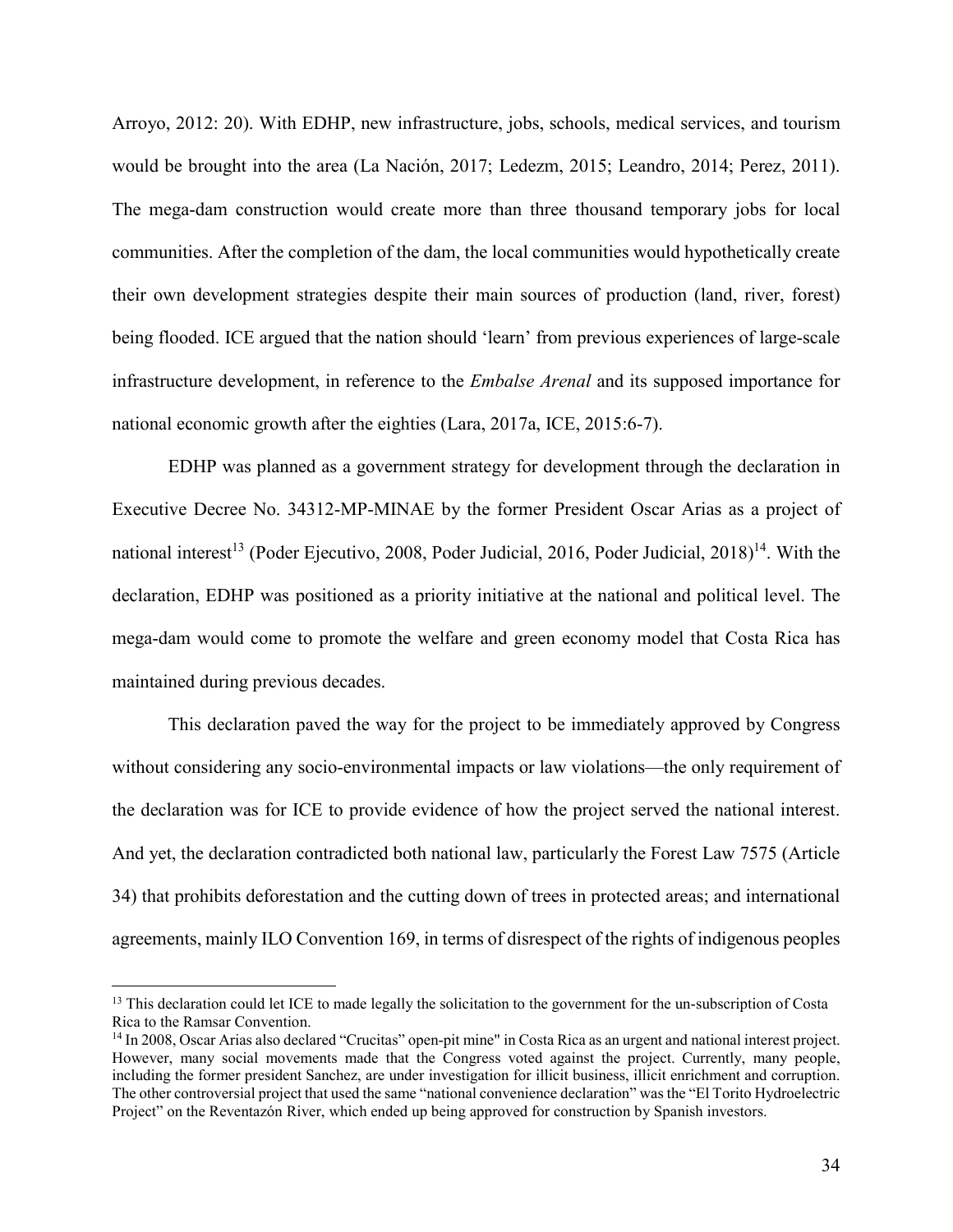to be consulted (ILO, 1989). However, the declaration of EDHP as a "national interest" initiative did not have any effect on gaining public support for the dam's construction. Social movements against the project were strengthened and social discomfort with ICE`s illegal settlements in the Térraba increased (Sancho, 2018, Feoli, 2008, La Nación, 2011; Lara, 2018e).

Along with this, indigenous communities immediately presented legal action to have the government's action declared unconstitutional, <sup>15</sup> arguing the legal conflict between EDHP and the green economy model, social welfare, indigenous human rights and environmental protections within Costa Rica. In response to the indigenous legal action, the Constitutional Court<sup>16</sup> overturned the decree. The Court based its decision on considerable gaps of information about how EDHP represented a national interest, as well as, the possible impacts on and violation of indigenous human rights and environmental laws (Poder Judicial, 2018; Sancho, 2018). After this episode, in 2014, the development discourse of the government was supported by the declaration of EDHP as a "stellar project" by the former President Luis Guillermo Solis Rivera (Leandro, 2014). This declaration did not have the same legal and political connotation of the 2008 declaration of Arias because it no longer made reference to national interest.

In November 2018, when EDHP was indefinitely suspended, ICE changed its entire narrative to focus more on the mega-dam for market purposes and energy commercialization. The narratives about the growing national demand for electricity were buried, and ICE instead pointed to decreases in national demand for electricity as a consequence of institutional improvement, better electricity technologies, changes in consumption patterns, creation of policies for the efficient use of electricity, and economic contraction (Grupo ICE, 2018b: 7; Lara, 2018a). The

<sup>&</sup>lt;sup>15</sup> To declare that something is against the current Constitution

<sup>&</sup>lt;sup>16</sup> Many civil society groups at the national level, academic centers, and even a department of the University of Oklahoma in the United States gave support to this unconstitutional action.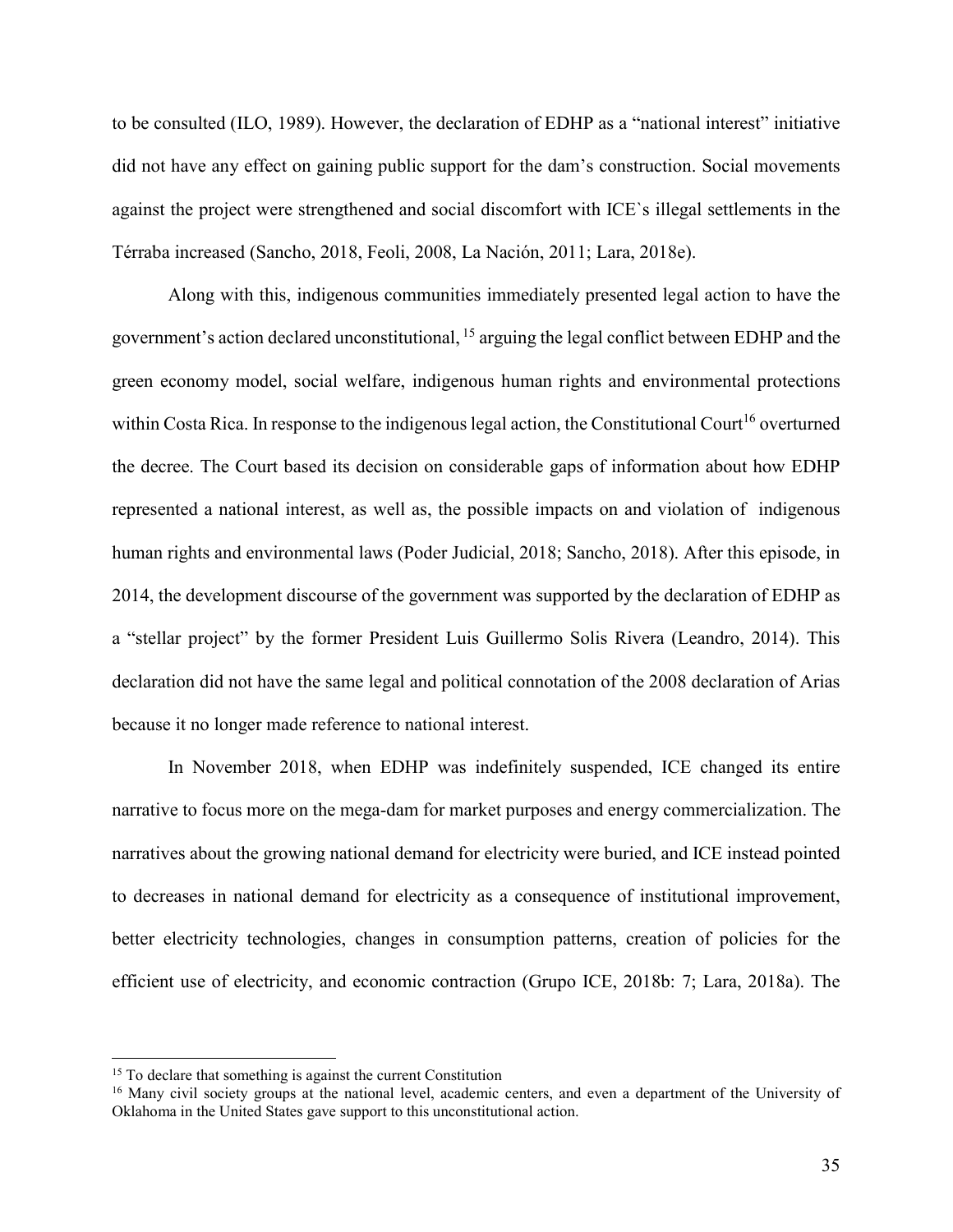other side of the argument talked about how building EDHP was no longer a necessity, especially while three private hydro plants were to start operations by 2021 (San Rafael, Río Bonilla I, and Río Bonilla) and by 2026 the Borinquen 1 geothermal project would come on line (Group ICE: 2018b: 01 and 16). However, it should be noted that despite its being indefinitely suspended, ICE has positioned itself to re-examine the possibility of renewing building a dam in the region of EDHP in the future. In fact, the entire discourse about mega-dam building to supply national energy demand leaves open the possibility of a reopening of the project in the future in a different location or, under different negotiations (or not) with indigenous communities.

In relation to the respect of indigenous territories affected with EDHP, ICE argued that they made a great effort to include those communities in the discussion. Furthermore, ICE blamed the affected communities for not contributing to the process (La Nación, 2018; Ávalos, 2018: Callejas, 2011). In 2011, ICE presented the first intent of an instrument to develop a process of consultation with the Térrabas. However, it was rejected from the indigenous communities because doubts about the application of the consultation instruments and a general discontent from the Council of Mayors of the Térraba Indigenous Territory as consequence of the non-inclusion of some agreements generated in previous meetings (La Nación, 2014; Chinchilla, 2017).

Based on Bolaños & Segura (2011), the meetings between Government and indigenous people had a strong authoritarian dynamic where demands presented by indigenous were not well received by the State. ICE only recognized the Associations of Indigenous Integral Development as the legal institution representing the Térrabas, but those associations were seen by such communities as illegitimate because they were imposed by the State and do not represent indigenous customs and beliefs. The absence of legal entities by the government to facilitates information, respect, and participation of indigenous was another component that obstructed the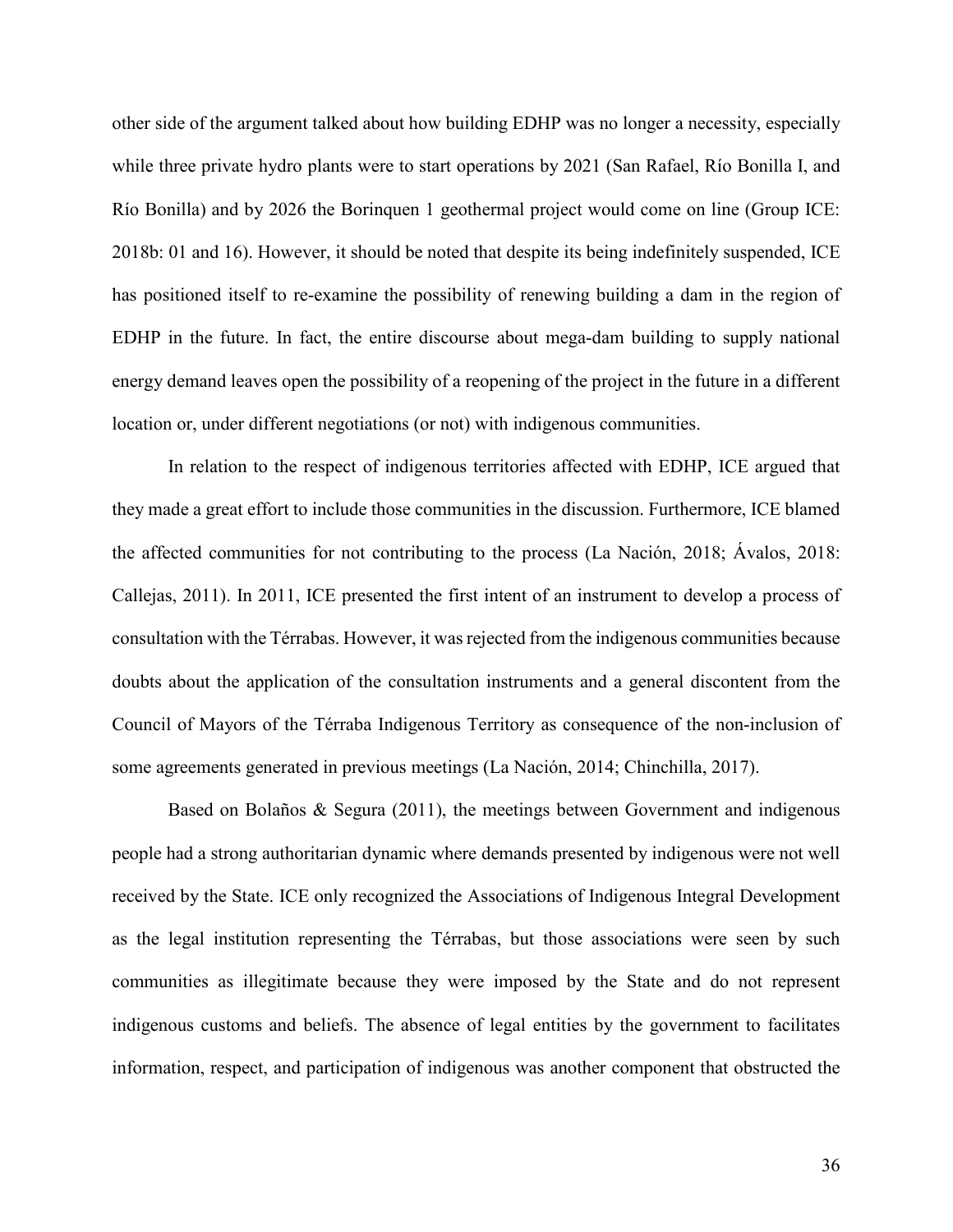consultation process (La Nación, 2012). These elements were essential because, despite having already an advance of 39% of the preliminary works completed (roads, camps and the first phase of the environmental impact study) on construction of the dam by 2011 (La Nación, 2012), the Indigenous Consultation was one of the most important steps to finish the Environmental Impact Study<sup>17</sup> that ICE needed to present to SETENA to obtain approval to start those preliminary operation on the construction of the mega-dam (La Nación, 2014).

The General Mechanism of Indigenous Consultation<sup>18</sup> was approved on February 10, 2018 (Executive Directive 042-MP) following the mandatory recommendations made by the Special Rapporteurship on Indigenous Peoples of the United Nations Organization (Presidencia de Costa Rica, 2018). The process took two years of negotiations between the Government and 22 indigenous territories. Two other structures were created with the Mechanism, the Technical Unit of Indigenous Consultation (UTCI), responsible for running future Consultations when any project that seeks to be developed has direct effects on indigenous territories, culture or rights, and the "Territorial Instance" within each indigenous territory to coordinate future consultation processes(Cerdas, 2018).

### *Energy integration Discourse*

Between April 2018 and the suspension of the project in November of the same year, the discourse shifted into one that saw EDHP as the "Great Battery of Central America", a mega-dam to make Costa Rica a high-profile competitor in the regional electric market to produce and sell electricity to Central America and Colombia (Lara, 2018a; Leandro, 2014; ICE, n.d.a,b; Rojas,

 $17$  This is a scientific-technical administrative procedure that allows to identify and predict the main effects that a project / work / activity will have on the environment; as well as the quantification and weighting of these for decision making (Executive Power, 2013). The regulation indicates that the three phases of the EIA are: the Initial Environmental Assessment, the preparation of the Environmental Impact Study or other environmental assessment instruments that correspond, and the Environmental Control and Monitoring of the project / work / activity.

<sup>&</sup>lt;sup>18</sup> Consists of eight steps: query request; admissibility of the request for consultation; preparatory agreements; information exchange; internal evaluation of the indigenous people; dialogue, negotiation and agreements; completion of the process; compliance and monitoring of agreements (Presidencia de Costa Rica: 2018).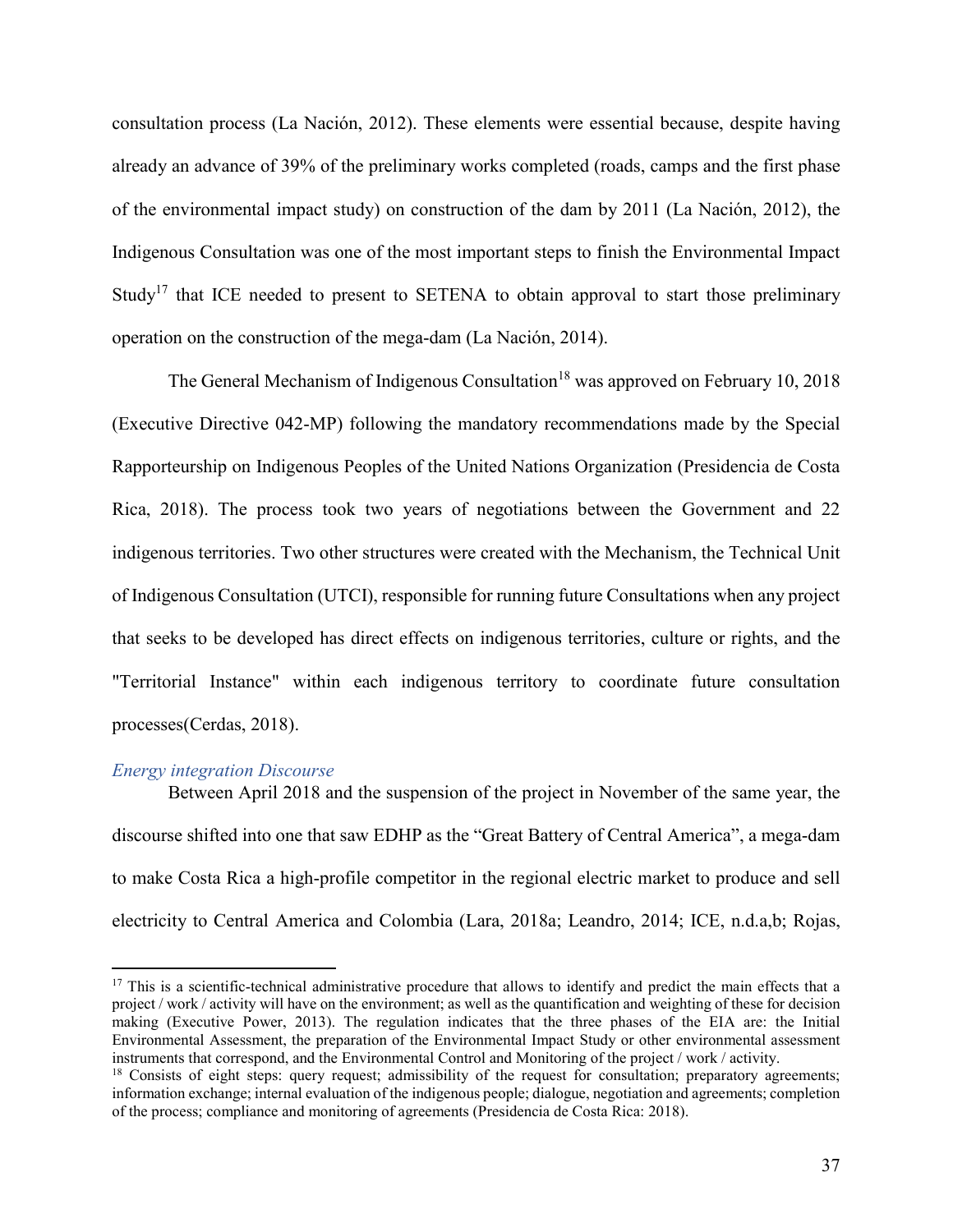2013). However, there are two main components not considered in this argument. First, ICE did not present any market study (national or local) of how or where electricity will be sold, or about possible incomes/economic revenue that Costa Rica can perceive. (Sancho, 2018; Chacón, 2018b). Second, ICE did not consider newly developed regional energy infrastructure such as natural gas plants installed in El Salvador or Panama, which would impact Costa Rica's incursion into international energy markets (Sancho, 2018).

The participation of Costa Rica in the regional electric market also was proposed as the solution for ICE`s financial problems and the way to pay for excessive financial losses that the institution faced with its non-materialized projects such EDHP (Muñoz, 2018; Ramírez, 2018; Rodríguez, 2016, 2010). In the case of El Diquís, ICE experienced high losses because the Colombian contracting firm Ingetec<sup>19</sup> made incorrect cost estimations using outdated information in 2005; then in 2013, new estimates were made directly by ICE using updated information (Lara, 2017a, 2017b). For the General Comptroller of the Republic of Costa Rica<sup>20</sup> the inaccuracy in the costs was related to the fact that ICE used outdated demographic indicators (La Nación, 2017b). This was not the first time that ICE was questioned by regulatory authorities, particularly the Commission of Control on Income and the Congress of Costa Rica as result of errors in the calculation of the final costs in the construction of electrical infrastructure (Ramírez, 2018, Díaz, 2018, Egloff, 2018). The Balsa Plant in San Ramon, a prior case to EDHP, had a total cost four times higher than that projected by ICE (Rodriguez, 2016). In the same way, ICE was questioned several times by the Regulatory Authority for Public Services  $(ARESEP)^{21}$  for unjustified requests

 $19$  Colombian company focused on the development, design, consulting, supervision, and others, of large infrastructure projects such as dams, roads, environmental impact studies, development of industries, and more. For more details see: https://www.ingetec.com.co/Pagina/firma/

<sup>&</sup>lt;sup>20</sup> One interesting fact noted by the Comptroller is that 77 percent of the energy plants created by the ICE do not have the storage capacity for excess energy, which could be used in dry seasons. t

<sup>&</sup>lt;sup>21</sup> Entity that stablish, regulate and control prices over public services in Costa Rica.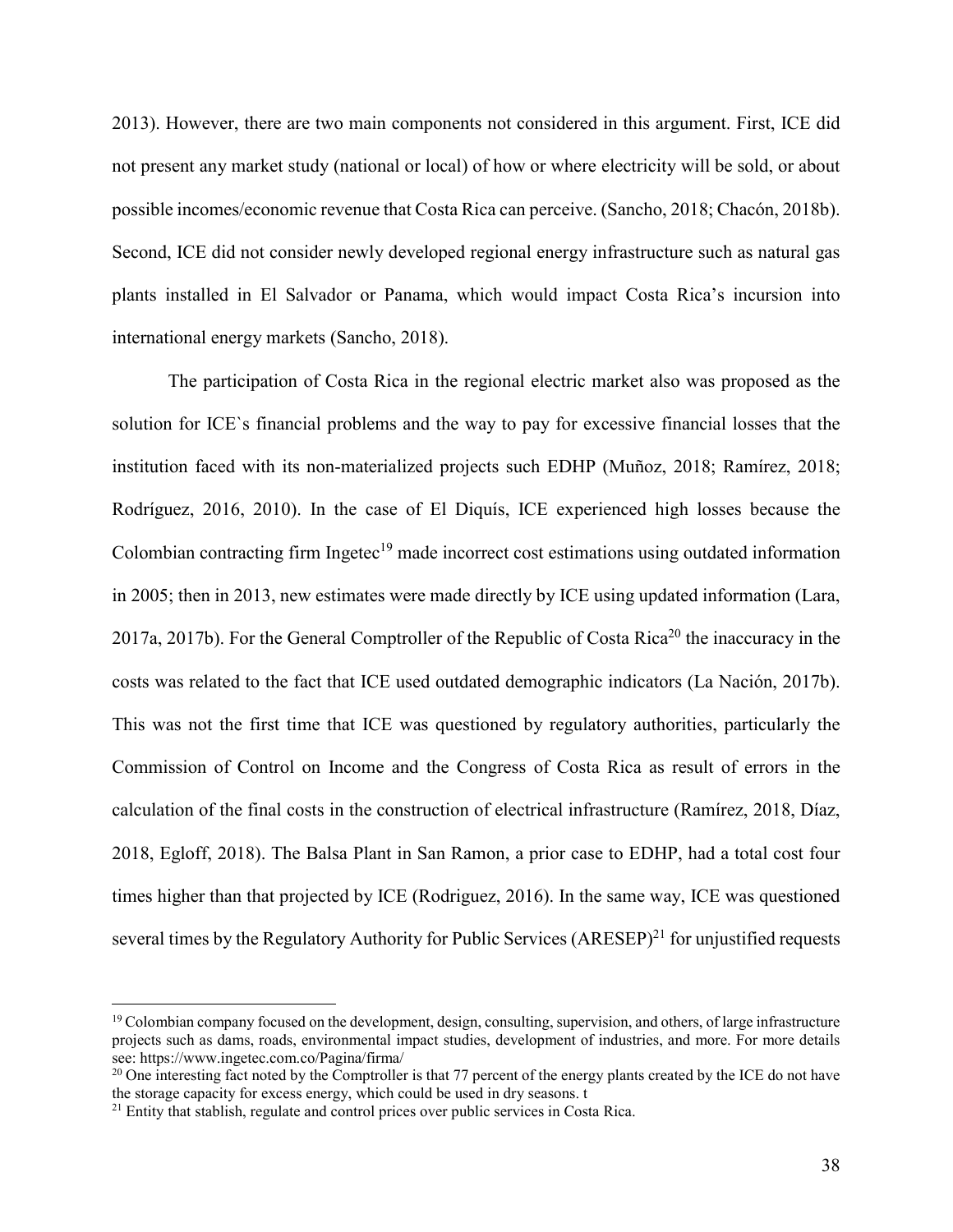to increase electricity bills (Fern, 2017; Recio, 2015; Lara, 2017b, Egloff, 2018a). The key point here is that ICE argued that the electricity bills would not be increased by EDHP losses (Summa, 2019; Fern, 2018b; Lara, 2018e, Lara, 2018f, Lara, 20178; Fern, 2017; Avedaño, 2015).

The way in which the government sought to position the ideas of building EDHP for market purposes was through an argument focused on the necessity of modifying national laws that allow ICE to create a new goal in the Energy Policy of Costa Rica to justify the use of public funds to invest in national infrastructure, while taking advantage of naturally abundant sources of water. ICE brought into discussion two topics used before to address public opinion in favor of this argument, but this time, re-addressing them to a market discourse. First, the use of public resources, meaning the money from Costa Rica to pay for the construction of a mega dam that would produce energy for regional markets, where the distribution of profits or the way in how national consumers would benefit was not a part of the discussion. Second, the comparative advantage in the use of water that Costa Rica has in comparison with other countries in the region (Lara, 2018a).

#### *Environmentalist Discourse*

For the Costa Rican government, EDHP was seen as one of the main strategies to mitigate climate change and help the country to accomplish the Paris Accord to achieve carbon neutrality by 2035. EDHP was seen as the only cheap and clean resource of energy that could deal with the challenges created by climate change, even when hydroelectric dams in Costa Rica have been suffering serious impact as a result of weather-related phenomenon like El Niño (Chacón, 2018b, Soto, 2014, MINAE, 2014: 83; La Nación, 2017a). The discussion around other energy sources, mainly solar and wind, is basically absent in ICE`s argument. They are considered to be less efficient and incapable of covering the basic national demand (Lara, 2018).

However, after August 2018, ICE started recognizing the need to rethink the national energy matrix, their institutionality, and the way in which changes in the demand of the electricity

39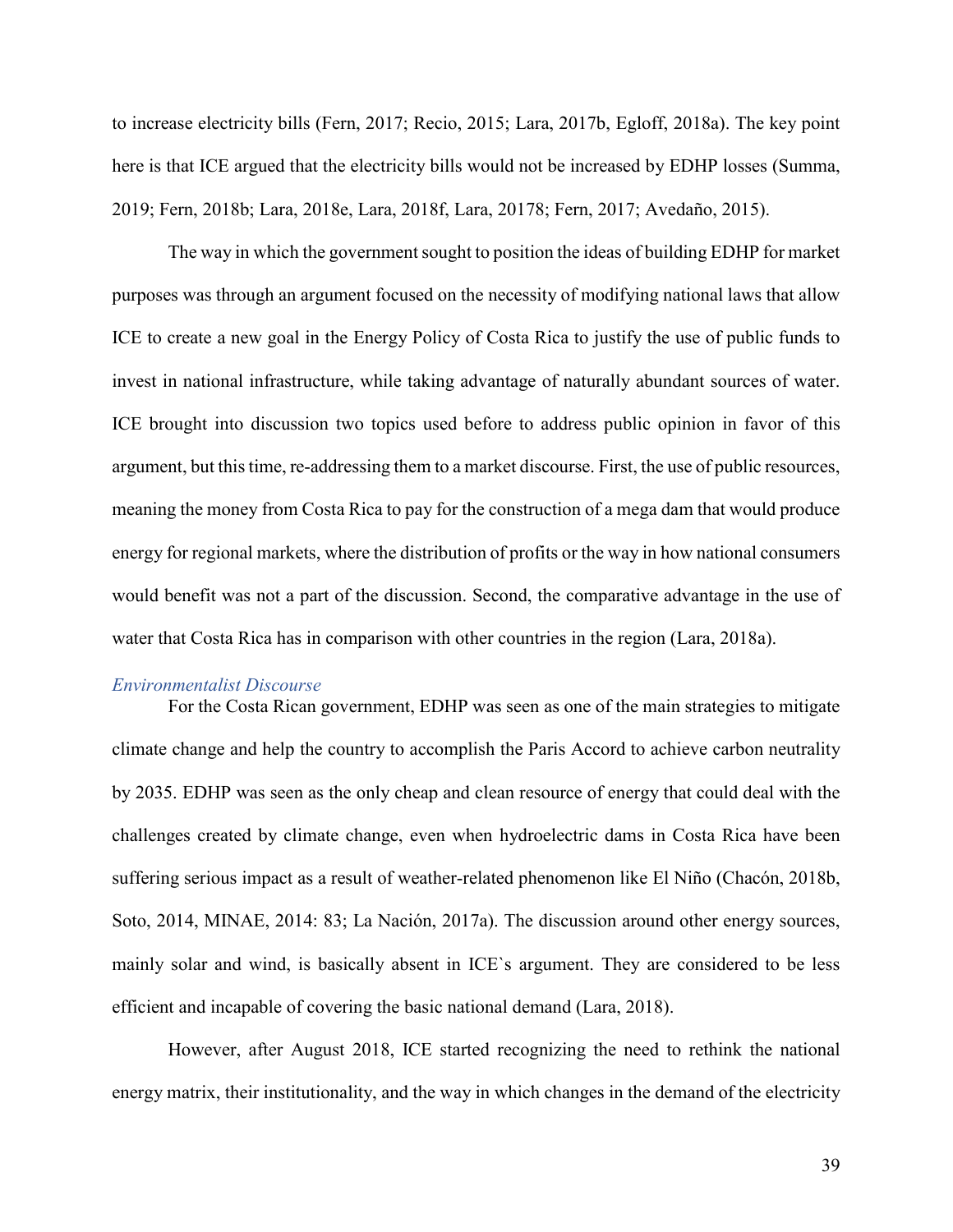will compel the need (or not) for the construction of mega dams, or if that demand can be met by small-scale projects (ICE, 2017; Madrigal, 2016; Lara, 2018). Nevertheless, ICE keeps telling Costa Ricans to think about the great vision of long-term energy production kept by the institution since 1940, which has allowed Costa Rica to have hydroelectric projects of high capacity and efficiency recognized throughout Latin America.

## Indigenous Communities

#### *Democratizing Discourse*

The Democratizing Discourse is characterized by the argument for a democratic state like Costa Rica to protect indigenous humans rights and territories as part of their social commitment (Ávalos, 2018; Lara, 2018e; Guevara, 2013; Pérez, 2011). In the same way state instances, particularly Kioscos Ambientales (UCR), MINAE, and many NGOs kept the calling for more transparent and participatory processes as is dictated by national and international law (Aguilar, 2018: 24). Part of the argument brought into the discussion by Térrabas included that state not recognize their cultural and political institutions as indigenous people of Costa Rica, rights which are recognized in Indigenous Law and in ILO Convention 169 (La Nación, 2011; Lara, 2018f).

Before the indigenous consultation instrument was created, the Térrabas created what they called "Senior Council of the Térraba Indigenous Territory" (Consejo de Mayores del Territorio Indígena Térraba) institution formally not recognized by ICE (Ramírez, 2018). The Térrabas argued that the council was a space to create a community consensus about their ideas, needs, and opinions, as well as to present a clear position in relation to EDHP. Ultimately, this council sought to include the Térrabas in future discussion processes (Ramírez, 2015; Obando, 2010).

Arguments about non-equal protection of rights established by national and international law was also part of the discussion. ICE proposed to flood more than 700 hectares of indigenous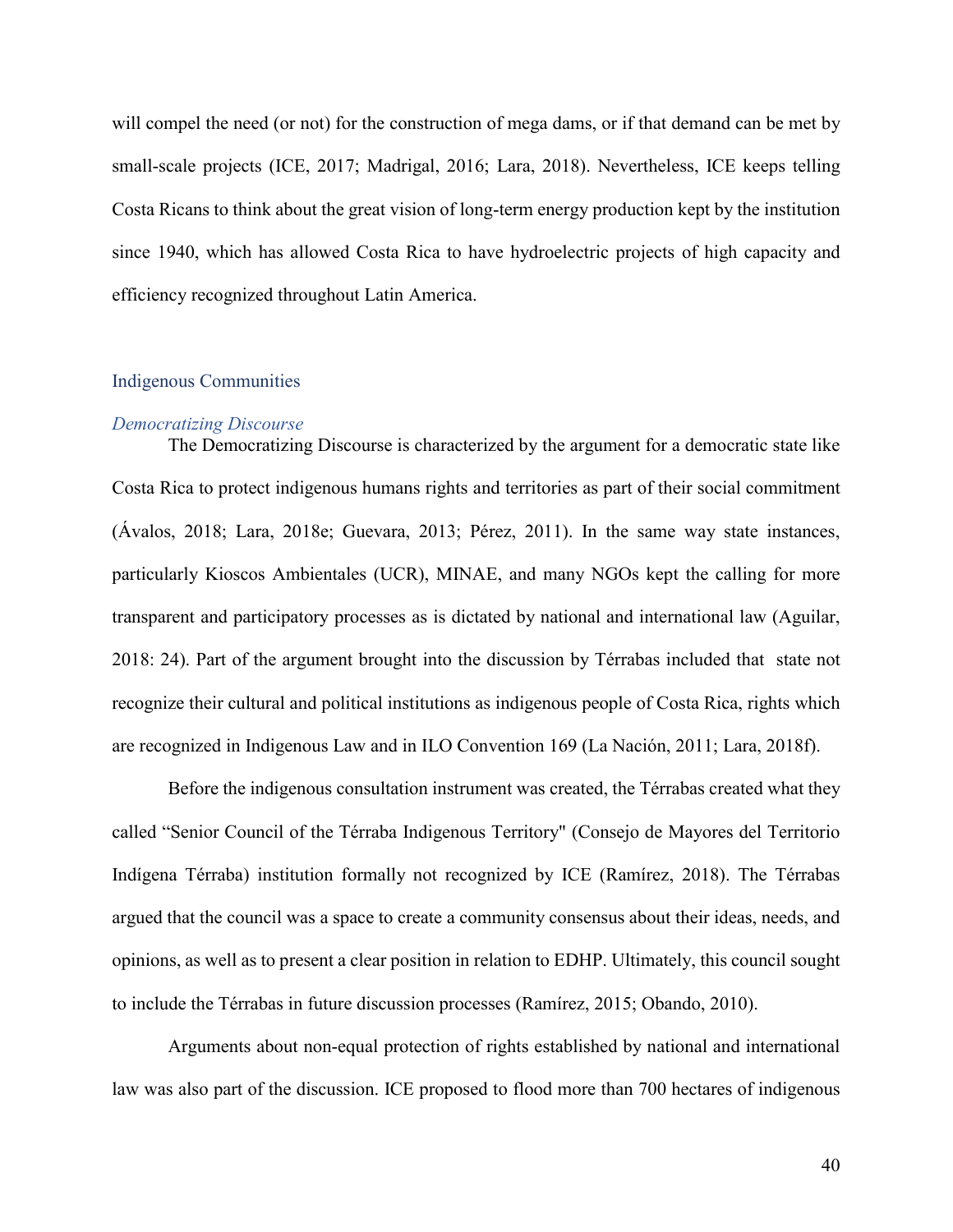territories that were protected by law. The flooding of indigenous territories is especially problematic for the Térrabas because it is in violation of Costa Rican law and the historical debt from the State that benefits all indigenous peoples of Costa Rica, not only the Térrabas. Based on the law, the State must compensate individuals who own indigenous land and return that land to the indigenous community (Umaña, 2013). Another component found in this argument was that for the Térrabas, the impacts from flooding as a result of dam construction would bring different consequences for ladinos than for indigenous communities. Indigenous people share spiritual and cultural bonds with the earth that non-indigenous may not, (more a spiritual component) and indigenous communities are highly dependent on the earth for economic activities like fishing and agriculture. Relocating indigenous people from their ancestral territories could have far worse effects than relocating non-indigenous people (Lara, 2018d; McLean, 2010; Pérez, 2010).

The positions the Government of Costa Rica reveal the ignorance of its public authorities with respect to a clear understanding and applicability of their own laws, in reference to the mentioned Forest Law and Indigenous Law, which provide guidance and legal structures to face these kinds of issues when indigenous territories are involved in infrastructure projects. Alternatively, their positions may reveal a certain willful ignorance in which government officials elect to overlook existing laws to fast-track lucrative development projects.

### *Socio-environmental Discourse:*

The proposed mega-dam over Térraba territories represented the destruction of traditions, customs, and above all, sacred places for indigenous communities. Four particularly valuable sites that connect the community to their culture, rituals, and nature were going to be flooded: more than 500 stone spheres recognized worldwide; the Kartsi lagoon, the Madre Tjer stone, and the Mano de Tigre stone. (Moreno, 2014; Asociación Cultura Indígena Teribe, 2013; La Nación, 2011; Servindi, 2010). For these communities, the rivers and lakes and the stone figures carved by their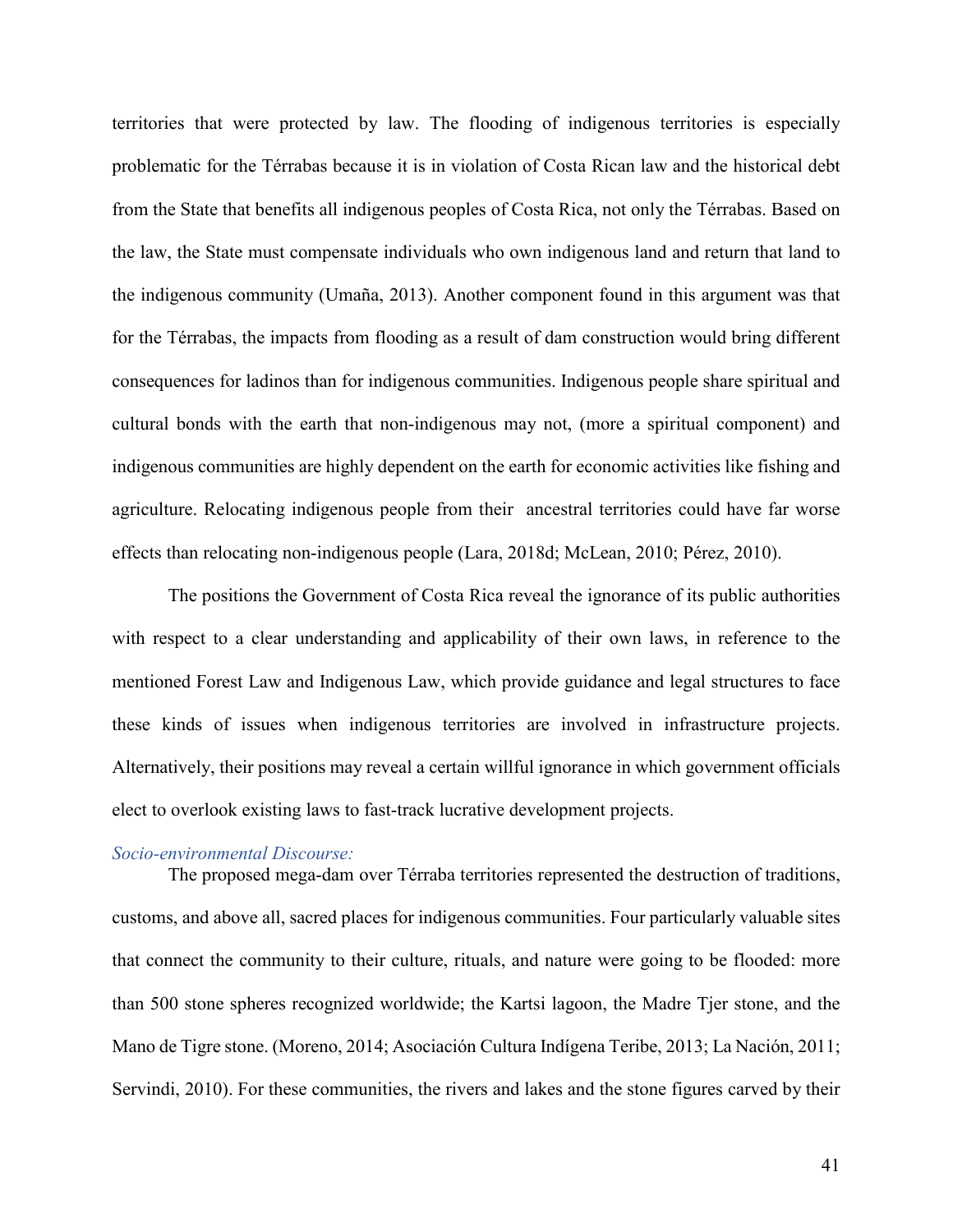ancestors represent their way of living. They have a cultural and spiritual attachment to these objects, and the Térrabas cannot visualize another way of living if these places and sacred objects are taken away from them (Chacón, 2018; UNED, 2011).

For the Térrabas, EDHP did not represent a source of renewable and clean energy. They argue that it is based on the conception of water as a natural resource to generate wealth for a small group of people in power and that construction will cause deforestation of virgin forest in the area (Ramírez, 2015; Instituto Tecnológico de Costa Rica, 2015). These scenarios do not align with the intent of Costa Rica to achieve Carbon-Neutrality for 2035 or with the green-economy model created in the last decades (Diario Extra, 2015; Conseverde, 2009; La Gente, 2008).

The Chamber of Industry of Costa Rica (ICRC) was another entity that maintained a counter-discourse focused on highlighting the negative consequences of a large dam over water and terrestrial ecosystems, particularly, over the Terraba-Sierpe National Wetlands (Morris, 2018; El Mundo, 2018). The ICRC also maintained economic arguments against the dam. It noted that increases in electricity prices were a consequence of the indirect transfer of cost in the construction of a mega projects by ICE. These increased electricity costs used to finance megaprojects discouraged the industrial sector because the cost of electricity increases production costs for companies (Rojas, 2018). It is important to note here that one of the main interests of ICRC was for the government of Costa Rica to modify its laws to allow private cooperatives to participate more in the national energy market, which would cause ICE to buy more of their electricity<sup>22</sup>.

#### *Opening and Expansion Discourse:*

The indigenous communities also brought to the discussion ideas about creating alternative ways to develop by incorporating indigenous knowledge, customs, values, traditions, and above

<sup>&</sup>lt;sup>22</sup>Meanwhile, the ICE, as established in Law 7508, must buy 15% of electricity from private generators, even though the country does not need the use of private generators to meet the national demand.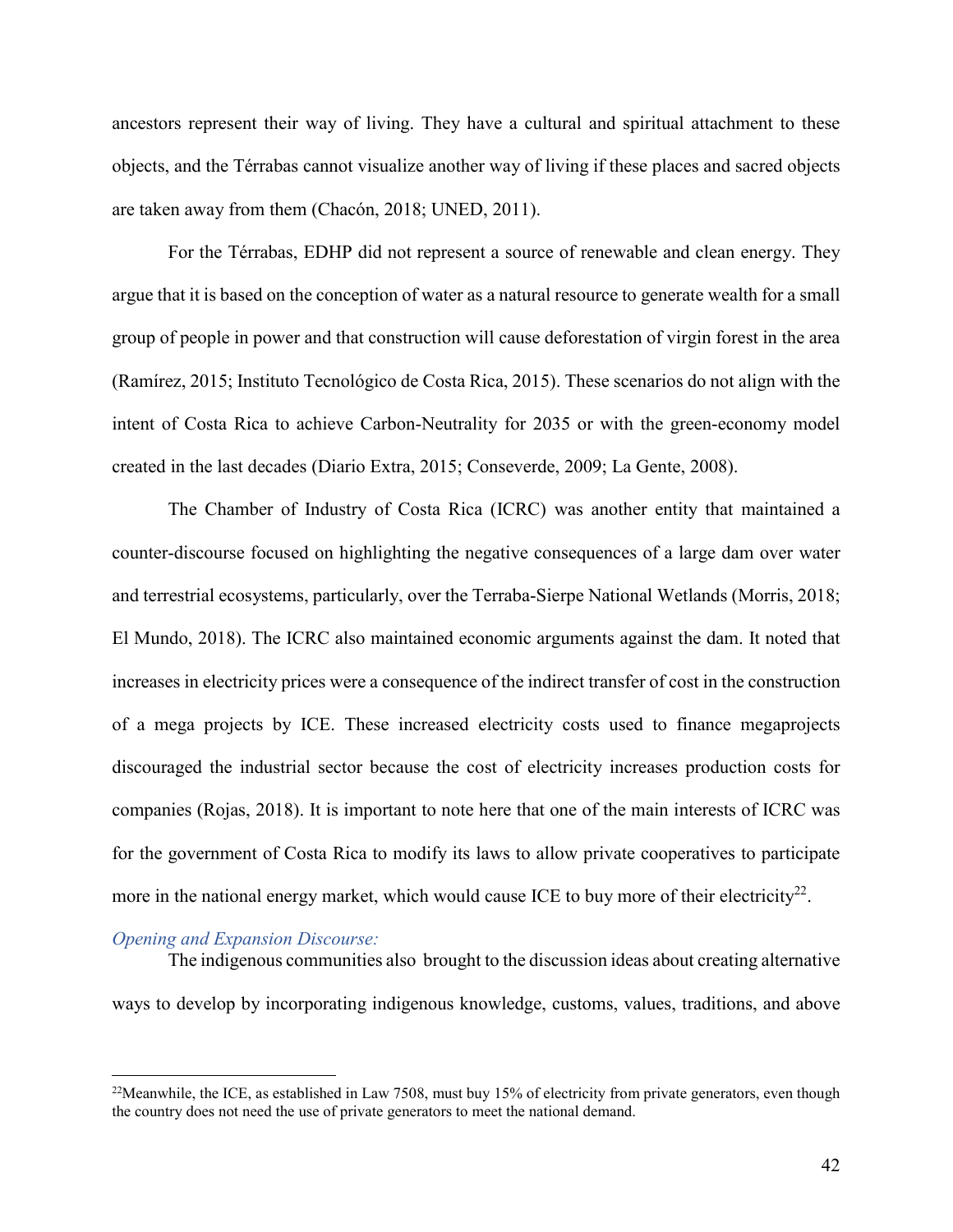all, considering the protection of their rivers and nature (Asociación Cultura Indígena Teribe Térraba, 2013, Gudynas, 2011: 442). However, within the same indigenous communities, there was a self-recognition of the absence of internal mechanisms (within indigenous communities) to raise their voices against a State that had no interest in protecting territories and indigenous rights (Chacón, 2018; UNED, 2011; Callejas, 2011). This lack of legal knowledge, political organization and structural participatory process within indigenous communities made presenting collective demands and needs clearly to the government a challenge.

In general, the counter-discourse maintained from 2008-2018 by other entities, such as public universities or ministerial offices, pointed out that EDHP should be considered as a ¨Country Project¨, where Costa Ricans have a voice and vote in the decision-making process. These organizations also argued that government should abide by existing laws that respect the rights of all pluralities of communities and do not criminalize communities that protest. Moreover, they point out that sustainable development and the respect of human rights should be prioritized over infrastructure development (Arroyo, 2012).

After the indefinite suspension of the EDHP, the main discourse held by indigenous communities focused on celebrating the victory of more than three decades of conflict and being proud of one more successful social movement against colonialist models of development (Fern, 208c; Madrigal, 2018). Indigenous discourses also sought to create a critical point of view about the electricity production model of Costa Rica, calling it obsolete, disrespectful of indigenous traditions and knowledge, and not sustainable (Durán, 2018, Chacon, 2018a; Morris, 2018). This argument came with a discussion about how EDHP did not have studies to prove its economic and socio-environmental cost, particularly costs imposed on indigenous communities (Lara, 2018).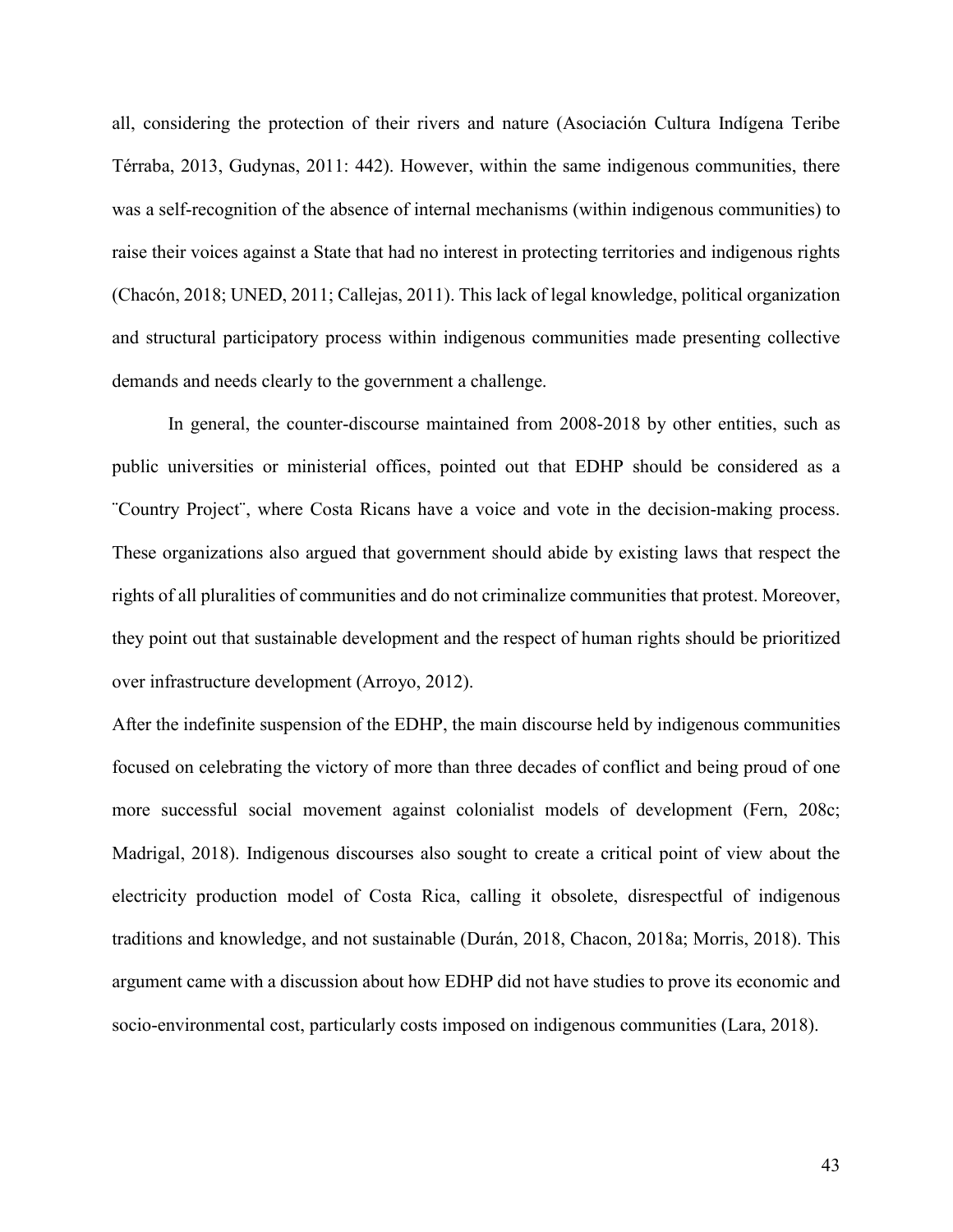Some state entities, including MINAE and the Regulating Authority of Public Services (Aresep, as it is known in Spanish) kept the position about the use of water in a regulated and sustainable ways using small scale projects. They also continue to advocate using scientific information about environmental impacts, climate change, and national demand for energy production to determine if mega dams are really the best solution for energy models of small countries like Costa Rica (Lara, 2017a, b; Lara, 2018e).

## **Section IV: Discussion and Conclusions**

### **Discussion**

Hydroelectric projects, especially mega-projects, have come to dominate socio-economic development in Latin America. Mega-dams have the capacity to increase electrical regional connections, produce cheap energy, utilize abundant water resource, and mobilize investments from multilateral banks and direct international investment (Gerlack, et al, 2019; Feoli, 2018). Not surprisingly, successive Costa Rican governments have made mega-dams a priority in domestic policy over the last several decades.

EDHP is a prime example of how the Costa Rican government attempted to use a megadam to serve the national interest and promote sustainable economic development, with hopes to generate jobs in the short-term as well as to boost the production of electricity to keep up with increased national demand. To make its case for EDHP, the government crafted a series of discourses aimed at shaping public opinion about the importance of the dam's construction, appealing to the historic, democratic, and sovereign values that allowed the country to have autonomy in its energy production. Despite this messaging, a series of events caused Costa Rican public opinion towards mega-dams to change and also caused people to start losing confidence in mega-dams as a path to development.. EDHP lost public confidence because of a lack of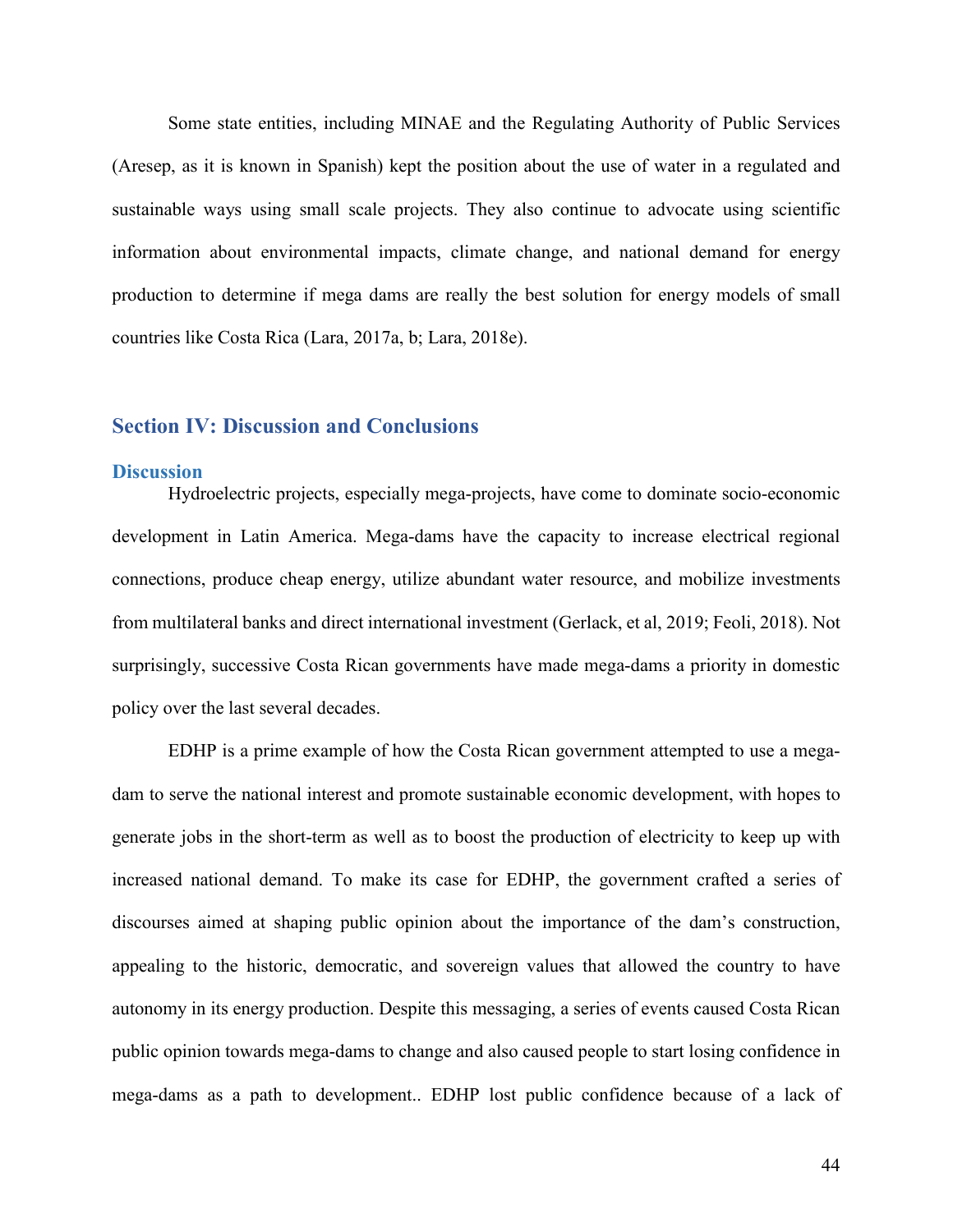democratic and participatory processes, runaway costs of public projects, intents to privatize public institutions, frequent increases in the cost of electric service, and the violation of socioenvironmental protections.

EDHP, and its managing agency ICE, are products of decades long trends politicaleconomic pressures. Since the approval of the Dominican Republic-Central America Free Trade Agreement (knows as TLC or DR-CAFTA), a series of measures have been promoted within Costa Rica to privatize public institutions. ICE was targeted as a public institution to privatize. Since 1986, President Arias started a process that included institutional reforms that led to the privatization of telecommunications in 2008. Then in 2011, Congress proposed the "Electricity Contingency Law" to increase the private production of electricity from 15 to 25 percent (Legislative Assembly, 2011). The complex web of political and economic pressures highlights the competing interests regarding the infrastructure projects. For example, the ICRC strongly opposed EDHP; however, it was awaiting the approval of the aforementioned law which would allow the private sector to produce surplus electricity from its privatized facilities to sell into the regional market or to large investment companies such as MECO, Intel, Keibel, Holcim, Highway, IDECO, and Cemex. The ICRC stood to profit by blocking the construction of the nationally controlled EDHP.

The previous section reveals the variety of interests that surrounded EDHP. For instance, advocates claimed that EDHP was to be the most efficient and profitable way to make Costa Rica a strong competitor in the "Mesoamerican Project"23. That idea carried high socio-environmental

<sup>&</sup>lt;sup>23</sup> Created in 1991 with the name of Plan Puebla-Panama and was promoted by the World Bank and the Inter-American Development Bank to promote the development, industrialization and exploitation of resources in some regions of Mexico, El Salvador, Colombia, Belize, Costa Rica, Guatemala, Honduras, Nicaragua, and Panama. The projects of this initiative are the Mesoamerican Biological Corridor, the Mesoamerican Hydroelectric Corridor, and the Electrical Interconnection System of the Central American Countries-SIEPAC, for it name in Spanish- (Arias, 2017: 102).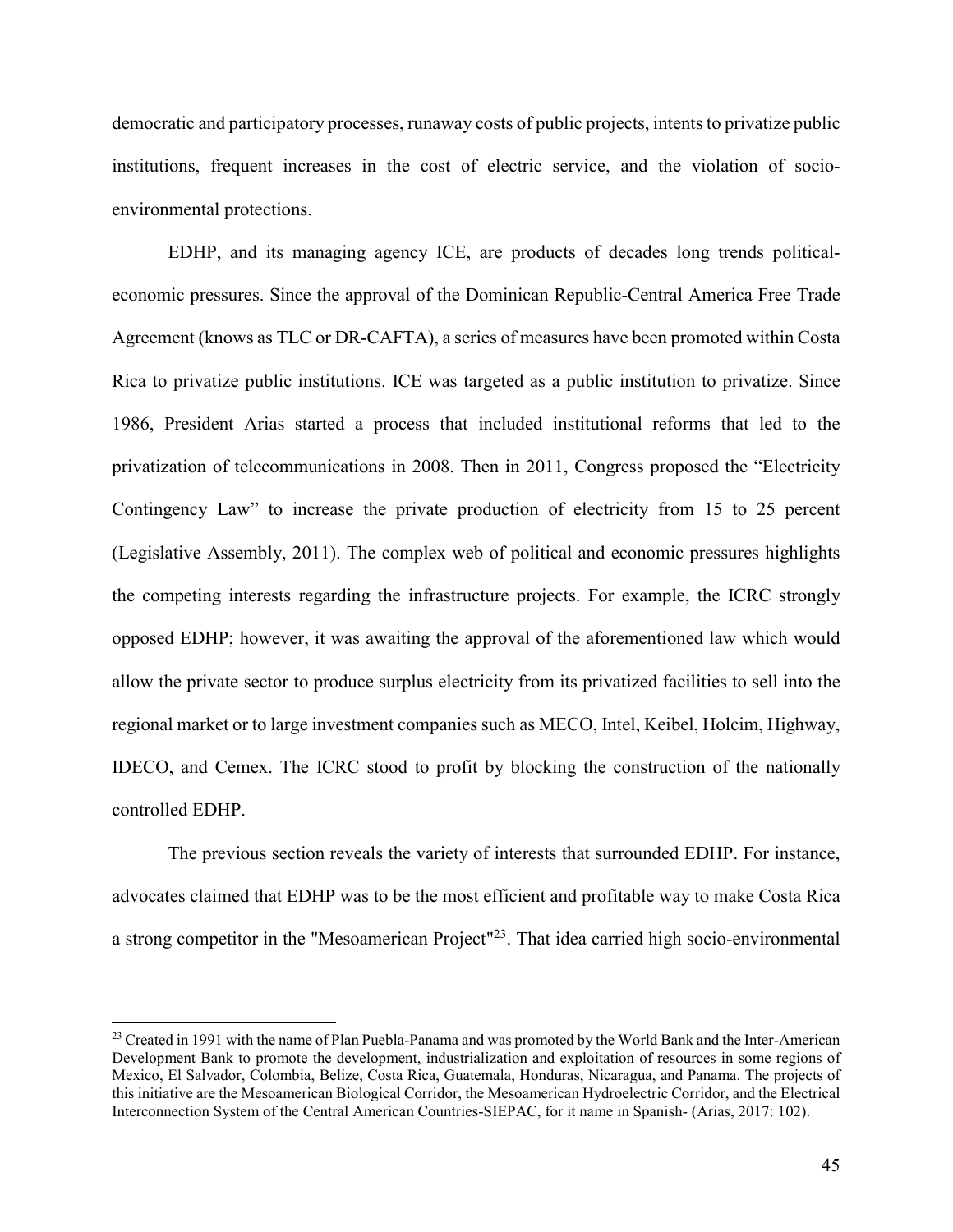consequences and violated laws that protect the environment and indigenous communities. For those who saw the appropriation of national resources and institutions as a way for to amass wealth, such consequences were a small sacrifice for national development. The problem was not the intentions of elites' playing a strong role within that regional energy integration, but rather in the way they planned to do it. In its arguments, ICE avoided discussing the distribution of environmental costs or profits. As Chavez and Cortés (2013) argue, more research should be done within public-national institution to determine the real participation of private elites within state institutions. What is clear is that since 1986, different circumstances and discourses by the government call into question the social duty and autonomy that originally characterized ICE.

The most significant changes in the positions of ICE around EDHP occurred in 2018, when they shifted their reasoning for how the dam would support economic development. Originally, ICE argued that the dam would satisfy national household and industry energy demand, but it later argued that it would seek to supply international market interests. This shift in the discourse revealed that the mega-dam and national electric demand were a political strategy seeking to use national resources to satisfy elite interests. ICE did not conduct a national market and energy consumption study to prove a real need for electricity. ICE's projections, data, and models were contradictory over the years and proved to be faulty (Ramírez, 2018, Chacón, 2018b,Juan, 2017).

EDHP was a polarizing issue that brought about conflicting discourses to accentuate the positions of all agents involved. Locally, the non-democratic and transparency processes from the state with indigenous communities have been another component that characterize megahydroelectric projects. Since the first proposal to build EDHP, under the name *Proyecto Boruca*  in 1960, there were no clear agreements about ICE including indigenous groups in the discussion about socio-environmental impacts caused by the flooding of their territories, nor about the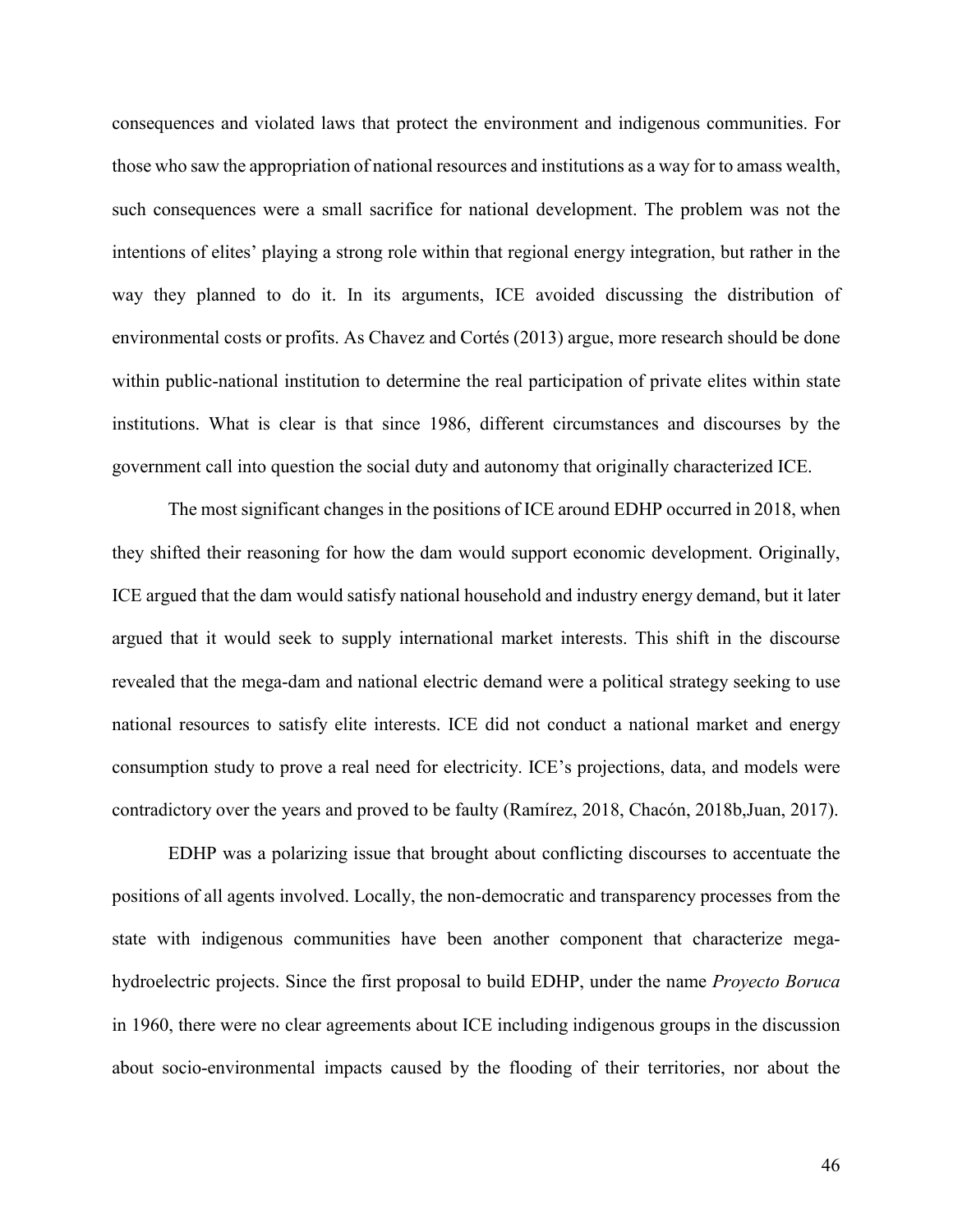violation of national and international laws. Nationally, the idea of privatizing ICE, and with it national water resources was unacceptable. Furthermore, rising prices for electricity, the violation of national laws and regulations that clearly establish that any infrastructure project must first fulfill all the required environmental and scientific studies that prove the sustainability of the project, non-disruption of flora and fauna, the renewable component and the lack of a clear plan to accomplish those elements in order to start operations alarmed the public and shifted their support away from the project (Vote 132-99, 1174-05 and 6322-03 of the Constitutional Curt). These brought back a historical social movement found in 1990 that have been looking to protect the welfare state model of Costa Rica, its sovereignty, and the autonomy of the public institutions.

EDHP also marked a turning point in human rights as they relate to indigenous communities. The Térrabas' lawsuit against the Costa Rican State in the Inter-American Court of Human Rights was a historical point that finished a period of illegal settlement and operations by ICE in indigenous territories in Térrabas as part of preliminary feasibility studies. During preliminary feasibility studies, trees were cut down in protected areas, rivers and streams were dredged, tunnels and infrastructure were created, and indigenous territories were acquired from Ladinos. The result of the indigenous legal claim was the mentioned mandatory creation of the Indigenous Consultation Instrument, which came to serve as a legal instrument that definitively changed the landscape of future infrastructure in indigenous territories.

Finally, ICE seems to be facing a considerable shift in terms of its value as a beneficial, autonomous, and national institution to an entity that sees national resources as a path for capital accumulation under non-sustainable and inequitable ways. EDHP was an attempt to build a dam in a context where the transparency of information and processes was basically nonexistent. It was a case where social mobilization managed to win the battle in favor of the conservation of customs,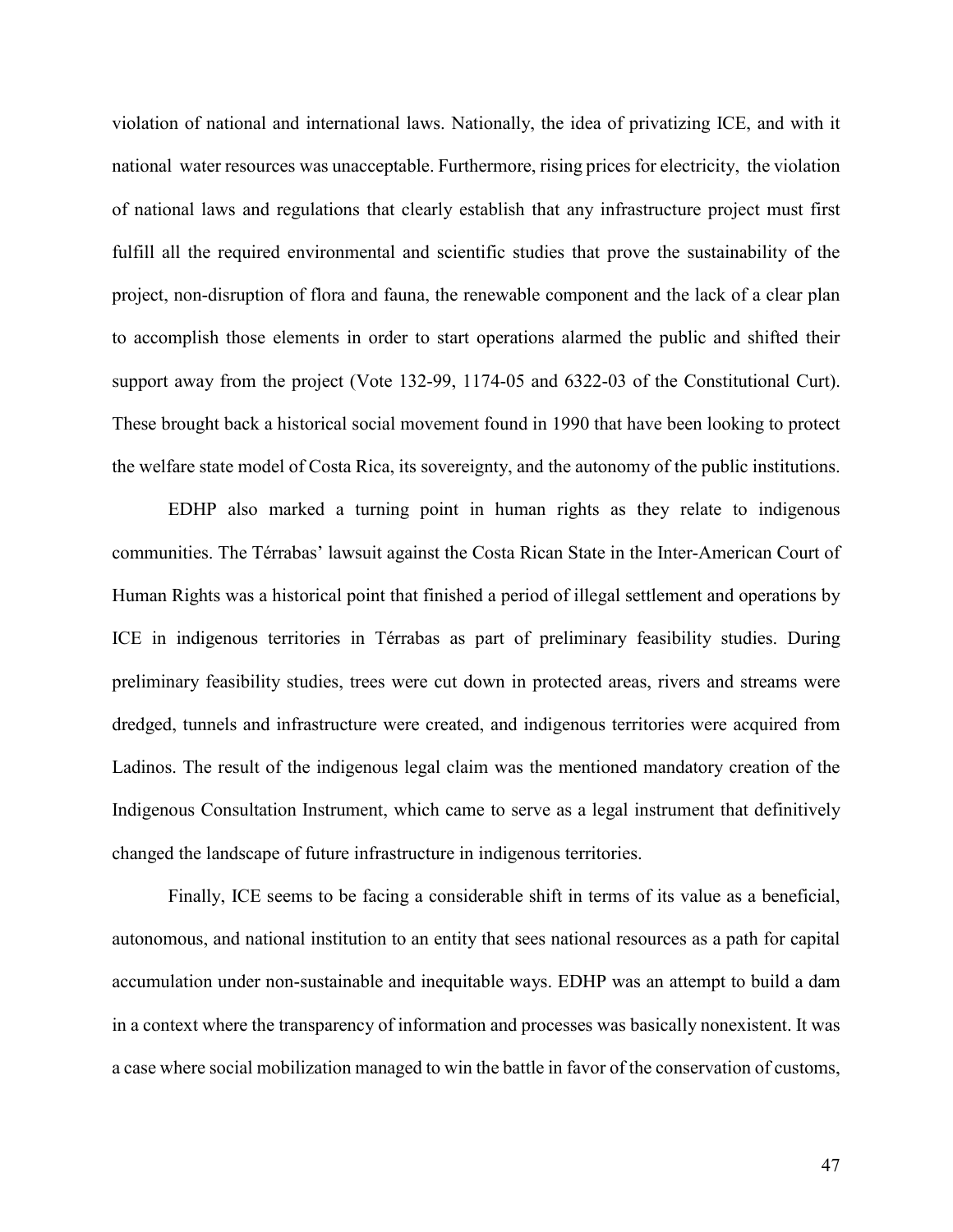traditions, respect of indigenous territories, as well as, to protect the rich biodiversity and the sovereignty over the abundant water resource in Costa Rica.

### **Conclusion**

This paper analyzed the unequal access and use of natural resources caused by the current hydroelectric model proposed in the last several decades by ICE. Here, the state and the elites had been slowly displacing indigenous communities' rights and ignoring environmental regulation under nationalist and environmentalist discourses. The dilemma here is to think about development and economic growth for the benefit of who? EDHP was a case that, even if it was indefinitely suspended, demonstrated how the unequal distribution of socio-environmental cost impacted the Térrabas side, while the economic revenue benefitted ICE, and probably, elites in power. Along with this, ICE has developed, in a certain way, an institutional culture that underestimated the economic and socio-environmental cost of keeping its hydroelectric energy model based on large scale dams. With the Combo first, then the partial opening of the electric sector in Costa Rica by Law 7508, and finally the conflicts proposed by EDHP; national trust in ICE`s autonomy and its hydropower energy production model has lost credibility.

The hydro projects promoted by the Costa Rican government seem to be characterized by argumentative contradictions between the need for, one, environmentally friendly projects to achieve the goal of Carbon Neutrality and to maintain their green economy; two, uncertain estimations of national energy demand; three, large scale projects that will bring serious socioenvironmental impacts; and four, the non-consideration of alternative energy resources. EDHP brought into the discussion the necessity of creating new consultative instruments to serve as checks and balances for process that involve indigenous communities. These instruments will contribute to avoid conflicts of interest and discourage corruption, oftentimes foreign investors,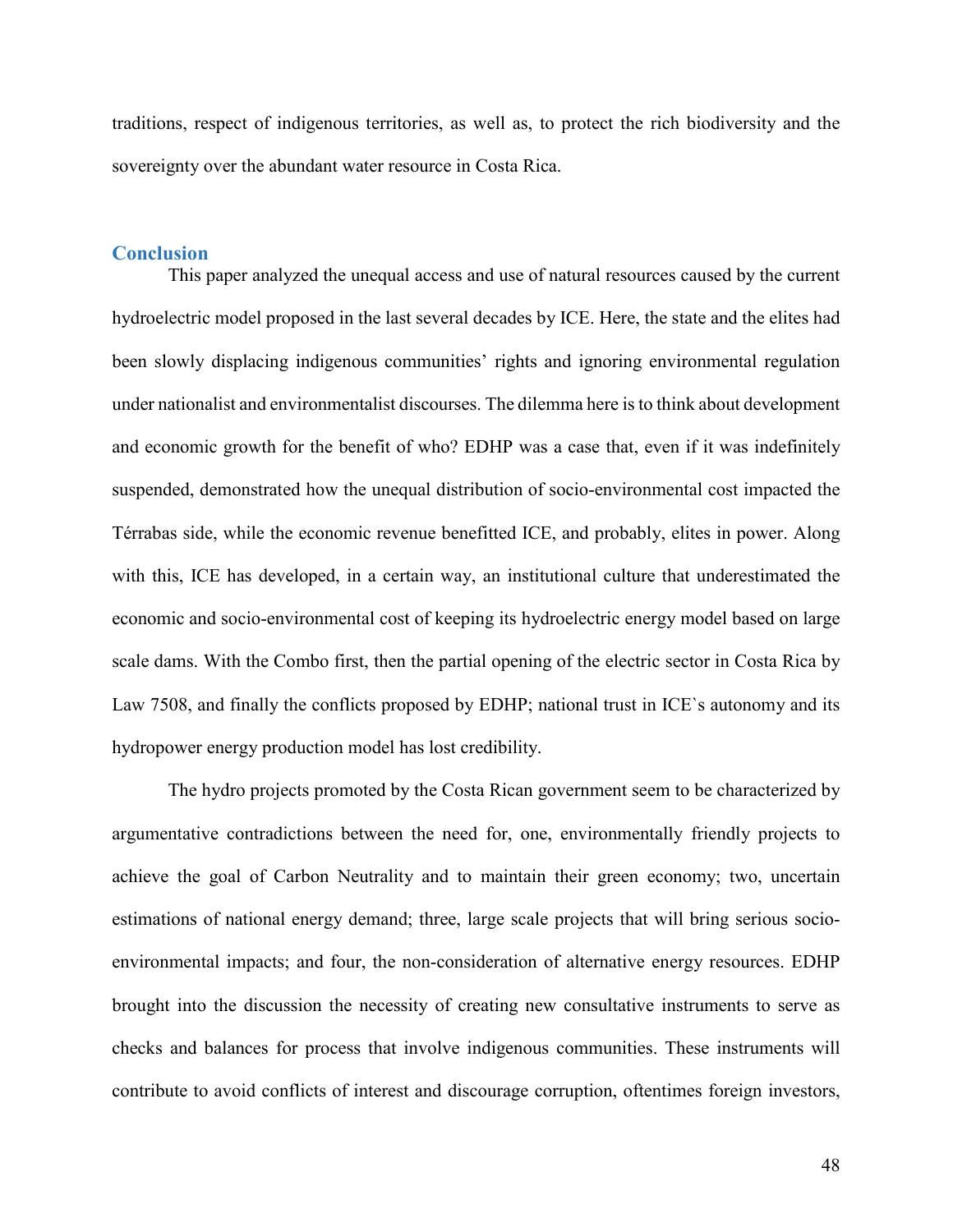who propose mega-projects that cause large scale land and policy transformation within countries (Fearnside, 2014, Bebbington, 2012, De Luca, 2008). However, the presence of international companies trying to be part of the discussions or to get rights to build the large infrastructure in Costa Rica was not explicitly found, but the donations and investment on millions of dollars by countries like China should be taken into consideration for future research projects, particularly for their interest in mega infrastructure projects in Latin America (Sequeira, 2018; Cisnero, 2018; Wintgens, 2017).

One of the main recommendations in light of this work is the modification of the Executive Decree No. 26728-MP-MINAE of February 20, 1998, which establishes in its Article 1 that any project for the generation, transmission and distribution of electric power is of public interest. This law contradicts the provisions of the Forestry Law of Costa Rica and causes problems in socioeconomic development. Some institutions such as the Ombudsman's Office in Costa Rica or the National Commission for Indigenous Affairs (CONAI by its Spanish name) should have more political and legal participation, to prevent future projects from starting operations without prior consultation, accomplishing with it a better respect for national and international law that protects indigenous communities in Costa Rica.

The "indefinite suspension" of the EDHP is a political act that should not be construed as the final internment of the project or the future energy expansion plans of ICE. EDHP, as same as the Belo Monte Dam in Brazil, is a project that can be reborn in the near future for Costa Rica, it is not an end in repetitive trend for the privatization ideas of ICE and water resources analyzed in this paper over the years in this country. But, it was a triumph – after more than 30 years of resistance by social movements and Indigenous communities of Térraba - that sought the protection of national sovereignty, autonomy, and the respect of environmental and indigenous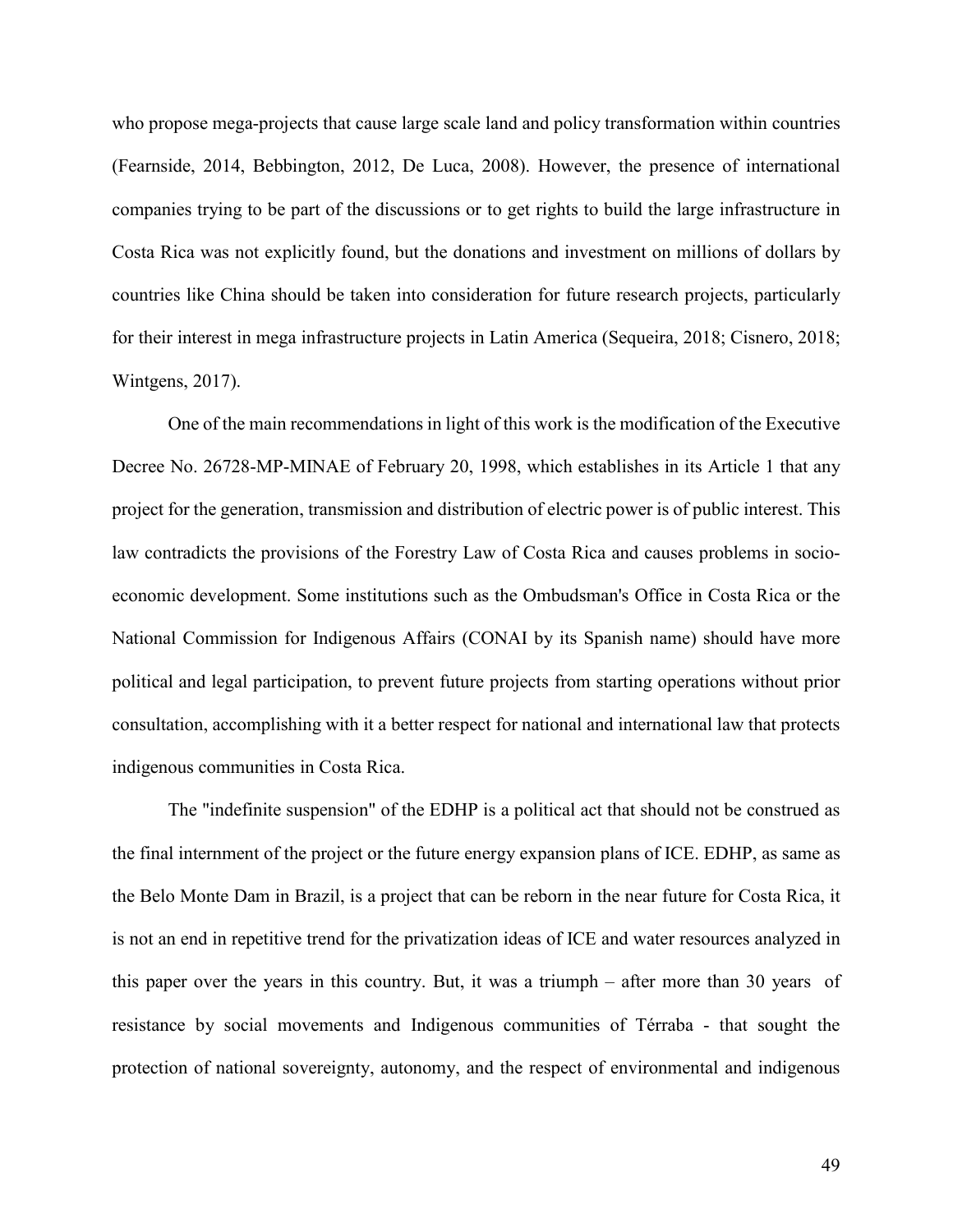territories and rights. With this, it is clear that the model of hydroelectric production of Costa Rica needs revision, that it is necessary to open the discussion about more effective ways of creating a sustainable and less disruptive energy models. The current energy model presents severe ruptures in its discourse of clean energy and in recent decades has been suffering a transformation into an export-based model that seeks to exploit the water of Costa Ricans as a means of enrichment.

Finally, this paper does not argue that infrastructure and new economic models should not be developed in small countries.. This paper argued about how a specific mega-hydropower dam, EDHP did not serve Costa Rican national interest of economic growth because of its extensive negative ecological and environmental consequences, its severe indigenous human and territorial rights violations, and its blocking of alternative small-scale energy production projects that have reduced social-environmental impacts. Discourses by government agencies have not promoted the creation of democratic and transparent development models that provide equal distribution of profits, protection of the environment and human rights for indigenous communities. As Fearnside has amply demonstrated in his work in the Brazilian Amazon, a broader and deeper public discussion on how governments should harmonize laws, human rights and projects of economic expansion is necessary in Latin American (Fearnside, 2015:436, Chavez & Cortés, 2013, Cortés, 2013, Fumero, 2006). This is a challenge that Costa Rica must also assume.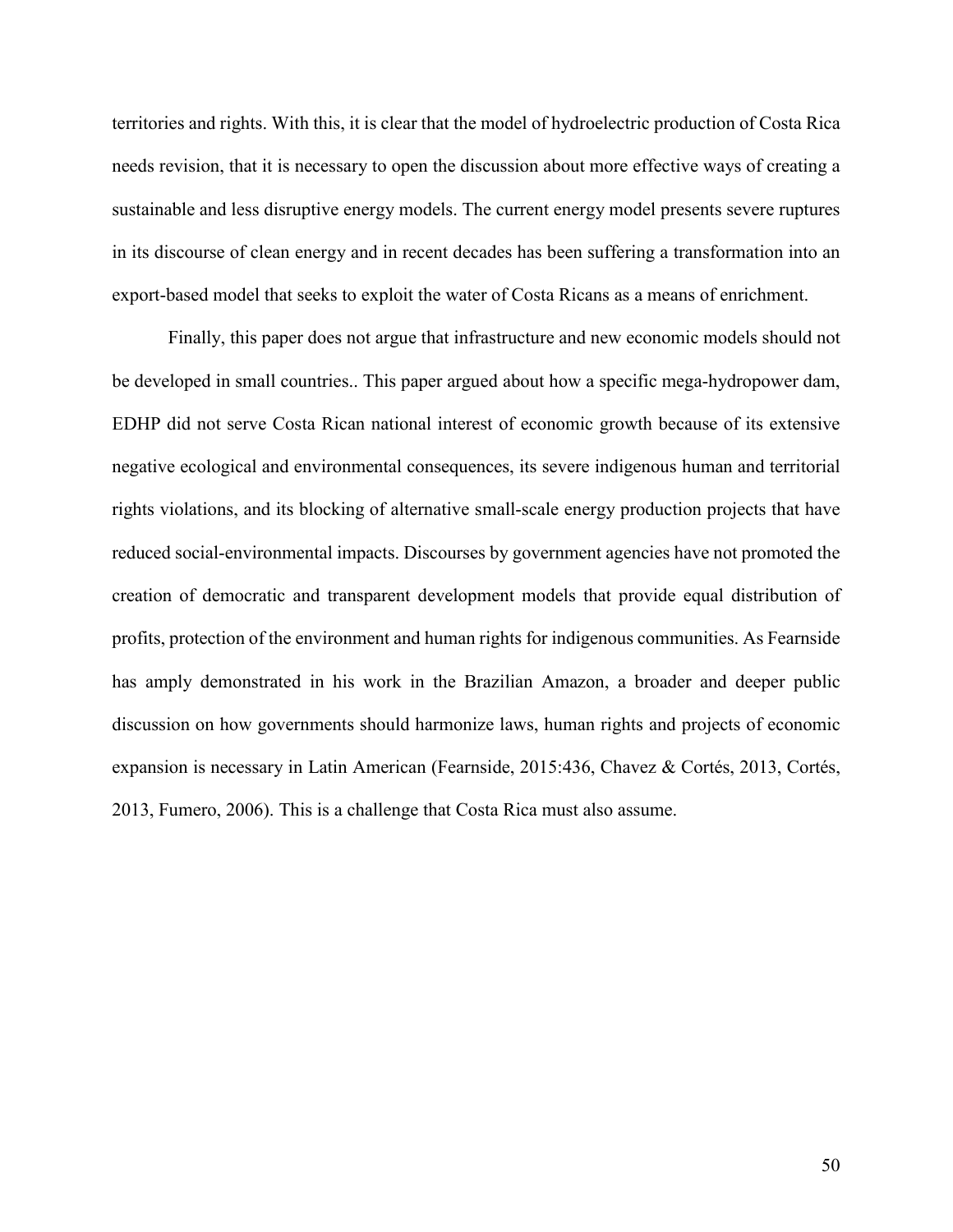# **Bibliography**

Abi Morshed Farah, & Marijke Zewuster. (2018, May 16). Energy Monitor: Renewable energy in Latin America. Group Economics. Retrieved from https://insights.abnamro.nl/en/2018/05/energy-monitor-renewable-energy-in-latin-america/

Adger, W., Benjaminsen, T., Brown, K., & Svarstad, H. (2001). *Advancing a Political Ecology of Global Environmental Discourses* (Vol. 32). https://doi.org/10.1111/1467-7660.00222

Acosta M, Amylkar D. (S.F). La Crisis Energética y las Energías Alternativas. Universidad Externado. Colombia.

Aguilar, B., Cerdan, P., & Granados, J. (2018, May). Democracia política, económica, ecológica y confl ictos socio ambientales. *Fesamericacentral*, *6*. Retrieved from https://www.fes.de/suche/?q=Alvaro%20murillo&cHash=23eff40c6569d889e69be2a238318a64

Aguirre, Monti ; Switkes, Glenn. (2000). Guardianes de los ríos, Guía para activistas. International Rivers Network. International Rivers. Retrieved https://www.internationalrivers.org/es/resources/los-guardianes-de-los-r%C3%ADos-4004

Aledo, A., García-Andreu, H., Ortiz, G., & Domínguez Gómez, J. A. (2018). Discourse analysis of the debate on hydroelectric dam building in Brazil. Retrieved from http://rua.ua.es/dspace/handle/10045/73317

Alencastro, M. (2019). Brazilian Corruption Overseas: The Case of Odebrecht in Angola: How Politicians and Corporations Steal from Citizens (pp. 109–123). https://doi.org/10.1007/978- 3-319-94057-1\_5

Alimonda, Héctor, et.al. (2011): La Naturaleza colonizada. Ecología política y minería en América Latina. Consejo Latinoamericano de Ciencias Sociales. Argentina. Ediciones CICCUS

Altomonte, Hugo; Coviello, Manlio; Lurtz, Wolfgang. (2003). Energías Renovables y Eficiencia Energética en América Latina y el Caribe. Restricciones y Perspectivas. CEPAL. Naciones Unidas.

Álvarez Icaza, Emilio. (2012). Pueblos Indígenas Kuna de Madungandi y Embera de Bayano y sus Miembros. Informe No. 125/12. Caso 12.354. Panamá.

Álvarez-Vergnani, Carolina. (2015). Estrategia de adaptación climática en Costa Rica bases para la gestión estatal e institucional. Análsis. Nº 8. Friedrich Ebert Stiftung. Retrieved from: http://library.fes.de/pdf-files/bueros/fesamcentral/12281.pdf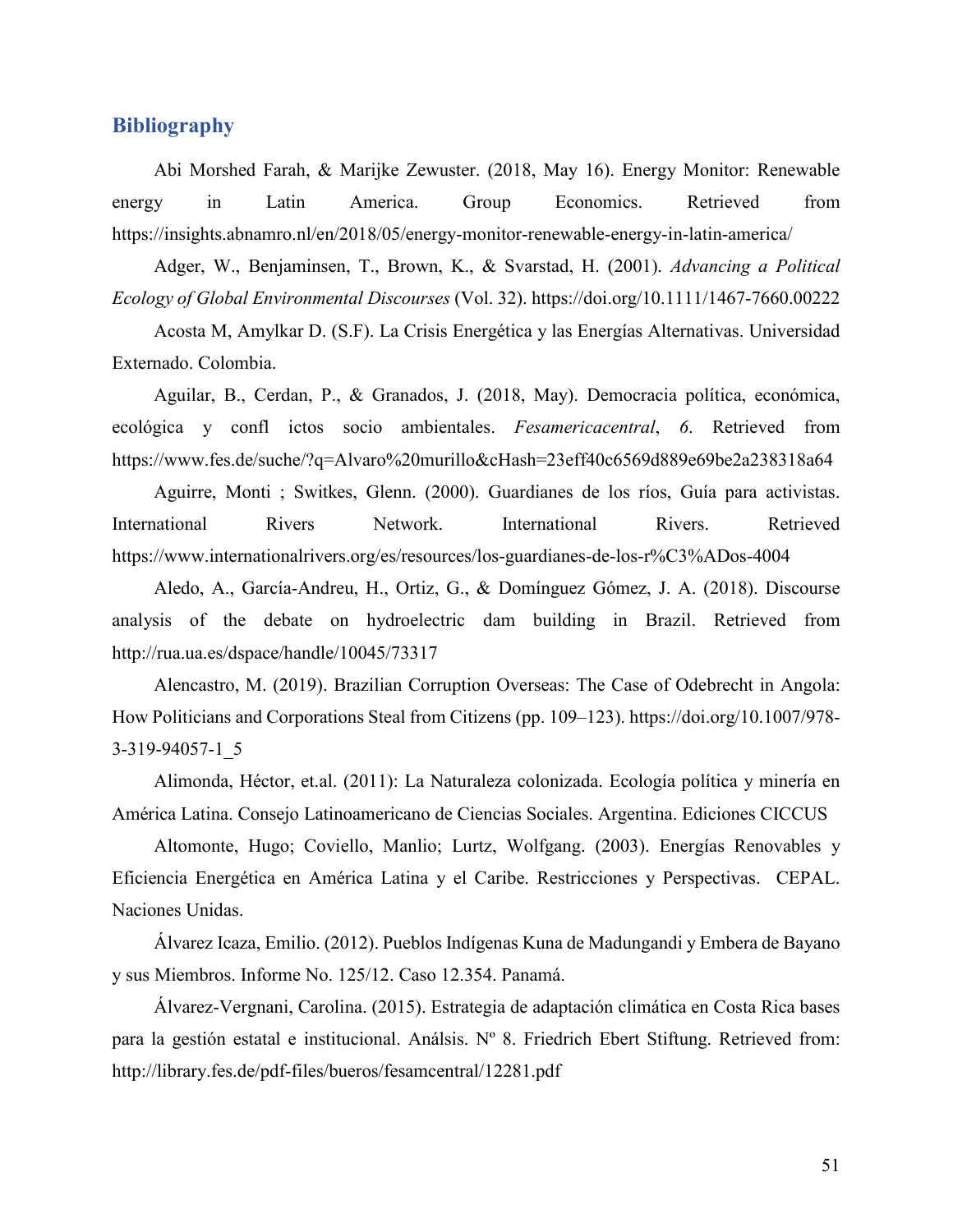Anaya, James. (2012). Informe del Relator Especial sobre los derechos de los pueblos indígenas. The Office of the United Nations High Commissioner for Human Rights (OHCHR). Retrieved

fromhttps://www.ohchr.org/Documents/HRBodies/HRCouncil/RegularSession/Session21/A-HRC-21-47\_sp.pdf

Anaya, James. (30 de mayo de 2011). La situación de los pueblos indígenas afectados por el proyecto hidroeléctrico El Diquís en Costa Rica. The Office of the United Nations High Commissioner for Human Rights (OHCHR). Retrieved fromhttp://www2.ohchr.org/english/issues/indigenous/rapporteur/docs/proyectoElDiquis30-5- 11.pdf

Andrade N, Juan M; Olaya Amaya, Alfredo. (2017). Impactos Ambientales de las Represas Alrededor del Mundo. Revista Científica Monfragüe. Volumen IX, Nº 2. Octubre 2017.

Ardón, P., & Flores, D. (2017). *Berta lives! COPINH continues...* (Vol. 14).

Arguello, M. (2014). Proyecto eléctrico Diquís cumple tres años varado. *La Nación, Grupo Nación*. Retrieved from https://www.nacion.com/el-pais/servicios/proyecto-electrico-diquiscumple-tres-anos-varado/JXOGS3FOVZEYJDVEEIEERTUMRA/story/

Arias Campos, L. D. (2018, January 1). Conflictos en torno a la generación hidroeléctrica: el caso del Proyecto Hidroeléctrico San Rafael, Pérez Zeledón, Costa Rica. *Revista Nuevo Humanismo*, *5*. https://doi.org/10.15359/rnh.5-1.7

Arias, Luis. (2018, January 1). Conflictos en torno a la generación hidroeléctrica: el caso del Proyecto Hidroeléctrico San Rafael, Pérez Zeledón, Costa Rica. Revista Nuevo Humanismo, 5. https://doi.org/10.15359/rnh.5-1.7

Arndt, C., Miller, M., Tarp, F., Zinaman, O., & Arent, D. (2017). *The Political Economy of Clean Energy Transitions*. Oxford University Press. Retrieved from https://doi.org/10.1093/oso/9780198802242.001.0001

Arroyo, Daisy, et al. (2012). Estudio Multidisciplinario: Aproximaciones al Megaproyecto Hidroeléctrico El Diquis. Universidad de Costa Rica. Kioscos Ambientales.

Asociación Cultural Indígena Teribe. (2013). Historia [Asociación Cultural Indígena Teribe]. Retrieved from http://terraba.org/es/historia.html

Atkins, E. (2019). *Disputing the "National Interest": The Depoliticization and Repoliticization of the Belo Monte Dam, Brazil* (Vol. 11). https://doi.org/10.3390/w11010103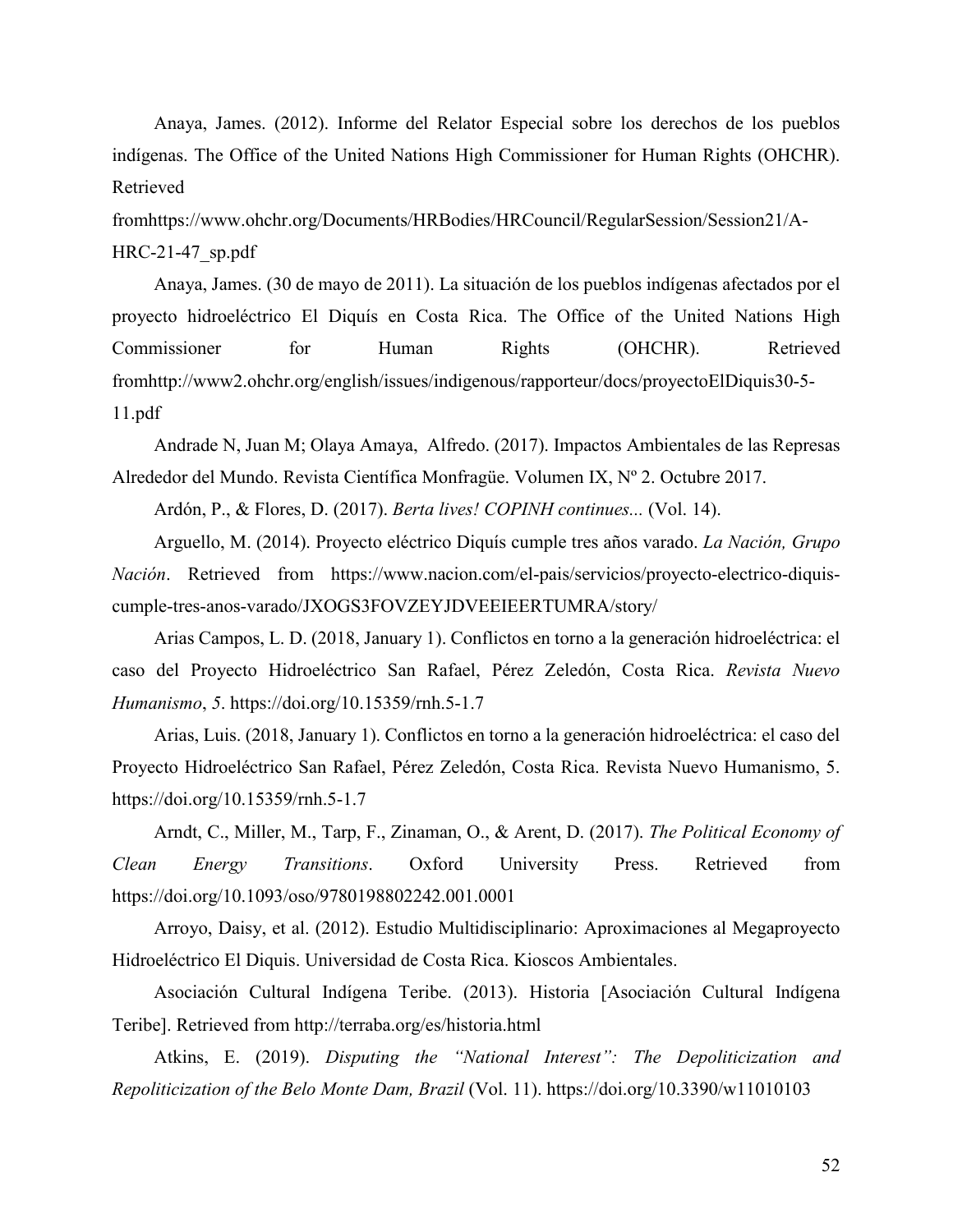Ávalos, Á. (2018, March 6). Costa Rica está obligada a consultar a indígenas cualquier obra que afecte sus territorios - La Nación. Retrieved from https://www.nacion.com/elpais/gobierno/costa-rica-esta-obligada-a-consultar-a-

indigenas/Q2ZKKAPWOFDL7ILHM4APRL44AY/story/

Avedaño, M. (2015, September 2). Costa Rica está obligada a consultar a indígenas cualquier obra que afecte sus territorios - La Nación. *La Nación, Grupo Nación*. Retrieved from https://www.nacion.com/el-pais/gobierno/costa-rica-esta-obligada-a-consultar-a-

indigenas/Q2ZKKAPWOFDL7ILHM4APRL44AY/story/

Avendaño, M. (2015). CNFL pide aumento de 35,5% en tarifa eléctrica. *La Nación, Grupo Nación*. Retrieved from https://www.nacion.com/el-pais/servicios/cnfl-pide-aumento-de-355-entarifa-electrica/DH7NBX46GNC4NHGZPVEUU7ANPI/story/

Ávila G, Patricia. (July 06, 2015). Hacia una ecología política del agua en Latinoamérica. Revista de Estudios Sociales. N° 55. Universidad de los Andes, Facultad de Ciencias Sociales. Retrieved from https://revistas.uniandes.edu.co/doi/ref/10.7440/res55.2016.01

Aylwin, José. (S.F). Los Derechos de los Pueblos Indígenas en América Latina: Avances Jurídicos y Brechas de Implementación. Universitat Pompeu Fabra, Barcelona

Baghel, R. and Nüsser, M. 2010. Discussing large dams in Asia after the World Commission on Dams: Is a political ecology approach the way forward? Water Alternatives 3(2): 231-248.

Balakrishnan, G., & Vesvikar, M. (2016). *International Conference on Political Economy of Water : A Social Work Response*. Newcastle upon Tyne, UK: Cambridge Scholars Publishing. Retrieved from the state of the state of the state of the state of the state of the state of the state of the state of the state of the state of the state of the state of the state of the state of the state of the state of

http://goddard40.clarku.edu:2048/login?url=http://search.ebscohost.com/login.aspx?direct=true& db=nlebk&AN=1236774&site=ehost-live

Barca, A. J. (2017, February 9). Qué es el 'caso Odebrecht' y cómo afecta a cada país de América Latina. *El País*. Retrieved from https://elpais.com/internacional/2017/02/08/actualidad/1486547703\_321746.html

Baruah, J. (2016a). The political economy of Dam and Displacement in Assam : a case study of Dakhin Rupahi village, Dhemaji. *Clarion: International Multidisciplinary Journal*, *5*(1), 50– 56.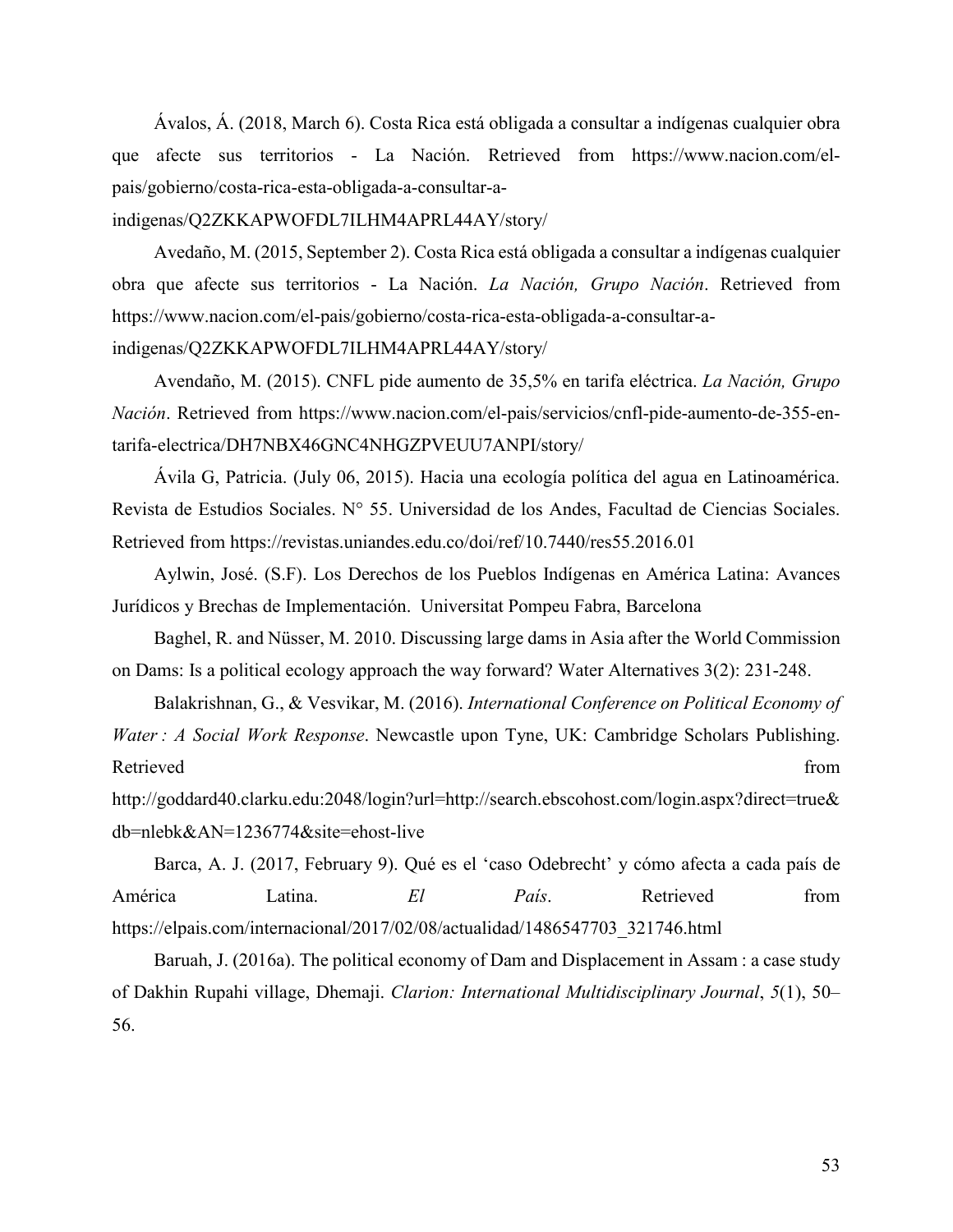Baruah, J. (2016b). The political economy of Dam and Displacement in Assam : a case study of Dakhin Rupahi village, Dhemaji. *Clarion: International Multidisciplinary Journal*, *5*(1), 50– 56. https://doi.org/10.5958/2277-937X.2016.00008.3

Bauer, C. (1997). Bringing Water Markets Down to Earth: The Political Economy of Water Rights in Chile, 1976-95. *World Development*, *25*(5), 639–656.

Bebbington, A. (2012). *Social conflict, economic development and the extractive industry : evidence from South America*. New York, NY : Routledge, 2012.

Bebbington, A., Abdulai, A.-G., Humphreys Bebbington, D., Hinfelaar, M., & Sanborn, C. (2018). *Governing Extractive Industries : Politics, Histories, Ideas*. Oxford University Press. https://doi.org/10.1093/oso/9780198820932.001.0001

Bebbington, A., Bornschlegl, T., & Johnson, A. (2013). Political Economies of Extractive Industry: From Documenting Complexity to Informing Current Debates. *Development and Change*, *0*(0). https://doi.org/10.1111/dech.12057

Bebbington, A. J., Bebbington, D. H., Sauls, L. A., Rogan, J., Agrawal, S., Gamboa, C, Verdum, R. (2018). Resource extraction and infrastructure threaten forest cover and community rights. *Proceedings of the National Academy of Sciences*, *115*(52), 13164–13173. https://doi.org/10.1073/pnas.1812505115

Bebbington A; Humphreys-Bebbington, D. (2011). An Andean avatar: Post-neoliberal and neoliberal strategies for securing the unobtainable. New Political Economy 16(1): 131-45.

Bebbington, A. (2009). The new extraction: Rewriting the political ecology of the Andes? NACLA Report on the Americas 42(5): 12-22.

Bebbington, A., & Williams, M. (2008). Agua y Minería: Conflictos en el Perú. *Mountain Research and Development*, *28*(10.1659/mrd.1039), 190–195.

Bebbington, A., Bury, J., Humphreys-Bebbington, D., Lingan J., Muñoz, J. P., y Scurrah, M. (2008). Mining and social movements: Struggles over livelihood and rural territorial development in the Andes. World Development 36(12): 2888-905.

Bebbington, Anthony. (2007). Elementos para una ecología política de los movimientos sociales y el desarrollo territorial en zonas minerals. En Mineria, Movimientos Sociales y Respuesta Campesina, ed. Anthony Bebbington, 23-46. Lima: IEP: CEPES.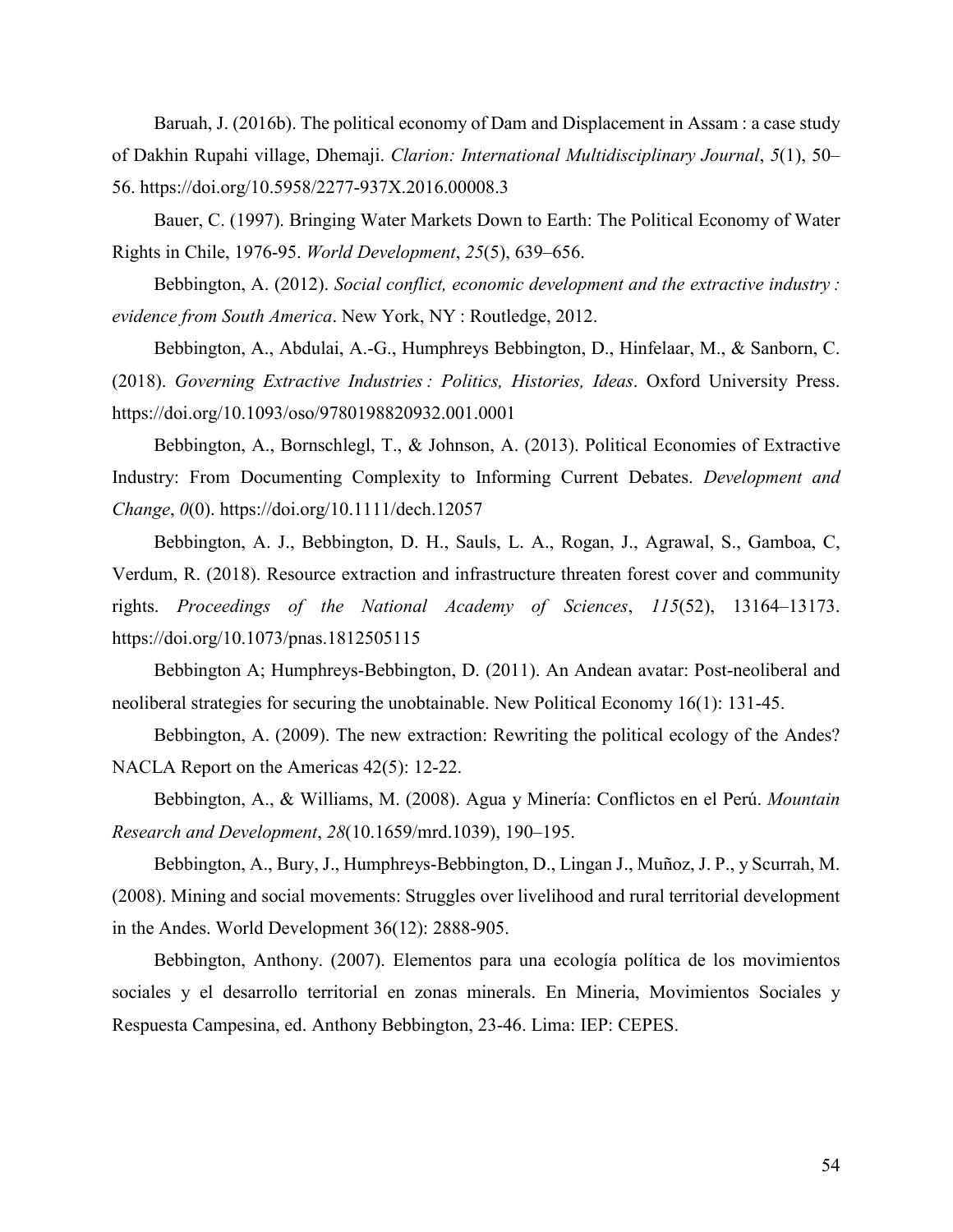Bingham, A. (2010). Discourse of the Dammed: A study of the impacts of sustainable development discourse on indigenous peoples in the Brazilian Amazon in the context of the proposed Belo Monte hydroelectric dam. *Polis Journal*, *4*.

Blommaer, J., & Bulcaen, C. (2000.). Critical Discourse Analysis. In *ResearchGate*. Retrieved from the state of the state of the state of the state of the state of the state of the state of the state of the state of the state of the state of the state of the state of the state of the state of the state of

https://www.researchgate.net/publication/261774085 Critical Discourse Analysis

Boelens, R., J. Hoogesteger, E. Swyngedouw, J. Vos, and P. Wester. (2016). Hydrosocial territories: A political ecology perspective. Water International 41 (1):1–14.

Bolaños N., & Segura E., (2011). Análisis de la participación ciudadana en la implementación de proyectos de impacto ambiental como derecho fundamental de los pueblos indígenas: caso del proyecto hidroeléctrico El Diquís. Trabajo final de graduación para optar por Licenciatura en Derecho, Universidad de Costa Rica, San José, Costa Rica.

Bosshard, P. (2016). Corrigiendo al Presidente del Banco Mundial sobre las Grandes Represas. Retrieved February 17, 2019, from https://www.internationalrivers.org/es/blogs/227/corrigiendo-al-presidente-del-banco-mundialsobre-las-grandes-represas

Bridge, G., Barca, S., Ozkaynak, B., Turhan, E., & Wyeth, R. (2018). Towards a Political Ecology of EU Energy Policy: Lessons on the integration of Social Sciences and Humanities (pp. 163–175). https://doi.org/10.1007/978-3-319-99097-2\_11

Broad, R. (2016). *Who Killed Berta Caceras and What Should the US Do?*

Burrier, G. (2016). The Developmental State, Civil Society, and Hydroelectric Politics in Brazil. *The Journal of Environment & Development*, *25*(3), 332–358. https://doi.org/10.1177/1070496516654275

Burke, M. J., & Stephens, J. C. (2018). Political power and renewable energy futures: A critical review. Energy Research & Social Science, 35, 78–93. https://doi.org/10.1016/j.erss.2017.10.018

Callejas, C. (2011). Costa Rica: Proyecto hidroeléctrico Diquís y el derecho a la consulta | Servindi - Servicios de Comunicación Intercultural [Servicios en comunicación Intercultural]. Retrieved January 15, 2019, from http://www.servindi.org/actualidad/42430

Campello, D., Belarmino, K., & Thomé, D. (2018). *Reporting Corruption in Brazil: The Odebrecht Plea Bargain in Jornal Nacional*. https://doi.org/10.2139/ssrn.3274967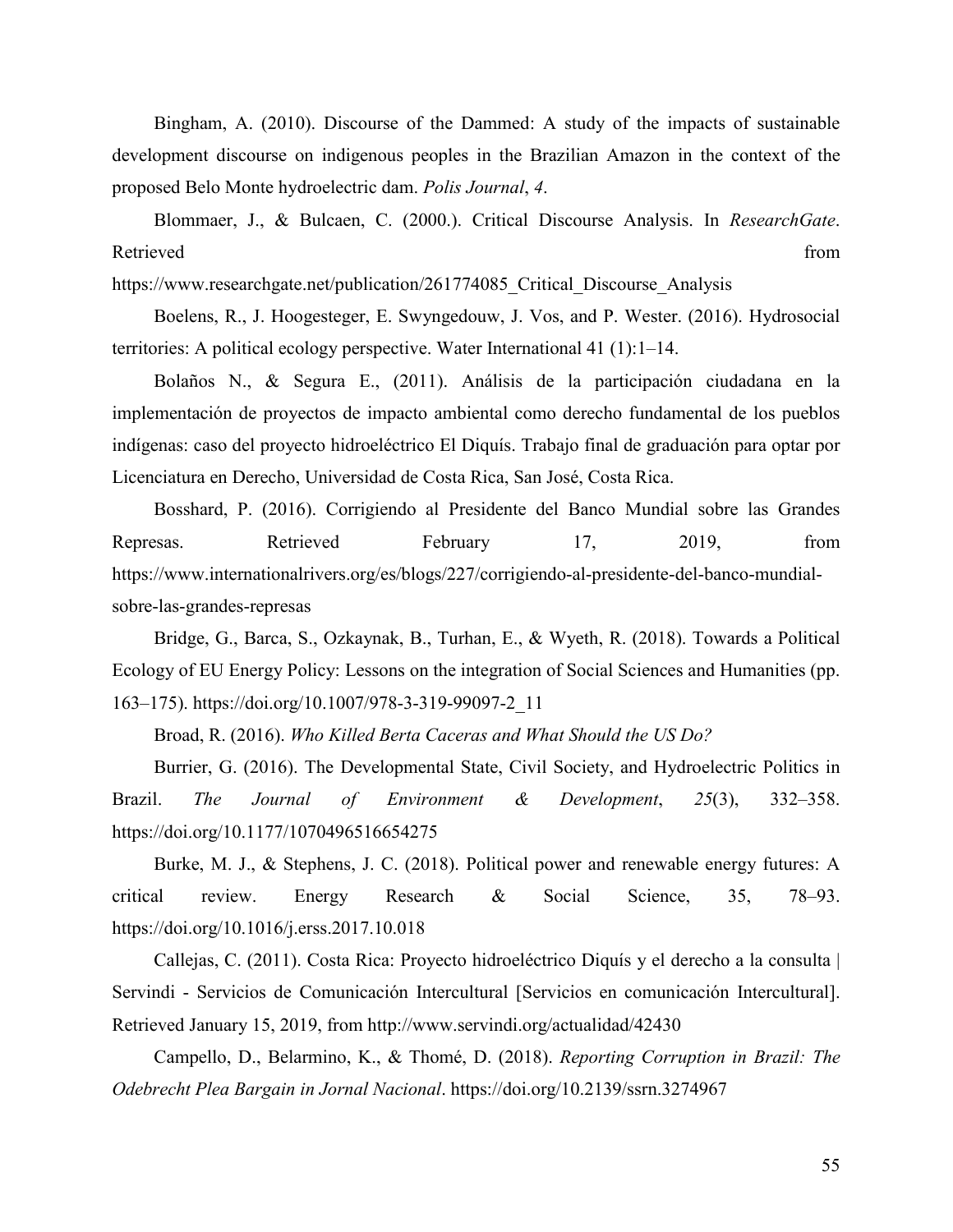Campregher, C. (2009). Propuesta de acercamiento al estudio de políticas indígenas y el desarrollo: el caso Térraba / Proyecto Hidroeléctrico el Diquís. *Cuadernos de antropología: Revista Digital del Laboratorio de Etnología "María Eugenia Bozzoli Vargas," 19*(1), 183–196.

Castro, E. (2006). Water, Power and Citizenship: Social Struggles in the Basin of Mexico. New York: Palgrave

Centro de Lenguas De Amnistia Internacional. (2014). La Larga Lucha de los Pueblos Indígenas de América en Defensa de sus Derechos. Amnesty International Publications. London.

Cerdas, D. (2018, February 11). Gobierno creará oficina mediadora para revisar proyectos que afecten a indígenas. *La Nación, Grupo Nación*. Retrieved from https://www.nacion.com/elpais/gobierno/gobierno-creara-oficina-mediadora-para-

revisar/5HHERPHI6RCJ7FLJ7V5YLWLY5Y/story/

Chacon, V. (2018, November 2). ICE sepulta el proyecto hidroeléctrico Diquís • Semanario Universidad. *Semanario Universidad*. Retrieved from https://semanariouniversidad.com/pais/icesepulta-el-proyecto-hidroelectrico-diquis/

Chacon Vinicio. (2018, October 10). Costa Rica y su fiebre hidroeléctrica. *Semanario Universidad*. Retrieved from https://semanariouniversidad.com/pais/costa-rica-y-su-fiebrehidroelectrica/

Chávez, D., & Cortés, A. (2013). Una empresa pública excepcional en una socialdemocracia en crisis. *Revista Gestion Politica II*, *1*, 67–106.

Cháves, R., Umaña, G. y Springer, M. (2014). Downstream effects of hydropower production on aquatic macroinvertebrate assemblages in two rivers in Costa Rica. Rev. Biol. Trop., 62(2), 179-201

Child, J. (1979). Geopolitical Thinking in Latin America. *Latin American Research Review*, *14*(2), 89–111.

Chinchilla, Sofia. (2017). Fallo de Sala IV retrasa más proceso de consulta indígena. La Nación. Costa Rica. Retrieved December 16, 2017, from http://www.nacion.com/elpais/gobierno/fallo-de-sala-iv-retrasa-mas-proceso-

deconsultaindigena/UUFCSETP4FHZLKC7V44A633ND4/story/

Cisneros, M. (n.d.). Inversión extranjera de Costa Rica bajó 28% en el primer semestre del 2018. *La Nación, Grupo Nación*. Retrieved from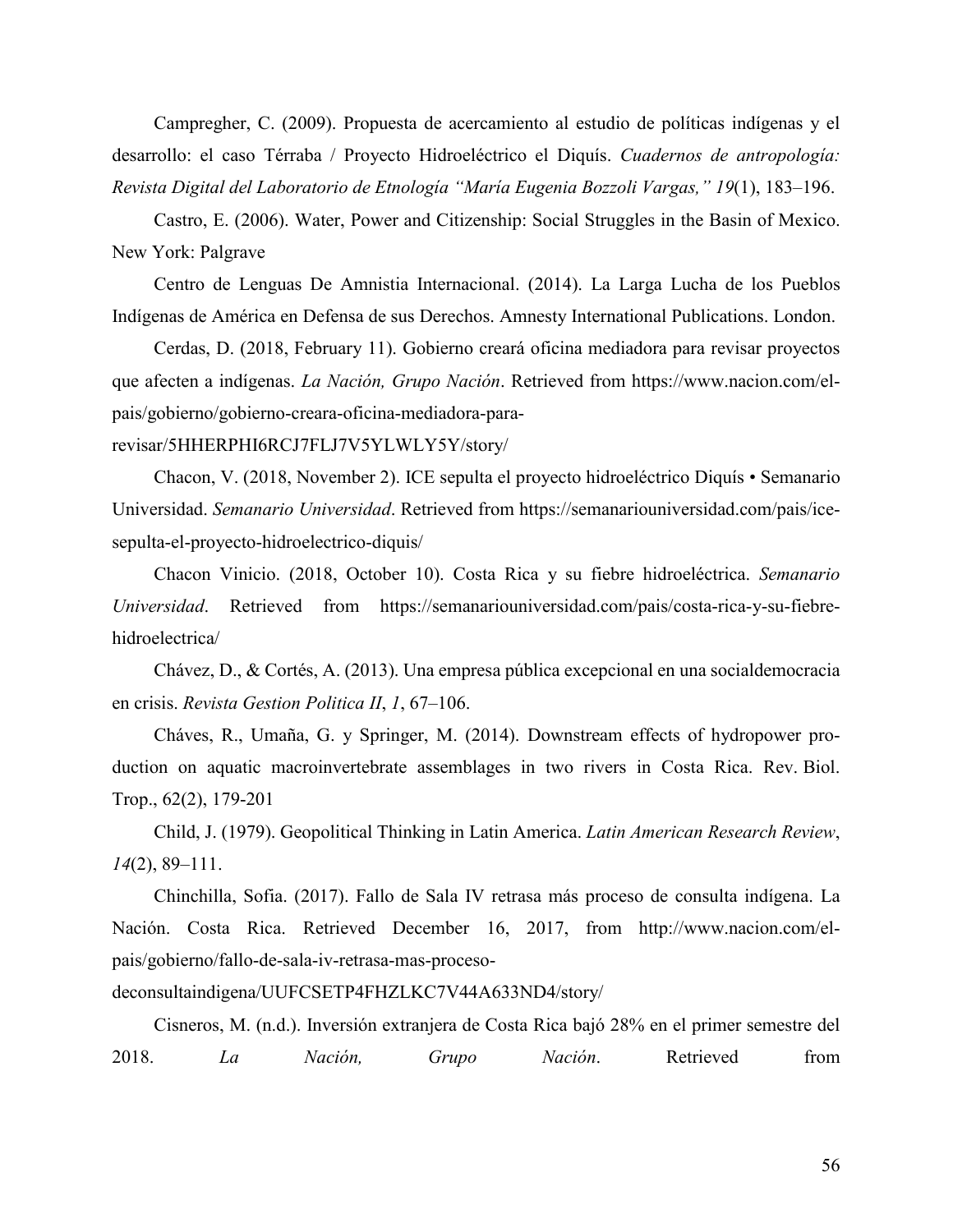https://www.nacion.com/economia/indicadores/inversion-extranjera-de-costa-rica-bajo-28-enel/ZLHFHJ2RGFEYXMX7KWJ6X33FYY/story/

Comisión Económica para América Latina y el Caribe (CEPAL). (2003). Evaluación de Diez Años de Reforma en la Industria Eléctrica del Istmo Centroamericano. México: Comisión Económica para América Latina y el Caribe.

Comisión Económica para América Latina y el Caribe (CEPAL). (2010). Centroamérica. Estadísticas del Subsector Eléctrico, 2010. México: Comisión Económica para América Latina y el Caribe.

Comisión Nacional de Asuntos Indígenas. (n.d.). Comisión Nacional de Asuntos Indígenas. Comisión Nacional de Asuntos Indígenas. Costa Rica. Retrieved December 14, 2017, from http://www.conai.go.cr/index.html

Conceverde. (2009, May 15). Vecinos se oponen al proyecto hidroelectrico El Diquis [Conseverde]. Retrieved February 21, 2019, from http://conceverde.blogspot.com/2009/05/vecinos-y-vecinas-de-terraba-contra-el.html

Cordero Ulate, Allen. (2007). Bosque, Agua y Lucha. Movimientos Ambientalistas en Costa Rica. In: Aproximaciones al Movimiento Ambiental en Centroamérica, edited by Margarita Hurtado P and Irene Lungo R, 203-264. Guatemala: FLACSO.

Córdova, L; et al. (2008). Evaluación preliminar de impactos del complejo hidroeléctrico del río Madera en el Norte Amazónico Boliviano.

CONELECTRICAS. (2016). Quiénes somos. Retrieved February 11, 2019, from http://www.conelectricas.com/quienes-somos/

Cortés Ramos, A. (2009). Coyuntura y Política en Costa Rica. San José: Ediciones Perro Azul.

Dagdeviren, H., & Robertson, S. A. (2014). A Political Economy of Privatization Contracts: The Case of Water and Sanitation in Ghana and Argentina. *Competition and Change*, *18*(2), 150– 163.

Da Silva Soito, J.L., and M.A.V. Freitas. 2011. Amazon and the expansion of hydropower in Brazil: Vulnerability, impacts, and possibilities for adaptation to global climate change. Renewable and Sustainable Energy Reviews 15: 3165–3177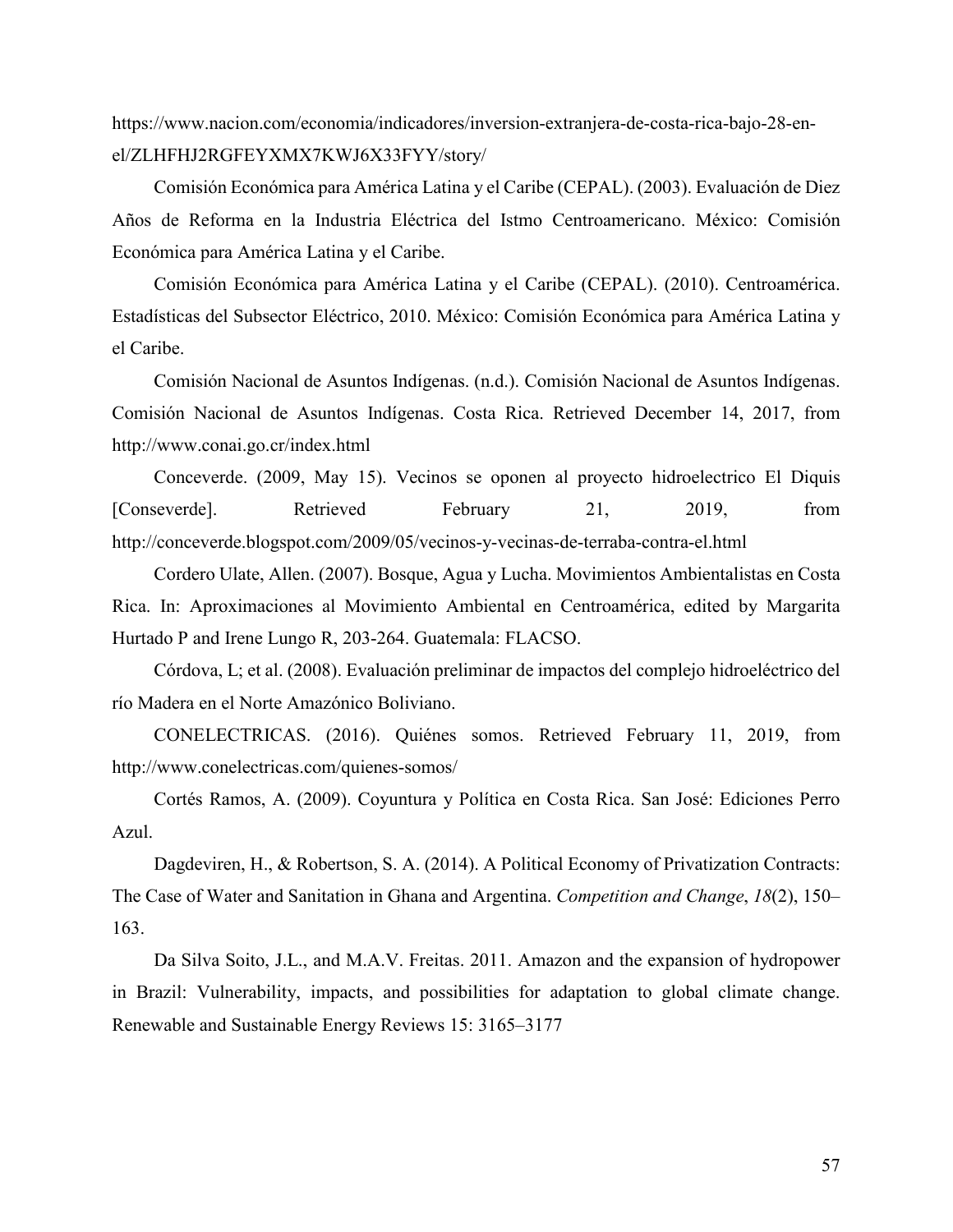Deemer, John A. Harrison, Siyue Li, Jake J. Beaulieu, et. al. (2016). Greenhouse Gas Emissions from Reservoir Water Surfaces: A New Global Synthesis, BioScience, Volume 66, Issue 11, 949–964.

De Luca, F. N. (2008). *Economic corruption : detection, costs and prevention*. New York : Nova Science Publishers, c2008.

Defensoria de los Habitantes de Costa Rica. (2015, August 28). Defensoría insta a instituciones del Estado acatar recomendaciones del Comité de la ONU. Press Office, Defensoria de los Habitantes. Retrieved from http://www.dhr.go.cr/informacion\_relevante/comunicados/2015/agosto/0.985.%20Informe%20C ERD%202015%20-%20Observaciones%20del%20Comite.pdf

Delgado Ramos, G. C. (2013). *Ecología política del extractivismo en América Latina; casos de resistencia y justicia socio-ambiental*. Buenos Aires: CLACSO. Retrieved from http://biblioteca.clacso.edu.ar/clacso/posgrados/20131218030905/EcologiaPolitica.pdf

Demarty, M. & Bastien, J., (2011). GHG emissions from hydroelectric reservoirs in tropical and equatorial regions: Review of 20 years of CH4 emission measurements Energy Policy, Elsevier, vol. 39(7), pages 4197-4206, July.

Diario Extra. (2015). Indígenas bloquean por Proyecto El Diquís. *Diario Extra*. Retrieved from http://www.diarioextra.com/Noticia/detalle/263579/indigenas-bloquean-por-proyecto-eldiquis

Dijk, T. V. (2002). El análisis crítico del discurso y el pensamiento social. *Athenea Digital. Revista de pensamiento e investigación social*, *1*(1), 18–24. https://doi.org/10.5565/rev/athenead/v1n1.22

Díaz, Natalia. (2018). ¿Qué está pasando con el costo de la electricidad? La Nación. 22A, Foro.

Durán, O. (2018, November 11). PH Diquís en suspenso: un triunfo social y una oportunidad para cambiar el modelo eléctrico de Costa Rica. *Surcos*. Retrieved from https://surcosdigital.com/ph-diquis-en-suspenso-un-triunfo-social-y-una-oportunidad-paracambiar-el-modelo-electrico-de-costa-rica/

Durán, Osvaldo. (2012). P.H. El Diquís: Un "Ejército" Contra las "Aldeas". Ambientico (226):8-13.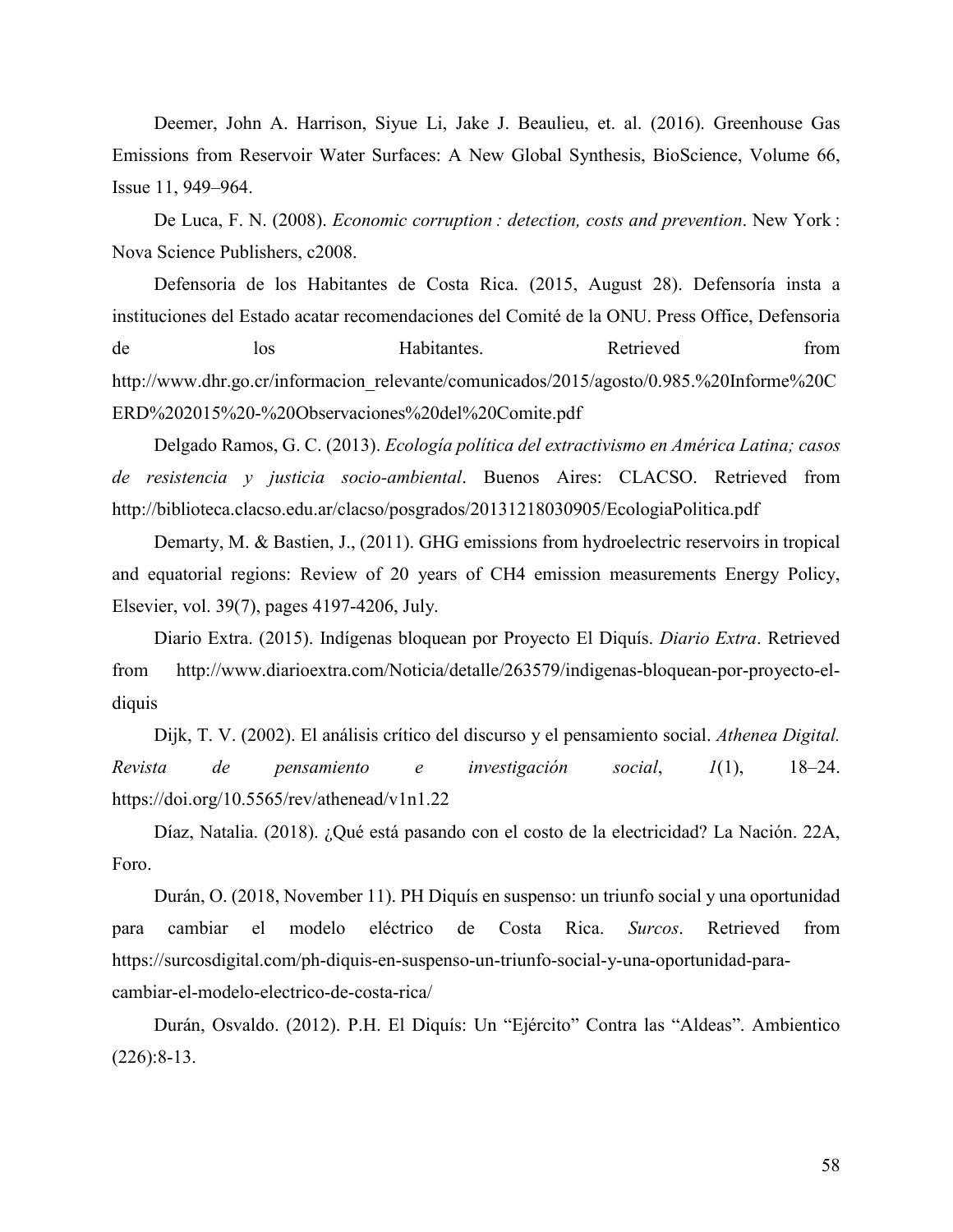Echeverría Martín, Rodolfo. (2017). Es hora de desistir del PH Diquís. La Nación. Retrieved from https://www.nacion.com/opinion/foros/es-hora-de-desistirdelphdiquis/2TXCRU2UAJA6NJKPMBEG4CUAPM/story/.

Ecoportal. (2002, May 16). La Resistencia Indígena y la Oposición a las Represas y al Banco Mundial. Retrieved February 11, 2019, from https://www.ecoportal.net/temasespeciales/agua/la resistencia indigena y la oposicion a las represas y al banco mundial/

El Mundo CR, Redaccion. (2018, November 2). CICR felicita al ICE por cancelar Proyecto Diquís. *El Mundo CR*. Retrieved from https://www.elmundo.cr/cicr-felicita-al-ice-por-cancelarproyecto-diquis/

Egloff, Enrique J.( 2018a). Ministro: ¡Las tarifas eléctricas en Costa Rica sí son caras! La Nación, February 15, 2018, Foro.

Egloff, Enrique J. (2018b). Tarifas eléctricas competitivas generan empleo. La Nación, April 17, 2018, 20A, Foro

El Mundo CR, Redacción. (2018, November 2). CICR felicita al ICE por cancelar Proyecto Diquís. El Mundo CR. Retrieved from https://www.elmundo.cr/cicr-felicita-al-ice-por-cancelarproyecto-diquis/

Escalante Betancourt, Yuri. (2009). Derechos De los pueblos indígenas y Discriminación étnica o racial. Consejo Nacional para Prevenir la Discriminación. Cuadernos de la igualdad, núm. 11. México.

Escobar, A .(1999). After nature: Steps to an antiessentialist political ecology. Current Anthropology 40(1): 1-30.

Escobar, A. (1996). Constructing nature: Elements for a poststructural political ecology. En Escobar, Arturo. (1952). Encountering development: the making and unmaking of the third world. Princeton University Press. New Jersey.

Escobar, A. (2007). La invención del Tercer Mundo. Construcción y deconstrucción del desarrollo. Caracas: Fundación Editorial el Perro y la Rana.

Escobar, A .( 2010). Una minga para el postdesarrollo: Lugar, medio ambiente y movimientos sociales en las transformaciones globales. Lima: Fondo Editorial de la Facultad de Ciencias Sociales.

Executive Power of Costa Rica. (2013, July 17). Reglamento General sobre los Procedimientos de Evaluación de Impacto Ambiental (EIA). Sistema Costarricense de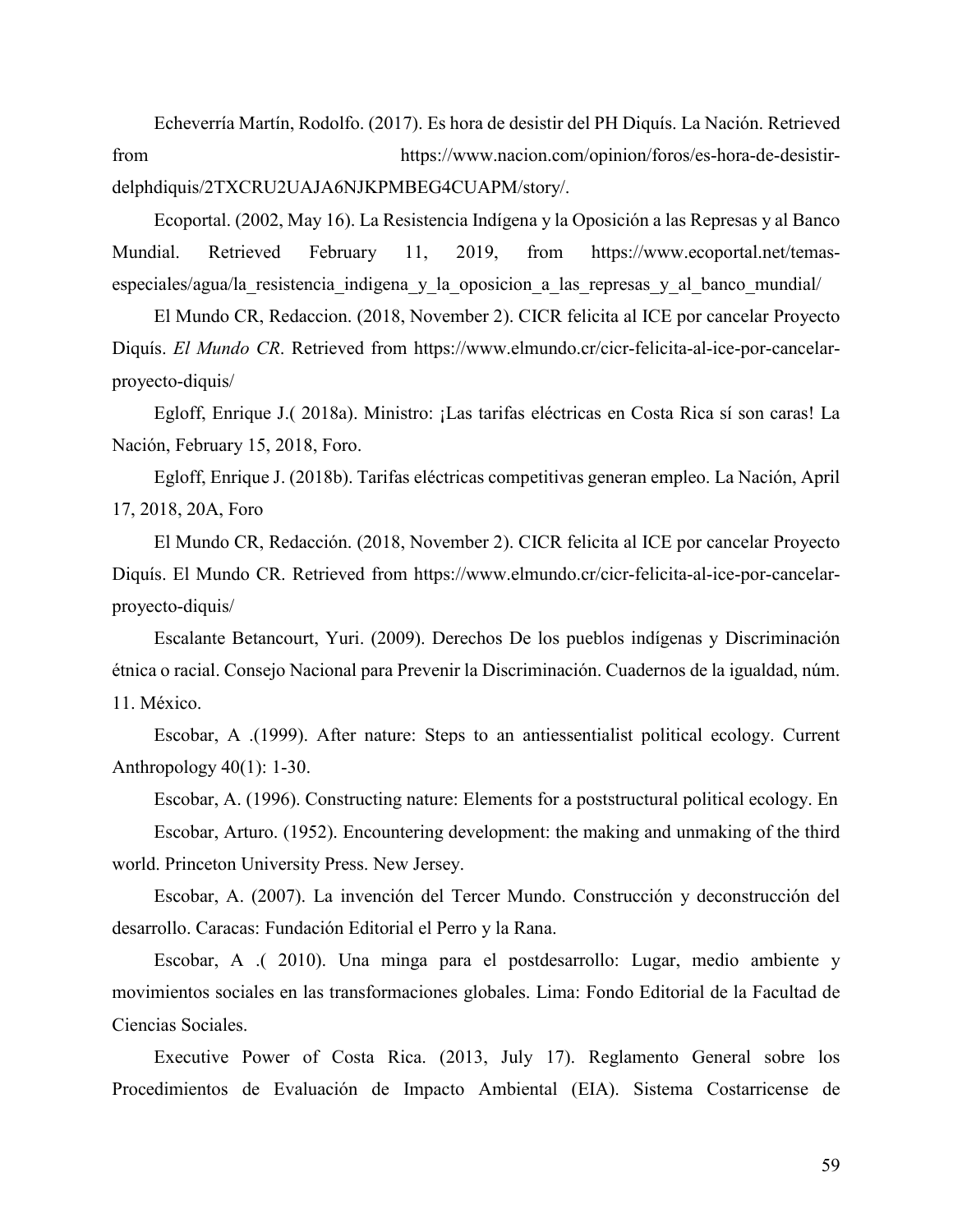Información Jurídica. Retrieved from http://www.pgrweb.go.cr/scij/Busqueda/Normativa/Normas/nrm\_texto\_completo.aspx?param1= NRTC&nValor1=1&nValor2=75261&nValor3=93261&strTipM=TC

Fairclough, Norman.(1995). Critical discourse analysis the critical study of language. Longman Group Limited. New York.

Fallas, C., & Álvarez, F. (1997). *El ICE y la Electrificación en Costa Rica*. San Jose: Instituto Costarricense de Electricidad.

Farah, A. (2016). Fragmentación del hábitat por represas hidroeléctricas para la ictio-fauna dulceacuícola en Costa Rica. (Tesis de licenciatura). Universidad de Costa Rica, San José.

Fearnside, P. (2014, January 1). Análisis de los principales proyectos hidro-energéticos en la región amazónica. Instituto Nacional de Pesquisas da Amazônia. https://doi.org/10.13140/RG.2.1.3609.8083

Fearnside, P. (2019). *Represas hidroeléctricas en la Amazonia brasileña: impactos ambientales y sociales* (Vol. 6). https://doi.org/10.14201/reb2019611123138

Fearnside, P. M. (2015a). Amazon dams and waterways: Brazil's Tapajós Basin plans. *Ambio*, *44*(5), 426–439. https://doi.org/10.1007/s13280-015-0642-z

Fearnside P (2006) Dams in the amazon: Belo Monte and Brazil's hydroelectric development of the Xingu river basin. Environ Manage 8(1):16–27

Fearnside, P.M. & S. Pueyo. (2012). Underestimating greenhouse-gas emissions from tropical dams. Nature Climate Change 2: 382– 384.

Feoli, L. (2018). *The Policy and Institutional Effects of Resistance in Costa Rica's Energy Sector: A Case Study.* Retrieved from http://cipr.tulane.edu/pages/detail/250/RGM

Fern, J. (2018a). ICE pide 13% de alza en tarifas de luz para 2019 para hacer frente a deuda. *La Nación, Grupo Nación*. Retrieved from https://www.nacion.com/el-pais/servicios/ice-pide-13 de-alza-en-tarifas-de-luz-para-201/Q6WX4USAMNCUPDQZZPAMGJTYXY/story/

Fern, J. (2018b, November 2). ICE cancela megaproyecto hidroeléctrico El Diquís. *La Nación, Grupo Nación*. Retrieved from https://www.nacion.com/el-pais/infraestructura/icecancela-megaproyecto-hidroelectrico-diquis/3CBYVBM3P5HIHHRC6EJBW3SORQ/story/

Fern, J., públicos, o L. R. en la sección S. y S. P. graduado en la U. de C. R. G. el premio R. del año de L. N. E. sobre servicios, & Telecomunicaciones, T. Y. (2017, October 8). ICE pide alza del 19% en electricidad por caída en ventas de energía y endeudamiento. *La Nación, Grupo*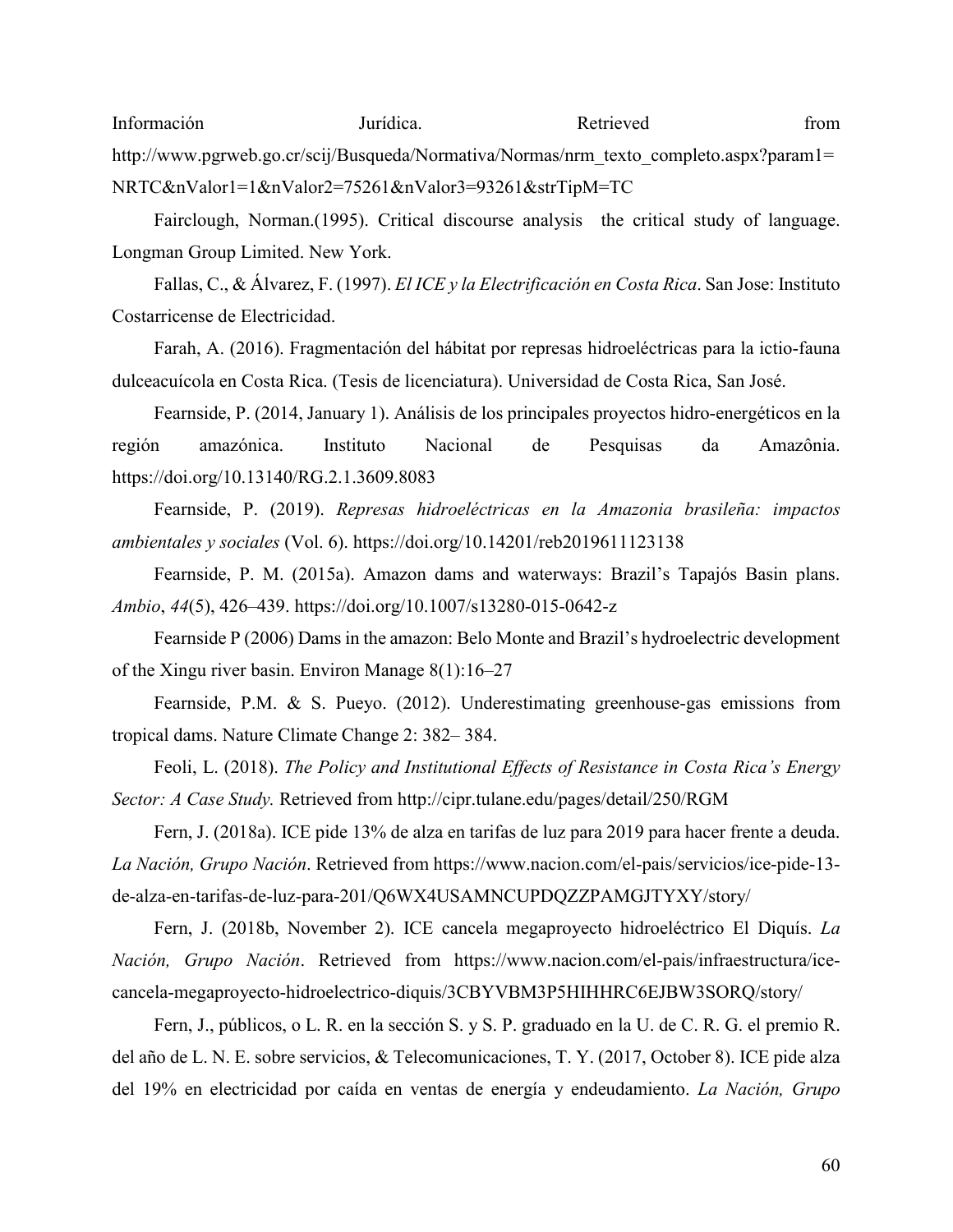*Nación*. Retrieved from https://www.nacion.com/el-pais/ice-pide-alza-del-19-en-electricidad-porcaida-en-ventas-de-energia-y-endeudamiento/I2D47Z3RENDR5GZ7V34HFQUSOA/story/

Fern, J., públicos, o L. R. en la sección S. y S. P. graduado en la U. de C. R. G. el premio R. del año de L. N. E. sobre servicios, & Telecomunicaciones, T. Y. (2018, September 21). CNFL solicita 24% de alza en electricidad para el 2019 debido a fuerte endeudamiento. *La Nación, Grupo Nación*. Retrieved from https://www.nacion.com/el-pais/servicios/cnfl-solicita-24-de-alza-enelectricidad-para-el/675CW5M6L5GUJBK4VLJNHXAUBU/story/

Friedrich Ebert Stiftung. (N.D). Una mirada al Proyecto Hidroeléctrico El Diquís. Friedrich Ebert Stiftung.

Friends of the Earth Internationa. (2017). Call for justice in Honduras as Banks FMO and FinnFund withdraw from the killer Agua Zarca project. *Premium Official News*.

Fumero Paniagua, G. (2006a). Reformas Internas en el ICE durante los Últimos 10 Años. Revista de Ciencias Sociales de la Universidad de Costa Rica, 1 (2), 81-90

Gandy, M. (1997). The Making of a Regulatory Crisis: Restructuring New York City's Water Supply. Transactions; Institute of British Geographers 22:338-358.

Garduño Comparán, C. (2014). *Arendt and Ricœur on Ideology and Authority.* (Vol. 5). https://doi.org/10.5195/errs.2014.252

Gian Carlo Delgado Ramos [coordinador]. (2013). Ecología política del extractivismo en América Latina; casos de resistencia y justicia socio-ambiental. Buenos Aires: CLACSO. Retrieved from the state of the state of the state of the state of the state of the state of the state of the state of the state of the state of the state of the state of the state of the state of the state of the state of

http://biblioteca.clacso.edu.ar/clacso/posgrados/20131218030905/EcologiaPolitica.pdf

Gerlak, A. K., Saguier, M., Mills-Novoa, M., Fearnside, P. M., & Albrecht, T. R. (2019). Dams, Chinese investments, and EIAs: A race to the bottom in South America? *Ambio*. Retrieved from

http://www.academia.edu/38388549/Dams Chinese Investments and EIAs A race to the bot tom\_in\_South\_America

Global Witness. (2017a). Estudio de Caso 2: El asesinato de Berta Cáceres y los oscuros interests que mueven la presa de Aguas Zarca. Retrieved February 17, 2019, from https://webcache.googleusercontent.com/search?q=cache:NDRL1JWUAI8J:https://www.global witness.org/documents/18794/Spanish\_case\_study\_2\_v3.pdf+&cd=1&hl=es-

419&ct=clnk&gl=us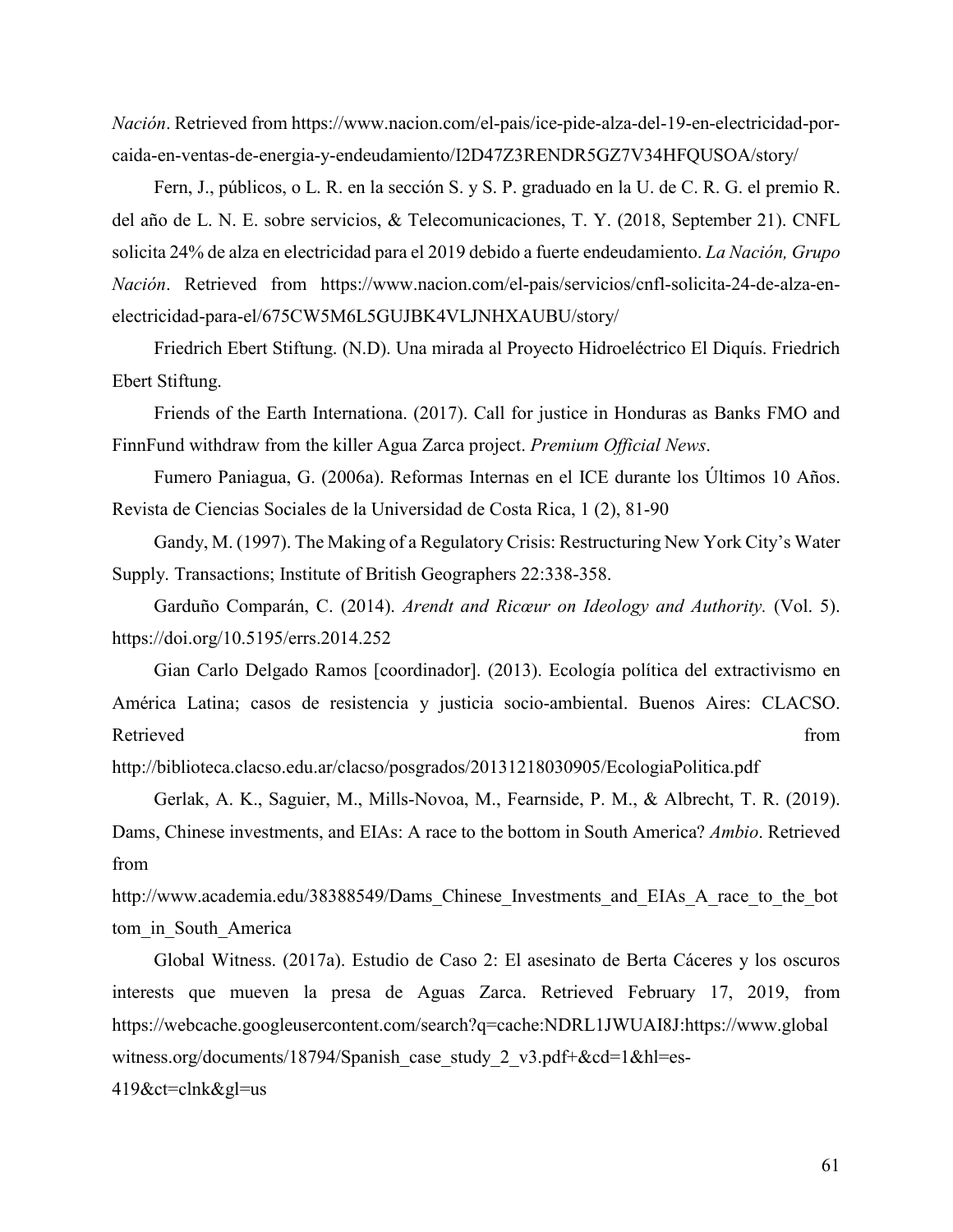Global Witness. (2017b). *Global Witness Annual Report 2017: Spotlight on Corruption* (Global Witness). Retrieved from https://www.globalwitness.org/en/about-us/annual-reviews/

Greenberg, James; & Park, Thomas. (1994). Political Ecology. Journal of Political Ecology. Vol. 1. University of Arizona. Retrieved from http://jpe.library.arizona.edu/volume\_1/foreword.pdf

Grupo Asesor Internacional de Personas Expertas. (2017). Represa de Violencia: El plan que asesinó a Berta Cáceres. Grupo Asesor Internacional de Personas Expertas (GAIPE). Retrieved from:https://justassociates.org/es/publicaciones/represa-violencia-plan-que-asesino-berta-caceres

Grupo ICE. (2018). ¿Quiénes somos? Retrieved December 29, 2018, from http://www.grupoice.com

Grupo ICE. (n.d.). Energías renovables. Retrieved October 14, 2018, from http://www.grupoice.com

Gudynas, Eduardo. (2009). The political ecology of the global crisis and the limits of benevolent capitalism. Íconos. Revista de Ciencias Sociales. Num. 36, Quito, enero 2010, pp. 53- 67. Facultad Latinoamericana de Ciencias Sociales-Sede Académica de Ecuador. ISSN: 1390- 1249

Guevara Víquez, F. (2013). Impactos sociales y culturales del proyecto hidroeléctrico Diquís hacia los pueblos indígenas de Buenos Aires. Retrieved from http://www.kerwa.ucr.ac.cr/handle/10669/13256

Grupo ICE. (2017). Plan de Expansión de la Generación Eléctrica 2016-2035. Instituto Costarricense de Electricidad. San José, Costa Rica.

Habtom, G. (2010). Comité de Naciones Unidas para la Eliminación de la Discriminación Racial , Naciones Unidas.

Hajer, M. A. (1995). *The Politics of Environmental Discourse: Ecological Modernization and the Policy Process*. Oxford University Press. Retrieved from http://www.oxfordscholarship.com/view/10.1093/019829333X.001.0001/acprof-9780198293330

Hale, C. (2005). Neoliberal Multiculturalism: The Remaking of Cultural Rights and Racial Dominance in Central America. *Political and Legal Anthropology Review*, *28*, 10–28.

Hancock, K. J., & Sovacool, B. K. (2018). International Political Economy and Renewable Energy: Hydroelectric Power and the Resource Curse. *International Studies Review*, *20*(4), 615– 632. https://doi.org/10.1093/isr/vix058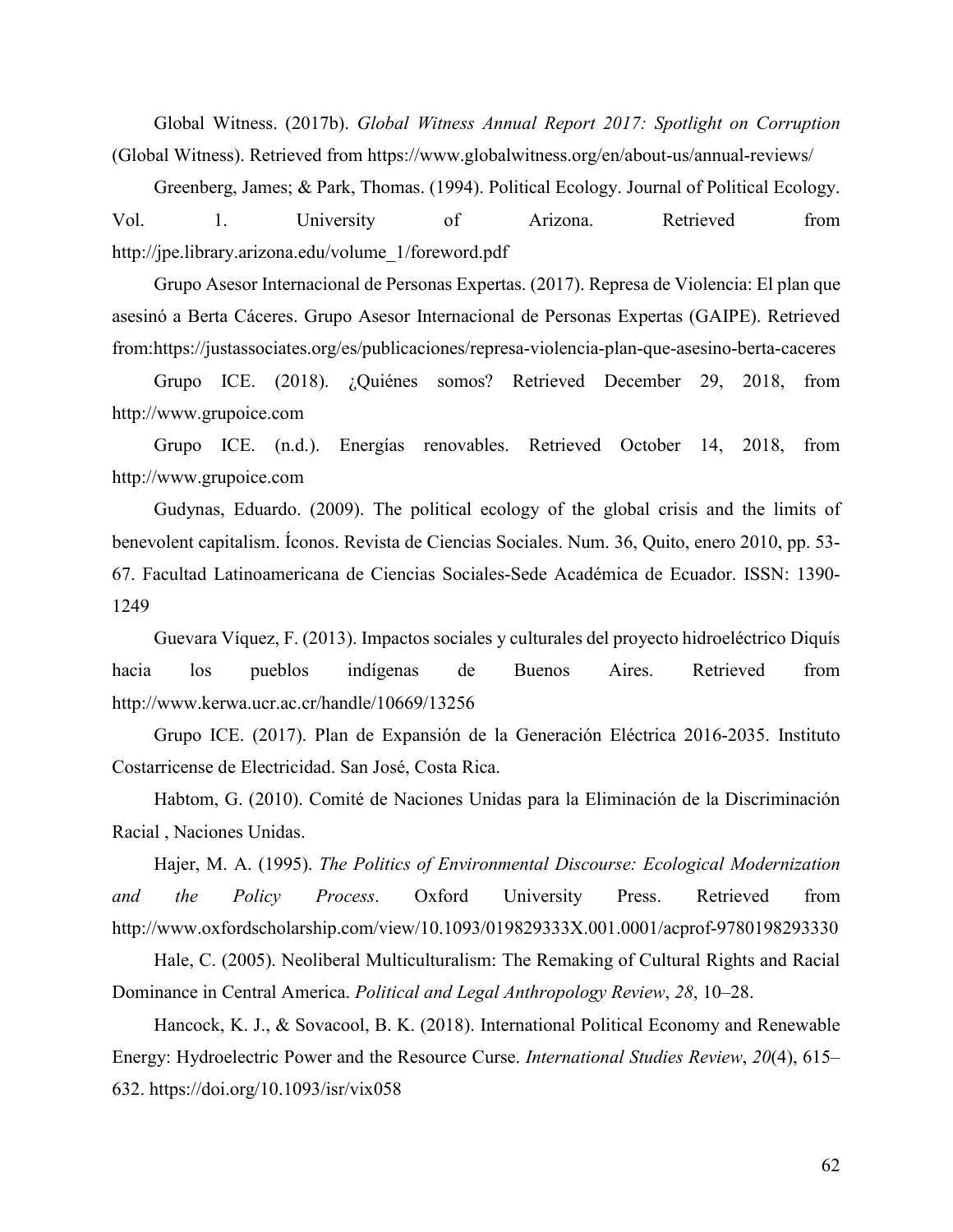Hart, G. (2001). Development Critiques in the 1990s. *Progress in Human Geography*. Retrieved from http://www.academia.edu/7866685/Development\_Critiques\_in\_the\_1990s

Healy, N., & Barry, J. (2017). Politicizing energy justice and energy system transitions: Fossil fuel divestment and a "just transition". Energy Policy, 108, 451-459.

Herrera Murillo, Jorge. (July, 2017). Informe Estado de la Nación en Desarrollo Humano Sostenible 2017, Uso y Estado de Recursos: Energia. Estado de La Nacion. Costa Rica. Retrieved from: https://estadonacion.or.cr/files/biblioteca\_virtual/023/Ambientales/Herrera\_J\_2017b.pdf

Hertwich, E. (2013). Addressing biogenic greenhouse gas emissionsfrom hydropower in LCA. Environmental science and technology, 47, 17, 9604-9611

Hilmarsson, H. Þ. (2010). Public-Private Partnerships and Energy Sector Investments in Emerging Market Economies: Can the Risk Mitigation Instruments Offered by International Financial Institutions Help Private Investors from Small States? *Bridges / Tiltai*, *51*(2), 25–39.

Hoffmann, B. (2007). *Why Reform Fails: The "Politics of Policies" in Costa Rican Telecommunications Liberalization*. Hamburgo: German Institute of Global and Area Studies / Leibniz-Institut für Globale und Regionale Studien.

Humphreys Bebbington, D., Verdum, R., Gamboa, C., & Bebbington, A. (2018a). *Impacts of Extractive Industry and Infrastructure on Forests: Amazonia*.

Humphreys Bebbington, D., Verdum, R., Gamboa, C., & Bebbington, A. (2018b). *The Infrastructure-Extractives-Resource Governance Complex in the Pan-Amazon: Roll Backs and Contestations*. https://doi.org/10.32992/erlacs.10414

Informa-Tico. (2012). Dirigente Térraba víctima de brutal agresión. *Informa-Tico*. Retrieved from http://www.informa-tico.com/16-05-2012/dirigente-terraba-victima-brutal-agresion

Instituto Costarricense de Electricidad. (2015). Costa Rica, Matriz Energética. Un modelo sostenible, único en el mundo. ICE.

Instituto Costarricense de Electricidad. (n.da). Historia del Ice. Instituto Costarricense de Electricidad. Quienes Somos. San José, Costa Rica.

Instituto Costarricense de Electricidad. (2012). Información General. ICE, Diquís. Retrieved November 1, 2017, from

http://pheldiquis.cr/eses/qui%C3%A9nessomos/informaci%C3%B3ngeneral.aspx

Instituto Costarricense de Electricidad. (2017). Plan de Expansión de la Generación Eléctrica 2016-2035. Instituto Costarricense de Electricidad. Retrieved from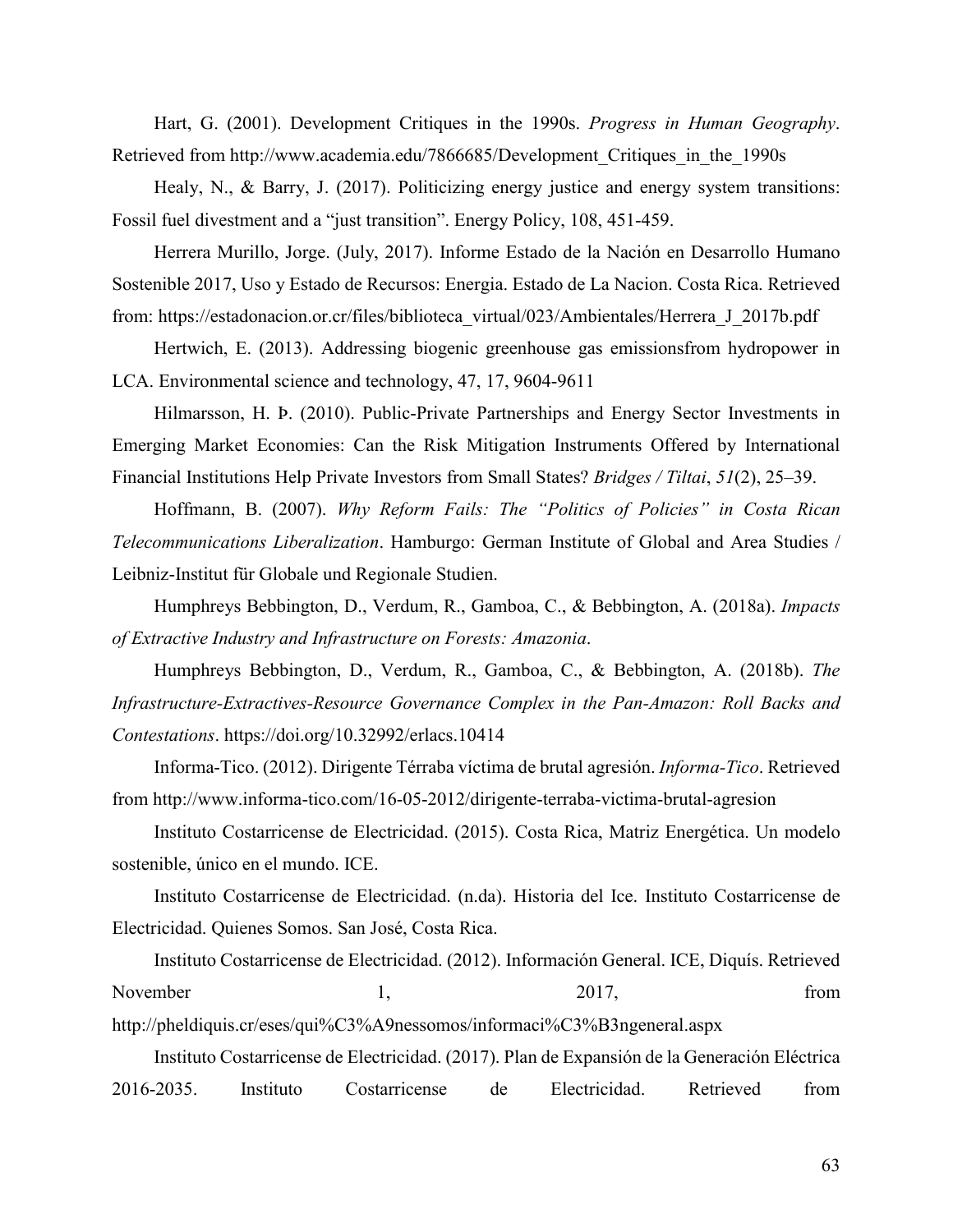https://www.grupoice.com/wps/wcm/connect/beb21101-9c67-4acf-964e-

c7a00f682040/PEG+20162035.pdf?MOD=AJPERES&CVID=lPcDy1N&CVID=lPcDy1N&CV ID=lPcDy1N

Instituto Costarricense de Electricidad. (n.db). Una Mirada al Proyecto Hidroeléctrico El Diquis. Instituto Costarricense de Electricidad. Costa Rica.

Intergovernmental Panel on Climate Change. (2011). Informe especial sobre fuentes de energía renovables y mitigación del cambio climático. Intergovernmental Panel on Climate Change (IPCC). Fuentes de energía renovables y mitigación del cambio climático. Retrieved from:https://www.ipcc.ch/pdf/special-reports/srren/srren\_report\_es.pdf

International Construction. (2016). Dam funding halted. *International Construction*, *55*(4), 11–11.

International Energy Agency. (2018). Electricity Statistics. Retrieved December 19, 2018, from https://www.iea.org/statistics/electricity/

International Finance Corporation. (2008). Estudio De Impacto Ambiental del Proyecto Hidroeléctrico Reventazón. File No. 0331-08-Setena International Finance Corporation. Retrieved from the state of the state of the state of the state of the state of the state of the state of the state of the state of the state of the state of the state of the state of the state of the state of the state of

https://www.ifc.org/wps/wcm/connect/374bcf804a89a3d7980bfdf998895a12/eia+reventazon+1. pdf?mod=ajperes

International Finance Corporation. (n.d.). *Hydroelectric Power: A Guide for Developers and Investors*. from **Retrieved Example 1** *Retrieved Retrieved Retrieved* https://www.ifc.org/wps/wcm/connect/Topics\_Ext\_Content/IFC\_External\_Corporate\_Site/Sustai

nability-At-IFC/Publications/Hydroelectric\_Power\_A\_Guide\_for\_Developers\_and\_Investors

International Labour Organization. (1989). Convenio C169 - Convenio sobre pueblos indígenas y tribales, 1989 (núm. 169). International Labour Organization. Retrieved from https://www.ilo.org/dyn/normlex/es/f?p=NORMLEXPUB:12100:0::NO::P12100\_INSTRUMEN T\_ID:312314

International Rivers. (2015). The World Bank and Dams Part 1: Lessons Not Learned. Retrieved from https://www.internationalrivers.org/resources/the-world-bank-and-dams-part-1 lessons-not-learned-9009

Ioris, Antonio. (2011). Global Political Ecology. Scottish Geographical Journal, 127:3, 253- 254.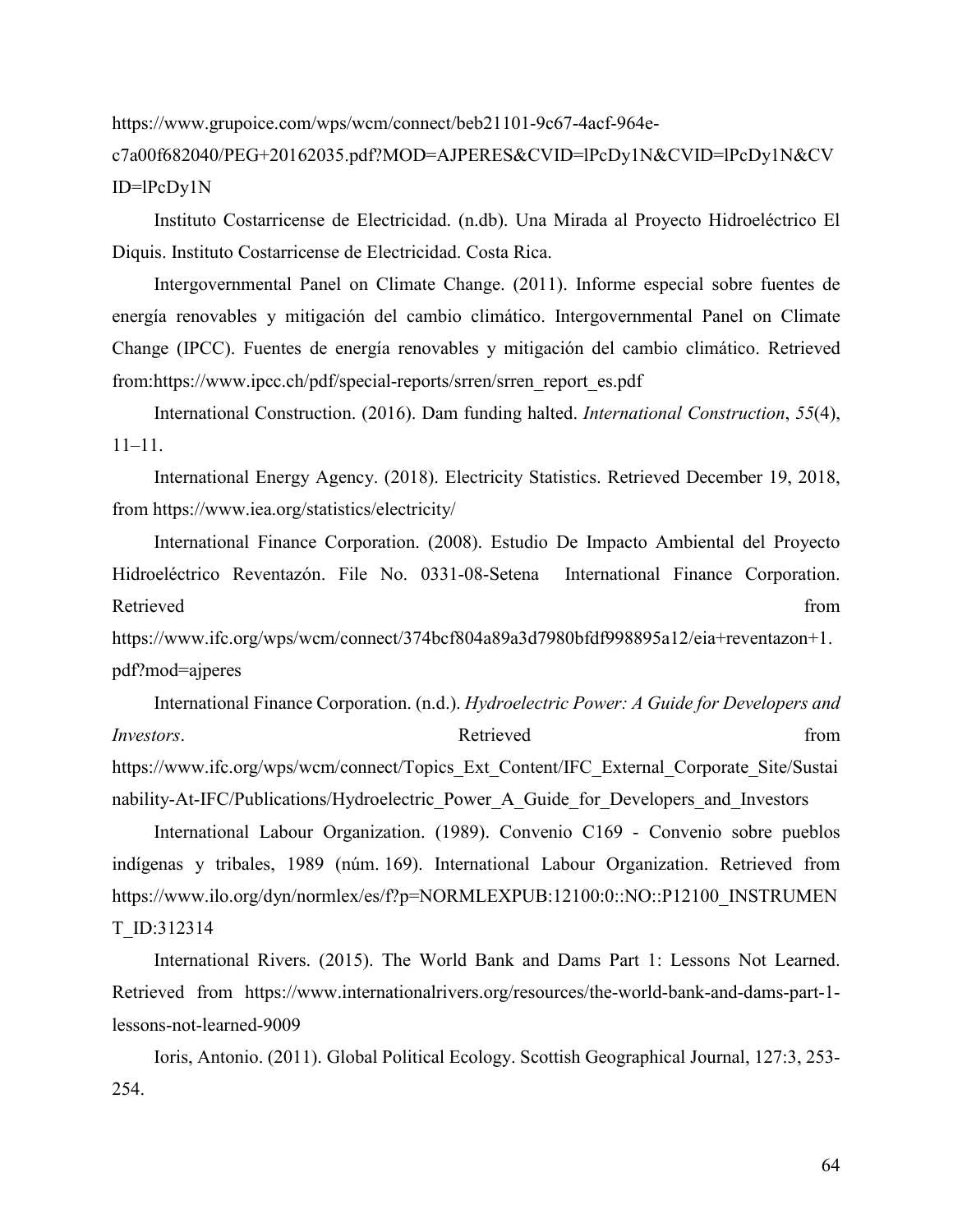Jiménez Gómez, R. (2009). Análisis del Proceso de Formulación de Políticas para la Reforma del Sector Eléctrico y su Potencial Incidencia en el Marco Institucional y la Producción de Fuentes Renovables. Tesis de Doctorado, Universidad de Costa Rica, Universidad de Costa Rica.

Johnson, G. (2004). Political Economy of Energy in the Southern Cone. *Perspectives on Politics*, *2*(3), 612–613. https://doi.org/10.1017/S1537592704650377

Juan, J., públicos, o L. R. en la sección S. y S. P. graduado en la U. de C. R. G. el premio R. del año de L. N. E. sobre servicios, & Telecomunicaciones, T. Y. (2017, June 5). ICE insiste en que El Diquís es 'esencial.' *La Nación, Grupo Nación*. Retrieved from https://www.nacion.com/elpais/servicios/iceinsisteenqueeldiquisesesencial/CAUTCZ2XKFDQDMO7HLXCZKBOCM/stor  $V/$ 

Jurgen Carls y Warren Haffar. (2008). Resolving the Boruca dam conflict in Costa Rica. University for Peace and Conflict Monitor. Retrieved from http://www.monitor.upeace.org/innerpg.cfm?id\_article=560.

Justicia Hidríca. (2016). La Alianza: Retrieved from http://justiciahidrica.org/the-justiciahidrJustice-alliance, 01 of july, 2018.

Koch, N., & Perreault, T. (2018). Resource nationalism. *Progress in Human Geography*, 0309132518781497. https://doi.org/10.1177/0309132518781497

La Nación. (2011). Conflicto indígena pone en jaque a megaplanta hidroeléctrica. *La Nación, Grupo Nación*. Retrieved from https://www.nacion.com/el-pais/servicios/conflicto-indigenapone-en-jaque-a-megaplanta-hidroelectrica/XWO2NVCUSBCJFLO5UFAKWOVWV4/story/

La Nación. (2012). ICE apuesta a proyecto El Diquís pese a consulta indígena. *La Nación, Grupo Nación*. Retrieved from https://www.nacion.com/el-pais/servicios/ice-apuesta-a-proyectoel-diquis-pese-a-consulta-indigena/BNKRRKLOUFBXFNMQMEZ76GSCKM/story/

La Nación. (2014). Gobierno crea comité para hacer consulta indígena sobre Diquís. La Nación. Retrieved December 11, 2017, from http://www.nacion.com/el-pais/servicios/gobiernocrea-comite-para-hacer-consulta-indigena-sobre-

## diquis/DTOYZ6LTU5ATBGL3EKRR4UCWKU/story/

La Nación. (2017a). La importancia de El Diquís. *La Nación, Grupo Nación*. Retrieved from https://www.nacion.com/opinion/foros/la-importancia-de-eldiquis/DJIHJAFCHRCS7ETPN4RTE522ZI/story/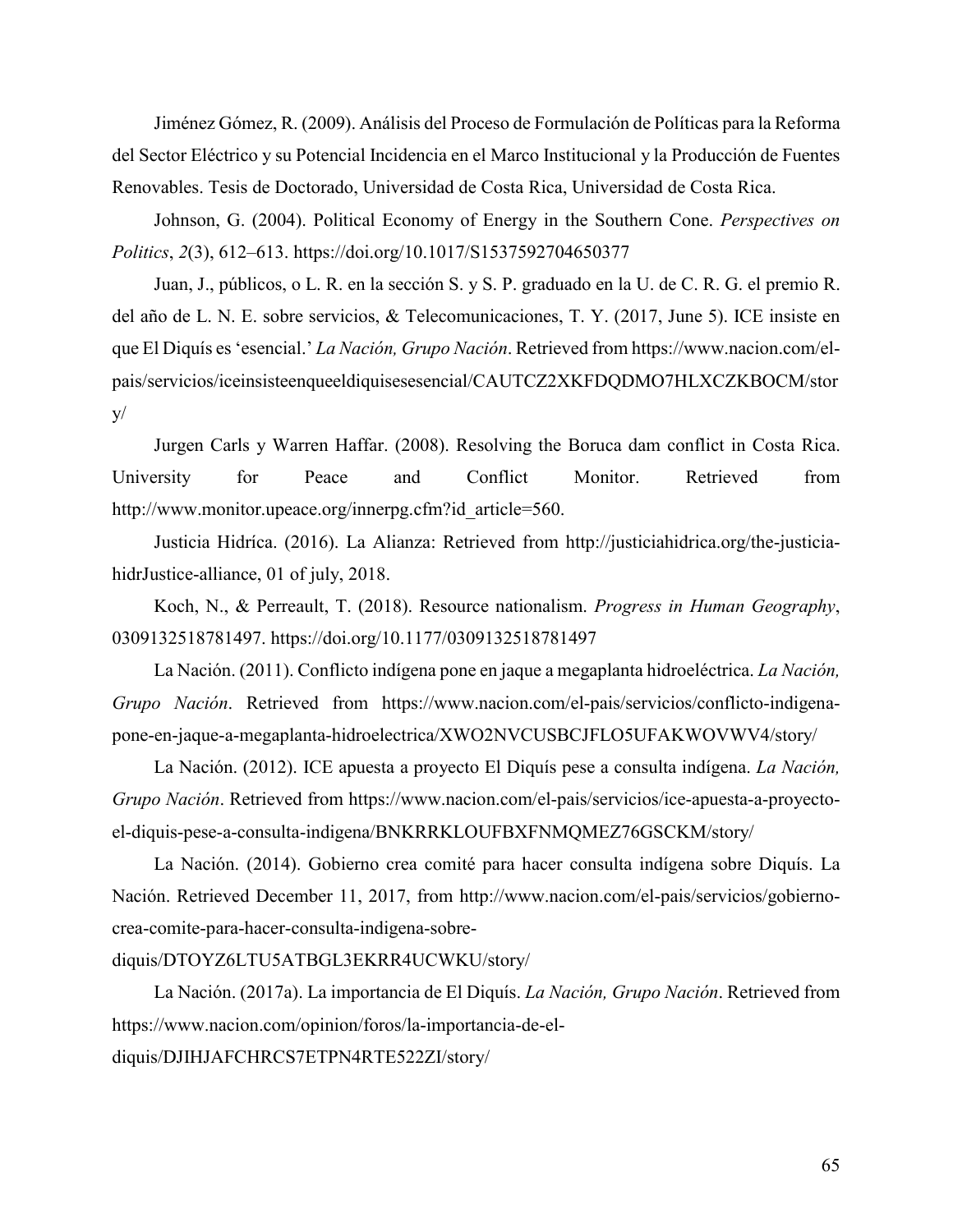La Nación. (2017b, January 25). Cálculo del ICE encarece el costo de la electricidad. *La Nación, Grupo Nación*. Retrieved from https://www.nacion.com/el-pais/calculo-del-ice-encareceel-costo-de-la-electricidad/WYAZD7ZT6JEWXPV6JJBST7MVNY/story/

La Prensa Libre. (2015). Costa Rica debe garantizar consulta indígena en proyecto El Diquís. La Prensa Libre. Retrieved December 2, 2017, from http://www.laprensalibre.cr/Noticias/detalle/31787/316/costa-rica-debe-garantizar-consultaindigena-en-proyecto-el-diquis

Lara, J. (2017a). Costo de planta hidroeléctrica El Diquís se duplicó en cinco años. *La Nación, Grupo Nación*. Retrieved from https://www.nacion.com/el-pais/costo-de-plantahidroelectrica-el-diquis-se-duplico-en-cinco-

# anos/P7VACWOXBBDSZJKZGZ4O7UNWTQ/story/

Lara, J. (2017b, April 6). Diputados piden cuentas a ICE y CNFL por impacto de inversiones en tarifas de luz. *La Nación, Grupo Nación*. Retrieved from https://www.nacion.com/elpais/servicios/diputados-piden-cuentas-a-ice-y-cnfl-por-impacto-de-inversiones-en-tarifas-deluz/OFC4RKVPHNHIHHZ2HLIXZ3B5N4/story/

Lara, Juan. (2017c, June 5). ICE insiste en que El Diquís es 'esencial.' La Nación, Grupo Nación. Retrieved from https://www.nacion.com/el-pais/servicios/ice-insiste-en-que-el-diquis-esesencial/CAUTCZ2XKFDQDMO7HLXCZKBOCM/story/

Lara, Juan Fernando. (2017d). Tarifas y tecnologías de ahorro desacelerandemanda de electricidad. La Nación. El País.

Lara, J. (2018a, April 20). ICE ahora pretende construir planta El Diquís para darle energía a países de la región. *La Nación, Grupo Nación*. Retrieved from https://www.nacion.com/elpais/infraestructura/ice-ahora-pretende-construir-planta-el-diquis-

# para/OPDTJQ6VXBG3PE3ULSGF26FDEQ/story/

Lara, J. (2018b, April 21). ICE usaría energía de El Diquis para países de la región. Retrieved from https://www.pressreader.com/costa-rica/la-nacion-costa-rica/20180421/281736975052410

Lara, J. (2018c, April 30). ICE a espera de mayor demanda eléctrica, mientras confía en avanzar con Diquís | Crhoy.com. *CRHoy.com | Periodico Digital | Costa Rica Noticias 24/7*. Retrieved from https://www.crhoy.com/nacionales/ice-a-espera-de-mayor-demanda-electricamientras-confia-en-avanzar-con-diquis/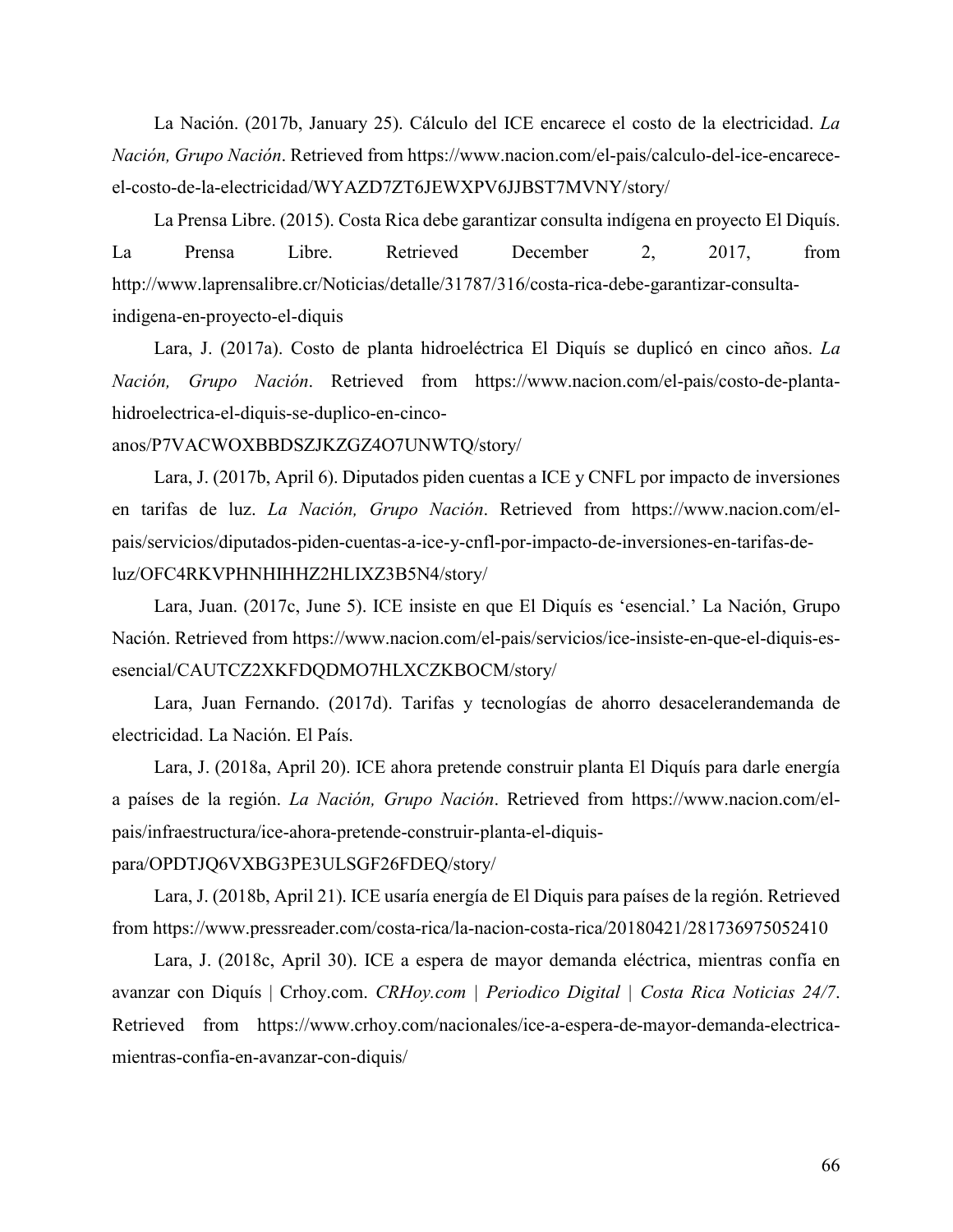Lara, J. (2018d, May 14). Sala IV acoge acción de inconstitucionalidad contra hidroeléctrica Diquís por daño ambiental y patrimonial. *La Nación, Grupo Nación*. Retrieved from https://www.nacion.com/el-pais/infraestructura/sala-iv-acoge-accion-deinconstitucionalidad/G7HLF3FG5FDPVGFGXI4PB5MGXE/story/

Lara, J. (2018e, May 24). Ministro de Ambiente se opone a proyecto del ICE de hidroeléctrica El Diquís. *La Nación, Grupo Nación*. Retrieved from https://www.nacion.com/elpais/infraestructura/ministro-de-ambiente-desconozco-estudios-

#### para/RNHHR5ZZJ5HZLA5I4EEUIVVZTY/story/

Lara, J. (2018f, August 16). ICE congela proyectos de generación eléctrica para 'garantizar su sostenibilidad financiera.' *La Nación, Grupo Nación*. Retrieved from https://www.nacion.com/el-pais/infraestructura/ice-congela-nuevos-proyectos-degeneracion/GQWE55M4ZVH4LAAEQX6ZP7ZHXY/story/

Lara, J. (2018g, November 2). ICE cancela megaproyecto hidroeléctrico El Diquís. *La Nación, Grupo Nación*. Retrieved from https://www.nacion.com/el-pais/infraestructura/icecancela-megaproyecto-hidroelectrico-diquis/3CBYVBM3P5HIHHRC6EJBW3SORQ/story/

Leandro, C. (2014, June 20). Proyecto hidroeléctrico Diquís se transforma en proyecto estrella para el Gobierno | Crhoy.com. *CRHoy.com | Periodico Digital | Costa Rica Noticias 24/7*. Retrieved from https://archivo.crhoy.com/proyecto-hidroelectrico-diquis-se-transforma-enproyecto-estrella-para-el-gobierno/nacionales/

Ledezma, J. F. M. (2015). Evaluación de alternativas de turismo para un proceso de reasentamiento en el área puntual del Proyecto Hidroeléctrico El Diquís, Zona Sur, Costa Rica. *Revista Interamericana de Ambiente y Turismo - RIAT*, *10*(2), 207–216. https://doi.org/10.4067/riatvol10iss2pp207-216%0718-235X

Lees, A., Peres, C., Fearnside, P., Schneider, M., & Zuanon, J. (2016). *Hydropower and the future of Amazonian biodiversity* (Vol. 25). https://doi.org/10.1007/s10531-016-1072-3

Leff, E. (2004). Racionalidad ambiental. La reapropiación social de la naturaleza. México: Siglo XXI.

Leff, E. (Comp.) (1994). Ciencias sociales y formación ambiental. México: Editorial Gedesia, Siglo XXI

Leslie, Jacques. (2005). Deep Water. The Epic Struggle over Dams, Displaced People, and the Environment. Picadorn. New York.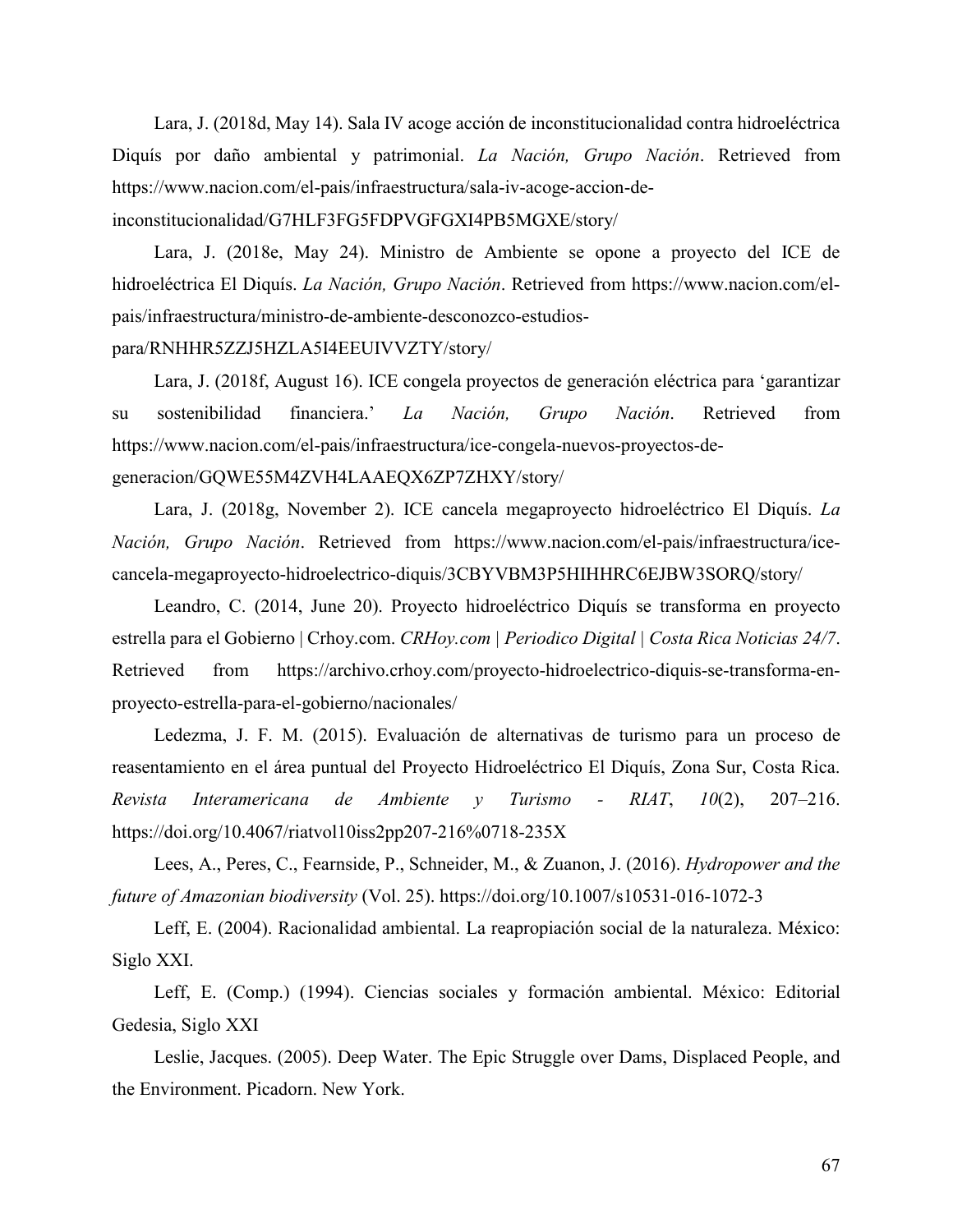Ley 6172. (26/11/2001). Ley Indígena. Sistema Costarricense de Información Jurídica. Costa Rica. Retrieved from http://www.pgrweb.go.cr/scij/Busqueda/Normativa/Normas/nrm\_norma.aspx?param1=NRM&n

Valor1=1&nValor2=38110&n

Lizano, Ó. B., & Rica, A.-C. (n.d.). La biología tropical como método de injerencia en la soberanía nacional de los recursos naturales, 5.

Lobo M, Kenneth. (n.d). Energía Solar en Costa Rica. Grupo ICE. Costa Rica.

Loftus, A. (2005). The Metabolic Processes of Capital Accumulation in Durban's Waterscape. In In the Nature of Cities: Urban Political Ecology and the Politics of Urban Metabolism, eds. N. Heynen, M. Kaïka and E. Swyngedouw. London: Routledge.

Madrigal, L. (2018, November 2). Costa Rica cancela construcción de Diquís, la hidroeléctrica más grande de Centroamérica. Retrieved December 5, 2018, from https://delfino.cr/2018/11/costa-rica-cancela-construccion-de-la-hidroelectrica-diquis/

Madrigal, K. (2016). ICE cambia director del Proyecto Hidroeléctrico Diquís. La República. Costa Rica. Retrieved December 5, 2017, from https://www.larepublica.net/noticia/ice\_cambia\_director\_del\_proyecto\_hidroelectrico\_diquis

Madriz, A. (2015, July 6). Defensoría: "Costa Rica debe garantizar consulta indígena para Proyecto Diquís". El Periódicocr.com. *El Periodicocr*. Retrieved from https://elperiodicocr.com/defensoria-costa-rica-debe-garantizar-consulta-indigena-para-proyectodiquis/

Madriz, A. (2018, November 2). ICE cancela Proyecto Hidroeléctrico "El Diquís" | El Periódicocr.com. *El Periodicocr*. Retrieved from https://elperiodicocr.com/ice-cancela-proyectohidroelectrico-el-diquis/

Madriz-Vargas, Rolando, Anna Bruce, Muriel Watt, and Yuri Alvarado Rojas. (2016). Energy with Development: 50 Years' Experience of Community-Driven Rural Electrification and Future Challenges for Coopeguanacaste in Costa Rica. Asia-PacificbSolar Research Conference

Maher, M. (2019). A Rebellion of Spirituality: On the Power of Indigenous Civil Resistance in Honduras: Mobilizing for Rights (pp. 41–63). https://doi.org/10.1007/978-3-030-05033-7\_3

Martínez Alier, J. (2015a). Ecología política del extractivismo y justicia socio-ambiental. *INTERdisciplina*, *3*(7). http://dx.doi.org/10.22201/ceiich.24485705e.2015.7.52384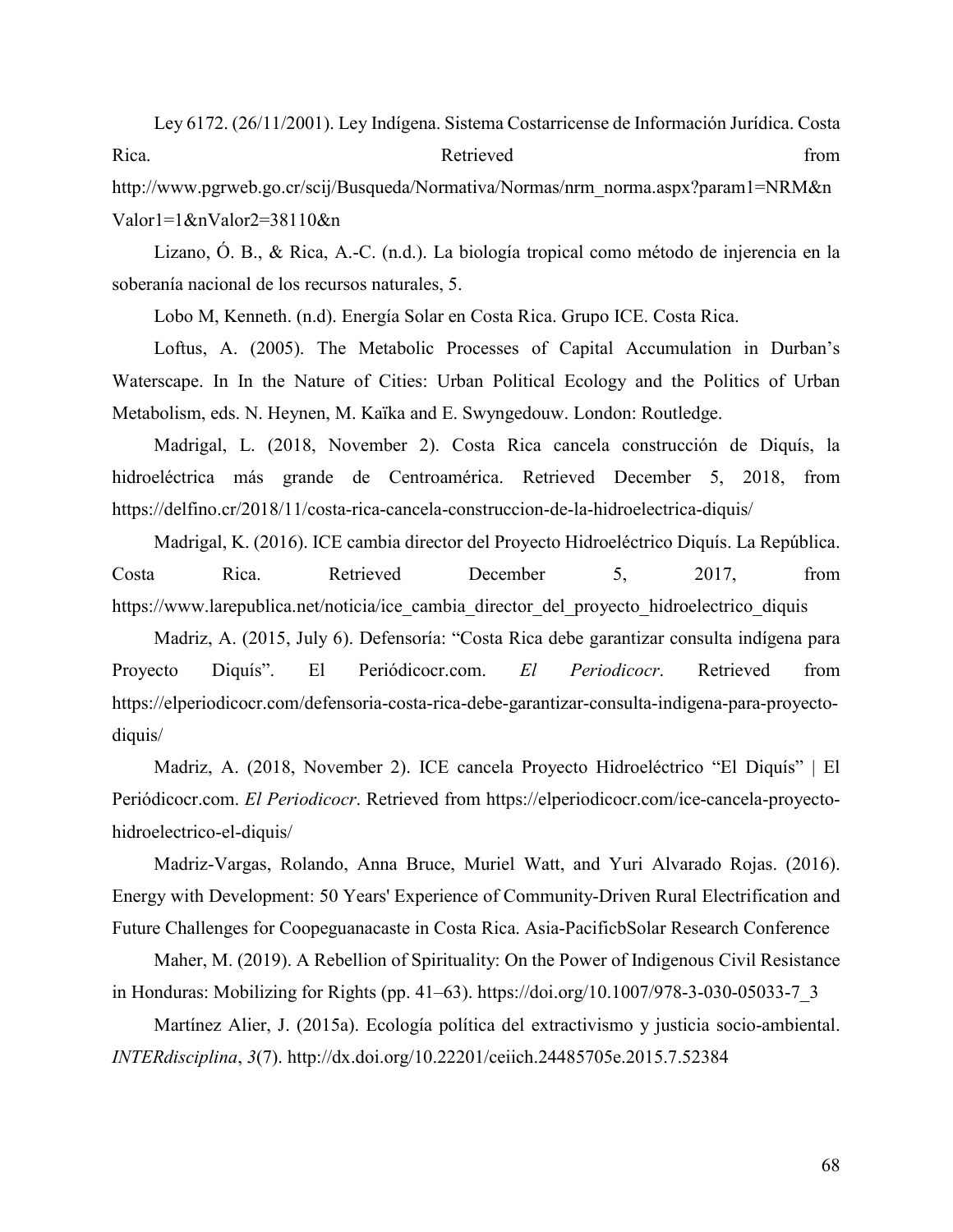Martínez, J. (n.d.). Curso de Economía Ecológica por. Programa de las Naciones Unidas para el Medio Ambiente Oficina Regional para América Latina y el Caribe. Retrieved from http://espanol.free-ebooks.net/ebook/Curso-de-Economia-Ecologica

Martinez Alier, Joan. (2006). Conflictos Ecológicos Distributivos en América Latina. Revista Anales de la Educación Común. Pp: 52-58.

Martínez A, J. (2008). Conflictos Ecológicos y Justicia ambiental. Papeles. N 103. FUHEM Ecosocial

Martínez Yrízar, A., Búrquez, A., & Calmus, T. (2012). Disyuntivas: impactos ambientales asociados a la construcción de presas. *Región y Sociedad*, *24*(SPE3), 289–307.

Martínez Alier, J. (2015b). La ecología política y el movimiento global de justicia ambiental. Ecología política, ISSN 1130-6378, Nº 50, 2015, págs. 55-63

Martínez , A. (2016). Matan a Berta Cáceres, la hondureña que le torció la mano al Banco Mundial y a China. *BBC News Mundo*. Retrieved from https://www.bbc.com/mundo/noticias/2015/04/150423\_honduras\_berta\_caceres\_am

Martínez, A. (2014, November 18). Entre la economía ecológica y la ecología política. Retrieved December 14, 2018, from https://lalineadefuego.info/2014/11/18/entre-la-economiaecologica-y-la-ecologia-politica-por-joan-martinez-alier/

Mayock, E. (2009). Ideology and Utopia in Belén Gopegui's "El lado frío de la almohada". Letras Femeninas, 35(2), 271-288. Retrieved from http://goddard40.clarku.edu:2119/stable/23024086

McCully, P. (1996). Silenced rivers: The ecology and politics of large dams. London: Zed Books.

McLarney, D. W. O., Mafla, L. M., Arias, L. A. M., & Bouchonnet, L. D. (2010). Amenazas a la biodiversidad y el funcionamiento de los ecosistemas en el sitio de patrimonio mundial la amistad por las propuestas de represas hidroelectricas, Panama‐Costa Rica. Programa de Biomonitoreo, Asociación ANAI.

Mejía, Juan A. (2011). ¡Energía limpia SÍ, etnocidio NO!. Corte Interamericana de Derechos Humanos. Retrieved from http://www.corteidh.or.cr/tablas/r28046.pdf

Merino, Luis. (S.F). Energías Renovables. Energías Renovables para todos. IBERDROLA. Mesa Nacional Indígena de Costa Rica (MNICR). (2015). Informe Indígena Situación de los Derechos Humanos Relativos a los Pueblos Indígenas, en Referencia a los Compromisos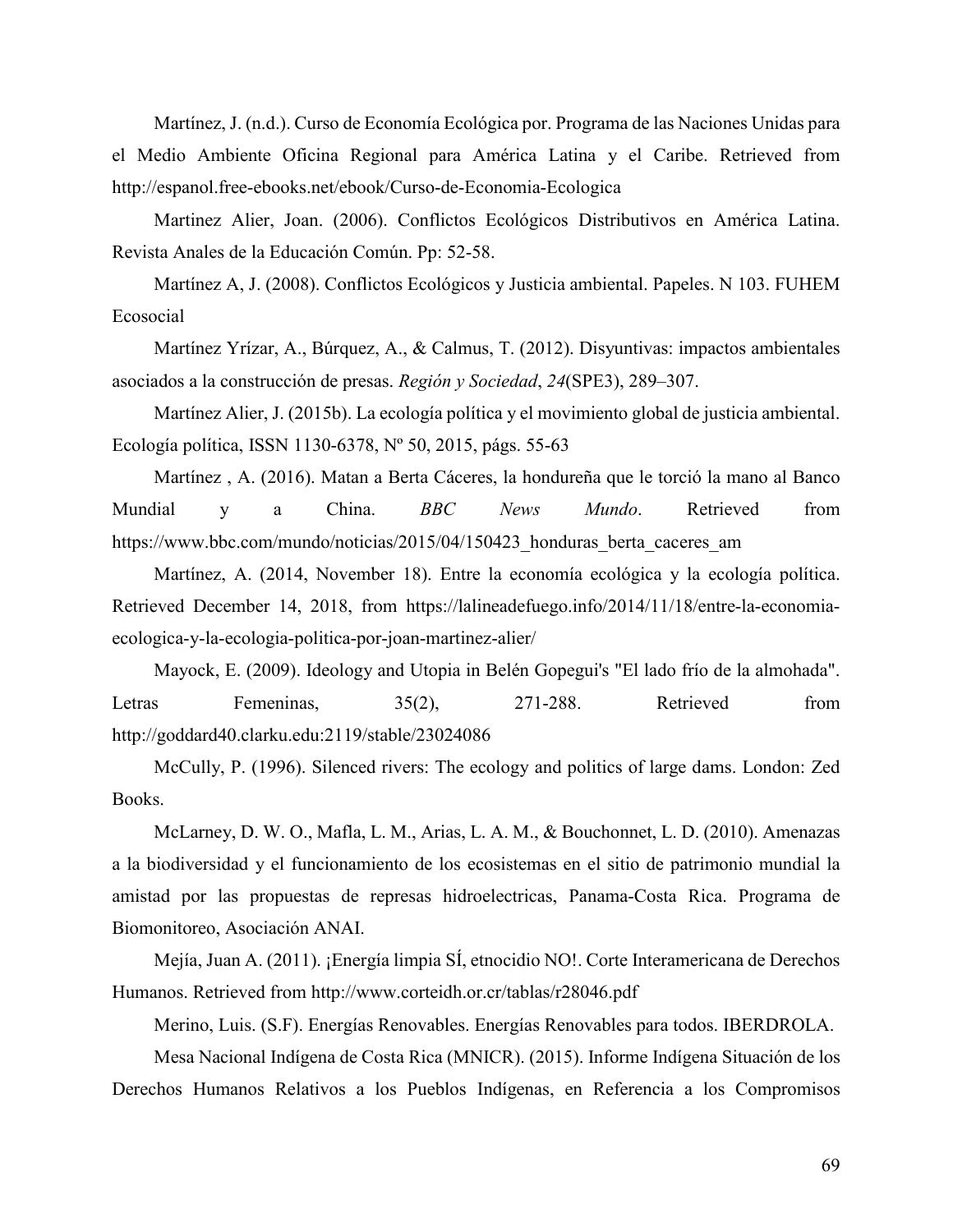Asumidos por Costa Rica con motivo del Examen Periódico Universal Mayo 2012 – Mayo 2014. MNICR, Costa Rica.

Ministerio de Ambiente y Energía. (2014). Integración de actividades y estudios de seguridad energética (énfasis en la generación hidroeléctrica) ante el cambio climático. Tercera Comunicación Nacional.

Ministerio de Ambiente y Energía, Institutito Meteorológico Nacional. Costa Rica. Retrieved from

http://www.cr.undp.org/content/dam/costa\_rica/docs/undp\_cr\_seguridadenergetica\_2014.pdf

Mora, Carlos. (2016). Cepal contradice a Arias, electricidad en el país no es la más cara. La Nación, Costa Rica. Retrieved December 13, 2017, from https://www.crhoy.com/nacionales/cepal-contradice-a-arias-electricidad-en-el-pais-no-es-la-mascara/

Moran, E. F. (2016). Roads and dams: infrastructure-driven transformations in the Brazilian Amazon. *Ambiente & amp*; *Sociedade*, 19(2), 207–220. https://doi.org/10.1590/1809-4422ASOC256V1922016

Moreno, M. (2014, February 21). El Desarrollo de Megaproyectos en Territorios Indígenas Costarricenses. *Revista UCR*, *7*. Retrieved from https://revistas.ucr.ac.cr/index.php/iusdoctrina/article/view/13594

Morris, K. (2018). Descartan megaplanta hidroeléctrica Diquís. *Diario Extra*. Retrieved from http://www.diarioextra.com/Noticia/detalle/374229/descartan-megaplanta-hidroelectrica-diquis

Muñoz, F. (2018, November 2). ICE suspende proyecto hidroeléctrico Diquís por tiempo indefinido. *Monumental*. Retrieved from http://www.monumental.co.cr/2018/11/02/ice-suspendeproyecto-hidroelectrico-diquis-por-tiempo-indefinido/

Murillo, Á. (2018, November 3). Costa Rica cancela la construcción de la mayor hidroeléctrica de Centroamérica. *El País*. Retrieved from https://elpais.com/internacional/2018/11/02/america/1541193924\_361557.html

Naciones Unidas. (S.F). Los pueblos indígenas y el sistema de derechos humanos de las Naciones Unidas. Naciones Unidas. Folleto Informativo N° 9, Rev. 2.

Naciones Unidas. (S.F). Los Pueblos Indígenas – Tierras, Territorios y Recursos Naturales. Foro permanente para las Cuestiones Indígenas de las Naciones Unidas.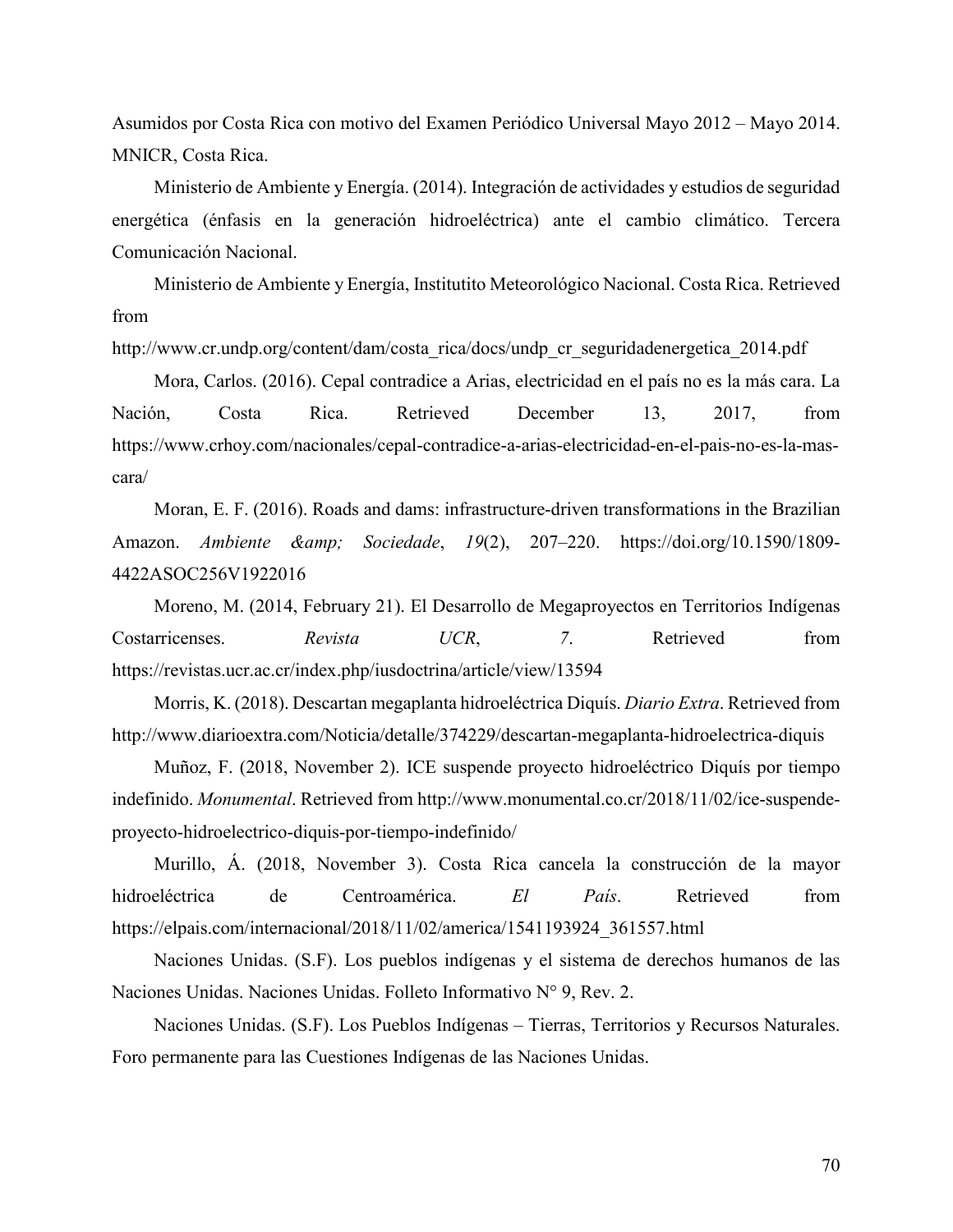Naciones Unidas. (2010). La situación de los pueblos indígenas del mundo. Naciones Unidas. Departamento de Información Pública de las Naciones Unidas.

Nepal, S.K., Saarinen, J. & McLean-Purdon, E. (2016). Introduction: Political ecology and tourism – concepts and constructs. In Nepal, S.K., Saarinen, J. (Eds.) Political Ecology and Tourism. London & New York: Routledge, pp. 1-15.

Netherton, A. (2007). The Political Economy of Canadian Hydro-Electricity: Between Old "Provincial Hydros" and Neoliberal Regional Energy Regimes. *Canadian Political Science Review*, *1*(1), 107–124.

Nilsen, A. G. (2008). Political economy, social movements and state power: A Marxian perspective on two decades of resistance to the Narmada Dam Projects. *Journal of Historical Sociology*, *21*(2–3), 303–330. https://doi.org/10.1111/j.1467-6443.2008.00339.x

Norton Rose Fulbright. (2017). Renewable energy in Latin America. Norton Rose Fulbright. Retrieved from http://www.nortonrosefulbright.com/knowledge/publications/134677/renewableenergy-in-latin-america

Nüsser, M. 2003. Political ecology of large dams: A critical review. Petermanns Geographische Mitteilungen 147(1): 20-27.

Obando, Y. (2010, August 25). Construcción de represa Diquís no afectará comunidades indígenas. *Semanario Universidad*. Retrieved from https://semanariouniversidad.com/pais/construccin-de-represa-diqus-no-afectar-comunidadesindgenas/

Oliveira, J. P. de. (2018). La construcción de la hidroeléctrica Belo Monte y las intervenciones de los antropólogos. *Iztapalapa. Revista de Ciencias Sociales y Humanidades*, *39*(85), 81–102.

Orenstein, D., A. Tal, and C. Miller eds. (2013). Between ruin and Restoration an Environmental History of Israel. Pittsburgh: University of Pittsburgh Press.

Ortega Méndez, Maria Teresa; Diez León, Heber Didier. (2013). Energía hidráulica en México y el mundo. Geotermia. Vol, 26, No. 1.

Pardo, N. G. (2007). Cómo hacer análisis crítico del discurso. Una perspectiva latinoamericana. Santiago de Chile: Frasis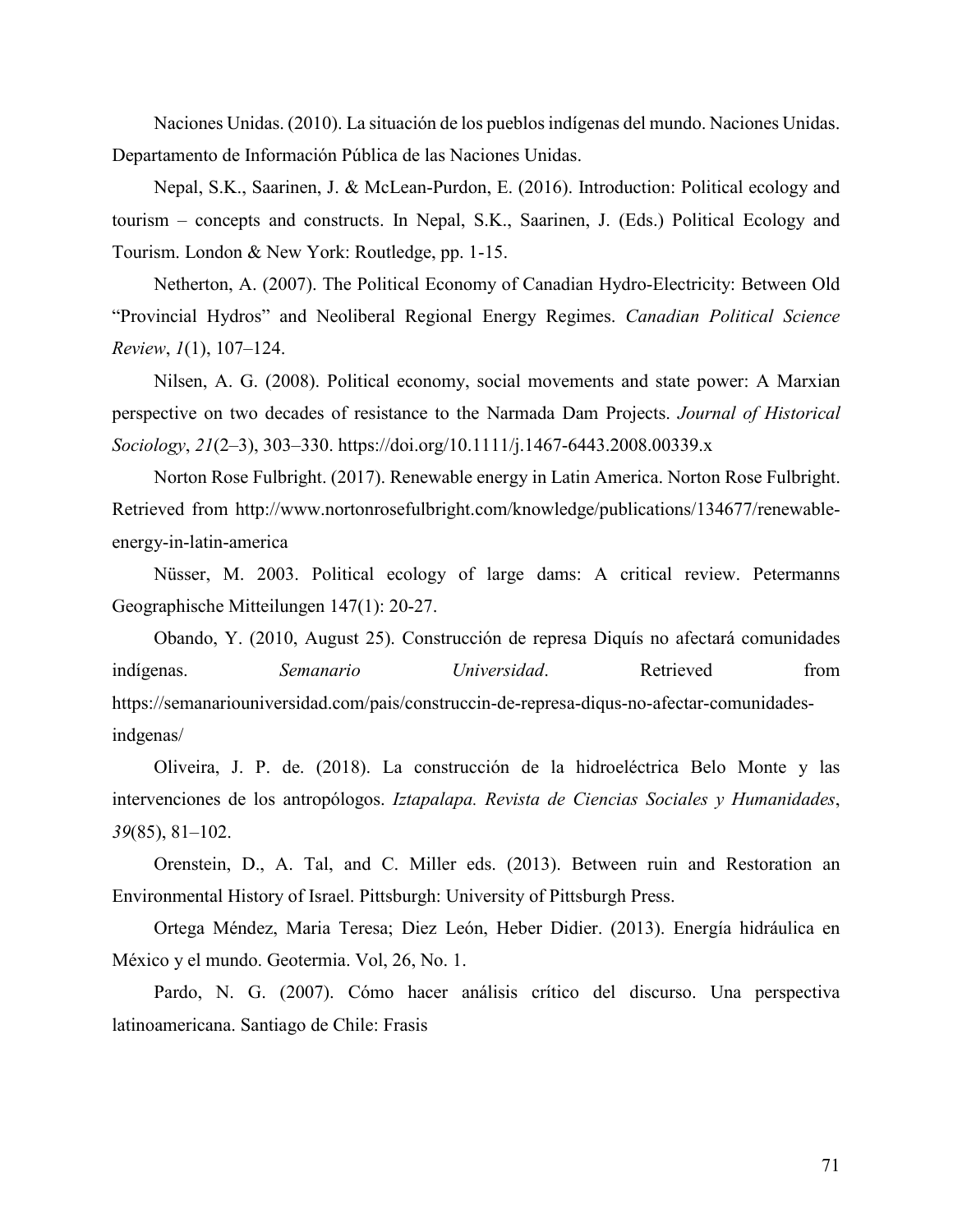Paredes, Juan Roberto; Ramírez, C, John. (2017). Energías renovables variables y su contribución a la seguridad energética: complementariedad en Colombia.Banco Interamericano de Desarrollo. División de Energía.

Pavanato, H. J., Melo-Santos, G., Lima, D. S., Portocarrero-Aya, M., Paschoalini, M., Mosquera-Guerra, F., Maretti, C. (2016). Riesgos de construcción de presas para delfines de río en América del Sur: un estudio de caso del río Tapajós. https://doi.org/10.3354/esr00751

Peet, R., P. Robbins, and M. Watts. (2011) . Global Political Ecology: Routledge.

Peluso, N. L., and M. Watts. (2001). Violent environments: Cornell University Press.

Pérez Stéfanov, B. (2011a). Reflexiones sobre el proyecto hidroeléctrico el Diquís y sus impactos sociales en las comunidades de Térraba, Buenos Aires y Ceibo. *Reflexiones*, *90*(2). Retrieved from http://www.redalyc.org/resumen.oa?id=72922586001

Pérez Stéfanov, B. (2011b). Reflexiones sobre el proyecto hidroeléctrico el Diquís y sus impactos sociales en las comunidades de Térraba, Buenos Aires y Ceibo. *Reflexiones*, *90*(2). Retrieved from http://www.redalyc.org/resumen.oa?id=72922586001

Perreault, Tom; Bridge, Gavin; McCarthy, James. (2015). The Routledge Handbook of Political Ecology Routledge. New York: Routledge

Phan, H. (2018). Doomed to be Dammed? Analyzing the Different Outcomes of Three South American Megadams. *Politics & Policy*, *46*(6), 1017–1049. https://doi.org/10.1111/polp.12281

Pisaniello, J. D., Dam, T. T., & Tingey-Holyoak, J. L. (2015). International small dam safety assurance policy benchmarks to avoid dam failure flood disasters in developing countries. Journal of Hydrology, 531, 1141–1153. https://doi.org/10.1016/j.jhydrol.2015.09.077

Poder Ejecutivo. (2008). Declara de Conveniencia Nacional e Interés Público los estudios y las obras del Proyecto Hidroeléctrico El Diquís y sus obras de transmisión, en adelante el Proyecto, las que serán construidas por el Instituto Costarricense de Electricidad. Sistema Costarricense de Información Jurídica. Sala Constitucional de la Corte Suprema de Justicia. Costa Rica. Retrieved from:

http://www.pgrweb.go.cr/scij/Busqueda/Normativa/Normas/nrm\_norma.aspx?param1=NRM&n Valor1=1&nValor2=62425&nValor3=89875&strTipM=FN

Poder Judicial. (2018). Acción de inconstitucionalidad contra decreto de conveniencia nacional nº 34312. Sistema Costarricense de Información Jurídica. Sala Constitucional de la Corte Suprema de Justicia. Costa Rica. Retrieved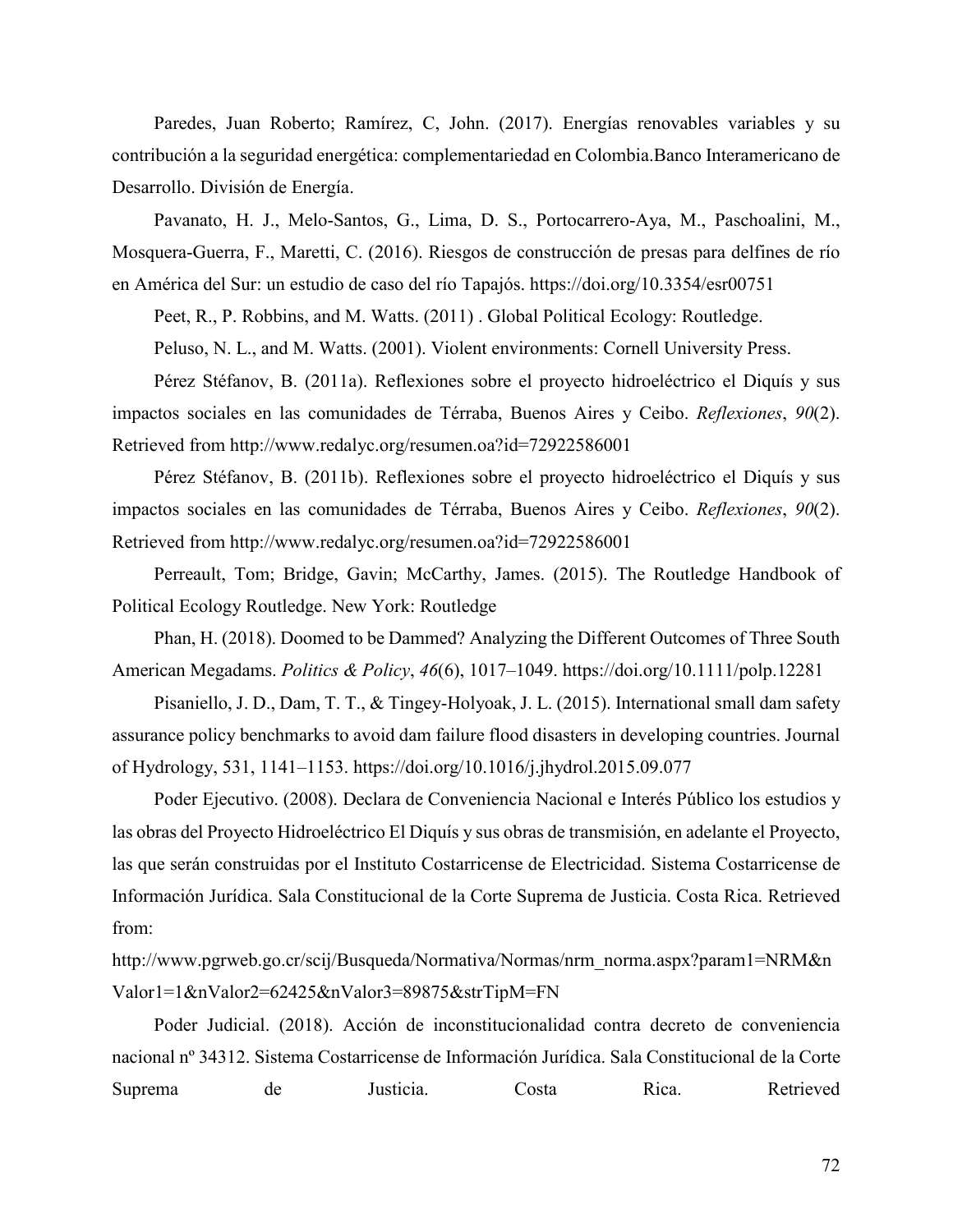from:http://kioscosambientales.ucr.ac.cr/docs/publicaciones/diquis/ACC%20DECRETO%20DI QUIS%202018.pdf

Poder Judicial. (2016). Acción de Inconstitucionalidad, Expediente 16-005486-0007-CO. Sistema Costarricense de Información Jurídica. Sala Constitucional de la Corte Suprema de Justicia. Costa Rica. Retrieved from: http://www.pgrweb.go.cr/scij/Busqueda/Normativa/asunto\_cons/asu\_informe\_pgr.aspx?ContInfo rme=0&param1=AIP&nValor1=1&param5=16-005486-0007-CO&paramInf=1&strTipM=IP1

Poder Legislativo. (2011). Proyectos No18.093. Ley De Contingencia Eléctrica, 10 de junio de 2011.

Presidencia Costa Rica. (2018, March 6). Costa Rica firma Mecanismo General de Consulta a Pueblos Indígenas. Retrieved January 15, 2019, from https://presidencia.go.cr/cadena/desarrollosocial-cadena/2018/03/costa-rica-firma-mecanismo-general-de-consulta-a-pueblos-indigenas/

Presidencia de la República de Costa Rica. (2018, March 6). Costa Rica firma Mecanismo General de Consulta a Pueblos Indígenas. Retrieved from https://presidencia.go.cr/cadena/desarrollo-social-cadena/2018/03/costa-rica-firma-mecanismogeneral-de-consulta-a-pueblos-indigenas/

Prieto, M., y Bauer, C. (2012). Hydroelectric Power Generation in Chile: An Institutional Critique of the Neutrality of Market Mechanisms. Water International, 37(2), 131-146.

Programa Kioscos Socioambientales. (N.D). Proyecto Hidroléctrico El Diquís, Informémonos. Universidad de Costa Rica.

Quesada, J. D. (2001). *Teribes y térrabas, recuentos de un reencuentro*. Editorial Universidad de Costa Rica.

Radio La Primerísima. (2008). Indígenas de Costa Rica luchan contra represa depredadora | La Gente [La Gente]. Retrieved from https://radiolaprimerisima.com/noticias/25388/indigenasde-costa-rica-luchan-contra-represa-depredadora/

Radovich, Juan. (2011). Impacto social de las grandes represas hidroeléctricas: Un análisis desde la Antropología Social. In: Griselda D. Capaldo (Ed.) Gobernanza y manejo sustentable del agua. Governance and Sustainable Management of Water.

Ramírez, A. (2018). Diputados le reprochan "chambonadas" a presidente del ICE | Crhoy.com. *CRHoy.com | Periodico Digital | Costa Rica Noticias 24/7*. Retrieved from https://www.crhoy.com/nacionales/diputados-le-reprochan-chambonadas-a-presidente-del-ice/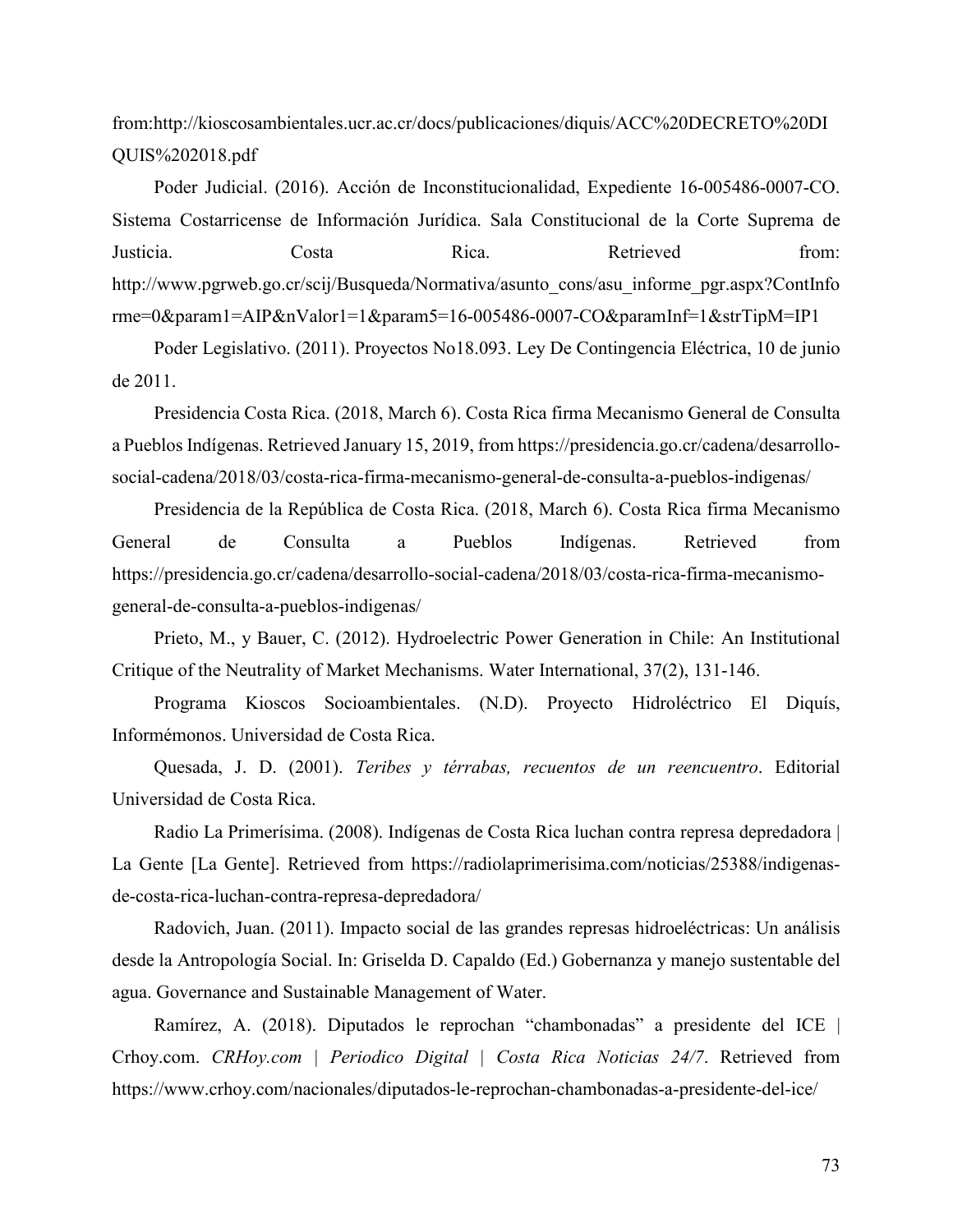Ramírez, Madrigal, K. (2016). ICE cambia director del Proyecto Hidroeléctrico Diquís. La República. Costa Rica. Retrieved December 5, 2017, from https://www.larepublica.net/noticia/ice\_cambia\_director\_del\_proyecto\_hidroelectrico\_diquis

Ramírez, L. (2015). Indígenas de Térraba reclaman ser incluidos en discusión sobre proyecto hidroeléctrico El Diquís. *Ameliarueda.com*. Retrieved from https://www.ameliarueda.com/nota/indigenas-terraba-reclaman-incluidos-discusion-proyectodiquis

Ramírez, E. (2010, June 23). Represa Diquís del ICE genera divergencias: Indígenas y comunidades combaten proyectos de electricidad • Semanario Universidad. *Semanario Universidad*. Retrieved from https://semanariouniversidad.com/pais/represa-diqus-del-icegenera-divergencias-indgenas-y-comunidades-combaten-proyectos-de-electricidad/

Recio, Patricia. (2015). Aresep rechaza solicitud del ICE para aumentar tarifas eléctricas. La Nación. Costa Rica. Retrieved December 6, 2017, from http://www.nacion.com/elpais/servicios/areseprechazasolicituddeliceparaaumentartarifaselectrica s/WCZLHF52S5F7TNZZBZPUTIHE6A/story/

Regueiro Ferreira, Rosa María. (2011). La Contribución de Las Energías Renovables al Bienestar. Una Lección Todavía no Aprendida. Revista Galega de Economía. España. Vol. 20, 2011, pp. 1-16

Richter, B, et al. (2010). Lost in Development's Shadow: the downstream human consequences of dams. Water Alternatives 3 (2): 14-42

Rinaldi, K. (2015). Costa Rica debe concertar con Pueblos indígenas. *Diario Digital Nuestro País*. Retrieved from https://www.elpais.cr/2015/05/25/costa-rica-debe-concertar-con-pueblosindigenas/

Robbins P (2008) The state in political ecology: A postcard to political geography from the field. In: Cox K, Lowe M and Robinson J (eds) The Handbook of Political Geography. London: Sage, 205–218.

Robbins, Paul. (2012). Political Ecology. Blackwell Publishing. Second Edition. United Kingdom.

Rodríguez Argüello, P. (2012). *Desarrollo y Regulación de los Servicios Públicos en Costa Rica*. San Jose: Autoridad Reguladora de los Servicios Públicos de Costa Rica.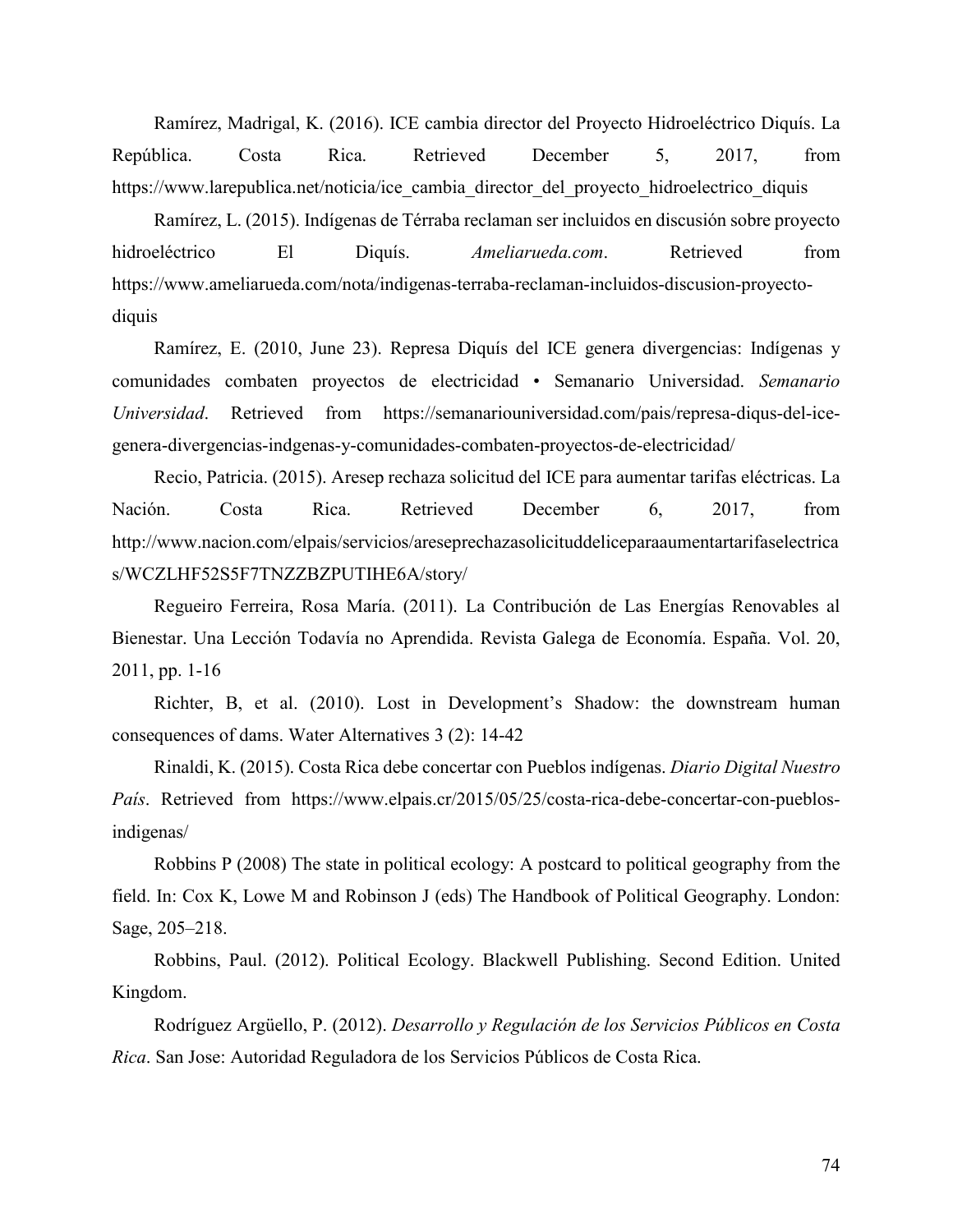Rodríguez C, Antonio; De Luis Romero, Elena. (2016a). Hidroeléctricas insaciables en Guatemala: Una investigación del impacto de Hidro Santa Cruz y Renace en los derechos humanos de pueblos indígenas. Observatorio de Multinacionales en América Latina. Retrieved from: http://omal.info/spip.php?article8069

Rodríguez, O. (2016b). Pésima gestión de la CNFL cuadruplicó costo de planta - La Nación. Retrieved from https://www.nacion.com/economia/finanzas/pesima-gestion-de-la-cnflcuadruplico-costo-de-planta/5RMZVCR7PNARBF6TRRRSYMQG3M/story/

Rojas, P. (2013, November 20). ICE afirma que "urge" proyecto Diquís para satisfacer demanda energética del país en próximos años | Crhoy.com. *CRHoy.com | Periodico Digital | Costa Rica Noticias 24/7*. Retrieved from https://archivo.crhoy.com/ice-afirma-que-urgeproyecto-diquis-para-satisfacer-demanda-energetica-del-pais-en-proximos-anos/nacionales/

Rojas, P. (2017). Costa Rica acumula 300 días con electricidad 100% renovable | Crhoy.com. *CRHoy.com | Periodico Digital | Costa Rica Noticias 24/7*. Retrieved from https://www.crhoy.com/ambiente/costa-rica-acumula-300-dias-con-electricidad-100-renovable/

Rojas, P. (2018). Diquís y \$146 millones gastados: las razones del ICE para frenar polémica obra | Crhoy.com. *CRHoy.com | Periodico Digital | Costa Rica Noticias 24/7*. Retrieved from https://www.crhoy.com/nacionales/diquis-y-146-millones-gastados-las-razones-del-ice-parafrenar-polemica-obra/

Romero T, Hugo; Romero A, Hugo; Toledo O, Ximena. (2009). Agua, poder y discursos en el conflicto socio-territorial por la construcción de represas hidroeléctricas en la Patagonia Chilena. Anuario de Estudios Americanos, Vol. 66, No 2. Madrid. Pp: 81-103.

Romero Toledo, H. (2014a). Ecología política y represas: elementos para el análisis del Proyecto HidroAysén en la Patagonia chilena. *Revista de Geografía Norte Grande*, *57*, 161–175.

Romero, Hugo; Sasso, Jimena.(2014b) . Proyectos hídricos y ecología política del desarrollo en Latinoamérica: Hacia un marco analítico. European Review of Latin American and Caribbean Studies. Centre for Latin American Research and Documentation. No. 97. October, pp. 55-74

Rosa, L. P., Santos, M. A. D., Matvienko, B., Sikar, E., & Santos, E. O. D. (2006). Scientific Errors in the Fearnside Comments on Greenhouse Gas Emissions (GHG) from Hydroelectric Dams and Response to His Political Claiming. *Climatic Change*, (1–2), 91.

Rosa, L.P. & Schaeffer, Roberto. (1994). Greenhouse gas emissions from hydroelectric reservoirs. Ambio. 23. 164-165.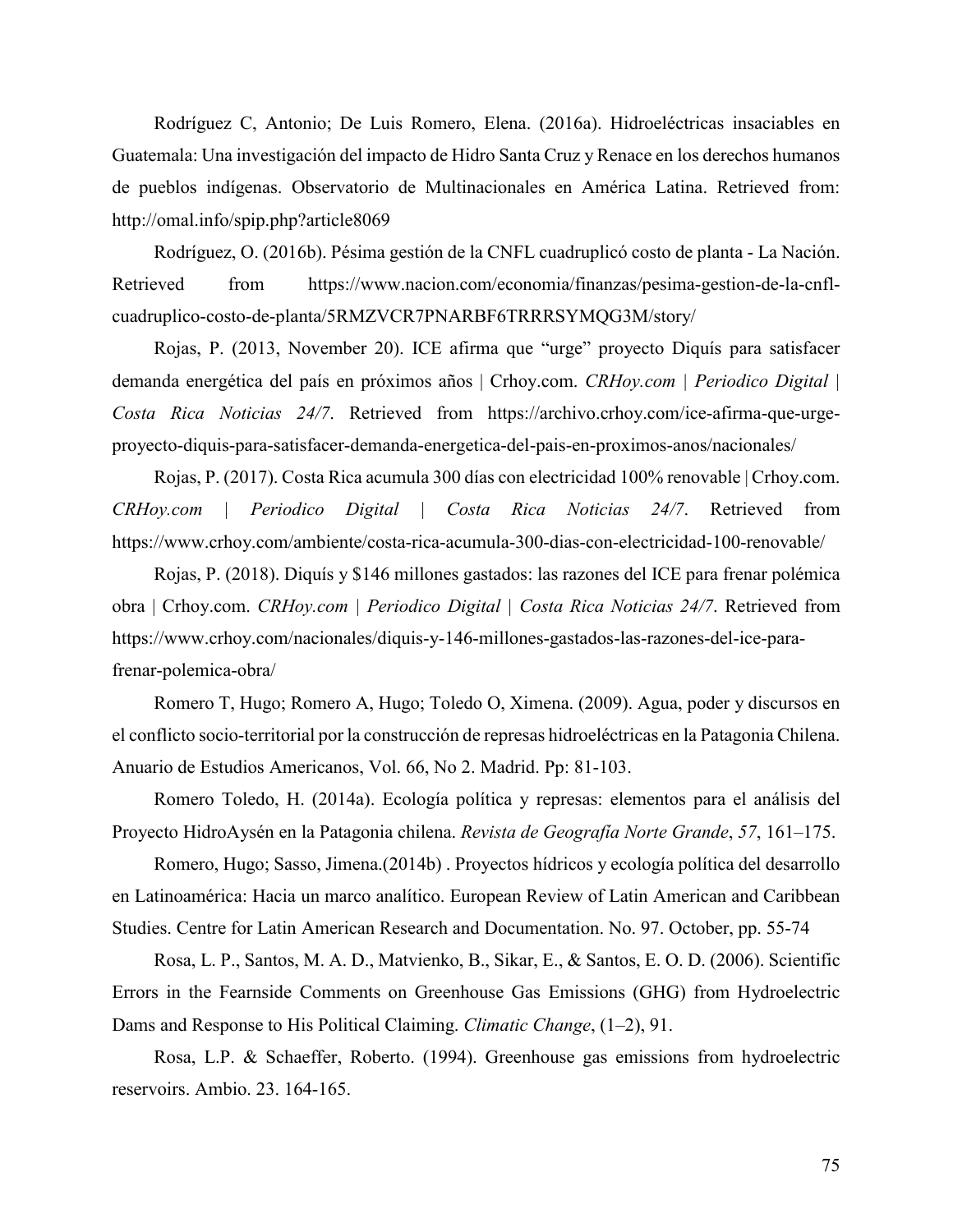Rosenberg, D.M., et al. (1997). Large-scale Impacts of Hydroelectric Development. Environmental Reviews 5: 27-54.

Rothfelder, J. (2003). Water rights, conflict, and culture. Water Resources Impact, 5(2), 19– 21.Salazar, J. G. (2000). Damming the of the ocean: The Three Gorges project. The Journal of Environment & Development, 9(2), 160–174.

Rothman F, Oliver P (2002) From local to global: The anti-dam movement in southern Brazil. In: Smith J, Johnston H (eds) Globalization and Resistance: transnational dimensions of social movements. Rowman and Littlefield Publishers, Lanham, Hd, pp 115–149. http://www.ssc.wisc.edu/\*oliver/PROTESTS/ArticleCopies/Dams\_moby.pdf.

Sachs, Jeffrey; Warner, Andrew (1995). "Natural Resource Abundance and Economic Growth". NBER Working Paper (5398). doi:10.3386/w5398.

Saguier, M. 2018. Transboundary water governance in South America. In Handbook of South American Governance, ed. Pia Riggirozzi and Christopher Wylde, 373–384. London: Routledge.

Salazar B, Raquel (2015). Proyectos de generación eléctrica Acciones para la consulta y participación ciudadana. Análsis. Nº 7. Friedrich Ebert Stiftung. Retrieved from: http://library.fes.de/pdf-files/bueros/fesamcentral/12601.pdf

Samuda, L. D. (2015). *Analizan conflicto de tierras en Diquis y Salitre*. Instituto Tecnológico de Costa Rica. https://www.tec.ac.cr/hoyeneltec/2015/10/21/analizan-conflicto-tierras-diquissalitre

Sánchez O, Alma Rosa. (2009). Signos De Una Triple Opresión: Ser Mujer, Indígena Y Pobre.Destiempos. Año 3, Número 18. PP: 287-303

Sancho, M. (2018, May 28). Gobierno dividido por apoyo a Proyecto Hidroeléctrico El Diquís | Crhoy.com. *CRHoy.com | Periodico Digital | Costa Rica Noticias 24/7*. Retrieved from https://www.crhoy.com/ambiente/gobierno-dividido-por-apoyo-a-proyecto-hidroelectrico-eldiquis/

Sari, R., Voyvoda, E., Lacey-Barnacle, M., Karababa, E., Topal, C., & İslambay, D. (2017). *Energy Justice: A Social Sciences and Humanities Cross-cutting Theme Report*. https://doi.org/10.13140/RG.2.2.33861.35043

Sen, Amartya. (2000). Development As Freedom. 1st edition. Anchor Books. New York.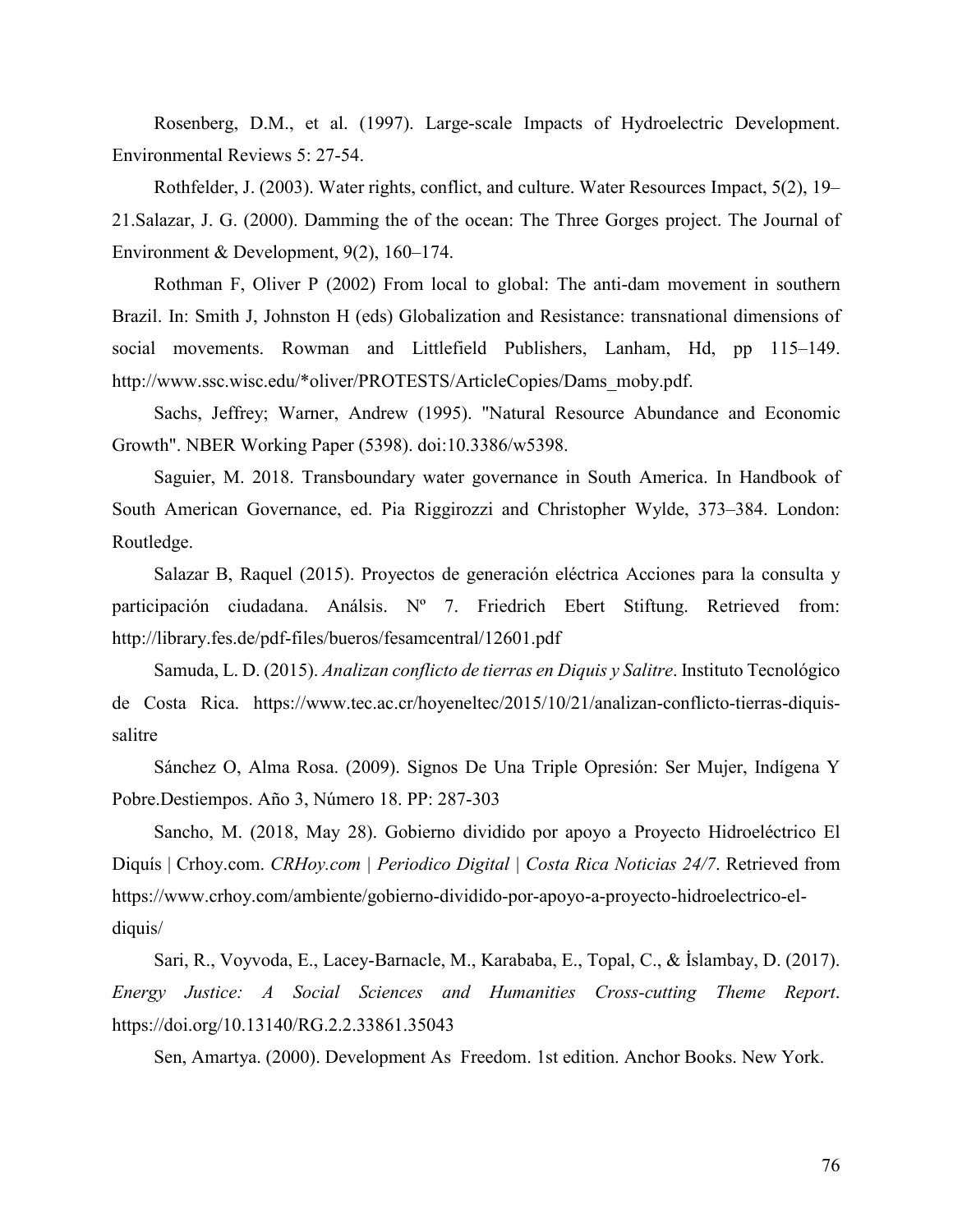Sequeira, J. (2018). La IED de Costa Rica crece y además es sofisticada. *El Financiero, Grupo Nación*. Retrieved from https://www.elfinancierocr.com/opinion/la-ied-de-costa-ricacrece-y-ademas-es-sofisticada/UQG3MIKPOZEGTIQHQWDIOSCEQE/story/

Servindi. (2010). Costa Rica: Cuestionan proyecto hidroeléctrico Diquis que afectará pueblo Térraba | Servindi - Servicios de Comunicación Intercultural [Servicios en comunicación Intercultural]. Retrieved January 15, 2019, from http://www.servindi.org/actualidad/33115

Siles, Z. (2012, October 2). UCR pide al Gobierno derogar decreto y abrir debate nacional sobre el modelo energético [Official]. Retrieved October 11, 2018, from http://www.cu.ucr.ac.cr/inicio/noticias/noticia/Articulo/proyecto-hidroelectrico-el-diquisucrpide-al-gobierno-derogar-decreto-y-abrir-debate-nacional-sobre-el-modelo-energetico.html

SINAC. (2018). Áreas Silvestres Protegidas [Sistema Nacional de Área de Conservación]. Retrieved January 20, 2019, from http://www.sinac.go.cr/ES/asp/Paginas/default.aspx

Sistema Costarricense de Información Jurídica. (n.d.). Retrieved February 13, 2019, from http://www.pgrweb.go.cr/scij/Busqueda/Normativa/asunto\_cons/asu\_informe\_pgr.aspx?ContInfo rme=0&param1=AIP&nValor1=1&param5=16-005486-0007-CO&paramInf=1&strTipM=IP1

Smith, T. J. (2003). Native American water rights. Water Resources Impact, 5(2), 16–18 Soares de Lima, M. R. (1986). *Political Economy of Brazilian foreign policy: nuclear energy, trade, and Itaipu*. Vanderbilt, Univ.,Nashville, TN. Retrieved from https://www.osti.gov/biblio/6781238

Soto, M. (2014). Costa Rica ya lidia con los efectos del cambio climático - La Nación. *La Nación, Grupo Nación*. Retrieved from https://www.nacion.com/ciencia/medio-ambiente/costarica-ya-lidia-con-los-efectos-del-cambio-

climatico/E2AMIMWHBFAEHIA46XYGGSB24Y/story/

Sovacool, B. K., & Walter, G. (2018). Internationalizing the political economy of hydroelectricity: security, development and sustainability in hydropower states. *Review of International Political Economy*, 1–31. https://doi.org/10.1080/09692290.2018.1511449

Sovacool, B., & Walter, G. (2017). *Major hydropower states, sustainable development, and energy security: Insights from a preliminary cross-comparative assessment* (Vol. 142). https://doi.org/10.1016/j.energy.2017.09.085

Stéfanov, B. P. (2011). Reflexiones sobre el proyecto hidroeléctrico el diquís y sus impactos sociales en las comunidades de Térraba, Buenos Aires y Ceibo. *Reflexiones*, *90*(2), 9–25.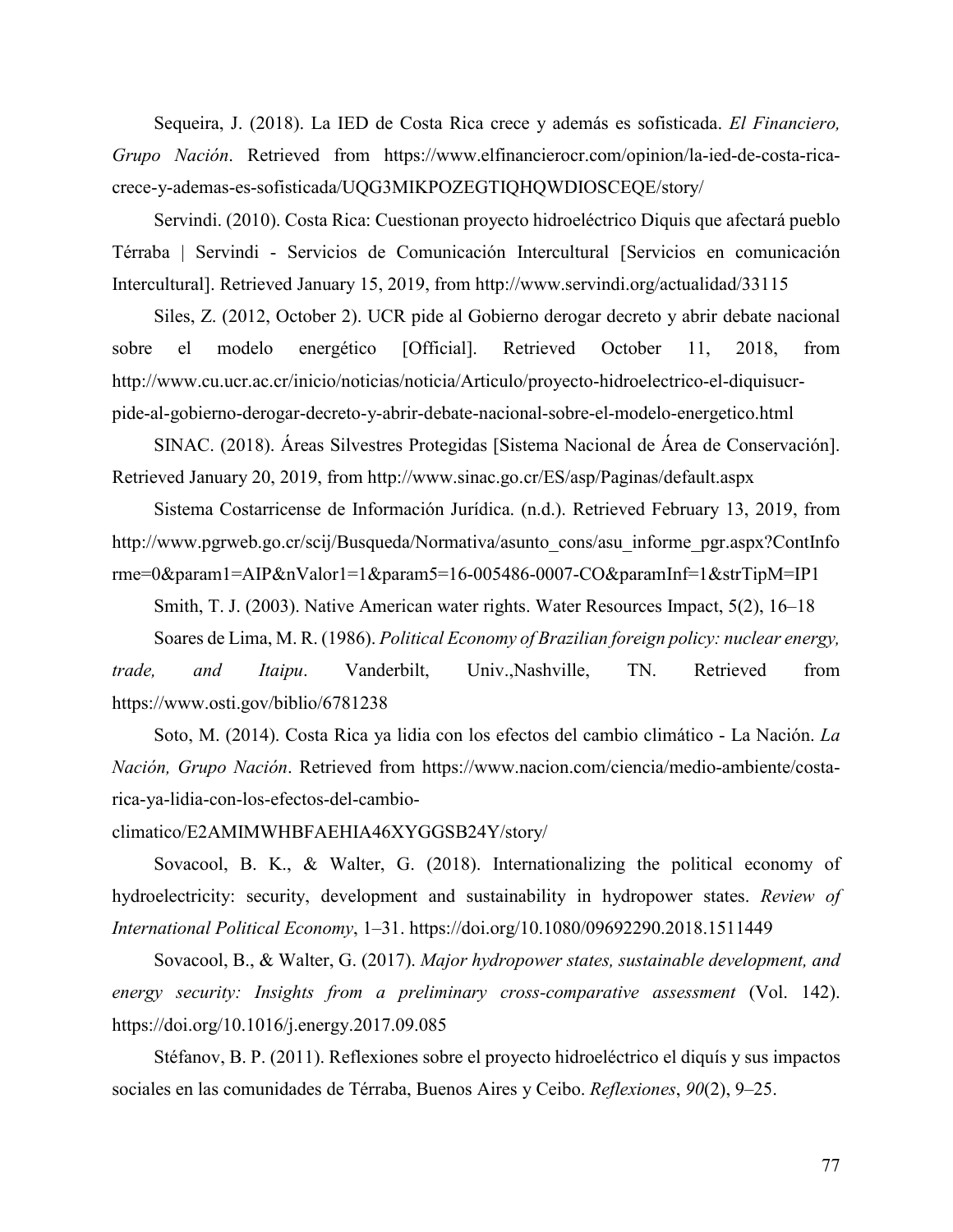Suárez M, Raúl; Peirano, Melania. (2010). Impactos socio ambientales de las mega represas El caso Garabi. M'Biguá, Ciudadanía y Justicia Ambiental. Argentina. Retrieved from:http://www.mbigua.org.ar/uploads/RepresaGarabi2010.pdf

Summa, E. (2019, January 8). Costa Rica: Aumento de un 24,40% en tarifas eléctricas atenta contra sector productivo. *Revista Summa*. Retrieved from https://revistasumma.com/costa-ricaaumento-de-un-2440-en-tarifas-electricas-atenta-contra-sector-productivo/

Switkes G (2001) Considerações sobre a precipitada corrida do Ibama para avaliar o licenciamento ambiental do complexo hidrelétrico-hidroviário do rio Madeira. http://www.riosvivos.org.br/arquivos/1268161633.doc.

Swyngedouw, E. (2009). The Political Economy and Political Ecology of the Hydro-Social Cycle. *Journal of Contemporary Water Research & Education*, *142*(1), 56–60. https://doi.org/10.1111/j.1936-704X.2009.00054.x

Tannen, D., Hamilton, H. y Schifrin, D. 2015. The Handbook of Discourse Analysis (2nd Ed.). Chichester: John Wiley & Sons. 466-485.

Terminski, B. (2013). Development-induced displacement and resettlement: Social problem and human rights issue (Research Paper No. 9/2013). Geneva: University of Indiana. Retrieved from

https://dlc.dlib.indiana.edu/dlc/bitstream/handle/10535/8833/Bogumil%20Terminski,%20develo pmentInduced%20Displacement%20and%20Resettlement.%20Theoretical%20frameworks% 20and%20current%20challenges.pdf

The International Commission on Large Dams. (2011). Constitution Status. Retrieved December 27, 2018, from https://www.icoldcigb.org/userfiles/files/CIGB/INSTITUTIONAL\_FILES/Constitution2011.pdf

Thomas, A., & Zaporozhets, V. (2017). Bargaining over Environmental Budgets: A Political Economy Model with Application to French Water Policy. *Environmental and Resource Economics*, *68*(2), 227–248.

Tortejada, C., D. Altinbilek, A. Biswas eds. (2012). Impacts of Large Dams: A Global Assessment. Dordrecht: Springer van der Ploeg, F. 2011. Natural Resources: Curse or Blessing. J. of Econ. Literature. 49 (2): 366-420

Tundisi, J., dos Santos, M., & Frederico S Menezes, C. (2003). *Tucuruí Reservoir and Hydroelectric Power Plant Management Experience Brief*.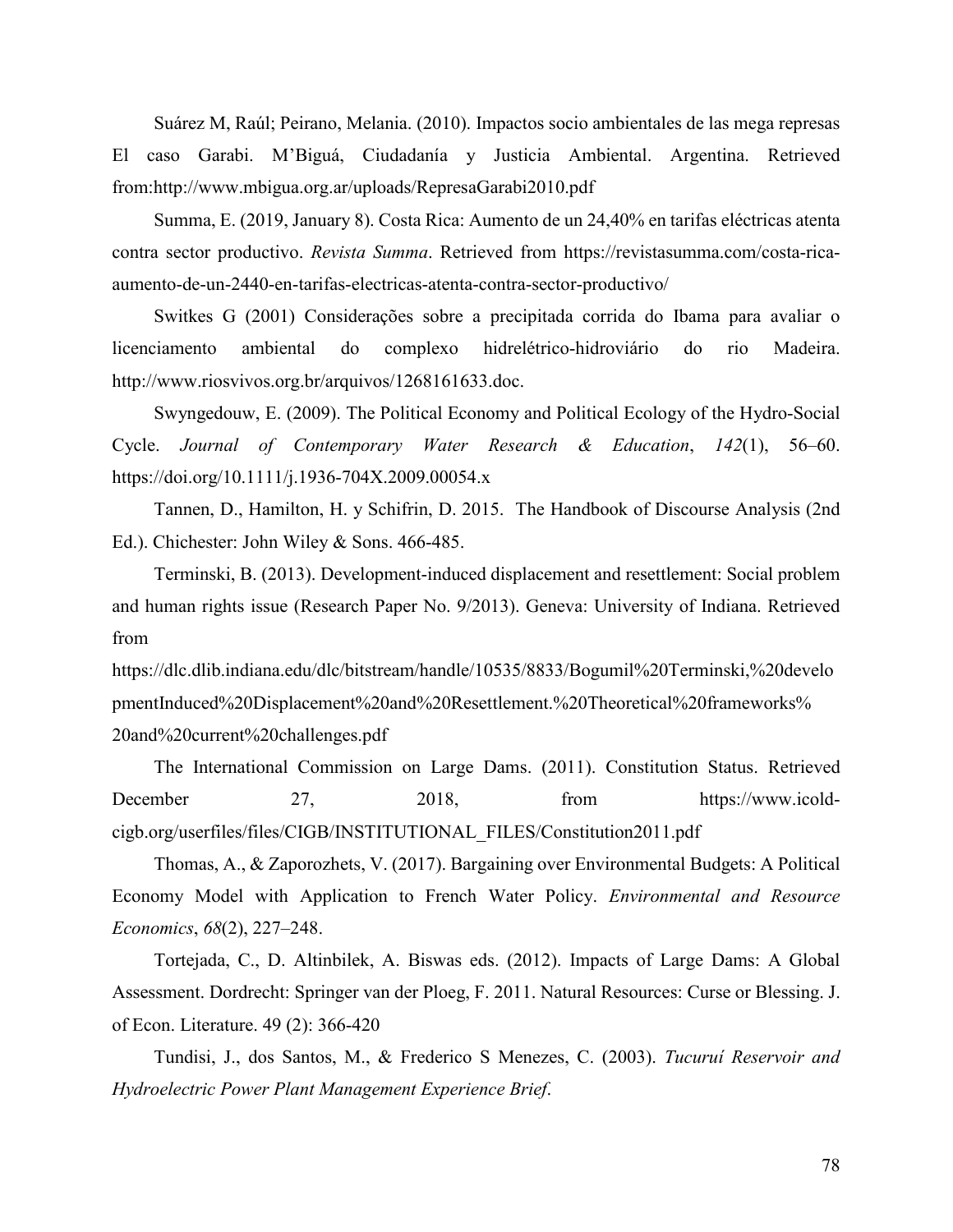Uharte, Luis M. (2003). El Megaproyecto Hidroeléctrico de Belo Monte en Brasil. Revista de Antropología Experimental. Universidad de Jaén (España). Nº 16, 2016. Texto 7: 91-107.

Ulloa, A., & Romero, H (2018). Hidro-poderes globales-nacionales y resistencias locales. (pp. 19–53).

Umaña Quesada, Alvaro. (2013). El Proyecto Hidroeléctrico El Diquís y el Humedal Nacional Térraba-Sierpe: Análisis de impactos potenciales y opciones hacia el futuro. Iniciativa Osa y Golfito, INOGO. Stanford Woods Institute for the Environment Stanford University.

Universidad de Costa Rica. (2012). Estudio Multidisciplinario: Aproximaciones al Megaproyecto Hidroeléctrico El Diquís. Universidad de Costa Rica.

Universidad de Costa Rica. (2017). Térraba: un pueblo que nunca deja de luchar. Universidad de Costa Rica. Retrieved from https://www.ucr.ac.cr/noticias/2017/12/26/terraba-un-pueblo-quenunca-deja-de-luchar.html

Universidad Estatal a Distancia. (2011, August 23). Indígenas piden al Gobierno prestar importancia al proyecto hidroeléctrico Diquís. Retrieved October 9, 2018, from https://www.uned.ac.cr/acontecer/a-diario/sociedad/1069-indigenas-piden-al-gobierno-prestarimportancia-al-proyecto-hidroelectrico-diquis

University of Texas School of Law. (2010). Nadando a Contracorriente: El Pueblo Teribe y el Proyecto Hidroelectrico El Diquis en Costa Rica, Human Rights Clinic at the University of Texas School of Law | Forest Peoples Programme. Retrieved from https://www.forestpeoples.org/es/topics/el-derecho-la-tierra-y-los-recursos-

naturales/publication/2010/nadando-contracorriente-el-pue

Van Dijk,T. & Atenea Digital (2001). El análisis crítico del discurso y el pensamiento social. Atenea

Van Dijk, Teun. (2002). El análisis crítico del discurso y el pensamiento social. Athenea Digital. Revista de pensamiento e investigación social, 1(1), 18–24. https://doi.org/10.5565/rev/athenead/v1n1.22

Van Dijk, Teun. (1999). El análisis crítico del discurso. Anthropos (Barcelona), 186, septiembre-octubre 1999, pp. 23-36.

Vargas, Alberto Leiner. (2009). Generación eléctrica privada en Costa Rica. Ambientico. No 187. 5.7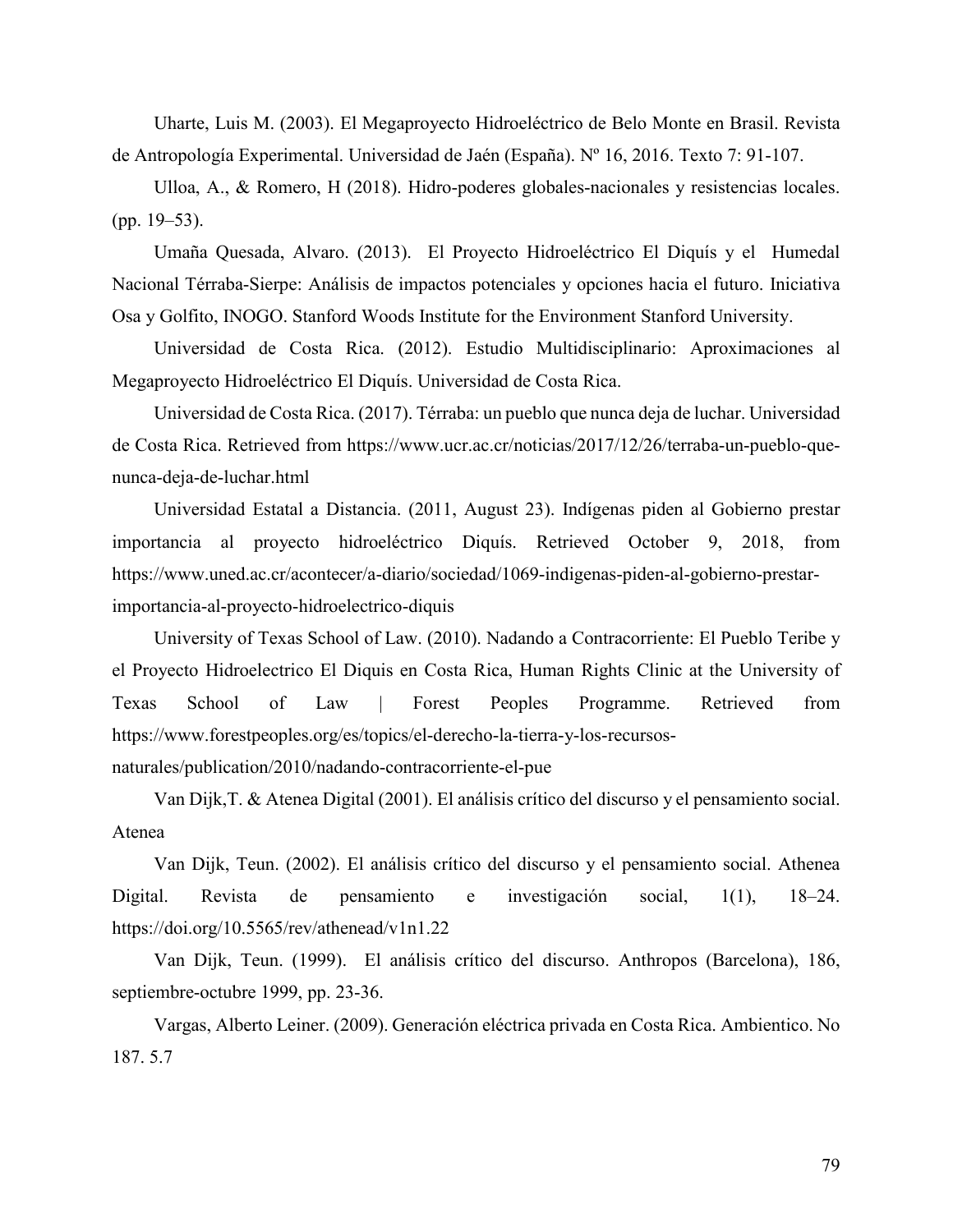Varas, P., Tironi, M., Rudnick, H., & Rodriguez, N. (2013). *Latin America Goes Electric: The Growing Social Challenges of Hydroelectric Development* (Vol. 11). https://doi.org/10.1109/MPE.2013.2245586

Viaene, L. (2015). La hidroeléctrica Xalalá en territorio maya q'eqchi' de Guatemala. ¿Qué pasará con nuestra tierra y agua sagradas? Un anális antropológico-jurídico de los derechos humanos amenazados. Municipality Herent (Belgium) and Human Rights Centre, Ghent University (Belgium). Retrieved from https://biblio.ugent.be/publication/5934729

Wagner, Lucrecia. (2015). Ambientalización de conflictos, ecología política y justicia ambiental: aportes brasileños al análisis de conflictos ambientales en Argentina. Revista Latino-Americana de História. Vol. 4, nº. 13.

Walker, Peter. (2016). Political ecology: where is the policy?Progress in Human Geography. Vol 30, Issue 3, pp. 382 - 395. Retrieved from: http://journals.sagepub.com/doi/10.1191/0309132506ph613pr

Welton, S. (2018). Electricity Markets and the Social Project of Decarbonization. *Columbia Law Review*, *118*(4), 1067–1138.

Wintgens, S., & Comments, the N. A. neighbourhood  $[0. (2017, November 18)$ . China's new relations with Panama and Costa Rica are another step towards a Beijing Consensus in Central America. Retrieved from https://blogs.lse.ac.uk/usappblog/2017/11/18/chinas-new-relationswith-panama-and-costa-rica-are-another-step-towards-a-beijing-consensus-in-central-america/

Wodak, Ruth ; Meyer, Michael. (2001). Methods of Critical Discourse Analysis. Sage Publications. Gedisa. London

Wolf, A. T. (2007). Shared waters: Conflict and cooperation. Annual Review of Environment and Resources, 32, 226–241.

World Bank. 2016. World Bank Board Approves New Environmental and Social Framework. The World Bank. 4 August 2016. Retrieved December 28, 2018, from http://www.worldbank.org/en/news/press-release/2016/08/04/world-bank-board-approves-newenvironmental-and-social-framework

Yacoub, C., Duarte B. y Boelens, R. (Eds.) (2015). Agua y ecología política. El extractivismo en la agroexportación, la minería y las hidroeléctricas en Latinoamérica. (Serie Agua y Sociedad, Sección Justicia Hídrica, 22), Abya-Yala, Justicia Hídrica, Quito, Ecuador, 303 pp. ISBN 978- 9942-09-264-9